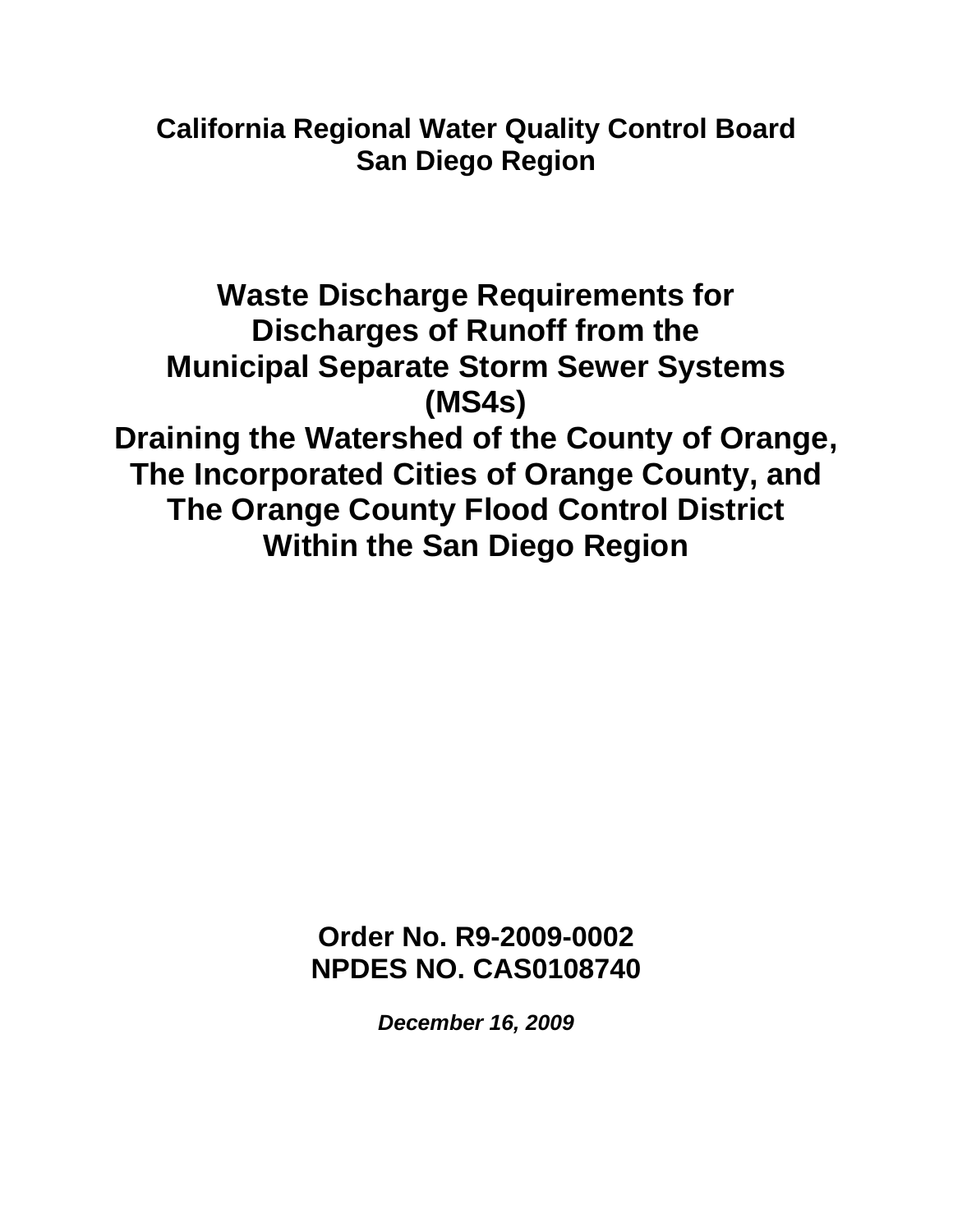#### **CALIFORNIA REGIONAL WATER QUALITY CONTROL BOARD SAN DIEGO REGION**  9174 Sky Park Court, Suite 100, San Diego, California 92123-4340 Phone (858) 467-2952 Fax (858) 571-6972 http://www.waterboards.ca.gov/sandiego

To request copies of the Orange County Municipal Storm Water Permit, please contact Ben Neill, Water Resources Control Engineer at (858) 467 – 2983, bneill@waterboards.ca.gov

Documents also are available at: http://www.waterboards.ca.gov/sandiego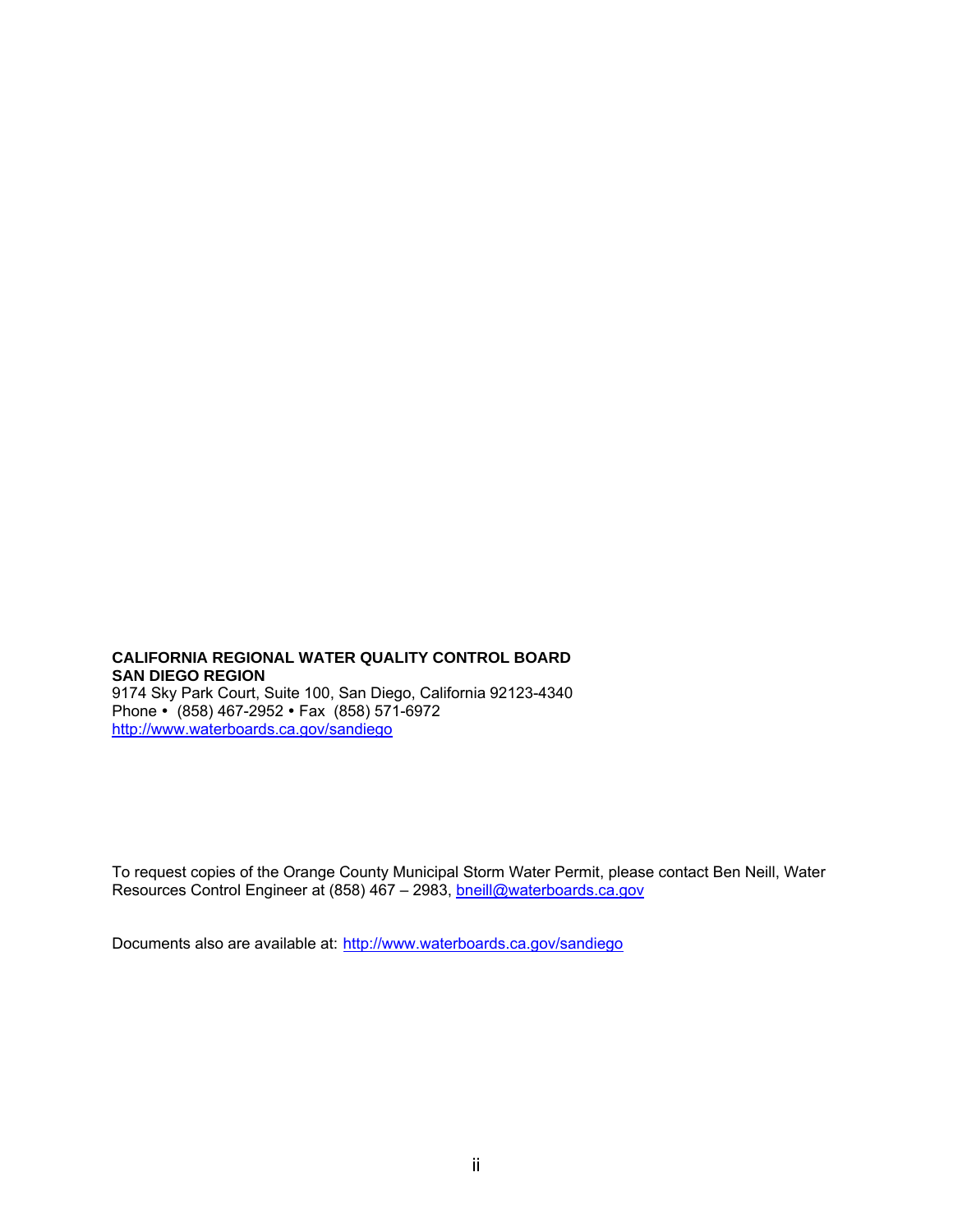# **WASTE DISCHARGE REQUIREMENTS FOR DISCHARGES OF RUNOFF FROM THE MUNICIPAL SEPARATE STORM SEWER SYSTEMS (MS4s) DRAINING THE WATERSHED OF THE COUNTY OF ORANGE, THE INCORPORATED CITIES OF ORANGE COUNTY, AND THE ORANGE COUNTY FLOOD CONTROL DISTRICT WITHIN THE SAN DIEGO REGION**

Adopted by the California Regional Water Quality Control Board San Diego Region on December 16, 2009

#### **CALIFORNIA REGIONAL WATER QUALITY CONTROL BOARD SAN DIEGO REGION 9174 Sky Park Court, Suite 100 San Diego, California 92123-4340**

**Telephone (858) 467-2952**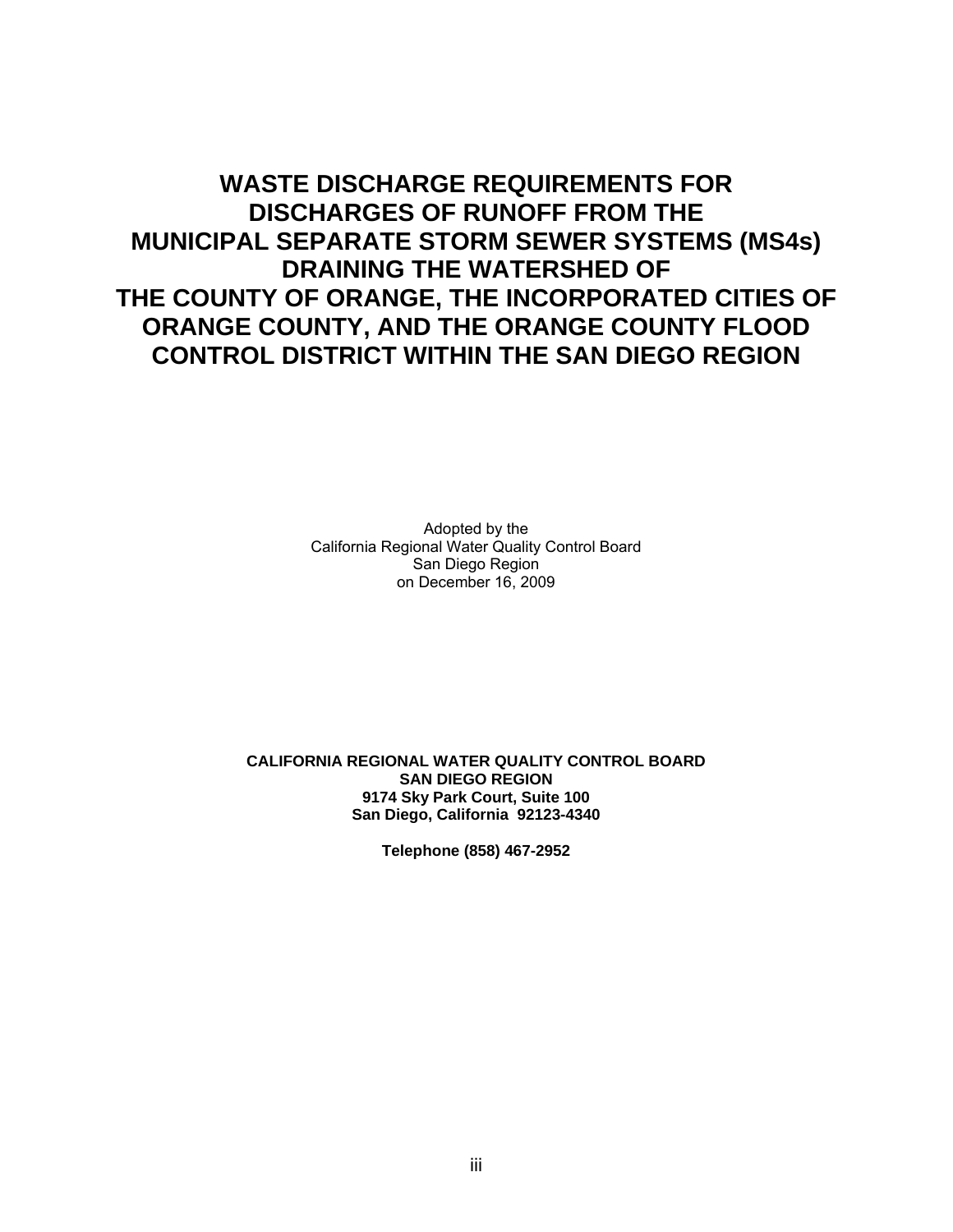#### **STATE OF CALIFORNIA**

ARNOLD SCHWARZENEGGER, Governor

LINDA S. ADAMS, Agency Secretary, California Environmental Protection Agency



#### **California Regional Water Quality Control Board San Diego Region**

Wayne Rayfield<br>Grant Destache George Loveland<br>Marc Luker

David King *Vice Chair* Recreation / Wildlife<br>
Eric Anderson **Recreation Intervals** Irrigated Agriculture Irrigated Agriculture<br>Water Quality Industrial Water Use<br>Water Supply Undesignated (Public)

David W. Gibson, *Executive Officer*  Michael P. McCann*, Assistant Executive Officer*

#### **This permit was prepared under the direction of**

David T. Barker P.E.*, Chief, Water Resource Protection Branch* 

**by**

Jimmy G. Smith*, Senior Environmental Scientist*  Ben Neill, *Water Resource Control Engineer*  Chad Loflen, *Environmental Scientist*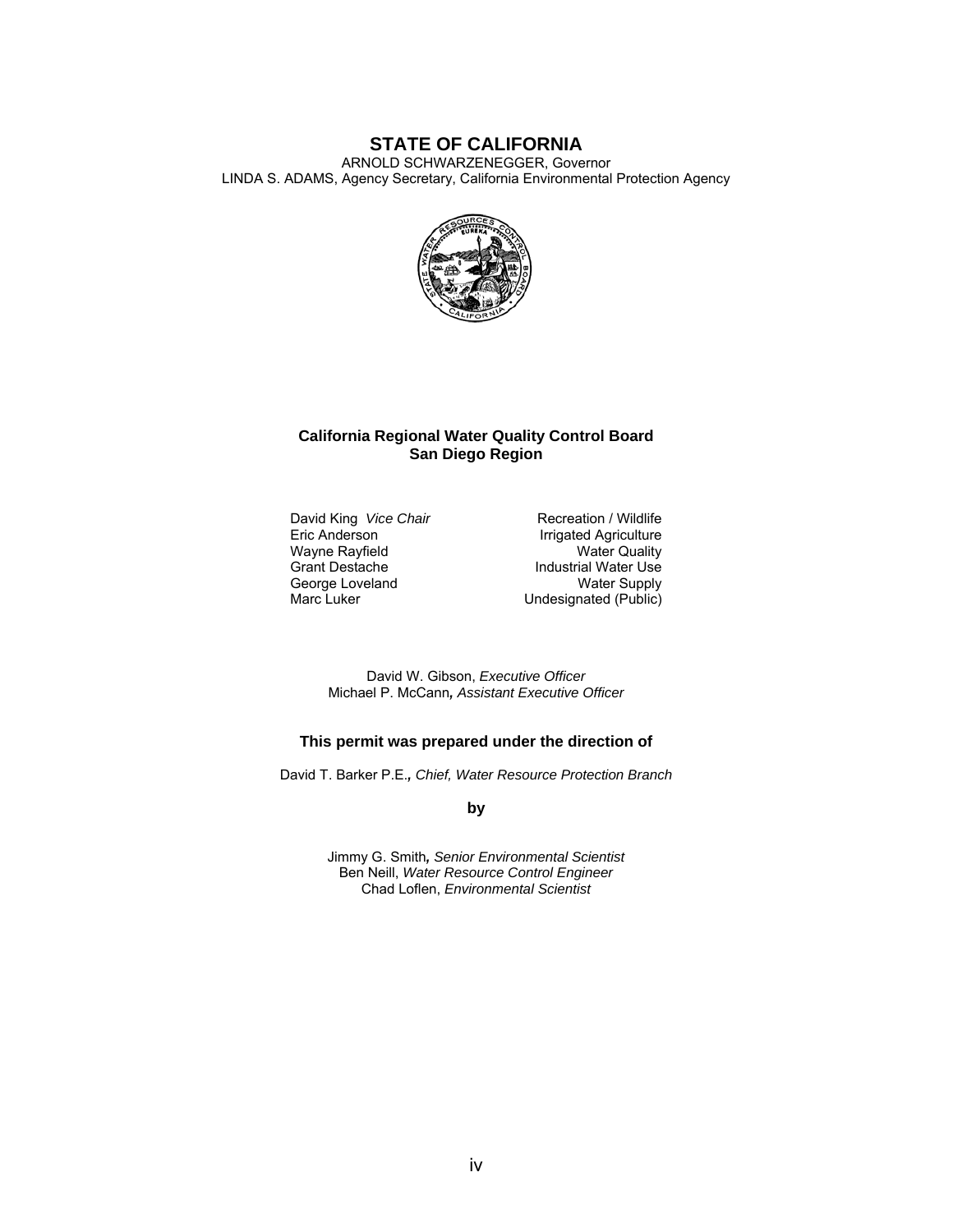# **Table of Contents**

| <b>FINDINGS:</b>                       |  |
|----------------------------------------|--|
|                                        |  |
|                                        |  |
|                                        |  |
|                                        |  |
|                                        |  |
|                                        |  |
| <b>DISCHARGE and LEGAL PROVISIONS:</b> |  |
|                                        |  |
|                                        |  |
|                                        |  |
|                                        |  |

# **PROGRAM PROVISIONS:**

| F. JURISDICTIONAL RUNOFF MANAGEMENT PROGRAM (JRMP)  28 |  |
|--------------------------------------------------------|--|
|                                                        |  |
|                                                        |  |
|                                                        |  |
|                                                        |  |
|                                                        |  |
|                                                        |  |
|                                                        |  |
|                                                        |  |
|                                                        |  |

# **REPORTING and PROGRAM MANAGEMENT PROVISIONS**

| N. RECEIVING WATERS AND MS4 DISCHARGE MONITORING AND REPORTING |  |
|----------------------------------------------------------------|--|
|                                                                |  |
| O. STANDARD PROVISIONS, REPORTING REQUIREMENTS, AND            |  |
|                                                                |  |
|                                                                |  |

Attachment A – Basin Plan Prohibitions

Attachment B – Standard Provisions, Reporting Requirements, and Notifications

Attachment C – Definitions

| Attachment D – Scheduled Submittal Summary and Reporting Checklist Requirements |  |
|---------------------------------------------------------------------------------|--|
|---------------------------------------------------------------------------------|--|

Attachment E – Receiving Waters And MS4 Discharge Monitoring And Reporting Program No. R9-2009-0002

Attachment F – Data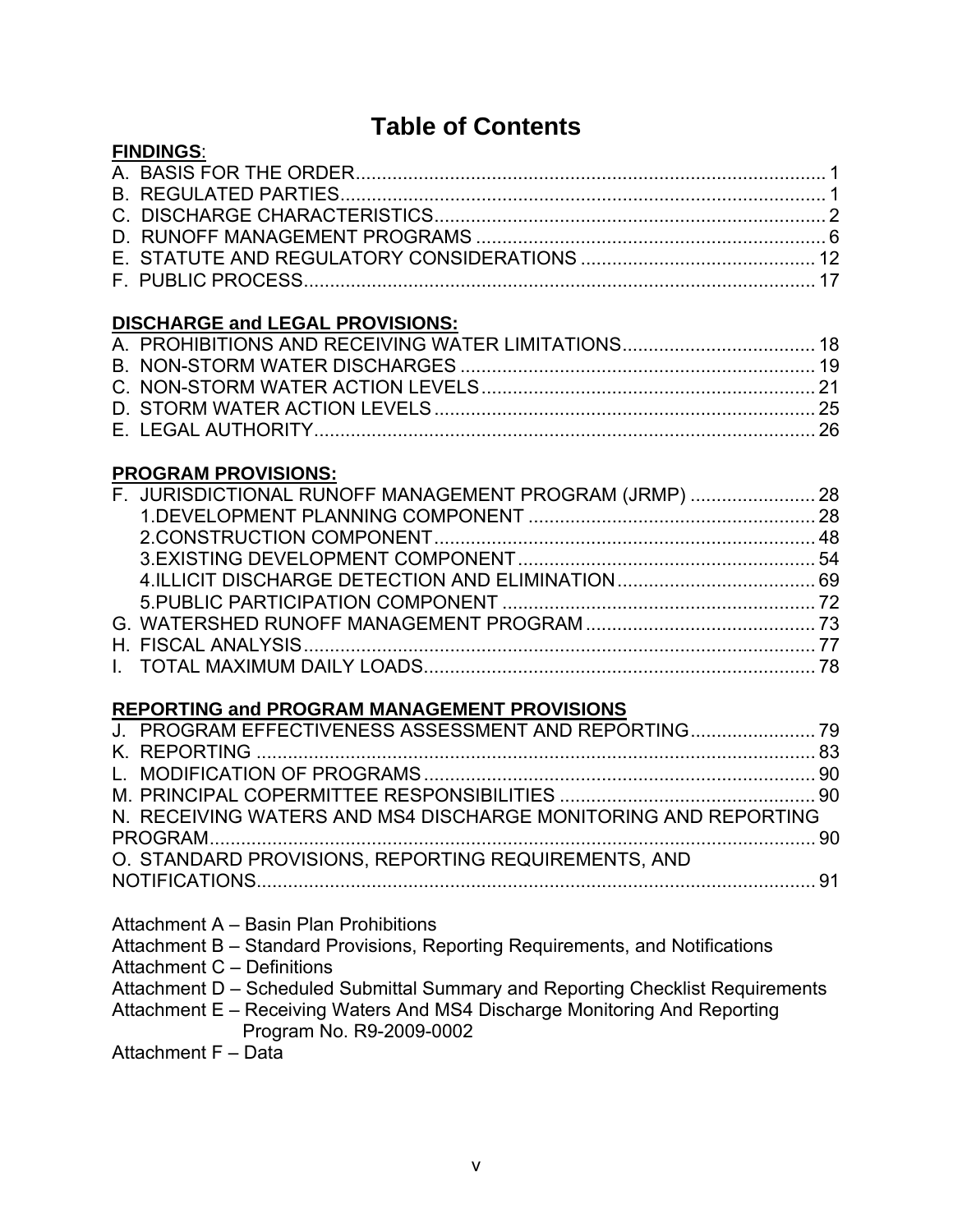The California Regional Water Quality Control Board, San Diego Region (hereinafter Regional Board), finds that:

# **A. BASIS FOR THE ORDER**

- 1. This Order is based on the federal Clean Water Act (CWA), the Porter-Cologne Water Quality Control Act (Division 7 of the Water Code, commencing with Section 13000), applicable State and federal regulations, all applicable provisions of statewide Water Quality Control Plans and Policies adopted by the State Water Resources Control Board (State Board), the Water Quality Control Plan for the San Diego Basin adopted by the Regional Board, the California Toxics Rule, and the California Toxics Rule Implementation Plan.
- 2. This Order reissues National Pollutant Discharge Elimination System (NPDES) Permit No. CAS0108740, which was first adopted by the Regional Board on July 16, 1990 (Order No. 90-38), and then reissued on August 8, 1996 (Order No. 96-03) and February 13, 2002 (Order No. R9-2002-01). On August 21, 2006, in accordance with Order No. R9-2002-01, the County of Orange, as the Principal Copermittee, submitted a Report of Waste Discharge (ROWD) for reissuance of the municipal separate storm sewer system (MS4) Permit.
- 3. This Order is consistent with the following precedential Orders adopted by the State Water Resources Control Board (State Board) addressing MS4 NPDES Permits: Order 99-05, Order WQ-2000-11, Order WQ 2001-15, Order WQO 2002-0014, and Order WQ-2009-0008 (*SWRCB/OCC FILE A-1780).*
- 4. The Fact Sheet / Technical Report for the Order No. R9-2009-0002, NPDES No. CAS0108740, Waste Discharge Requirements for Discharges of Runoff from the Municipal Separate Storm Sewer Systems (MS4s) Draining the Watersheds of the County of Orange, the Incorporated Cities of Orange County, and the Orange County Flood Control District Within the San Diego Region includes cited regulatory and legal references and additional explanatory information and data in support of the requirements of this Permit. This information, including any supplements thereto, and any response to comments on the Tentative Orders, is hereby incorporated by reference into these findings.

# **B. REGULATED PARTIES**

1. Each of the persons in Table 1 below, hereinafter called Copermittees or dischargers, owns or operates an MS4, through which it discharges runoff into waters of the United States within the San Diego Region. These MS4s fall into one or more of the following categories: (1) a medium or large MS4 that services a population of greater than 100,000 or 250,000 respectively; or (2) a small MS4 that is "interrelated" to a medium or large MS4; or (3) an MS4 which contributes to a

> FINDINGS A: BASIS FOR THE ORDER FINDINGS B: REGULATED PARTIES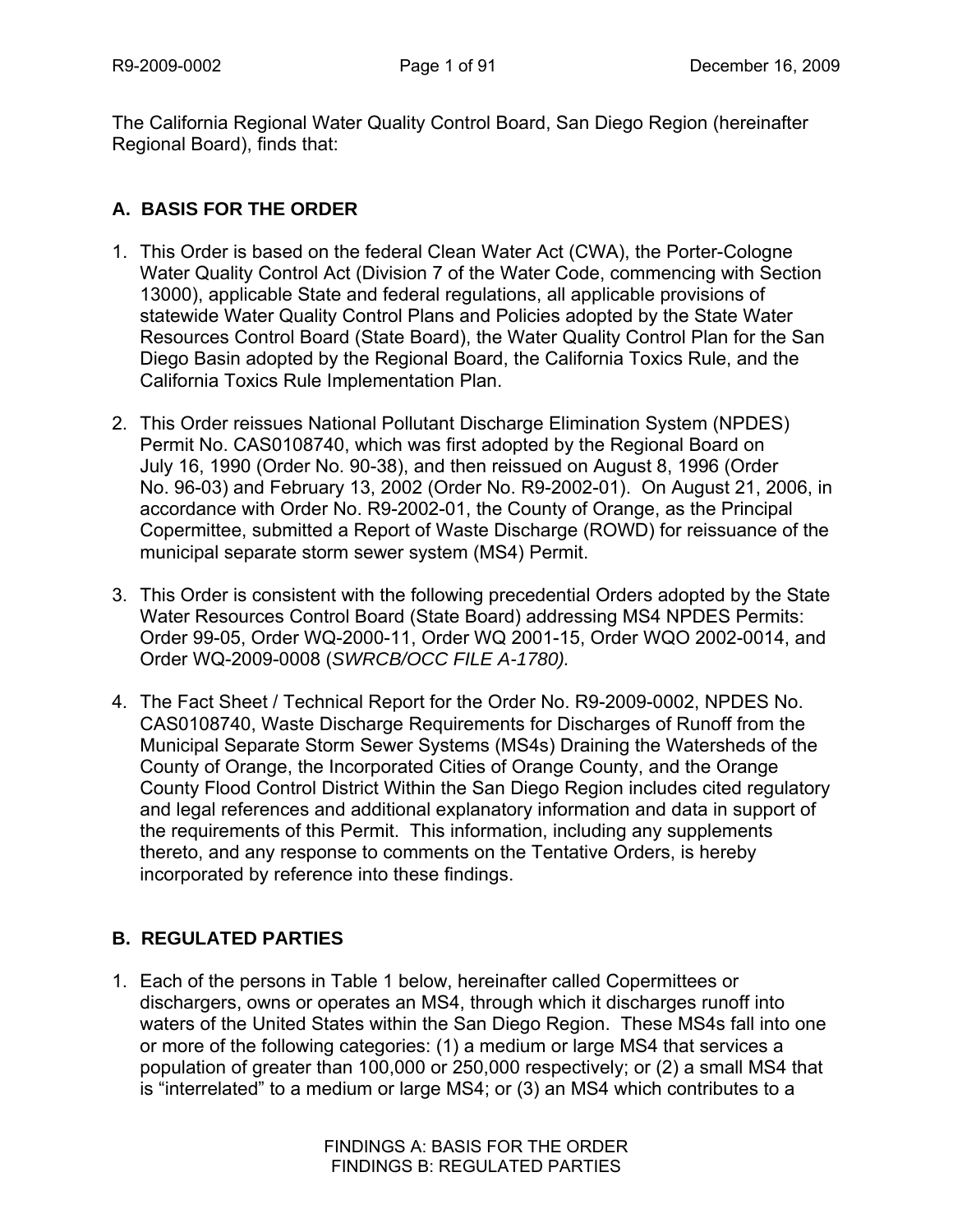violation of a water quality standard; or (4) an MS4 which is a significant contributor of pollutants to waters of the United States (waters of the U.S).

| rabic r. manioipar copermitteco      |
|--------------------------------------|
| 8. City of Mission Viejo             |
| City of Rancho Santa Margarita<br>9. |
| 10. City of San Clemente             |
| 11. City of San Juan Capistrano      |
| 12. County of Orange                 |
| 13. Orange County Flood Control      |
| <b>District</b>                      |
|                                      |

# **C. DISCHARGE CHARACTERISTICS**

- 1. Runoff discharged from an MS4 contains waste, as defined in the California Water Code (CWC), and pollutants that adversely affect the quality of the waters of the State. The discharge of runoff from an MS4 is a "discharge of pollutants from a point source" into waters of the U.S. as defined in the CWA.
- 2. MS4 storm water and non-storm water discharges are likely to contain pollutants that cause or threaten to cause a violation of water quality standards, as outlined in the Regional Board's Water Quality Control Plan for the San Diego Basin (Basin Plan). Storm water and non-storm water discharges from the MS4 are subject to the conditions and requirements established in the San Diego Basin Plan for point source discharges. These surface water quality standards must be complied with at all times, irrespective of the source and manner of discharge.
- 3. The most common categories of pollutants in runoff include total suspended solids, sediment, pathogens (e.g., bacteria, viruses, protozoa); heavy metals (e.g., copper, lead, zinc and cadmium); petroleum products and polynuclear aromatic hydrocarbons; synthetic organics (e.g., pesticides, herbicides, and PCBs); nutrients (e.g., nitrogen and phosphorus fertilizers); oxygen-demanding substances (decaying vegetation, animal waste); detergents; and trash.
- 4. The discharge of pollutants and/or increased flows from MS4s may cause or threaten to cause the concentration of pollutants to exceed applicable receiving water quality objectives and/or impair or threaten to impair designated beneficial uses resulting in a condition of pollution (i.e., unreasonable impairment of water quality for designated beneficial uses), contamination, or nuisance.
- 5. Pollutants in runoff can threaten and adversely affect human health. Human illnesses have been clearly linked to recreating near storm drains flowing to coastal waters. Also, runoff pollutants in receiving waters can bioaccumulate in the tissues of invertebrates and fish, which may be eventually consumed by humans.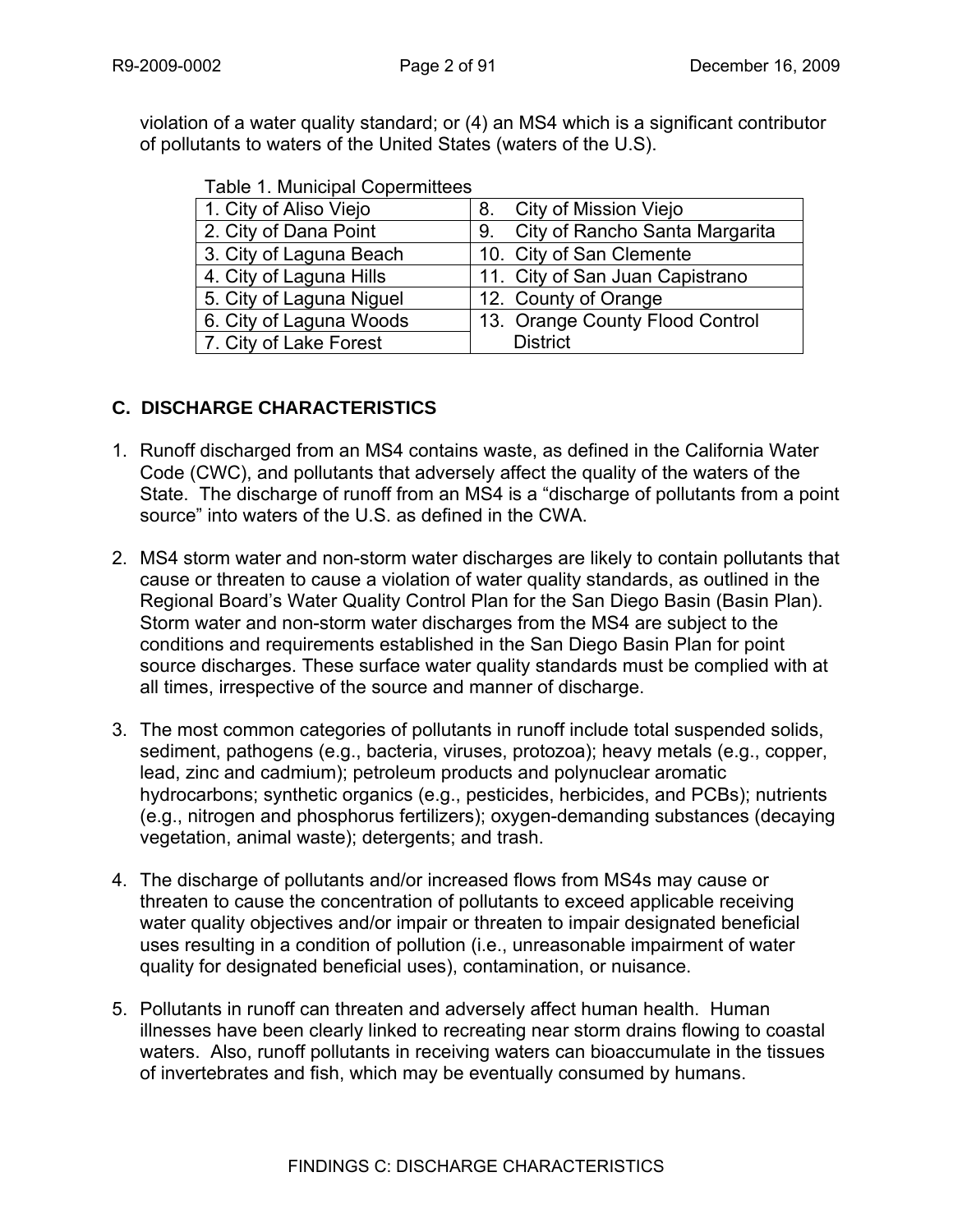- 6. Runoff discharges from MS4s often contain pollutants that cause toxicity to aquatic organisms (i.e., adverse responses of organisms to chemicals or physical agents ranging from mortality to physiological responses such as impaired reproduction or growth anomalies). Toxic pollutants impact the overall quality of aquatic systems and beneficial uses of receiving waters.
- 7. The Copermittees discharge runoff into lakes, drinking water reservoirs, rivers, streams, creeks, bays, estuaries, coastal lagoons, the Pacific Ocean, and tributaries thereto within one of the eleven hydrologic units (San Juan Hydrologic Unit) comprising the San Diego Region as shown in Tables 2a and 2b. Some of the receiving water bodies have been designated as impaired by the Regional Board and the United States Environmental Protection Agency (USEPA) in 2006 pursuant to CWA section 303(d). Also shown in the Tables are the watershed management areas (WMAs) as defined in the Regional Board report, Watershed Management Approach, January 2002.

| Regional<br><b>Board</b><br>Watershed<br><b>Management</b><br>Area (WMA) | <b>Hydrologic Area</b><br>(HA) or Hydrologic<br>Subarea (HSA) of<br>the San Juan<br><b>Hydrologic Unit</b> | <b>Major Receiving Water</b><br><b>Bodies</b>                                                                        | 303(d)<br>Pollutant(s)/stressor or<br><b>Water Quality Effect<sup>1</sup></b>                                                |
|--------------------------------------------------------------------------|------------------------------------------------------------------------------------------------------------|----------------------------------------------------------------------------------------------------------------------|------------------------------------------------------------------------------------------------------------------------------|
| Laguna Coastal<br><b>Streams</b>                                         | Laguna HA,<br>excluding Aliso HSA<br>and Dana Point HSA                                                    | Laguna Canyon Creek,<br>Pacific Ocean                                                                                | Bacterial indicators<br>Sediment toxicity                                                                                    |
| Aliso Creek                                                              | Aliso HSA                                                                                                  | Aliso Creek, English<br>Canyon, Pacific Ocean                                                                        | <b>Toxicity</b><br>Phosphorus<br><b>Bacterial indicators</b><br>Benzo[b]fluoranthene<br>Dieldrin<br><b>Sediment Toxicity</b> |
| Dana Point<br>Coastal<br><b>Streams</b>                                  | Dana Point HSA                                                                                             | Dana Point Harbor, Salt<br>Creek, Pacific Ocean                                                                      | Bacterial indicators                                                                                                         |
| San Juan<br>Creek                                                        | Mission Viejo HA                                                                                           | San Juan Creek, Trabuco<br>Creek, Oso Creek,<br>Canada Gobernadora,<br>Bell Canyon, Verdugo<br>Canyon, Pacific Ocean | Bacterial indicators<br><b>DDE</b><br>Chloride<br><b>Sulfates</b><br>Total dissolved solids                                  |

Table 2a. Common Watersheds and CWA Section 303(d) Impaired Waters

 $\overline{\phantom{a}}$  $1$  The listed 303(d) pollutant(s) do not necessarily reflect impairment of the entire corresponding WMA or all corresponding major surface water bodies. The specific impaired portions of each WMA are listed in the State Water Resources Control Board's 2006 Section 303(d) List of Water Quality Limited Segments.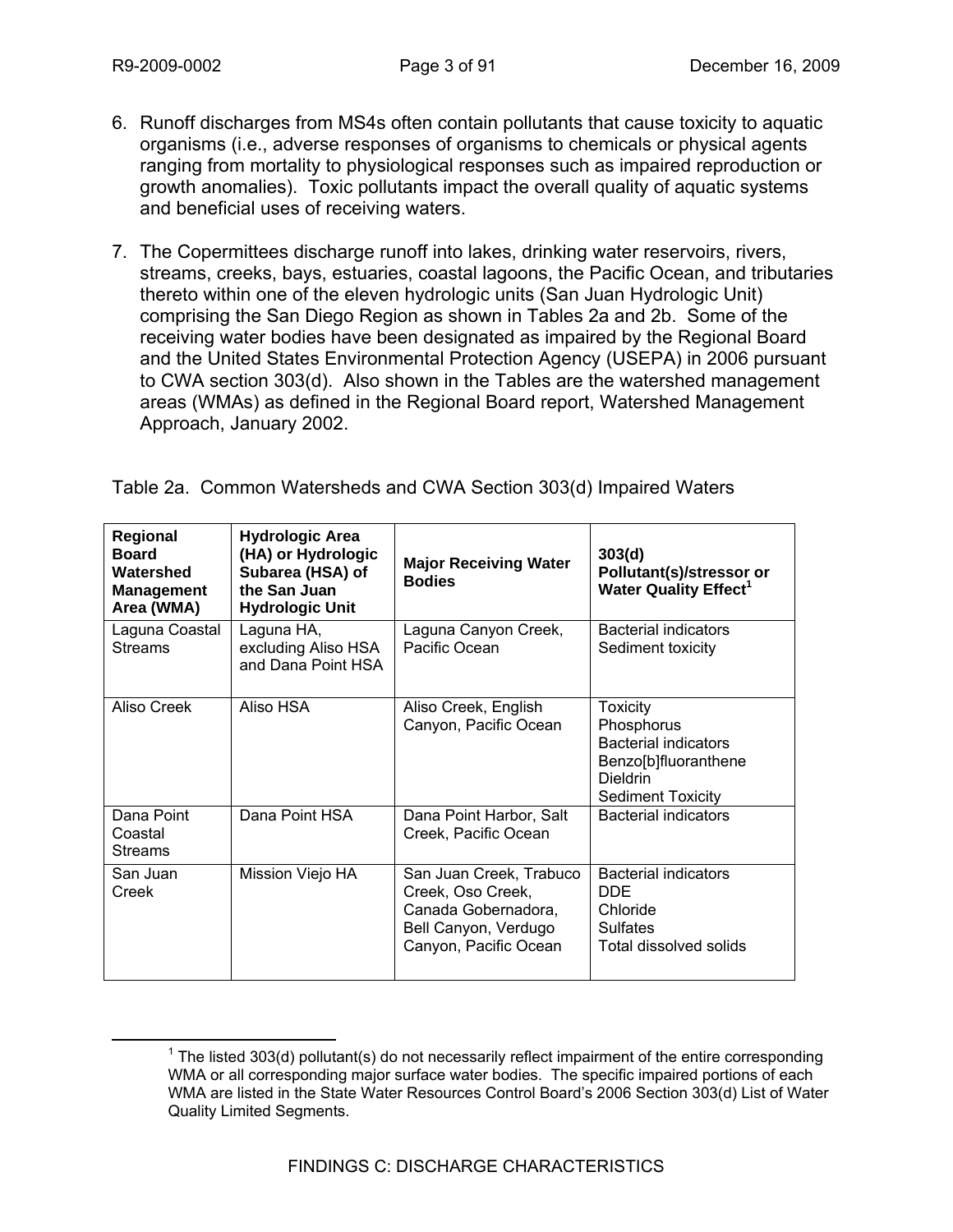Table 2a. Common Watersheds and CWA Section 303(d) Impaired Waters

| Regional<br><b>Board</b><br>Watershed<br><b>Management</b><br>Area (WMA) | <b>Hydrologic Area</b><br>(HA) or Hydrologic<br>Subarea (HSA) of<br>the San Juan<br><b>Hydrologic Unit</b> | <b>Major Receiving Water</b><br><b>Bodies</b>             | 303(d)<br>Pollutant(s)/stressor or<br><b>Water Quality Effect<sup>1</sup></b> |
|--------------------------------------------------------------------------|------------------------------------------------------------------------------------------------------------|-----------------------------------------------------------|-------------------------------------------------------------------------------|
| San Clemente<br>Coastal<br><b>Streams</b>                                | San Clemente HA                                                                                            | Prima Deshecha,<br>Segunda Deshecha,<br>Pacific Ocean     | <b>Bacterial indicators</b><br>Phosphorus<br>Turbidity                        |
| San Mateo<br>Creek                                                       | San Mateo HA                                                                                               | San Mateo Creek,<br>Christianitos Creek,<br>Pacific Ocean |                                                                               |

Table 2b. Common Watersheds and Municipalities

| <b>Municipality</b>                                                                                                              | Laguna<br>Coastal<br><b>Streams</b> | <b>Aliso Creek</b> | <b>Dana Point</b><br>Coastal<br>Streams | San Juan<br><b>Creek</b> | San<br><b>Clemente</b><br>Coastal<br><b>Streams</b> | <b>San Mateo</b><br><b>Creek</b> |
|----------------------------------------------------------------------------------------------------------------------------------|-------------------------------------|--------------------|-----------------------------------------|--------------------------|-----------------------------------------------------|----------------------------------|
| Aliso Viejo                                                                                                                      | ☑                                   | ☑                  |                                         |                          |                                                     |                                  |
| Dana Point                                                                                                                       |                                     |                    | ☑                                       | ☑                        |                                                     |                                  |
| Laguna Beach                                                                                                                     | ☑                                   | ☑                  |                                         |                          |                                                     |                                  |
| Laguna Hills <sup>*</sup>                                                                                                        |                                     | ☑                  |                                         | ☑                        |                                                     |                                  |
| Laguna Niguel                                                                                                                    |                                     | ☑                  | ☑                                       | $\overline{\mathbf{S}}$  |                                                     |                                  |
| Laguna Woods *                                                                                                                   |                                     | ☑                  |                                         |                          |                                                     |                                  |
| Lake Forest*                                                                                                                     |                                     | ☑                  |                                         |                          |                                                     |                                  |
| Mission Viejo                                                                                                                    |                                     | ☑                  |                                         | ☑                        |                                                     |                                  |
| Rancho Santa<br>Margarita                                                                                                        |                                     |                    |                                         | ☑                        |                                                     |                                  |
| San Clemente                                                                                                                     |                                     |                    |                                         |                          | ☑                                                   | ☑                                |
| San Juan<br>Capistrano                                                                                                           |                                     |                    |                                         | ☑                        |                                                     |                                  |
| County of<br>Orange *                                                                                                            | ☑                                   | ☑                  | ☑                                       | ☑                        | ☑                                                   | ☑                                |
| Orange County<br><b>Flood Control</b><br>District *                                                                              | ☑                                   | ☑                  | ☑                                       | ☑                        | ☑                                                   |                                  |
| * Municipality also includes areas within watersheds of the Santa Ana Regional Board that are outside the<br>scope of this Order |                                     |                    |                                         |                          |                                                     |                                  |

- 8. Trash is a persistent pollutant which can enter receiving waters from the MS4 resulting in accumulation and transport in receiving waters over time. Trash poses a serious threat to the Beneficial Uses of the receiving waters, including, but not limited to, human health, rare and endangered species, navigation and human recreation.
- 9. The Copermittees' water quality monitoring data submitted to date documents persistent violations of Basin Plan water quality objectives for various runoff-related pollutants (fecal coliform bacteria, total suspended solids, turbidity, metals, etc.) at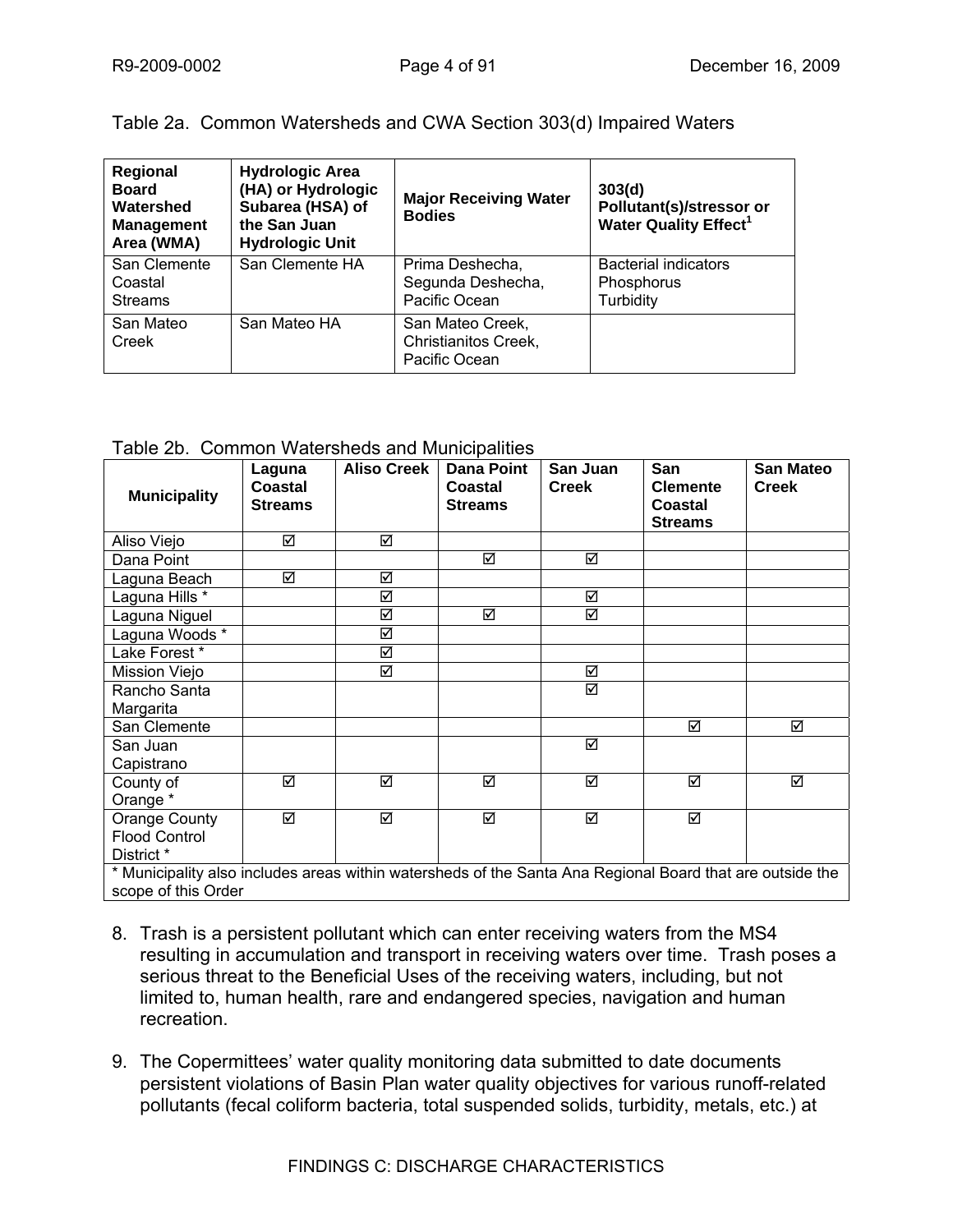various watershed monitoring stations. Persistent toxicity has also been observed at some watershed monitoring stations. In addition, bioassessment data indicates that the majority of urbanized receiving waters have Poor to Very Poor Index of Biotic Integrity ratings. In sum, the above findings indicate that runoff discharges are causing or contributing to water quality impairments, and are a leading cause of such impairments in Orange County.

- 10. When natural vegetated pervious ground cover is converted to impervious surfaces such as paved highways, streets, rooftops, and parking lots, the natural absorption and infiltration abilities of the land are lost. Therefore, runoff leaving a developed area is significantly greater in runoff volume, velocity, and peak flow rate than predevelopment runoff from the same area. Runoff durations can also increase as a result of flood control and other efforts to control peak flow rates. Increased volume, velocity, rate, and duration of runoff, and decreased natural clean sediment loads, greatly accelerate the erosion of downstream natural channels. Significant declines in the biological integrity and physical habitat of streams and other receiving waters have been found to occur with as little as a 3-5 percent conversion from natural to impervious surfaces. The increased runoff characteristics from new development must be controlled to protect against increased erosion of channel beds and banks, sediment pollutant generation, or other impacts to beneficial uses and stream habitat due to increased erosive force.
- 11. Development creates new pollution sources as human population density increases and brings with it proportionately higher levels of car emissions, car maintenance wastes, municipal sewage, pesticides, household hazardous wastes, pet wastes, trash, etc. which can either be washed or directly dumped into the MS4. As a result, the runoff leaving the developed urban area is significantly greater in pollutant load than the pre-development runoff from the same area. These increased pollutant loads must be controlled to protect downstream receiving water quality.
- 12. Development and urbanization especially threaten environmentally sensitive areas (ESAs), such as water bodies designated as supporting a RARE beneficial use (supporting rare, threatened or endangered species) and CWA 303(d)-impaired water bodies. Such areas have a much lower capacity to withstand pollutant shocks than might be acceptable in other areas. In essence, development that is ordinarily insignificant in its impact on the environment may become significant in a particularly sensitive environment. Therefore, additional control to reduce storm water pollutants from new and existing development may be necessary for areas adjacent to or discharging directly to an ESA.
- 13. Although dependent on several factors, the risks typically associated with properly managed infiltration of runoff (especially from residential land use areas) are not significant. The risks associated with infiltration can be managed by many techniques, including (1) designing landscape drainage features that promote infiltration of runoff, but do not "inject" runoff (injection bypasses the natural processes of filtering and transformation that occur in the soil); (2) taking reasonable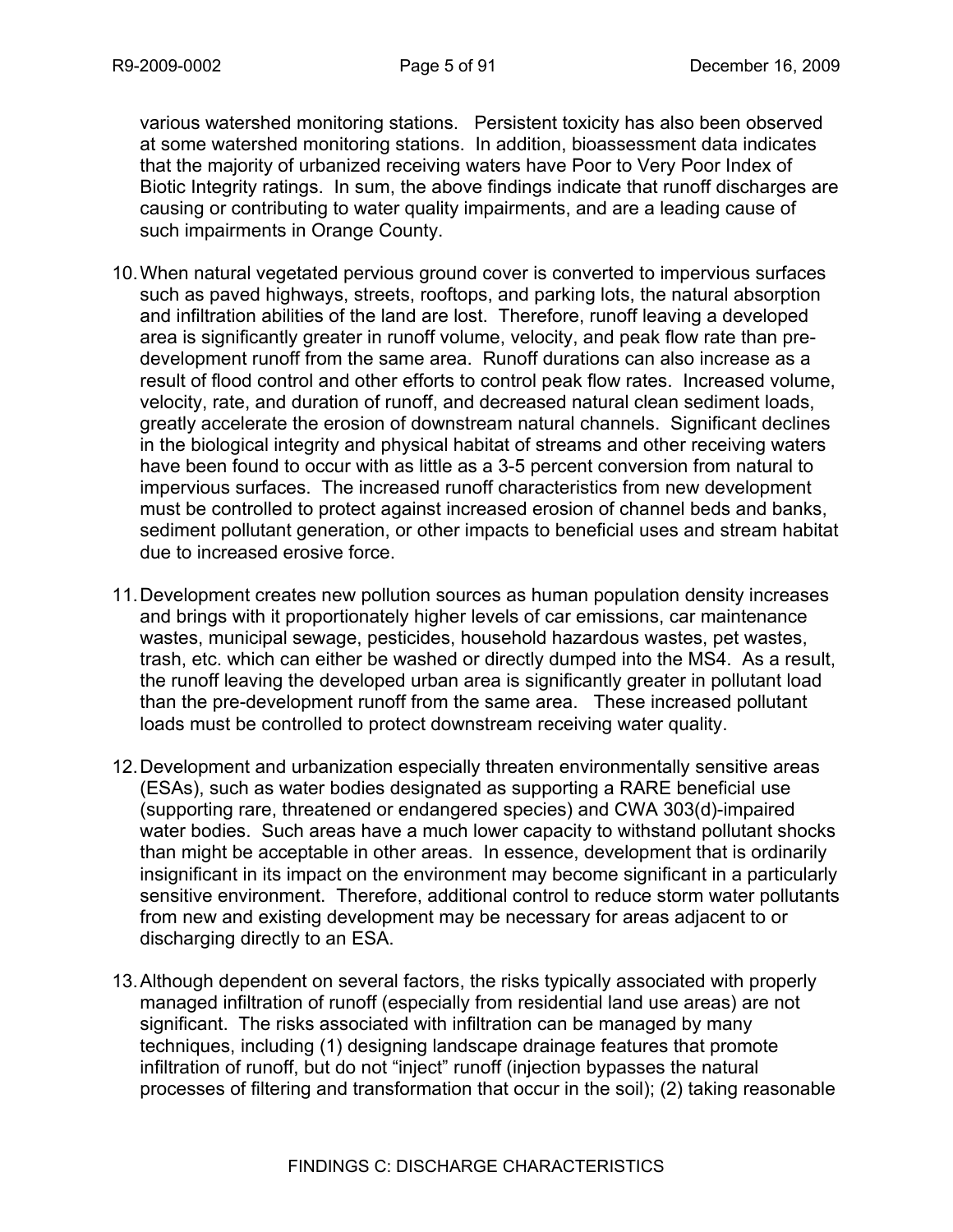steps to prevent the illegal disposal of wastes; (3) protecting footings and foundations; (4) ensuring that each drainage feature is adequately maintained in perpetuity; and (5) pretreatment.

- 14. Non-storm water (dry weather) discharge from the MS4 is not considered a storm water (wet weather) discharge and therefore is not subject to regulation under the Maximum Extent Practicable (MEP) standard from CWA 402(p)(3)(B)(iii), which is explicitly for "Municipal … *Stormwater Discharges* (emphasis added)" from the MS4. Non-storm water discharges, per CWA 402(p)(3)(B)(ii), are to be effectively prohibited. Such dry weather non-storm water discharges have been shown to contribute significant levels of pollutants and flow in arid, developed Southern California watersheds and are to be effectively prohibited under the Clean Water Act.
- 15. Non-storm water discharges to the MS4 granted an influent exception [i.e., which are exempt from the effective prohibition requirement set forth in CWA section 402(p)(3)(B)(ii)] under 40 CFR 122. 26 are included within this Order. Any exempted discharges identified by Copermittees as a source of pollutants are subsequently required to be *addressed* (emphasis added) as illicit discharges through prohibition and incorporation into existing IC/ID programs. The Copermittees have identified landscape irrigation, irrigation water and lawn water, previously exempted discharges, as a source of pollutants and conveyance of pollutants to waters of the United States.

# **D. RUNOFF MANAGEMENT PROGRAMS**

#### 1. **General**

- a. This Order specifies requirements necessary for the Copermittees to reduce the discharge of pollutants in storm water runoff to the maximum extent practicable (MEP). However, since MEP is a dynamic performance standard, which evolves over time as runoff management knowledge increases, the Copermittees' runoff management programs must continually be assessed and modified to incorporate improved programs, control measures, best management practices (BMPs), etc. in order to achieve the evolving MEP standard. Absent evidence to the contrary, this continual assessment, revision, and improvement of runoff management program implementation is expected to ultimately achieve compliance with water quality standards in the Region.
- b. The Copermittees have generally been implementing the jurisdictional runoff management programs required pursuant to Order No. 2002-01 since February 13, 2003. Prior to that, the Copermittees were regulated by Order No. 96-03 since August 8, 1996. Runoff discharges, however, continue to cause or contribute to violations of water quality standards as evidenced by the Copermittees monitoring results.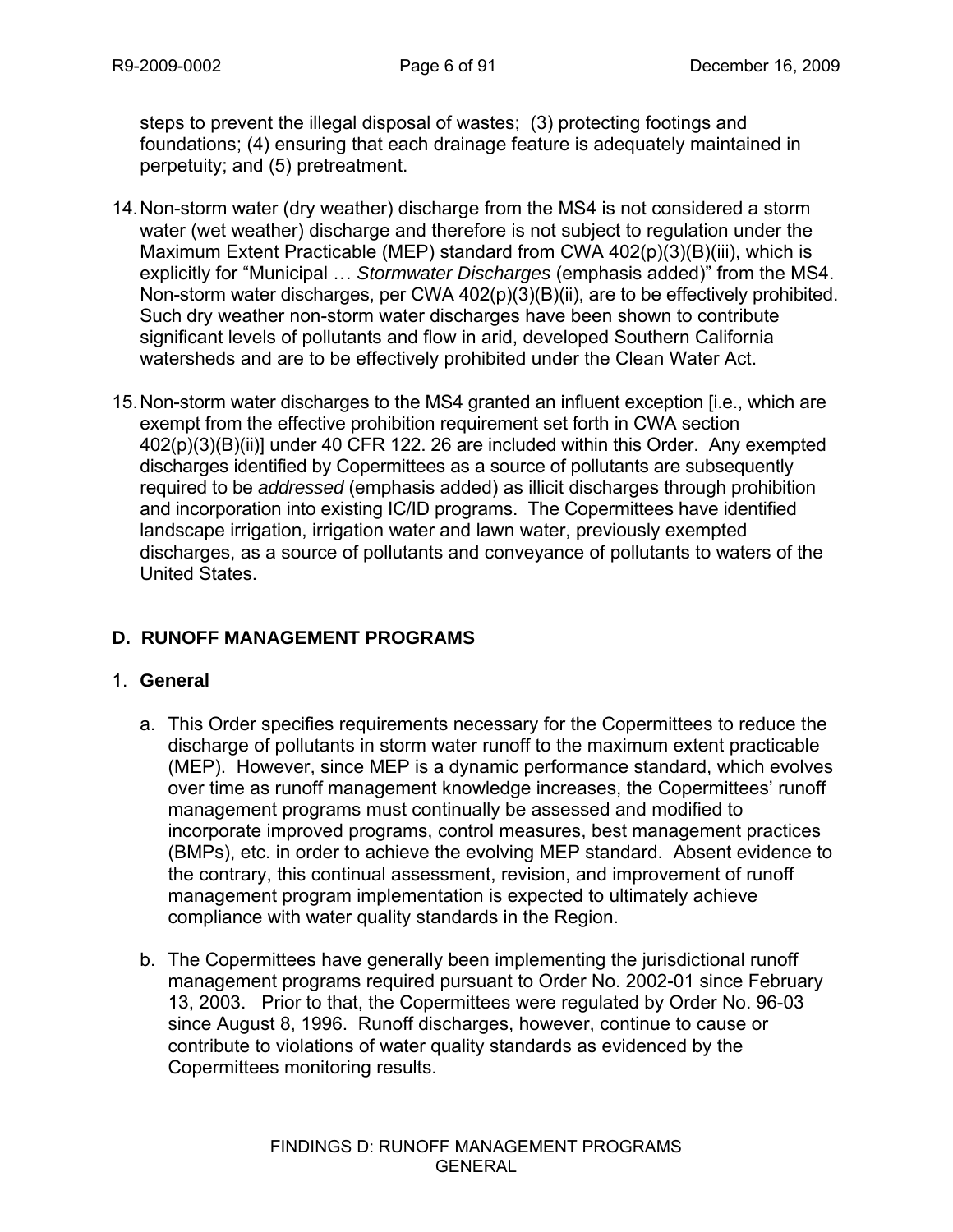- c. This Order contains new or modified requirements that are necessary to improve Copermittees' efforts to reduce the discharge of pollutants in storm water runoff to the MEP and achieve water quality standards. Some of the new or modified requirements, such as the revised Watershed Runoff Management Program section, are designed to specifically address high priority water quality problems. Other new or modified requirements address program deficiencies that have been noted during audits, report reviews, and other Regional Board compliance assessment activities.
- d. Updated Jurisdictional Runoff Management Plans (JRMPs) and Watershed Runoff Management Plans (WRMPs), which describe the Copermittees' runoff management programs in their entirety, are needed to guide the Copermittees' runoff management efforts and aid the Copermittees in tracking runoff management program implementation. It is practicable for the Copermittees to update the JRMPs and WRMPs within one year, since significant efforts to develop these programs have already occurred.
- e. Pollutants can be effectively reduced in storm water runoff by the application of a combination of pollution prevention, source control, and treatment control BMPs. Pollution prevention is the reduction or elimination of pollutant generation at its source and is the best "first line of defense." Source control BMPs (both structural and non-structural) minimize the contact between pollutants and flows (e.g., rerouting run-on around pollutant sources or keeping pollutants on-site and out of receiving waters). Treatment control BMPs remove pollutants that have been mobilized by wet-weather or dry-weather flows.
- f. Runoff needs to be addressed during the three major phases of urban development (planning, construction, and use) in order to reduce the discharge of pollutants from storm water to the MEP, effectively prohibit non-storm water discharges and protect receiving waters. Development which is not guided by water quality planning policies and principles can unnecessarily result in increased pollutant load discharges, flow rates, and flow durations which can negatively impact receiving water beneficial uses. Construction sites without adequate BMP implementation result in sediment runoff rates which greatly exceed natural erosion rates of undisturbed lands, causing siltation and impairment of receiving waters. Existing development generates substantial pollutant loads which are discharged in runoff to receiving waters.
- g. Annual reporting requirements included in this Order are necessary to meet federal requirements and to evaluate the effectiveness and compliance of the Copermittees' programs.
- h. This Order establishes Storm Water Action Levels (SALs) for selected pollutants based on USEPA Rain Zone 6 (arid southwest) Phase I MS4 monitoring data for pollutants in storm water. The SALs were computed as the 90<sup>th</sup> percentile of the data set, utilizing the statistical based population approach, one of three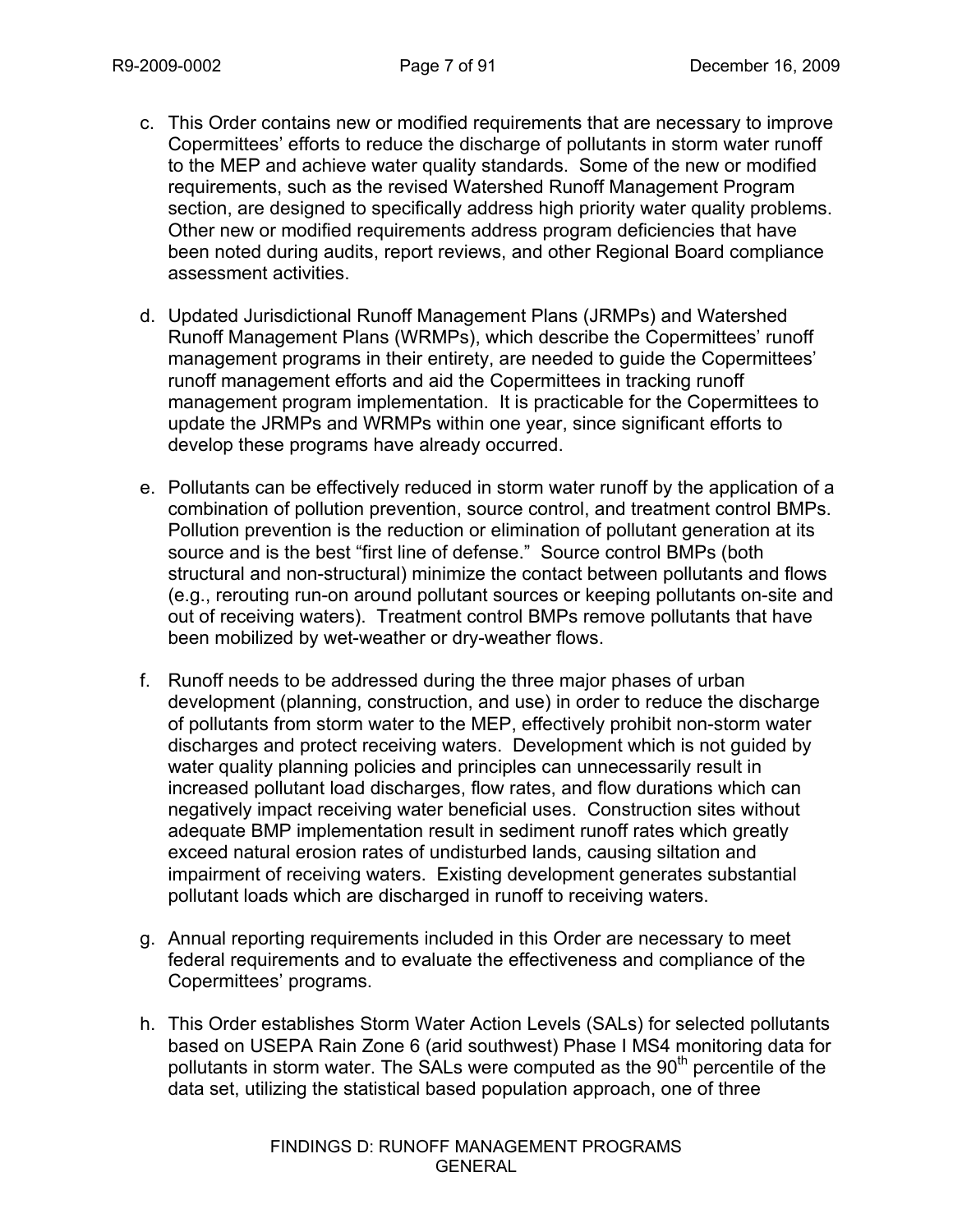approaches recommended by the California Water Board's Storm Water Panel in its report, 'The Feasibility of Numerical Effluent Limits Applicable to Discharges of Storm Water Associated with Municipal, Industrial and Construction Activities (June 2006). SALs are identified in Section D of this Order. Copermittees shall implement a timely, comprehensive, cost-effective storm water pollution control program to reduce the discharge of pollutants in storm water from the permitted areas so as not to exceed the SALs. Exceedance of SALs may indicate inadequacy of programmatic measures and BMPs required in this Order.

### 2. **Development Planning**

- a. The Standard Storm Water Mitigation Plan (SSMP) requirements contained in this Order are consistent with Order WQ-2000-11 adopted by the State Water Resources Control Board (State Board) on October 5, 2000. In the precedential order, the State Board found that the design standards, which essentially require that runoff generated by 85 percent of storm events from specific development categories be infiltrated or treated, reflect the MEP standard. The order also found that the SSMP requirements are appropriately applied to the majority of the Priority Development Project categories contained in Section D.1 of this Order. The State Board also gave Regional Water Quality Control Boards the needed discretion to include additional categories and locations, such as retail gasoline outlets (RGOs), in SSMPs.
- b. Controlling runoff pollution by using a combination of onsite source control and site design BMPs augmented with treatment control BMPs before the runoff enters the MS4 is important for the following reasons: (1) Many end-of-pipe BMPs (such as diversion to the sanitary sewer) are typically ineffective during significant storm events. Whereas, onsite source control BMPs can be applied during all runoff conditions; (2) End-of-pipe BMPs are often incapable of capturing and treating the wide range of pollutants which can be generated on a sub-watershed scale; (3) End-of-pipe BMPs are more effective when used as polishing BMPs, rather than the sole BMP to be implemented; (4) End-of-pipe BMPs do not protect the quality or beneficial uses of receiving waters between the pollutant source and the BMP; and (5) Offsite end-of-pipe BMPs do not aid in the effort to educate the public regarding sources of pollution and their prevention.
- c. Use of Low-Impact Development (LID) site design BMPs at new development, redevelopment and retrofit projects can be an effective means for minimizing the impact of storm water runoff discharges from the development projects on receiving waters. LID is a site design strategy with a goal of maintaining or replicating the pre-development hydrologic regime through the use of design techniques. LID site design BMPs help preserve and restore the natural hydrologic cycle of the site, allowing for filtration and infiltration which can greatly reduce the volume, peak flow rate, velocity, and pollutant loads of storm water runoff. Current runoff management, knowledge, practices and technology have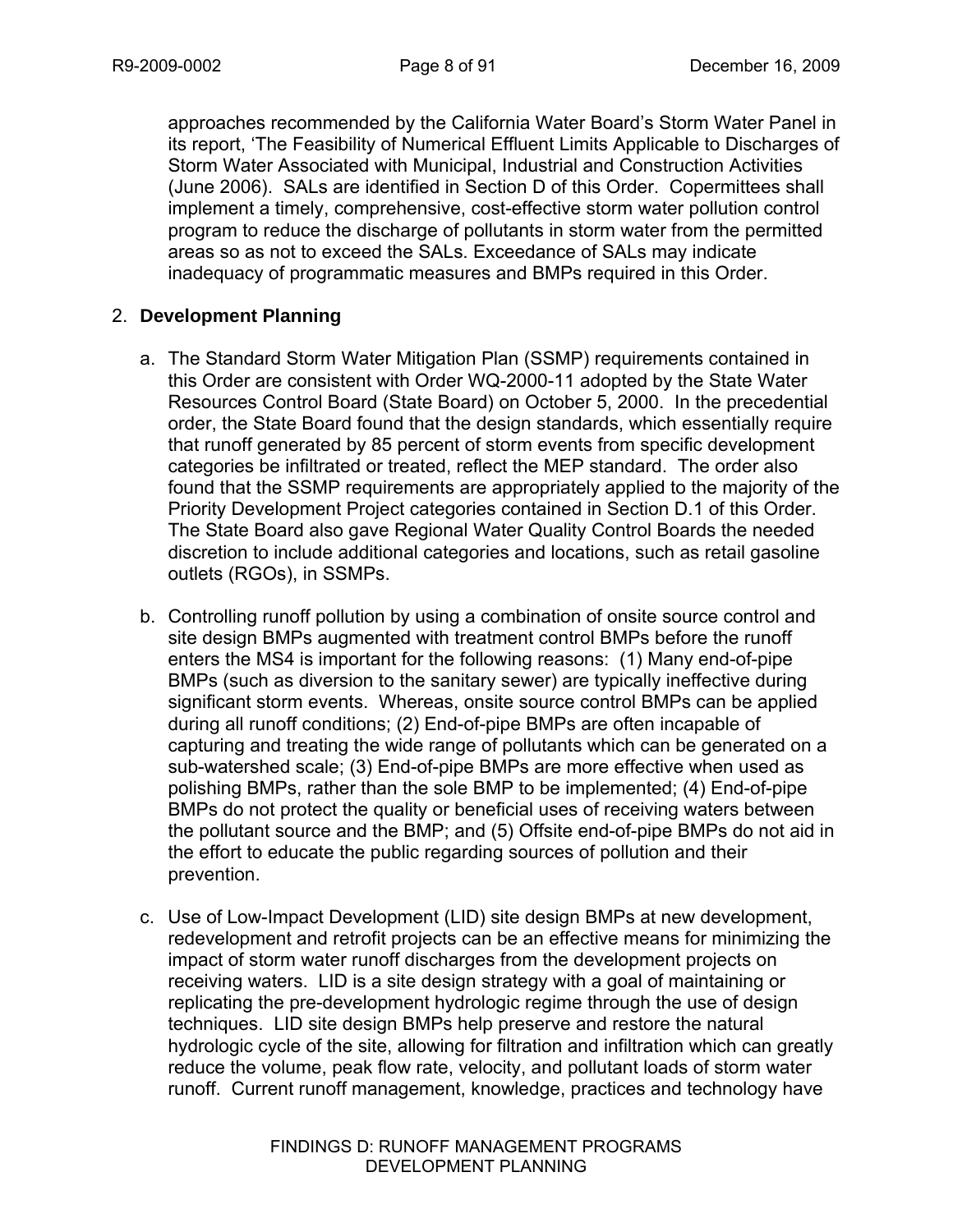resulted in the use of LID BMPs as an acceptable means of meeting the storm water MEP standard.

- d. Retail Gasoline Outlets (RGOs) are significant sources of pollutants in storm water runoff. RGOs are points of convergence for motor vehicles for automotive related services such as repair, refueling, tire inflation, and radiator fill-up and consequently produce significantly higher loadings of hydrocarbons and trace metals (including copper and zinc) than other developed areas.
- e. Industrial sites are significant sources of pollutants in runoff. Pollutant concentrations and loads in runoff from industrial sites are similar or exceed pollutant concentrations and loads in runoff from other land uses, such as commercial or residential land uses. As with other land uses, LID site design, source control, and treatment control BMPs are needed at industrial sites in order to meet the MEP standard. These BMPs are necessary where the industrial site is larger than 10,000 square feet. The 10,000 square feet threshold is appropriate, since it is consistent with requirements in other Phase I NPDES storm water regulations throughout California.
- f. If not properly designed or maintained, certain BMPs implemented or required by municipalities for runoff management may create a habitat for vectors (e.g. mosquitoes and rodents). Proper BMP design and maintenance to avoid standing water, however, can prevent the creation of vector habitat. Nuisances and public health impacts resulting from vector breeding can be prevented with close collaboration and cooperative effort between municipalities, the Orange County Vector Control District, and the California Department of Public Health during the development and implementation of runoff management programs.
- g. The increased volume, velocity, frequency and discharge duration of storm water runoff from developed areas has the potential to greatly accelerate downstream erosion, impair stream habitat in natural drainages, and negatively impact beneficial uses. Development and urbanization increase pollutant loads in storm water runoff and the volume of storm water runoff. Impervious surfaces can neither absorb water nor remove pollutants and thus lose the purification and infiltration provided by natural vegetated soil. Hydromodification measures for discharges to hardened channels are needed for the future restoration of the hardened channels to their natural state, thereby restoring the chemical, physical, and biological integrity and Beneficial Uses of local receiving waters.

#### 3. **Construction and Existing Development**

a. In accordance with federal NPDES regulations and to ensure the most effective oversight of industrial and construction site discharges, discharges of runoff from industrial and construction sites are subject to dual (State and local) storm water regulation. Under this dual system, each Copermittee is responsible for enforcing its local permits, plans, and ordinances, and the Regional Board is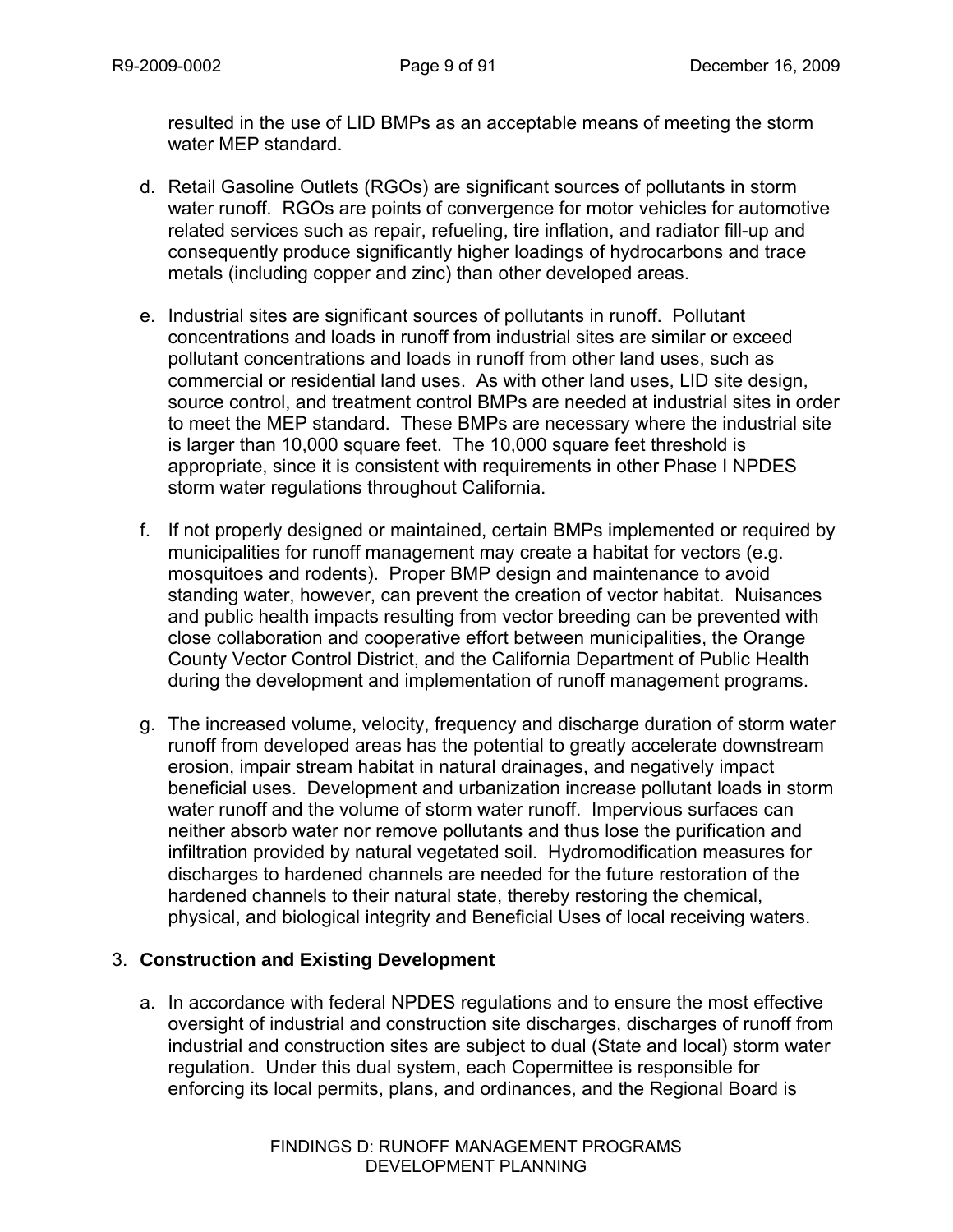responsible for enforcing the General Construction Activities Storm Water Permit, State Board Order 99-08 DWQ, NPDES No. CAS000002 (General Construction Permit) and the General Industrial Activities Storm Water Permit, State Board Order 97-03 DWQ, NPDES No. CAS000001 (General Industrial Permit) and any reissuance of these permits. NPDES municipal regulations require that municipalities develop and implement measures to address runoff from industrial and construction activities. Those measures may require the implementation of additional BMPs than are required under the statewide general permits for activities subject to both State and local regulation.

- b. Identification of sources of pollutants in runoff (such as municipal areas and activities, industrial and commercial sites/sources, construction sites, and residential areas), development and implementation of BMPs to address those sources, and updating ordinances and approval processes are necessary for the Copermittees to ensure that discharges of pollutants from its MS4 in storm water are reduced to the MEP and that non-storm water discharges are not occurring. Inspections and other compliance verification methods are needed to ensure minimum BMPs are implemented. Inspections are especially important at high risk areas for pollutant discharges.
- c. Historic and current development makes use of natural drainage patterns and features as conveyances for runoff. Urban streams used in this manner are part of the municipalities MS4 regardless of whether they are natural, anthropogenic, or partially modified features. In these cases, the urban stream is both an MS4 and receiving water.
- d. As operators of the MS4s, the Copermittees cannot passively receive and discharge pollutants from third parties. By providing free and open access to an MS4 that conveys discharges to waters of the U.S., the operator essentially accepts responsibility for discharges into the MS4 that it does not prohibit or control. These discharges may cause or contribute to a condition of contamination or a violation of water quality standards.
- e. Waste and pollutants which are deposited and accumulate in MS4 drainage structures will be discharged from these structures to waters of the U.S. unless they are removed. These discharges may cause or contribute to, or threaten to cause or contribute to, a condition of pollution in receiving waters. For this reason, pollutant discharges from storm water into MS4s must be reduced using a combination of management measures, including source control, and an effective MS4 maintenance program must be implemented by each Copermittee.
- f. Enforcement of local runoff related ordinances, permits, and plans is an essential component of every runoff management program and is specifically required in the federal storm water regulations and this Order. Each Copermittee is individually responsible for adoption and enforcement of ordinances and/or policies, implementation of identified control measures/BMPs needed to prevent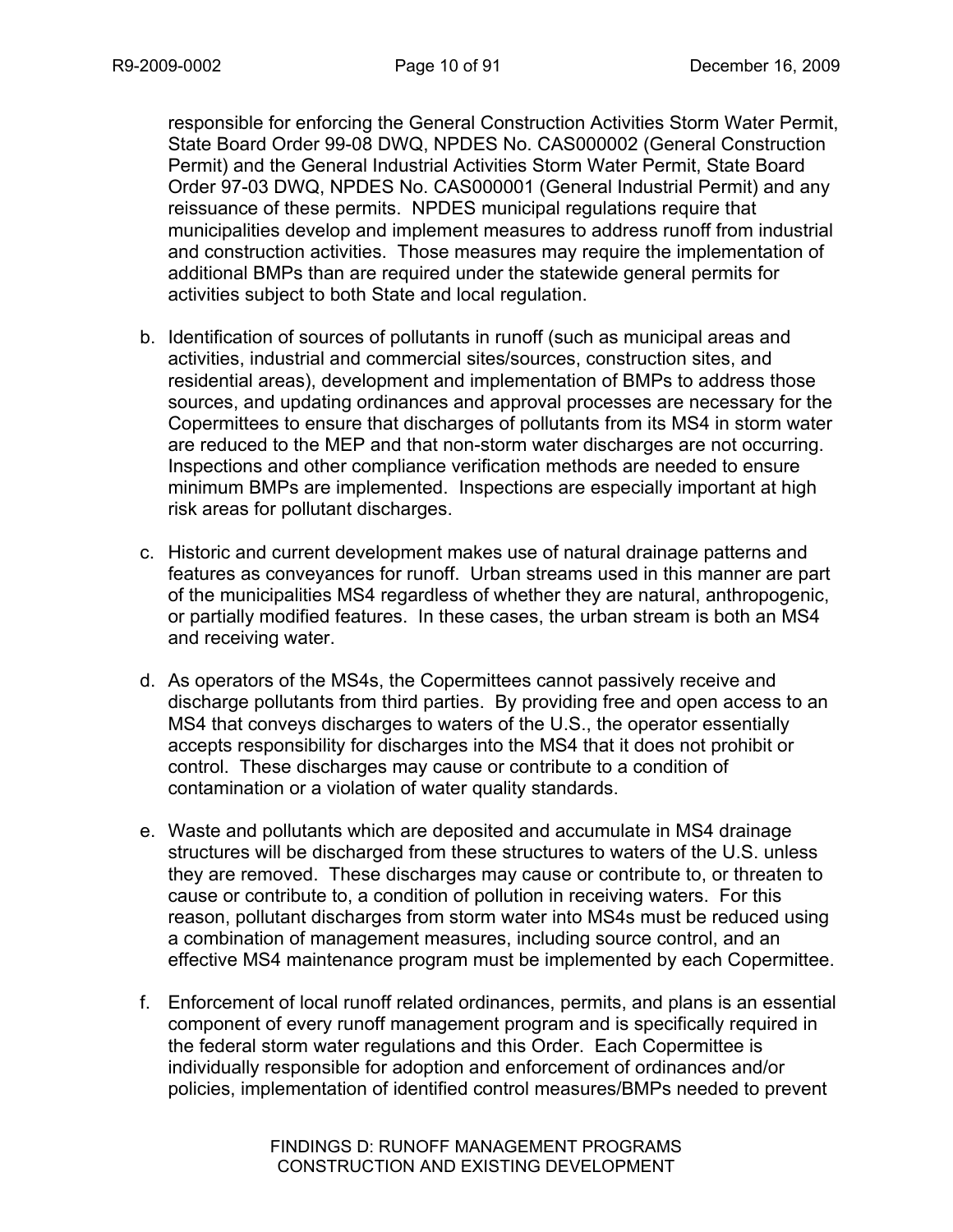or reduce pollutants in storm water runoff, and for the allocation of funds for the capital, operation and maintenance, administrative, and enforcement expenditures necessary to implement and enforce such control measures/BMPs under its jurisdiction. Education is an important aspect of every effective runoff management program and the basis for changes in behavior at a societal level. Education of municipal planning, inspection, and maintenance department staffs is especially critical to ensure that in-house staffs understand how their activities impact water quality, how to accomplish their jobs while protecting water quality, and their specific roles and responsibilities for compliance with this Order. Public education, designed to target various urban land users and other audiences, is also essential to inform the public of how individual actions affect receiving water quality and how adverse effects can be minimized.

- g. Public participation during the development of runoff management programs is necessary to ensure that all stakeholder interests and a variety of creative solutions are considered.
- h. Retrofitting existing development with storm water treatment controls, including LID, is necessary to address storm water discharges from existing development that may cause or contribute to a condition of pollution or a violation of water quality standards. Although SSMP BMPs are required for redevelopment, the current rate of redevelopment will not address water quality problems in a timely manner. Cooperation with private landowners is necessary to effectively identify, implement and maintain retrofit projects for the preservation, restoration, and enhancement of water quality.

#### 4. **Watershed Runoff Management**

a. Since runoff within a watershed can flow from and through multiple land uses and political jurisdictions, watershed-based runoff management can greatly enhance the protection of receiving waters. Such management provides a means to focus on the most important water quality problems in each watershed. By focusing on the most important water quality problems, watershed efforts can maximize protection of beneficial use in an efficient manner. Effective watershed-based runoff management actively reduces pollutant discharges and abates pollutant sources causing or contributing to watershed water quality problems. Watershed-based runoff management that does not actively reduce pollutant discharges and abate pollutant sources causing or contributing to watershed water quality problems can necessitate implementation of the iterative process outlined in section A.3 of the Tentative Order. Watershed management of runoff does not require Copermittees to expend resources outside of their jurisdictions. Watershed management requires the Copermittees within a watershed to develop a watershed-based management strategy, which can then be implemented on a jurisdictional basis.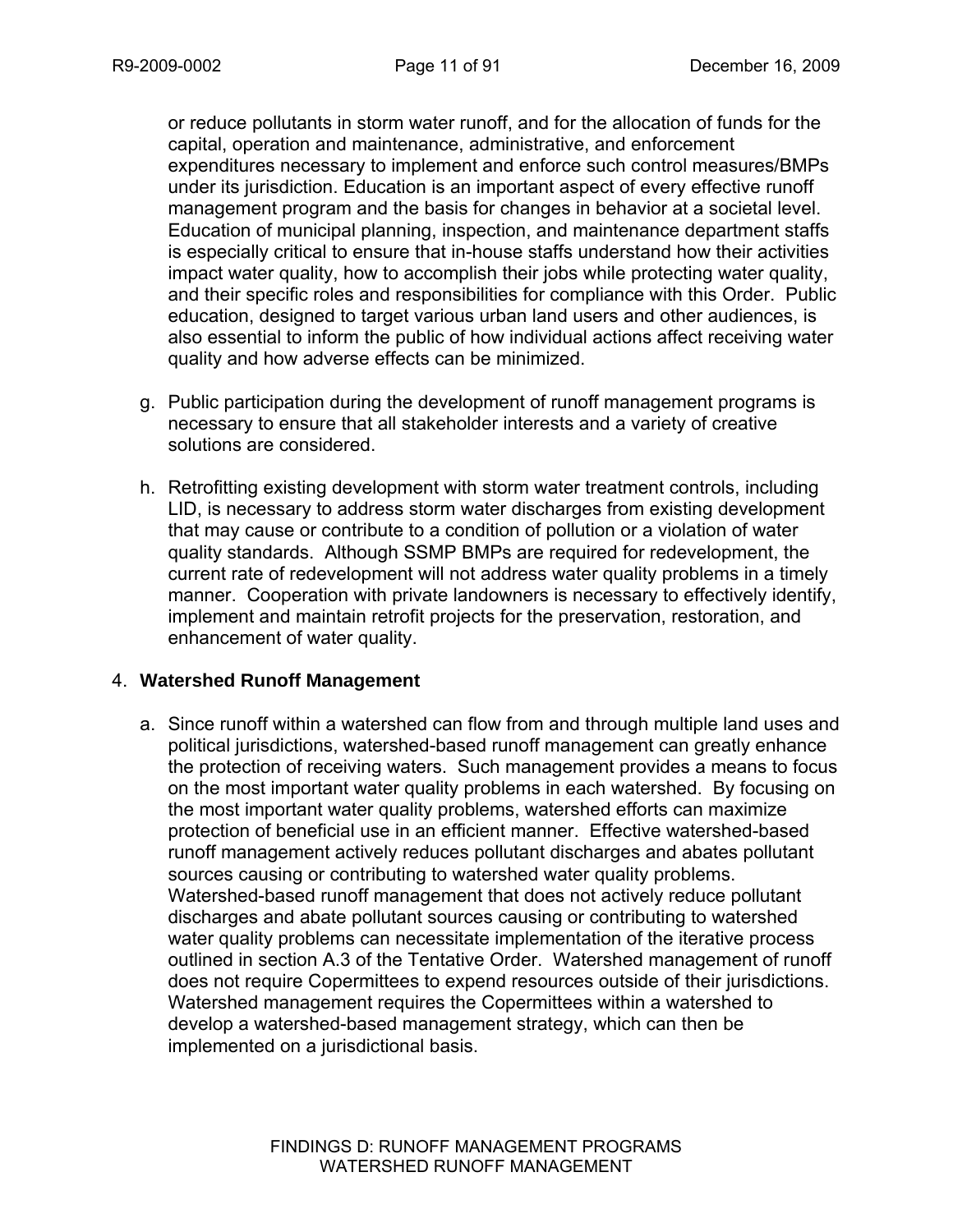- b. Some runoff issues, such as general education and training, can be effectively addressed on a regional basis. Regional approaches to runoff management can improve program consistency and promote sharing of resources, which can result in implementation of more efficient programs.
- c. It is important for the Copermittees to coordinate their water quality protection and land use planning activities to achieve the greatest protection of receiving water bodies. Copermittee coordination with other watershed stakeholders, especially the State of California Department of Transportation, the United States Department of Defense, and water and sewer districts, is also important.

# **E. STATUTE AND REGULATORY CONSIDERATIONS**

- 1. The Receiving Water Limitations (RWL) language specified in this Order is consistent with language recommended by the USEPA and established in State Board Water Quality Order 99-05, *Own Motion Review of the Petition of Environmental Health Coalition to Review Waste Discharge Requirements Order No. 96-03, NPDES Permit No. CAS0108740*, adopted by the State Board on June 17, 1999. The RWL in this Order require compliance with water quality standards, which for storm water discharges is to be achieved through an iterative approach requiring the implementation of improved and better-tailored BMPs over time. Compliance with receiving water limits based on applicable water quality standards is necessary to ensure that MS4 discharges will not cause or contribute to violations of water quality standards and the creation of conditions of pollution.
- 2. The Water Quality Control Plan for the San Diego Basin (Basin Plan), identifies the following beneficial uses for surface waters in Orange County: Municipal and Domestic Supply (MUN)<sup>2</sup>, Agricultural Supply (AGR), Industrial Process Supply (PROC), Industrial Service Supply (IND), Ground Water Recharge (GWR), Contact Water Recreation (REC1), Non-contact Water Recreation (REC2), Warm Freshwater Habitat (WARM), Cold Freshwater Habitat (COLD), Wildlife Habitat (WILD), Rare, Threatened, or Endangered Species (RARE), Freshwater Replenishment (FRSH), Hydropower Generation (POW), and Preservation of Biological Habitats of Special Significance (BIOL). The following additional beneficial uses are identified for coastal waters of Orange County: Navigation (NAV), Commercial and Sport Fishing (COMM), Estuarine Habitat (EST), Marine Habitat (MAR), Aquaculture (AQUA), Migration of Aquatic Organisms (MIGR), Spawning, Reproduction, and/or Early Development (SPWN), and Shellfish Harvesting (SHELL).
- 3. This Order is in conformance with State Board Resolution No. 68-16, *Statement of Policy with Respect to Maintaining High Quality Waters in California*, and the federal Antidegradation Policy described in 40 CFR 131.12.

<sup>&</sup>lt;u>2</u><br><sup>2</sup> Subject to exceptions under the "Sources of Drinking Waters" Policy (Resolution No. 89-33)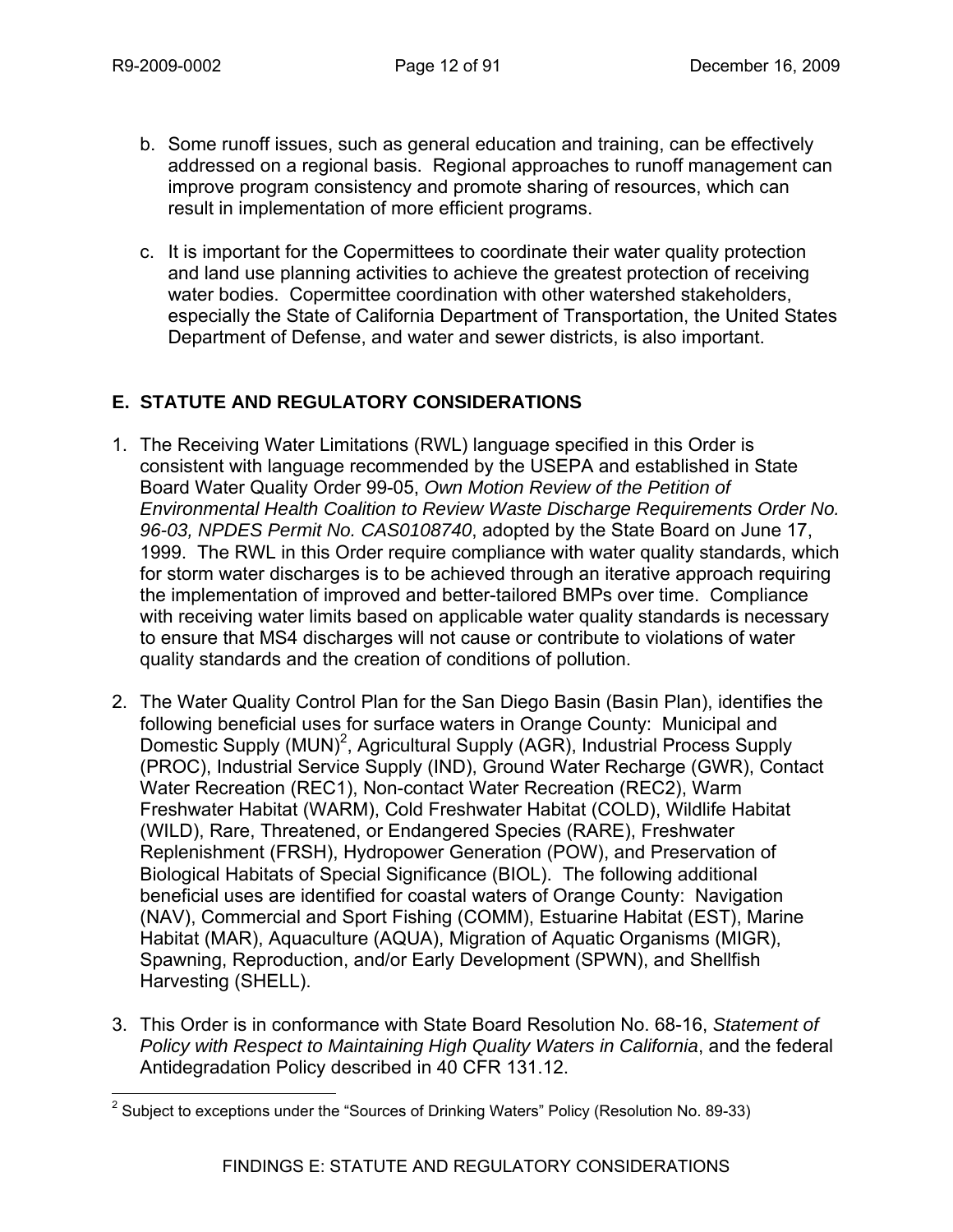- 4. Section 6217(g) of the Coastal Zone Act Reauthorization Amendments of 1990 (CZARA) requires coastal states with approved coastal zone management programs to address non-point pollution impacting or threatening coastal water quality. CZARA addresses five sources of non-point pollution: agriculture, silviculture, urban, marinas, and hydromodification. This NPDES permit addresses the management measures required for the urban category, with the exception of septic systems. The adoption and implementation of this NPDES permit relieves the Copermittee from developing a non-point source plan, for the urban category, under CZARA. The Regional Board addresses septic systems through the administration of other programs.
- 5. Section 303(d)(1)(A) of the CWA requires that "Each state must identify those waters within its boundaries for which the effluent limitations…are not stringent enough to implement any water quality standard (WQS) applicable to such waters." The CWA also requires states to establish a priority ranking of impaired water bodies known as Water Quality Limited Segments and to establish Total Maximum Daily Loads (TMDLs) for such waters. This priority list of impaired water bodies is called the Section 303(d) List. The current Section 303(d) List was approved by the State Board on October 25, 2006. On June 28, 2007 the 2006 303(d) list for California was given final approval by the United States Environmental Protection Agency (USEPA).
- 6. This Order does not constitute an unfunded local government mandate subject to subvention under Article XIIIB, Section (6) of the California Constitution for several reasons, including, but not limited to, the following. First, this Order implements federally mandated requirements under federal Clean Water Act section 402. (33 U.S.C. § 1342(p)(3)(B).) Second, the local agency Copermittees' obligations under this Order are similar to, and in many respects less stringent than, the obligations of non-governmental and new dischargers who are issued NPDES permits for storm water and non-storm water discharges. Third, the local agency Copermittees have the authority to levy service charges, fees, or assessments sufficient to pay for compliance with this Order. Fourth, the Copermittees have requested permit coverage in lieu of compliance with the complete prohibition against the discharge of pollutants contained in federal Clean Water Act section 301, subdivision (a) (33 U.S.C. § 1311(a)) and in lieu of numeric restrictions on their storm water discharges. Fifth, the local agencies' responsibility for preventing discharges of waste that can create conditions of pollution or nuisance from conveyances that are within their ownership or control under State law predates the enactment of Article XIIIB, Section (6) of the California Constitution. Likewise, the provisions of this Order to implement total maximum daily loads (TMDLs) are federal mandates. The federal Clean Water Act requires TMDLs to be developed for water bodies that do not meet federal water quality standards. (33 U.S.C. sec. 1313(d).) Once the U.S. Environmental Protection Agency or a state develops a TMDL, federal law requires that permits must contain effluent limitations consistent with the assumptions of any applicable wasteload allocation. (40 C.F.R. sec. 122.44(d)(1)(vii)(B).)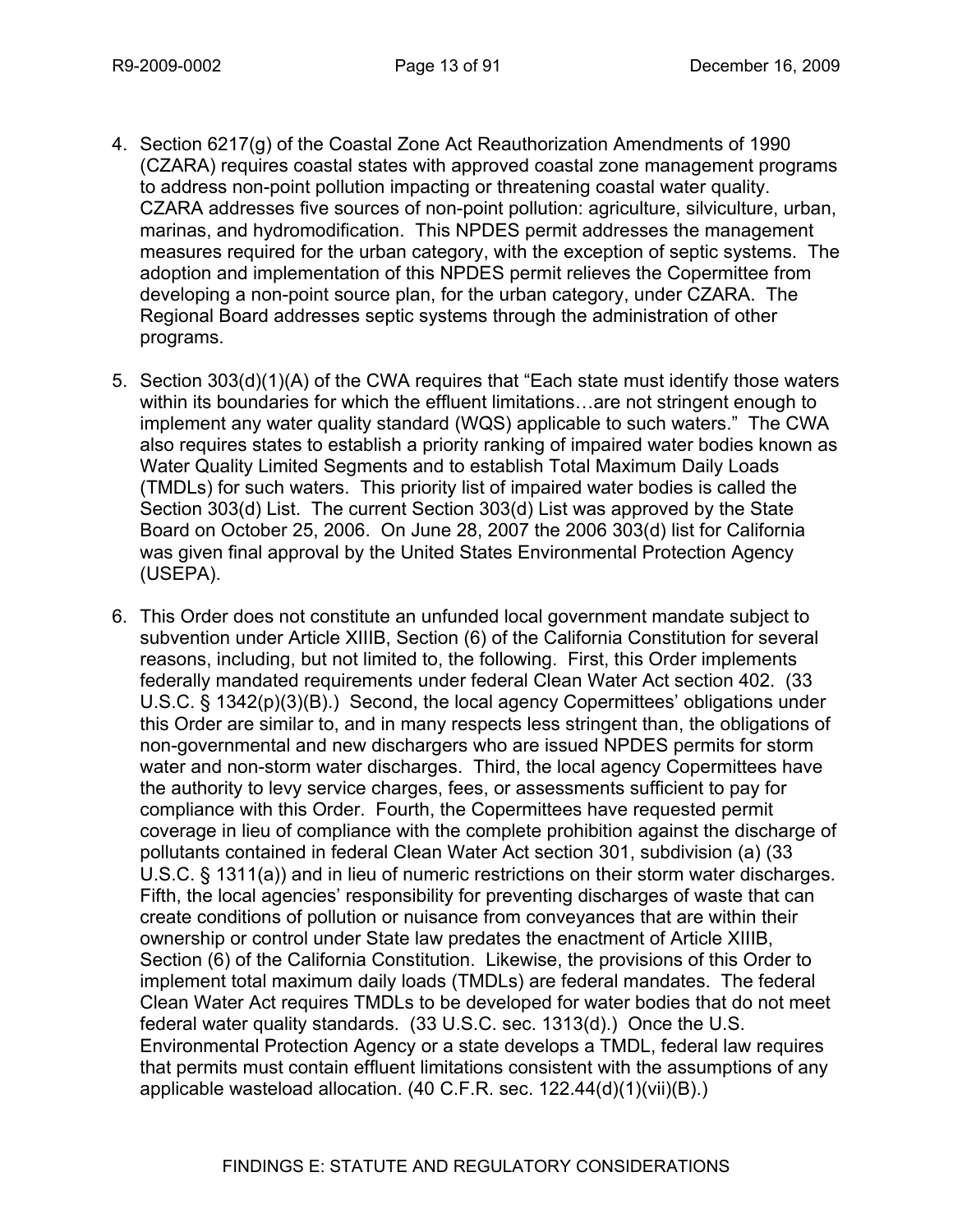- 7. Runoff treatment and/or mitigation must occur prior to the discharge of runoff into receiving waters. Treatment BMPs must not be constructed in waters of the U.S. or State unless the runoff flows are sufficiently pretreated to protect the values and functions of the water body. Federal regulations at 40 CFR 131.10(a) state that in no case shall a state adopt waste transport or waste assimilation as a designated use for any waters of the U.S. Authorizing the construction of an runoff treatment facility within a water of the U.S., or using the water body itself as a treatment system or for conveyance to a treatment system, would be tantamount to accepting waste assimilation as an appropriate use for that water body. Furthermore, the construction, operation, and maintenance of a pollution control facility in a water body can negatively impact the physical, chemical, and biological integrity, as well as the beneficial uses, of the water body. Without federal authorization (e.g., pursuant to Clean Water Act Section 404), waters of the U.S. may not be converted into, or used as, waste treatment or conveyance facilities. Similarly, waste discharge requirements pursuant to California Water Code Section 13260 are required for the conversion or use of waters of the State as waste treatment or conveyance facilities. Diversion from waters of the U.S./State to treatment facilities and subsequent return to waters of the U.S. is allowable, provided that the effluent complies with applicable NPDES requirements.
- 8. The issuance of waste discharge requirements and an NPDES permit for the discharge of runoff from MS4s to waters of the U.S. is exempt from the requirement for preparation of environmental documents under the California Environmental Quality Act (CEQA) (Public Resources Code, Division 13, Chapter 3, section 21000 et seq.) in accordance with the CWC section 13389.
- 9. Multiple water bodies in Orange County have been identified as impaired and placed on the 303(d) list. In 2004, Bacteria Impaired Waters TMDL Project II included six bacteria impaired shorelines in Dana Point Harbor and San Diego Bay: Baby Beach in Dana Point Harbor and Shelter Island Shoreline Park, B Street, G Street Pier, Tidelands Park, and Chula Vista Marina in San Diego Bay. Since then, only Baby Beach in Dana Point Harbor and Shelter Island Shoreline Park in San Diego Bay can be confirmed as still impaired by indicator bacteria. On June 11, 2008 the Regional Board adopted a Basin Plan amendment to incorporate *Bacteria Impaired Waters TMDL Project II for San Diego Bay and Dana Point Harbor Shorelines*. On June 16, 2009, the State Board approved the Basin Plan amendment. This action meets requirements of section 303(d) of the Clean Water Act (CWA). The Basin Plan amendment process is authorized under section 13240 of the Water Code. The State's Office of Administrative Law (OAL) approved the TMDLs on September 15, 2009. The effective date of the TMDLs is the date of OAL approval. USEPA approved the TMDLs on October 26, 2009.
- 10. Storm water discharges from developed and developing areas in Orange County are significant sources of certain pollutants that cause, may be causing, threatening to cause or contributing to water quality impairment in the waters of Orange County.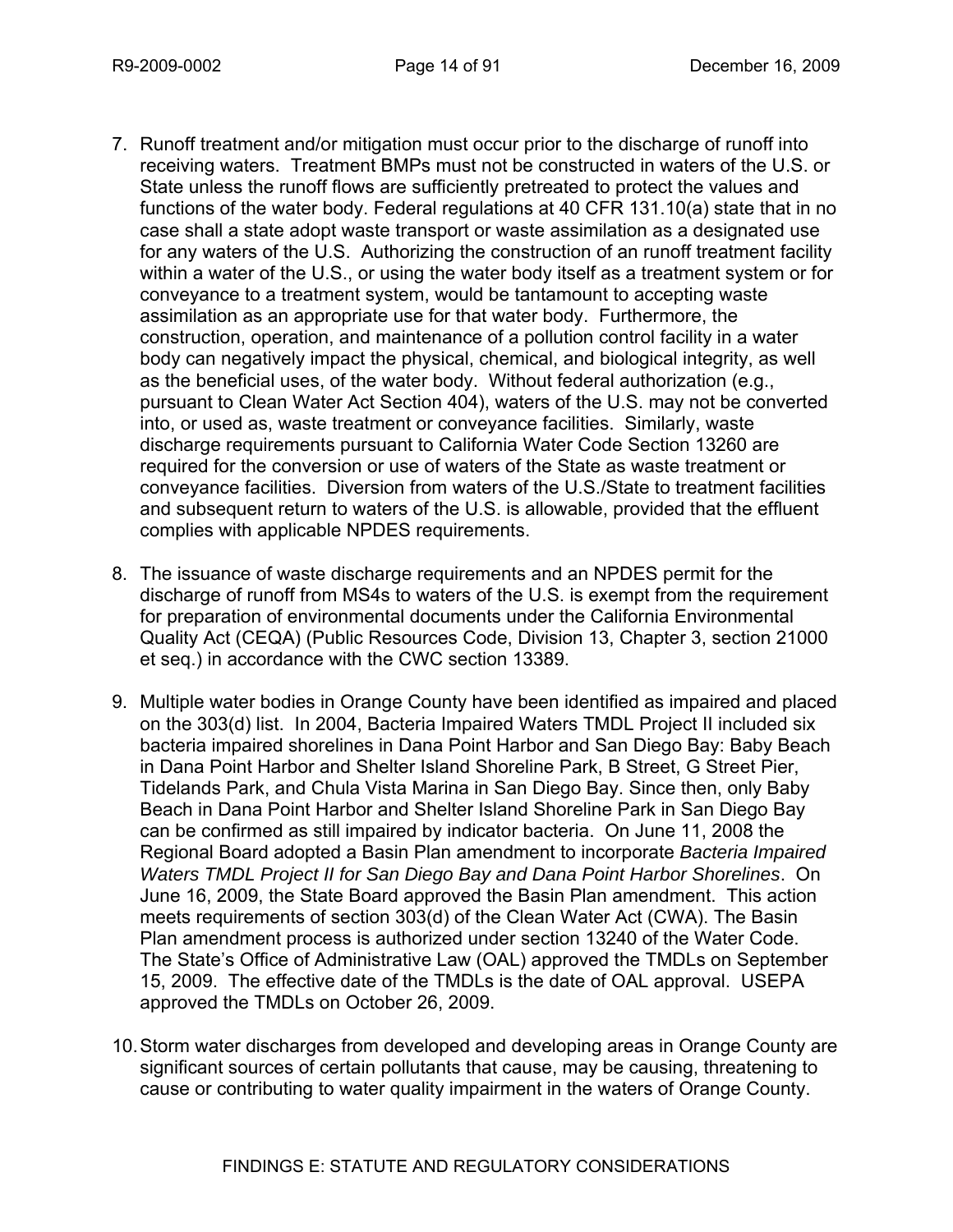Furthermore, as delineated in the CWA section 303(d) list in Table 3, the Regional Board has found that there is a reasonable potential that municipal storm water and non-storm water discharges from MS4s cause or may cause or contribute to an excursion above water quality standards for the following pollutants: Indicator Bacteria, Phosphorous, Toxicity and Turbidity. In accordance with CWA section 303(d), the Regional Board is required to establish Total Maximum Daily Loads (TMDLs) for these pollutants to these waters to eliminate impairment and attain water quality standards. Therefore, certain early pollutant control actions and further pollutant impact assessments by the Copermittees are warranted and required pursuant to this Order.

| Waterbody                                      | <b>Pollutant</b>              |
|------------------------------------------------|-------------------------------|
| <b>Aliso Creek</b>                             | Indicator Bacteria,           |
|                                                | Phosphorus,                   |
|                                                | <b>Toxicity</b>               |
| <b>Aliso Creek Mouth</b>                       | <b>Indicator Bacteria</b>     |
| Dana Point Harbor                              | <b>Indicator Bacteria</b>     |
| <b>English Canyon Creek</b>                    | Benzo[b]fluoranthene,         |
|                                                | Dieldrin,                     |
|                                                | <b>Sediment Toxicity</b>      |
| Laguna Canyon Channel                          | <b>Sediment Toxicity</b>      |
| Oso Creek (at Mission Viejo Golf Course)       | Chloride,                     |
|                                                | Sulfates,                     |
|                                                | <b>Total Dissolved Solids</b> |
| Pacific Ocean Shoreline, Aliso HSA             | <b>Indicator Bacteria</b>     |
| Pacific Ocean Shoreline, Dana Point HSA        | <b>Indicator Bacteria</b>     |
| Pacific Ocean Shoreline, Laguna Beach HSA      | <b>Indicator Bacteria</b>     |
| Pacific Ocean Shoreline, Lower San Juan HSA    | <b>Indicator Bacteria</b>     |
| Pacific Ocean Shoreline, San Clemente HA       | <b>Indicator Bacteria</b>     |
| Pacific Ocean Shoreline, San Joaquin Hills HSA | <b>Indicator Bacteria</b>     |
| Prima Deshecha Creek                           | Phosphorus,                   |
|                                                | Turbidity                     |
| San Juan Creek                                 | DDE,                          |
|                                                | <b>Indicator Bacteria</b>     |
| San Juan Creek (mouth)                         | <b>Indicator Bacteria</b>     |
| Segunda Deshecha Creek                         | Phosphorus,                   |
|                                                | Turbidity                     |

Table 3. 2006 Section 303(d) Listed Waterbodies in So. Orange County

11. This Order incorporates only those MS4 Waste Load Allocations (WLAs) developed in TMDLs that have been adopted by the Regional Water Board and have been approved by the State Board, Office of Administrative Law and U.S. EPA. Approved TMDL WLAs are to be addressed using water quality-based effluent limitations (WQBELs) calculated as numeric limitations (either in the receiving waters and/or at the point of MS4 discharge) and/or as BMPs. In most cases, the numeric limitation must be achieved to ensure the adequacy of the BMP program. Waste load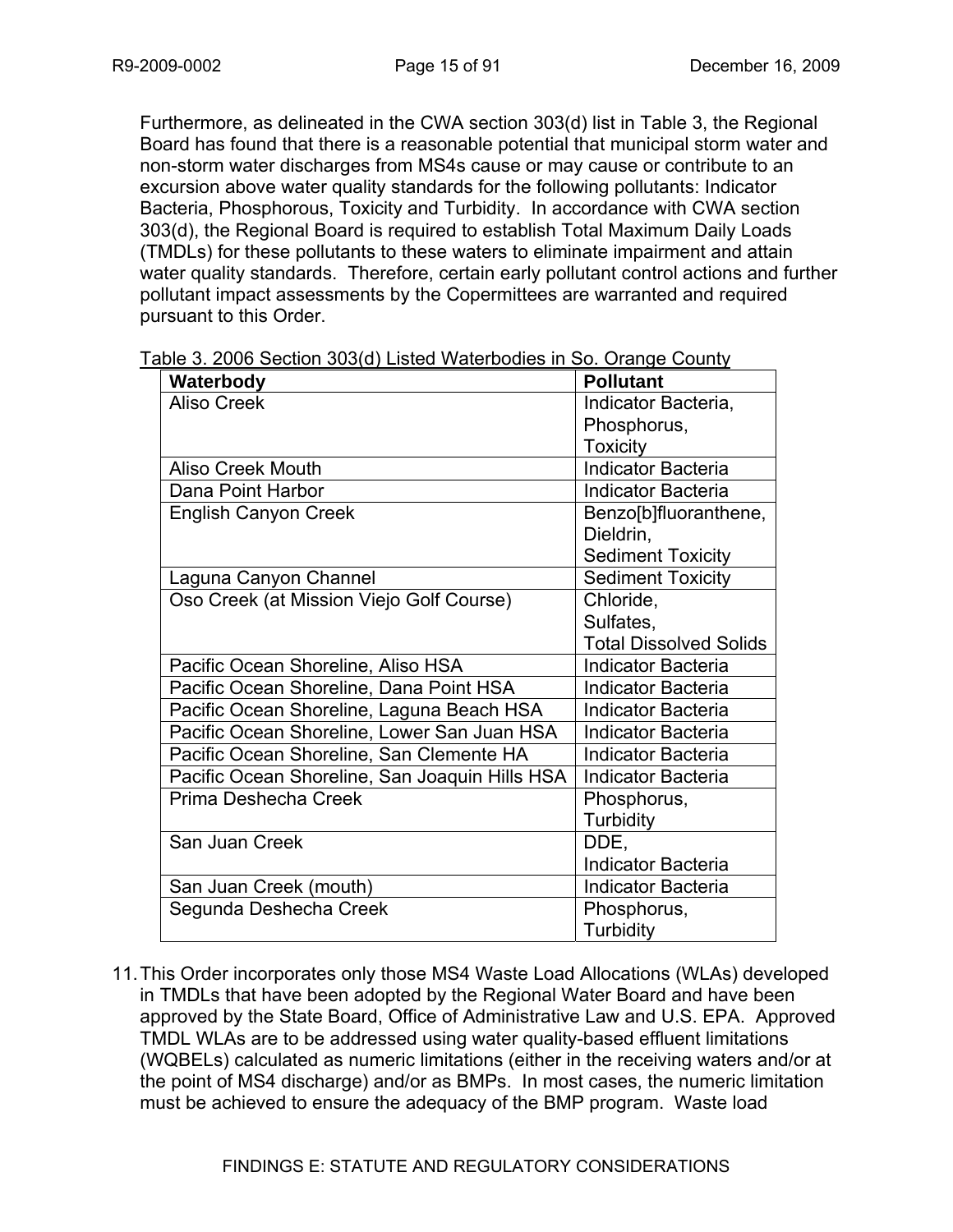allocations for storm water and non-storm water discharges have been included within this Order only if the TMDL has received all necessary approvals. This Order establishes WQBELs and conditions consistent with the requirements and assumptions of the WLAs in the TMDLs as required by 40 CFR  $122.44(d)(1)(iii)(B)$ .

A TMDL is the total amount of a particular pollutant that a water body can receive and still meet Water Quality Standards (WQSs), which are comprised of Water Quality Objectives (WQOs), Beneficial Uses and the States Policy on Maintaining High Quality Waters<sup>3</sup>. The WQOs serve as the primary basis for protecting the associated Beneficial Use. The Numeric Target of a TMDL interprets and applies the numeric and/or narrative WQOs of the WQSs as the basis for the WLAs. This Order addresses TMDLs through Water Quality Based Effluent Limitations (WQBELs) that must be consistent with the assumptions and requirements of the WLA<sup>4</sup>. Federal guidance<sup>5</sup> states that when adequate information exists, storm water permits are to incorporate numeric water quality based effluent limitations. In most cases, the numeric target(s) of a TMDL are a component of the WQBELs. When the numeric target is based on one or more numeric WQOs, the numeric WQOs and underlying assumptions and requirements will be used in the WQBELs as numeric effluent limitations by the end of the TMDL compliance schedule, unless additional information is required. When the numeric target interprets one or more narrative WQOs, the numeric target may assess the efficacy and progress of the BMPs in meeting the WLAs and restoring the Beneficial Uses by the end of the TMDL compliance schedule.

This Order fulfills a component of the TMDL Implementation Plan adopted by this Regional Board on June 11, 2008 for indicator bacteria in Baby Beach by establishing WQBELs expressed as both BMPs to achieve the WLAs and as numeric limitations<sup>6</sup> for the City of Dana Point and the County of Orange. The establishment of WQBELs expressed as BMPs should be sufficient to achieve the WLA specified in the TMDL. The Waste Load Allocations (WLAs) and Numeric Targets are the necessary metrics to ensure that the BMPs achieve appropriate concentrations of bacterial indicators in the receiving waters.

 $\overline{a}$ 

<sup>3</sup> State Water Resources Control Board, Resolution No. 68-16

<sup>&</sup>lt;sup>4</sup> 40 CFR 122.44(d)(1)(vii)(B)

<sup>&</sup>lt;sup>5</sup> USEPA, Interim Permitting Approach for Water Quality-Based Effluent Limitations in Storm Water

*Permits,* 61 FR 43761, August 26, 1996<br><sup>6</sup> The Waste Load Allocations are defined in Resolution No. R9-2008-0027, A Resolution to Adopt an Amendment to the *Water Quality Control Plan for the San Diego Basin (9)* to Incorporate Total Maximum Daily Loads for Indicator Bacteria, Baby Beach in Dana Point Harbor and Shelter Island Shoreline Park in San Diego Bay.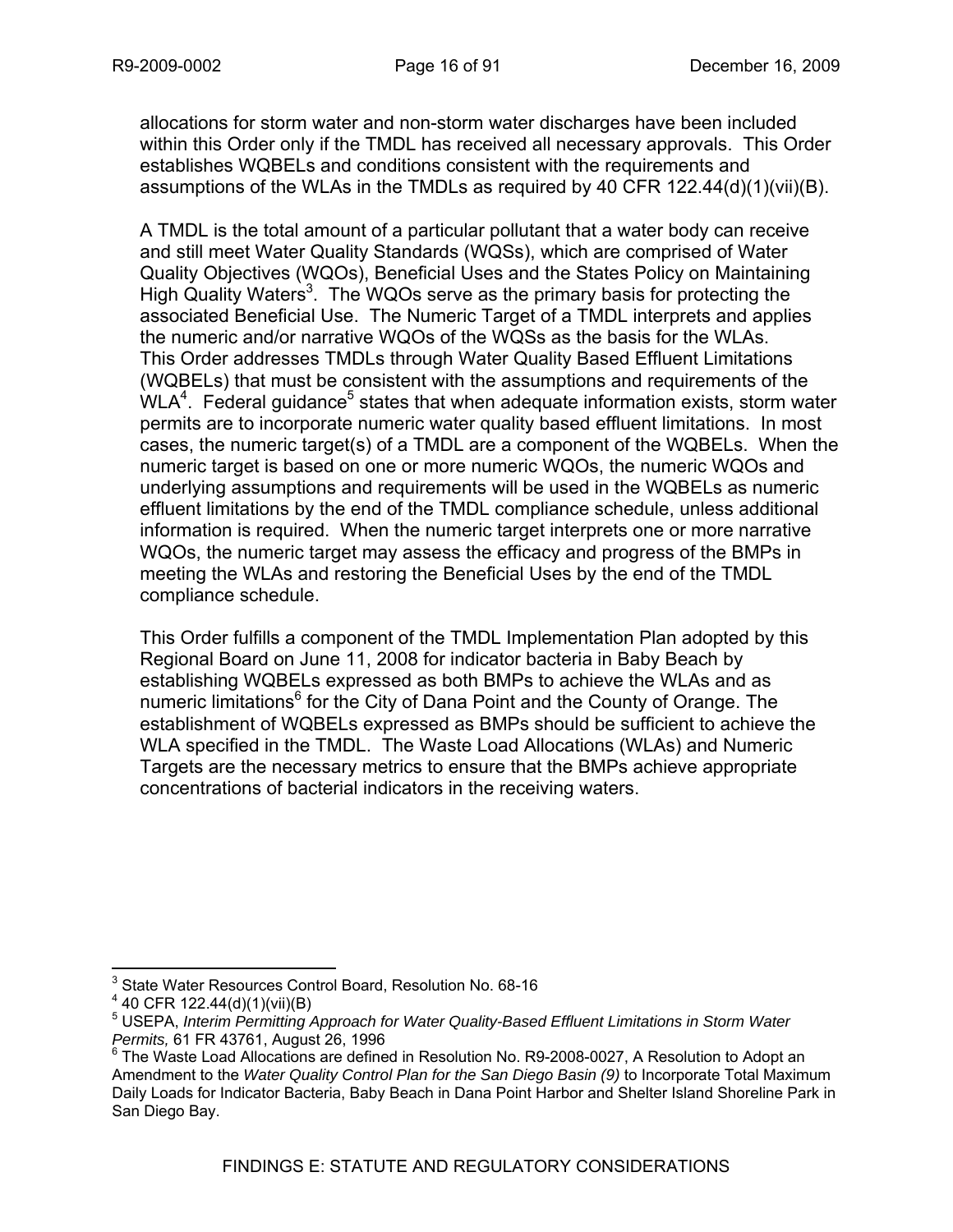- 12. This Order requires each Copermittee to effectively prohibit all types of unauthorized discharges of non-storm water into its MS4. However, historically pollutants have been identified as present in dry weather non-storm water discharges from the MS4s through 303(d) listings, monitoring conducted by the Copermittees under Order No. R9-2002-0001, and there are others expected to be present in dry weather nonstorm water discharges because of the nature of these discharges. This Order includes action levels for pollutants in non-storm water, dry weather, discharges from the MS4 designed to ensure that the requirement to effectively prohibit all types of unauthorized discharges of non-storm water in the MS4 is being complied with. Action levels in the Order are based upon numeric or narrative water quality objectives and criteria as defined in the Basin Plan, the Water Quality Control Plan for Ocean Waters of California (Ocean Plan), and the State Policy for Implementation of Toxics Standards for Inland Surface Waters, Enclosed Bays, and Estuaries of California (State Implementation Policy or SIP). An exceedance of an action level requires specified responsive action by the Copermittees. This Order describes what actions the Copermittees must take when an exceedance of an action level is observed. Exceedances of non-storm water action levels do not alone constitute a violation of this Order but could indicate non-compliance with the requirement to effectively prohibit all types of unauthorized non-storm water discharges into the MS4 or other prohibitions established in this Order. Failure to undertake required source investigation and elimination action following an exceedance of 2a non-storm water action level (NAL or action level) is a violation of this Order. The Regional Board recognizes that use of action levels will not necessarily result in detection of all unauthorized sources of non-storm water discharges because there may be some discharges in which pollutants do not exceed established action levels. However, establishing NALs at levels appropriate to protect water quality standards is expected to lead to the identification of significant sources of pollutants in dry weather non-storm water discharges.
- 13. In addition to federal regulations cited in the Fact Sheet / Technical Report for the Order NO. R9-2009-0002, monitoring and reporting required under Order No. R9- 2009-0002 is required pursuant to authority under CWC section 13383.

# **F. PUBLIC PROCESS**

- 1. The Regional Board has notified the Copermittees, all known interested parties, and the public of its intent to consider adoption of an Order prescribing waste discharge requirements that would serve to renew an NPDES permit for the existing discharge of runoff.
- 2. The Regional Board has held public hearings on April 11, 2007, February 13, 2008, July 1, 2009, and November 18, 2009 and heard and considered all comments pertaining to the terms and conditions of this Order.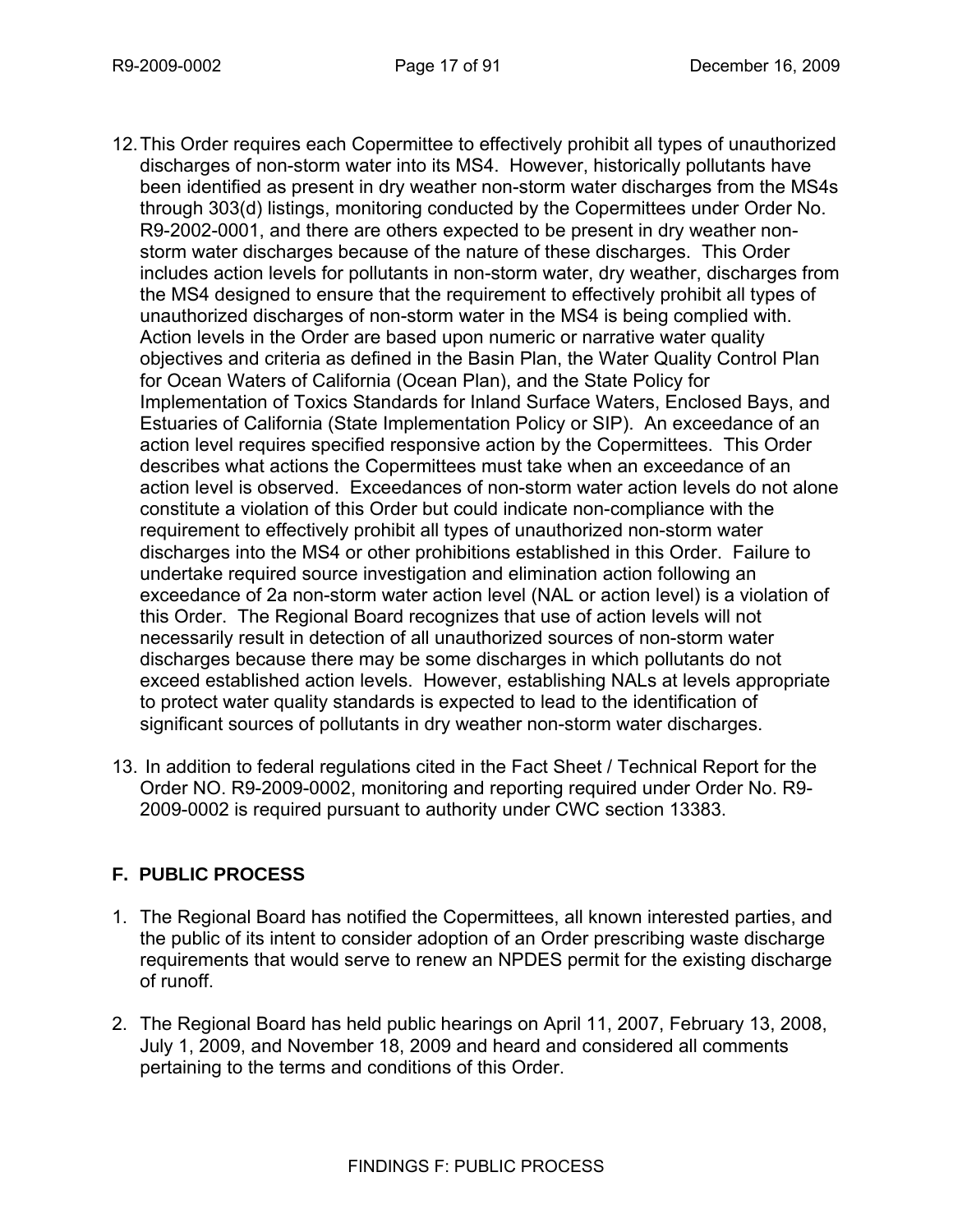**IT IS HEREBY ORDERED** that the Copermittees, in order to meet the provisions contained in Division 7 of the California Water Code (CWC) and regulations adopted thereunder, and the provisions of the Clean Water Act (CWA) and regulations adopted thereunder, must each comply with the following:

# **A. PROHIBITIONS AND RECEIVING WATER LIMITATIONS**

- **1.** Discharges into and from municipal separate storm sewer systems (MS4s) in a manner causing, or threatening to cause, a condition of pollution, contamination, or nuisance (as defined in CWC section 13050), in waters of the state are prohibited.
- **2.** Storm water discharges from MS4s containing pollutants which have not been reduced to the maximum extent practicable (MEP) are prohibited. $\prime$
- **3.** Discharges from MS4s that cause or contribute to the violation of water quality standards (designated beneficial uses, water quality objectives developed to protect beneficial uses, and the State policy with respect to maintaining high quality waters) are prohibited.
	- **a.** Each Copermittee must comply with section A.3 and section A.4 as it applies to Prohibition 5 in Attachment A of this Order through timely implementation of control measures and other actions to reduce pollutants in storm water discharges in accordance with this Order, including any modifications. If exceedance(s) of water quality standards persist notwithstanding implementation of this Order, the Copermittee must assure compliance with section A.3 and section A.4 as it applies to Prohibition 5 in Attachment A of this Order by complying with the following procedure:
		- (1) Upon a determination by either the Copermittee or the Regional Board that storm water MS4 discharges are causing or contributing to an exceedance of an applicable water quality standard, the Copermittee must notify the Regional Board within 30 days and thereafter submit a report to the Regional Board that describes best management practices (BMPs) that are currently being implemented and additional BMPs that will be implemented to prevent or reduce any pollutants that are causing or contributing to the exceedance of water quality standards. The report may be incorporated in the Annual Report unless the Regional Board directs an earlier submittal. The report must include an implementation schedule. The Regional Board may require modifications to the report;

 $\overline{a}$  $7$  This prohibition does not apply to MS4 discharges which receive subsequent treatment to reduce pollutants to the MEP prior to entering receiving waters (e.g., low flow diversions to the sanitary sewer).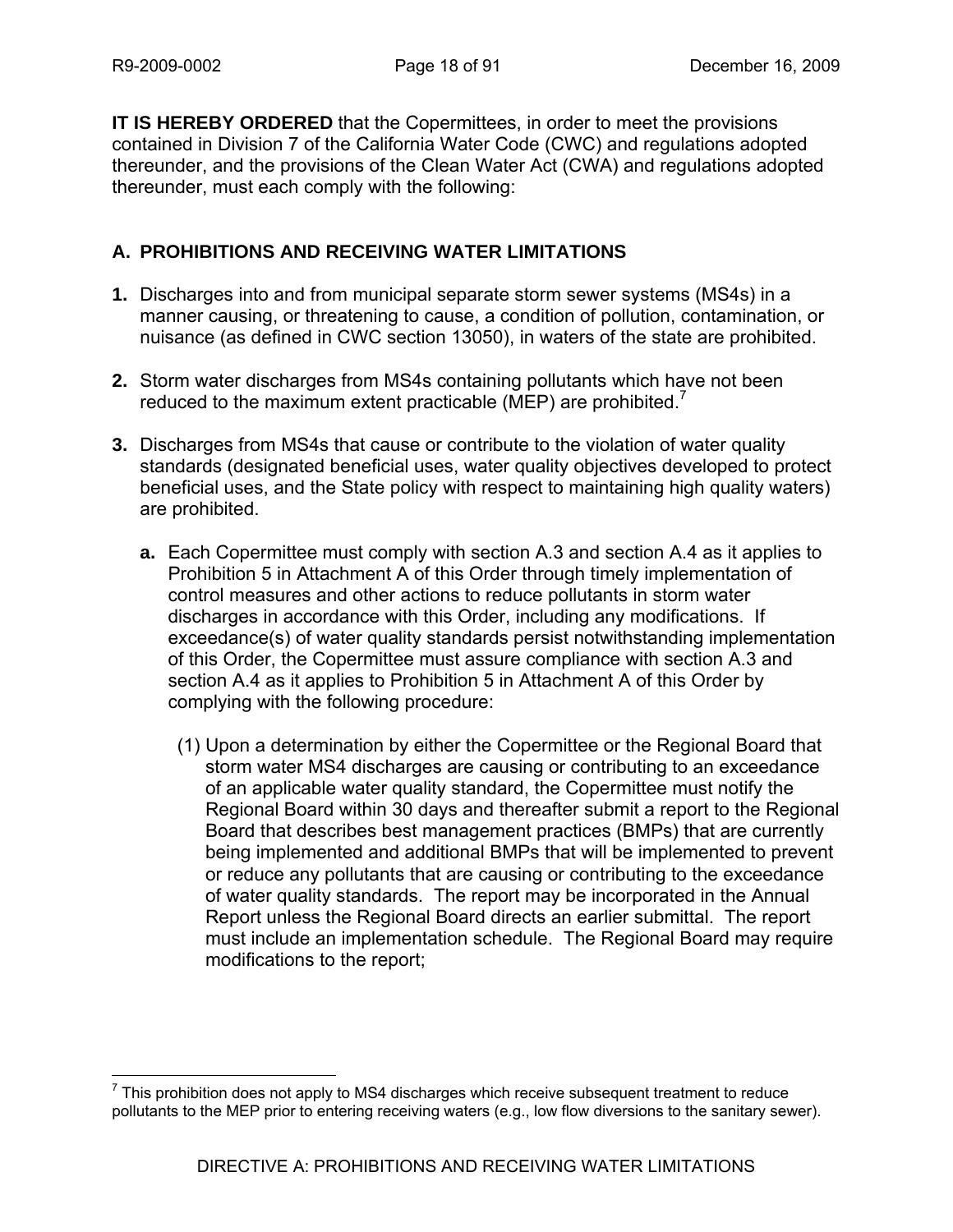- (2) Submit any modifications to the report required by the Regional Board within 30 days of notification;
- (3) Within 30 days following approval of the report described above by the Regional Board, the Copermittee must revise its Jurisdictional Runoff Management Program and monitoring program to incorporate the approved modified BMPs that have been and will be implemented, the implementation schedule, and any additional monitoring required; and
- (4) Implement the revised Jurisdictional Runoff Management Program and monitoring program in accordance with the approved schedule.
- **b.** The Copermittee must repeat the procedure set forth above to comply with the receiving water limitations for continuing or recurring exceedances of the same water quality standard(s) unless directed to do otherwise by the Regional Board Executive Officer.
- **c.** Nothing in section A.3 must prevent the Regional Board from enforcing any provision of this Order while the Copermittee prepares and implements the above report.
- **4.** In addition to the above prohibitions, discharges from MS4s are subject to all Basin Plan prohibitions cited in Attachment A to this Order.

# **B. NON-STORM WATER DISCHARGES**

- **1.** Each Copermittee must effectively prohibit all types of non-storm water discharges into its MS4 unless such discharges are either authorized by a separate National Pollutant Discharge Elimination System (NPDES) permit; or not prohibited in accordance with sections B.2 and B.3 below.
- **2.** The following categories of non-storm water discharges are not prohibited unless a Copermittee or the Regional Board identifies the discharge category as a source of pollutants to waters of the U.S. Where the Copermittee(s) have identified a category as a source of pollutants, the category shall be addressed as an illicit discharge and prohibited through ordinance, order or similar means. The Regional Board may identify categories of discharge that either requires prohibition or other controls. For such a discharge category, the Copermittee, under direction of the Regional Board, must either prohibit the discharge category or develop and implement appropriate control measures to prevent the discharge of pollutants to the MS4 and report to the Regional Board pursuant to Section K.1 and K.3 of this Order.
	- **a.** Diverted stream flows;
	- **b.** Rising ground waters;
	- **c.** Uncontaminated ground water infiltration [as defined at 40 CFR 35.2005(20)] to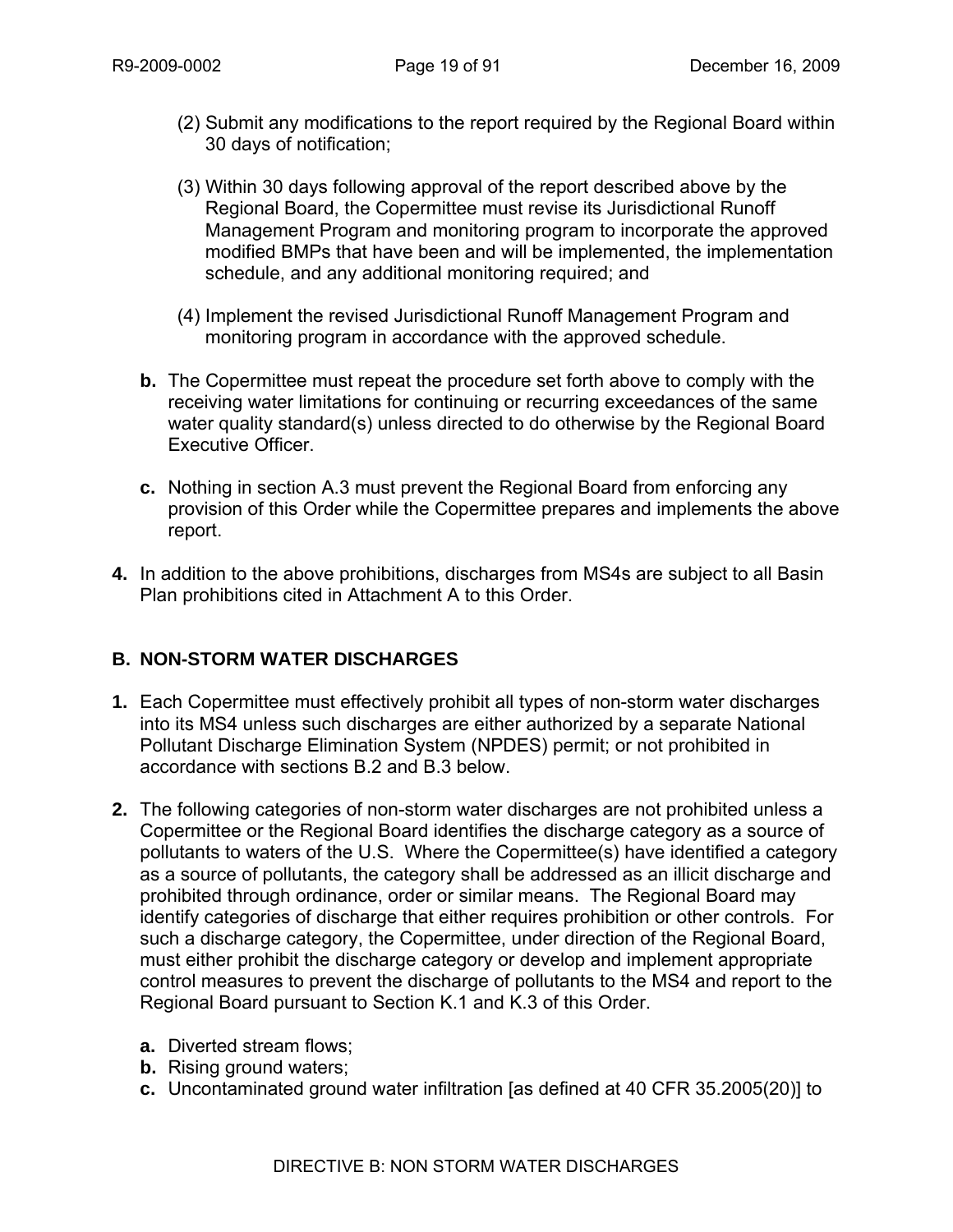MS4s;

- **d.** Uncontaminated pumped ground water<sup>8</sup>;
- **e.** Foundation drains<sup>8</sup>;
- **f.** Springs;
- **g.** Water from crawl space pumps<sup>8</sup>;
- **h.** Footing drains<sup>8</sup>;
- **i.** Air conditioning condensation;
- **j.** Flows from riparian habitats and wetlands;
- **k.** Water line flushing<sup>9,10</sup>;
- **l.** Discharges from potable water sources not subject to NPDES Permit No. CAG679001, other than water main breaks;
- **m.** Individual residential car washing; and
- **n.** Dechlorinated swimming pool discharges<sup>11</sup>.
- **3.** Emergency fire fighting flows (i.e., flows necessary for the protection of life or property) do not require BMPs and need not be prohibited. As part of the Jurisdictional Runoff Management Plan (JRMP), each Copermittee must develop and implement a program to address pollutants from non-emergency fire fighting flows (i.e., flows from controlled or practice blazes and maintenance activities) identified by the Copermittee to be significant sources of pollutants to waters of the United States.
	- a. Building fire suppression system maintenance discharges (e.g. sprinkler line flushing) contain waste. Therefore, such discharges are to be prohibited by the Copermittees as illicit discharges through ordinance, order, or similar means.
- **4.** Each Copermittee must examine all dry weather effluent analytical monitoring results collected in accordance with section F.4 of this Order and Receiving Waters and MS4 Discharge Monitoring and Reporting Program No. R9-2009-0002 to identify water quality problems which may be the result of any non-prohibited discharge category(ies) identified above in section B.2. Follow-up investigations must be conducted as necessary to identify and control, pursuant to section B.2, any nonprohibited discharge category(ies) listed above.

 $\overline{a}$ 

 $8$  Requires enrollment under Order R9-2008-002. Discharges into the MS4 require authorization from the

owner and operator of the MS4 system.<br><sup>9</sup> This exemption does not include fire suppression sprinkler system maintenance and testing discharges. Those discharges may be regulated under Section B.3.<br><sup>10</sup> Requires enrollment under Order R9-2002-0020.

 $11$  Including saline swimming pool discharges directly to a saline water body.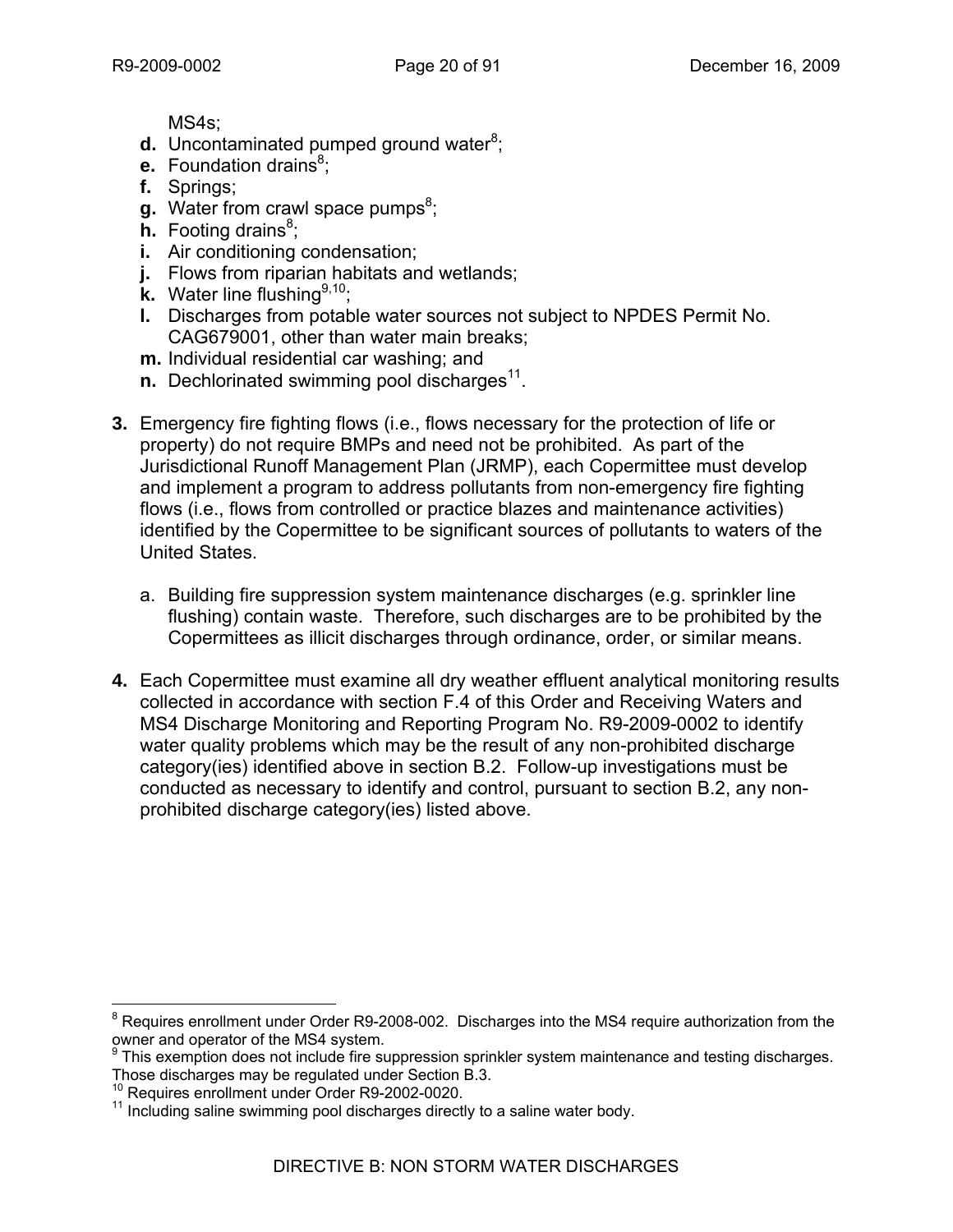### **C. NON-STORM WATER DRY WEATHER ACTION LEVELS**

- **1.** Each Copermittee, beginning no later than May 1, 2011, shall implement the nonstorm water dry weather action level (NAL) monitoring as described in Attachment E of this Order.
- **2.** In response to an exceedance of an NAL, each Copermittee must investigate and identify the source of the exceedance in a timely manner. However, if any Copermittee identifies exceedances of NALs that prevent them from adequately conducting source investigations in a timely manner, then the Copermittees may submit a prioritization plan and timeline that identifies the timeframe and planned actions to investigate and report their findings on all of the exceedances. Following the source investigation and identification, the Copermittees must submit an action report dependant on the source of the pollutant exceedance as follows:
	- a. If the Copermittee identifies the source of the exceedance as natural (nonanthropogenically influenced) in origin and in conveyance into the MS4; then the Copermittee shall report their findings and documentation of their source investigation to the Regional Board within fourteen days of the source identification.
	- b. If the Copermittee identifies the source of the exceedance as an illicit discharge or connection, then the Copermittees must eliminate the discharge to their MS4 and report the findings, including any enforcement action(s) taken, and documentation of the source investigation to the Regional Board within fourteen days of the source identification. If the Copermittee is unable to eliminate the source of discharge within fourteen days, then the Copermittee must submit, as part of their action report, their plan and timeframe to eliminate the source of the exceedance. Those dischargers seeking to continue such a discharge must become subject to a separate NPDES permit prior to continuing any such discharge.
	- c. If the Copermittee identifies the source of the exceedance as an exempted category of non-storm water discharge, then the Copermittees must determine if this is an isolated circumstance or if the category of discharges must be addressed through the prevention or prohibition of that category of discharge as an illicit discharge. The Copermittee must submit their findings in including a description of the steps taken to address the discharge and the category of discharge, to the Regional Board for review with the next subsequent annual report. Such description shall include relevant updates to or new ordinances, orders, or other legal means of addressing the category of discharge. The Copermittees must also submit a summary of their findings with the Report of Waste Discharge.
	- d. If the Copermittee identifies the source of the exceedance as a non-storm water discharge in violation or potential violation of an existing separate NPDES permit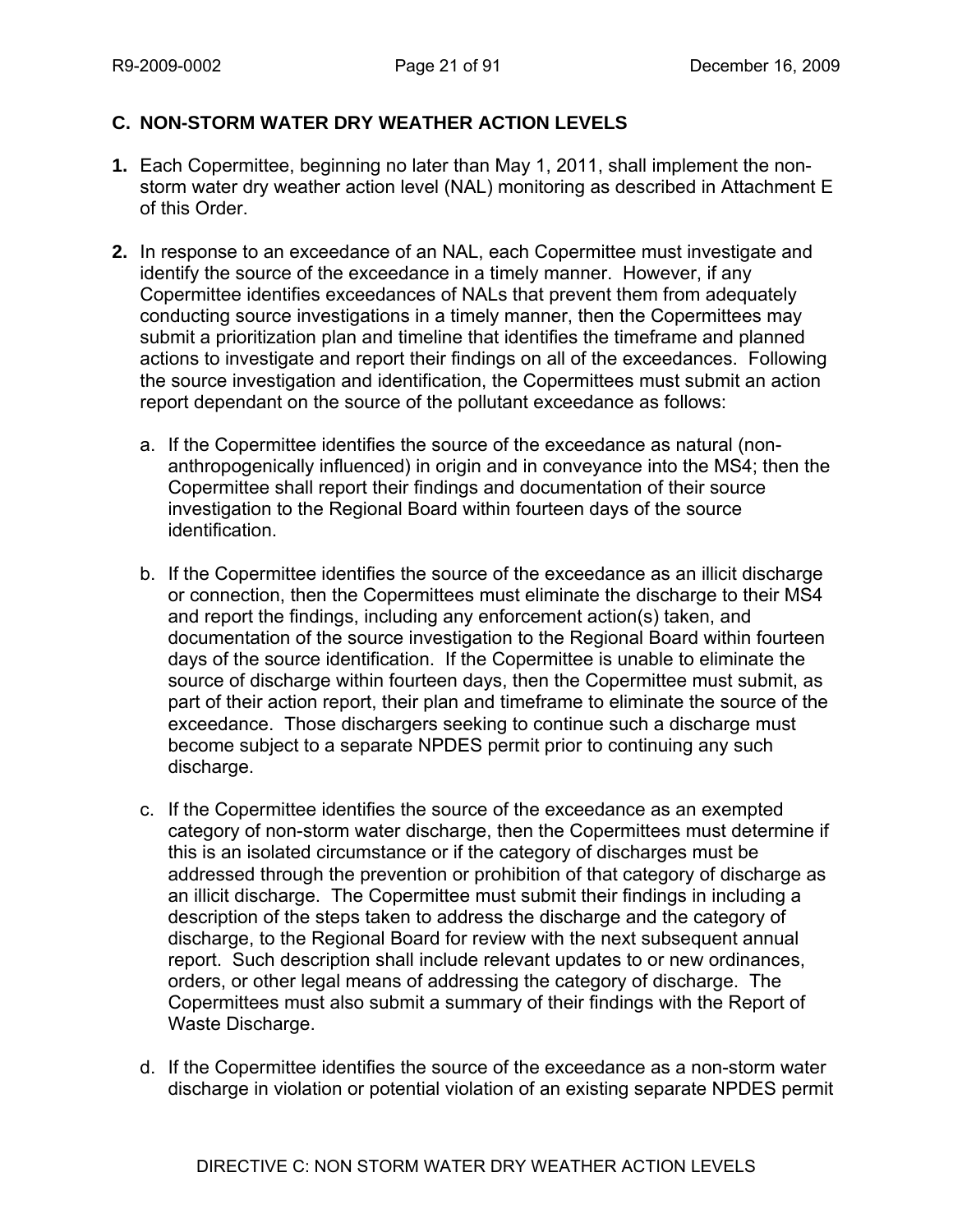(e.g. the groundwater dewatering permit), then the Copermittee must report, within three business days, the findings to the Regional Board including all pertinent information regarding the discharger and discharge characteristics.

- e. If the Copermittee is unable to identify the source of the exceedance after taking and documenting reasonable steps to do so, then the Copermittee must identify the pollutant as a high priority pollutant of concern in the tributary subwatershed, perform additional focused sampling and update their programs within a year to reflect this priority. The Copermittee's annual report shall include these updates to their programs including, where applicable, updates to their watershed workplans (Section G.2), retrofitting consideration (Section F.3.d) and program effectiveness work plans (Section J.4).
- f. The Copermittees or any interested party, may evaluate existing NALs and propose revised NALs for future Board consideration.
- **3.** An exceedance of an NAL does not alone constitute a violation of the provisions of this Order, but an exceedance of an NAL may indicate lack of compliance with the requirement that Copermittees effectively prohibit all types of unauthorized nonstorm water discharges into the MS4 or other prohibitions set forth in Sections A and B of this Order. Failure to timely implement required actions specified in this Order following an exceedance of an NAL constitutes a violation of this Order. However, neither compliance with NALs nor compliance with required actions following observed exceedances, excuses any non-compliance with the requirement to effectively prohibit all types of unauthorized non-storm water discharges into the MS4s or any non-compliance with the prohibitions in Sections A and B of this Order. NALs provide an assessment of the effectiveness of the prohibition of non-storm water discharges and of the appropriateness of exempted non-storm water discharges. During any annual reporting period in which one or more exceedances of NALs have been documented the Copermittee must submit with their next scheduled annual report, a report describing whether and how the observed exceedances did or did not result in a discharge form the MS4 that caused, or threatened to cause or contribute to a condition of pollution, contamination, or nuisance in the receiving waters.
- **4.** Monitoring of effluent will occur at the end-of-pipe prior to discharge into the receiving waters, with a focus on Major Outfalls, as defined in 40 CFR 122.26(B 5-6) and Attachment E of this Order. The Copermittees must develop their monitoring plans to sample a representative percentage of major outfalls and identified stations within each hydrologic subarea. At a minimum, outfalls that exceed any NALs once during any year must be monitored in the subsequent year. Any station that does not exceed an NAL for 3 years may be replaced with a different station.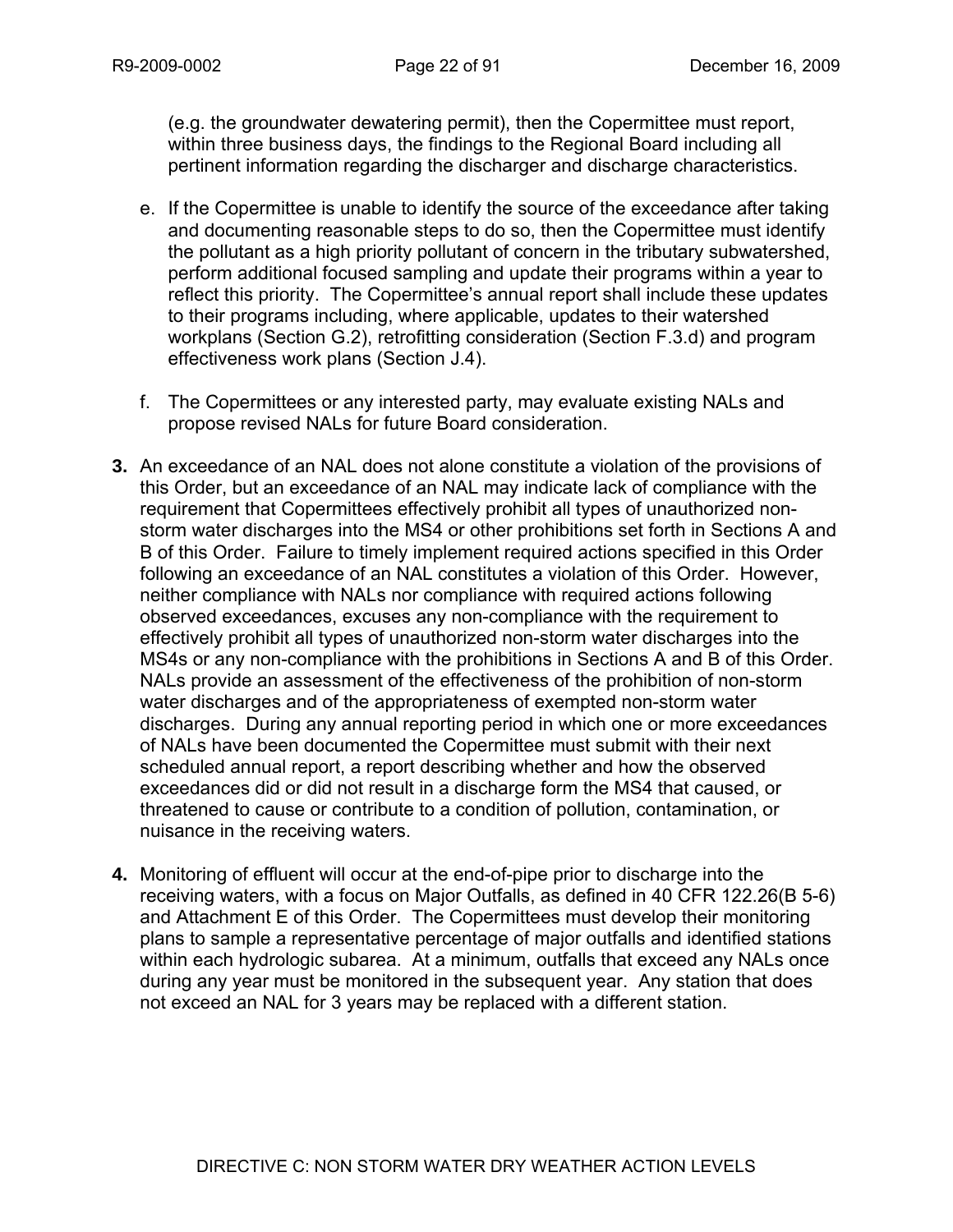- **5.** Each Copermittee shall monitor for the non-storm water dry weather action levels, which are incorporated into this Order as follows:
	- a. Action levels for discharges to inland surface waters:

#### Table 4.a.1: General Constituents

|                         |            |                                                                   |                                          | Instantaneous |              |
|-------------------------|------------|-------------------------------------------------------------------|------------------------------------------|---------------|--------------|
| Parameter               | Units      | AMAL                                                              | <b>MDAL</b>                              | Maximum       | <b>Basis</b> |
|                         | MPN/       | 200 <sup>A</sup>                                                  |                                          |               | <b>BPO</b>   |
| <b>Fecal Coliform</b>   | 100 ml     | 400 <sup>B</sup>                                                  |                                          |               |              |
|                         | MPN/       |                                                                   |                                          |               | BPO/OP       |
| Enterococci             | 100 ml     | 33                                                                |                                          | $104^\circ$   |              |
| Turbidity               | <b>NTU</b> |                                                                   | 20                                       |               | <b>BPO</b>   |
| pH                      | Units      |                                                                   | Within limit of 6.5 to 8.5 at all times  |               |              |
|                         |            |                                                                   | Not less than 5.0 in WARM waters and not |               |              |
| Dissolved Oxygen        | mg/L       | less than 6.0 in COLD waters                                      |                                          |               | <b>BPO</b>   |
| <b>Total Nitrogen</b>   | mg/L       |                                                                   | 1.0                                      | See MDEL      | <b>BPO</b>   |
| <b>Total Phosphorus</b> | mg/L       |                                                                   | 0.1                                      | See MDEL      | <b>BPO</b>   |
| Methylene Blue Active   |            |                                                                   |                                          |               |              |
| Substances<br>.         | mg/L       | $\sim$ $\sim$ $\sim$ $\sim$ $\sim$ $\sim$<br>$\sim$ $\sim$ $\sim$ | 0.5                                      | See MDEL      | <b>BPO</b>   |

A – Based on a minimum of not less than five samples for any 30-day period

B – No more than 10 percent of total samples may exceed 400 per 100 ml during any 30 day period

C – This Value has been set to Ocean Plan Criteria for Designated Beach Areas

BPO – Basin Plan Objective OP – Ocean Plan

AMAL – Average Monthly Action Level

# Table 4.a.2: Priority Pollutants

|                          |       | Freshwater (CTR) |         | Saltwater (CTR)              |             |
|--------------------------|-------|------------------|---------|------------------------------|-------------|
|                          |       |                  |         |                              |             |
| Parameter                | Units | <b>MDAL</b>      | AMAL    | <b>MDAL</b>                  | <b>AMAL</b> |
| Cadmium                  | ug/L  | $\star$          | $\ast$  | 16                           | 8           |
| Copper                   | ug/L  | $\star$          | $\star$ | 5.8                          | 2.9         |
| Chromium III             | ug/L  | $\star$          | $\star$ | $\qquad \qquad \blacksquare$ |             |
| Chromium VI (hexavalent) | ug/L  | 16               | 8.1     | 83                           | 41          |
| Lead                     | ug/L  | $\star$          | $\star$ | 14                           | 2.9         |
| Nickel                   | ug/L  | $\star$          | $\star$ | 14                           | 6.8         |
| Silver                   | ug/L  | $\star$          | $\star$ | 2.2                          | 1.1         |
| Zinc                     | ug/L  | $\star$          | $\star$ | 95                           | 47          |

CTR – California Toxic Rule

\* - Action Levels developed on a case-by-case basis (see below)

The NALs for Cadmium, Copper, Chromium (III), Lead, Nickel, Silver and Zinc will be developed on a case-by-case basis because the freshwater criteria are based on site-specific water quality data (receiving water hardness). For these priority pollutants, the following equations (40 CFR 131.38.b.2) will be required:

- Cadmium (Total Recoverable) = exp(0.7852[ln(hardness)] -2.715)
- Chromium III (Total Recoverable)  $= \exp(0.8190 \ln(\text{hardness})] + .6848$ )
- Copper (Total Recoverable)  $= exp(0.8545[ln(hardness)] 1.702)$
- Lead (Total Recoverable) = exp(1.273[ln(hardness)] 4.705)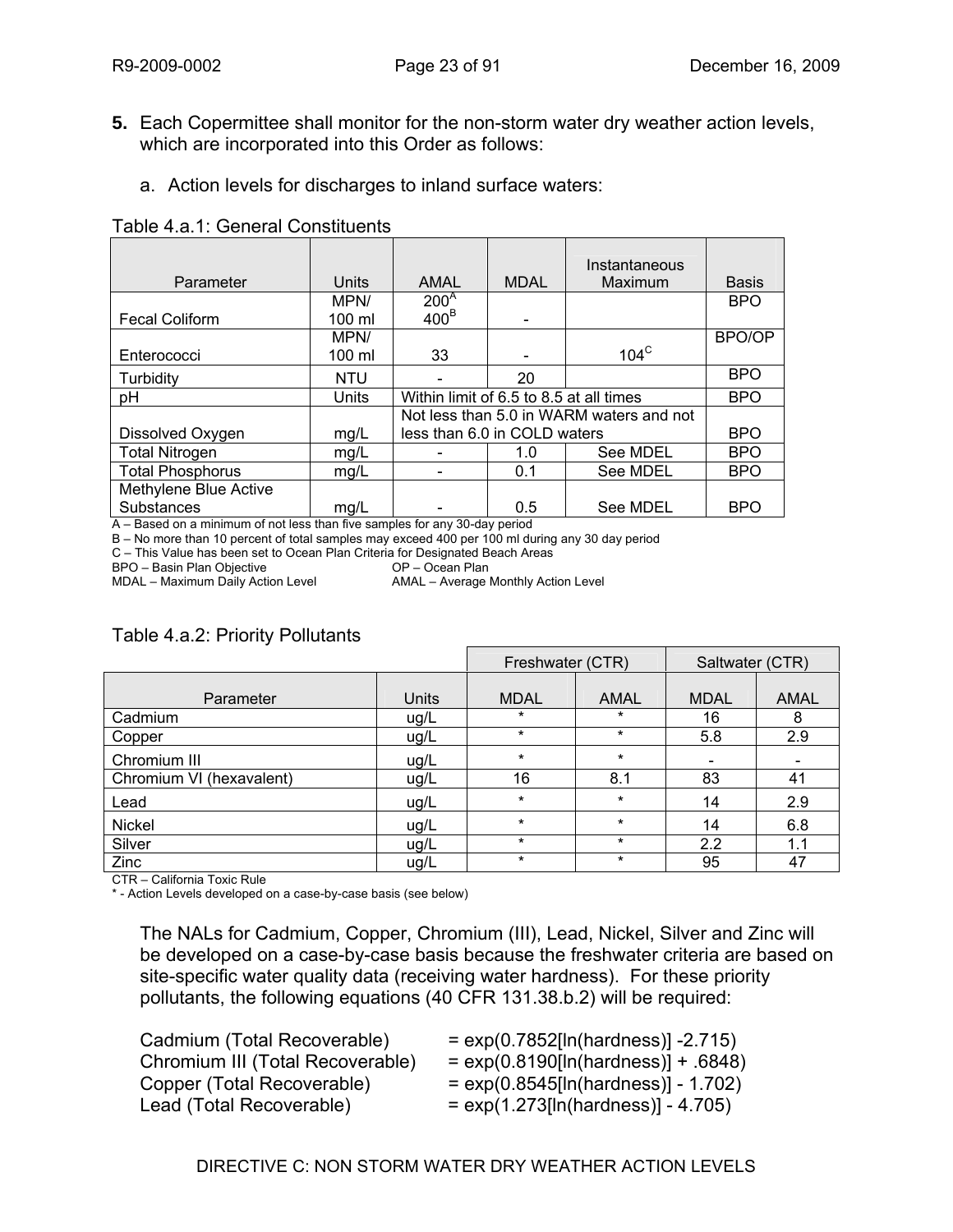Silver (Total Recoverable)  $= exp(1.72[ln(hardness)] - 6.52)$ 

Nickel (Total Recoverable) = exp(.8460[ln(hardness)] + 0.0584)

- 
- $Zinc$  (Total Recoverable)  $= exp(0.8473[ln(hardness)] + 0.884)$
- b.Action levels for discharges to bays, harbors and lagoons/estuaries:

#### Table 4.b: General Constituents

| Parameter                  | Units      | <b>AMAL</b>                                   | <b>MDAL</b> | Instantaneous<br>Maximum | <b>Basis</b> |
|----------------------------|------------|-----------------------------------------------|-------------|--------------------------|--------------|
| <b>Total Coliform</b>      | MPN/100 ml | 1,000                                         |             | 10,000                   | <b>BPO</b>   |
| <b>Fecal Coliform</b>      | MPN/100 ml | $200^{\circ}$ ,400 <sup>B</sup>               |             |                          | <b>BPO</b>   |
| Enterococci                | MPN/100 ml | 35                                            |             | $104^\circ$              | <b>BPO</b>   |
| Turbidity                  | NTU        | 75                                            |             | 225                      | OP           |
| pH                         | Units      | Within limit of 6.0 to 9.0 at all times<br>OP |             |                          |              |
| <b>Priority Pollutants</b> | ug/L       | See limitations in Table 4.a.2                |             |                          |              |

A – Based on a minimum of not less than five samples for any 30-day period

B – No more than 10 percent of total samples may exceed 400 per 100 ml during any 30 day period

C – Designated Beach Areas

MDAL – Maximum Daily Action Level

OP – California Ocean Plan 2005 BPO – Basin Plan Objective

#### c. Action levels for discharges to the surf zone:

#### Table 4.c: General Constituents

| Parameter             | Units      | AMAL             | <b>MDAL</b> | Instantaneous<br><b>Maximum</b> | <b>Basis</b> |
|-----------------------|------------|------------------|-------------|---------------------------------|--------------|
|                       |            |                  |             | 10,000                          |              |
| Total Coliform        | MPN/100 ml | 1,000            |             | $1,000^{\text{A}}$              | OΡ           |
| <b>Fecal Coliform</b> | MPN/100 ml | 200 <sup>B</sup> |             | 400                             | ΟP           |
| Enterococci           | MPN/100 ml | 35               |             | $104^\circ$                     | OΡ           |

A – Total coliform density shall not exceed 1,000 per 100 ml when the ratio of fecal/total coliform exceeds 0.1

B – During any 30 day period

C – Designated Beach Areas

OP – California Ocean Plan 2005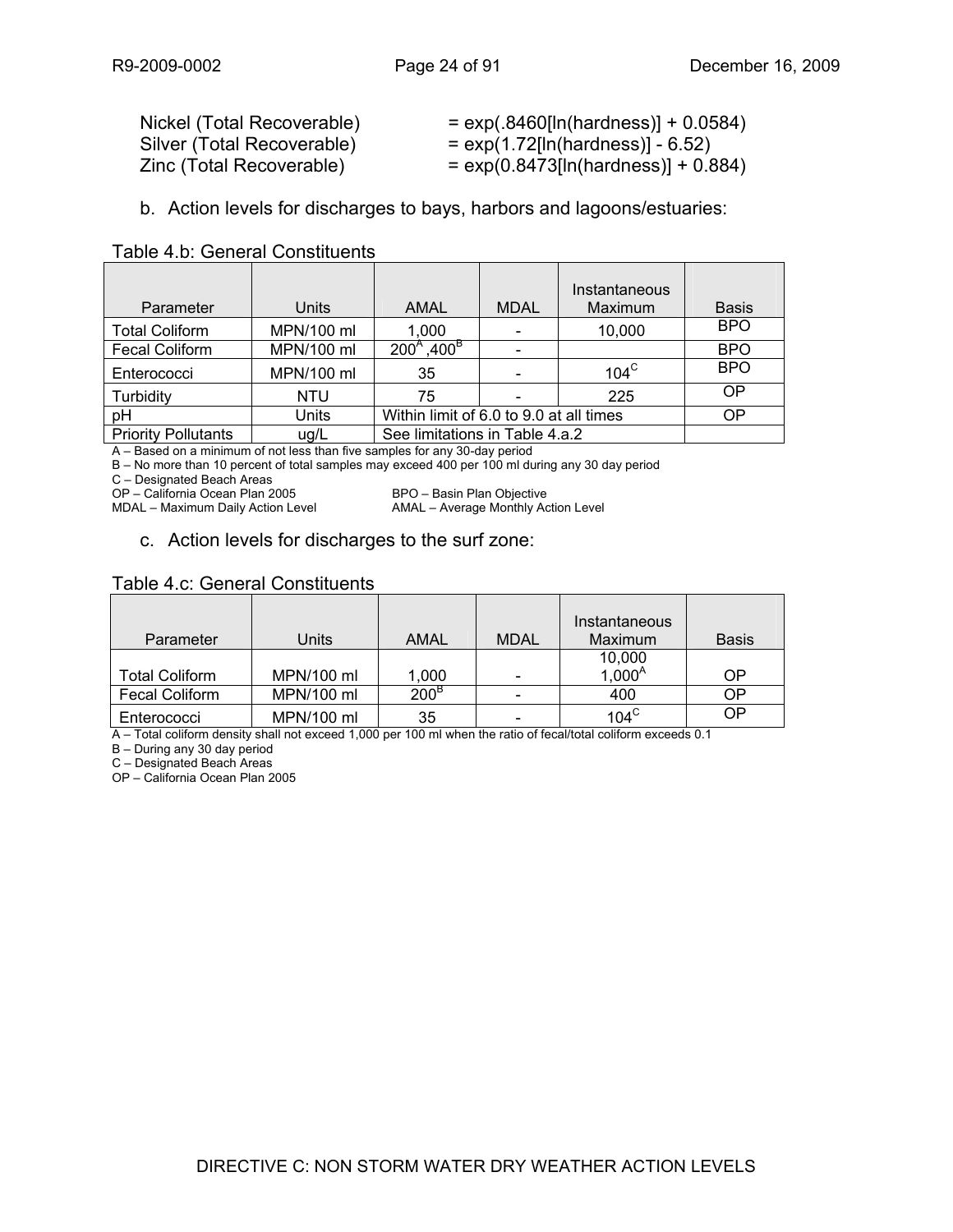# **D. STORM WATER ACTION LEVELS**

**1.** Beginning Year 3 after Order adoption date, a running average of twenty percent or greater of exceedances of any discharge of storm water from the MS4 to waters of the United States that exceed the Storm Water Action Levels (SALs) for the pollutants listed in Table 5 (below) will require each Copermittee to affirmatively augment and implement all necessary storm water controls and measures to reduce the discharge of the associated class of pollutants(s) to the MEP standard. The Copermittees must utilize the exceedance information when adjusting and executing annual work plans, as required by this Order. Copermittees shall take the magnitude, frequency, and number of constituents exceeding the SAL(s), in addition to receiving water quality data and other information, into consideration when reacting to SAL exceedances in an iterative manner. Failure to appropriately consider and react to SAL exceedances in an iterative manner creates a presumption that the Copermittee(s) have not complied with the MEP standard.

| <b>Pollutant</b>               | <b>Action Level</b> |
|--------------------------------|---------------------|
| Turbidity (NTU)                | 126                 |
| Nitrate & Nitrite total (mg/L) | 2.6                 |
| P total (mg/L)                 | 1.46                |
| Cd total $(\mu g/L)$           | 3.0                 |
| Cu total (µg/L)                | 127                 |
| Pb total $(\mu g/L)$           | 250                 |
| Ni total $(\mu g/L)$           | 54                  |
| Zn total $(\mu g/L)$           | 976                 |

Table 5. Storm Water Action Levels

- **2.** The end-of-pipe assessment points for the determination of SAL compliance are all major outfalls, as defined in 40 CFR 122.26(b)(5) and (b)(6). The Copermittees must develop their monitoring plans to sample a representative percent of the major outfalls within each hydrologic subarea. At a minimum, outfalls that exceed SALs must be monitored in the subsequent year. Any station that does not exceed an SAL for 3 years may be replaced with a different station. SAL samples must be 24 hour time weighted composites.
- **3.** The absence of SAL exceedances does not relieve the Copermittees from implementing all other required elements of this Permit.
- **4.** This Permit does not regulate natural sources and conveyances of constituents listed in Table 5. To be relieved of the requirements to prioritize pollutant/watershed combinations for BMP updates and to continue monitoring a station, the Copermittee must demonstrate that the likely and expected cause of the SAL exceedance is not anthropogenic in nature.
- **5.** The SALs will be reviewed and updated at the end of every permit cycle. The data collected pursuant to D.2 above can be used to create SALs based upon local data.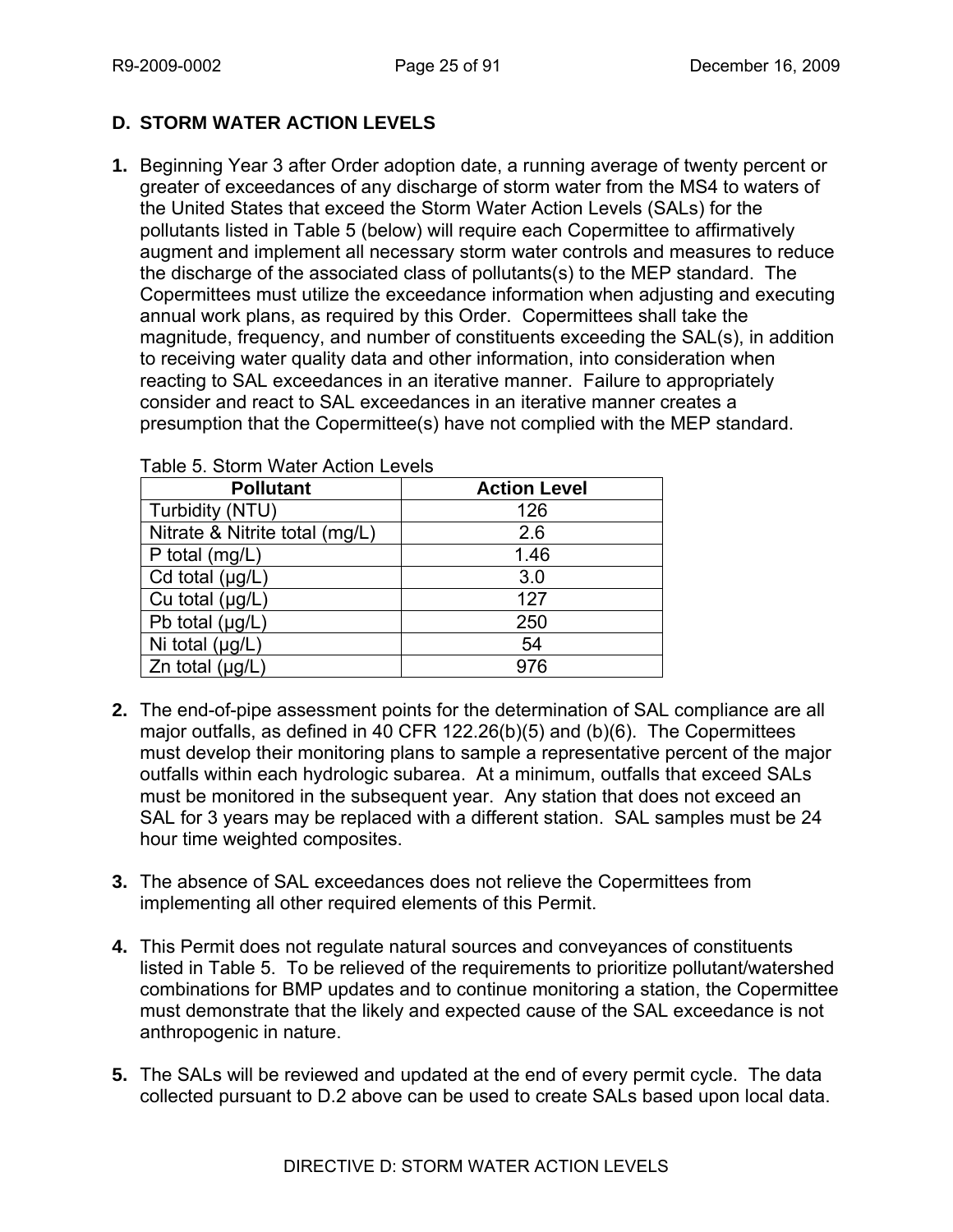It is the goal of the SALs, through the iterative and MEP process, to have outfall storm water discharges meet all applicable water quality standards.

# **E. LEGAL AUTHORITY**

- **1.** Each Copermittee must establish, maintain, and enforce adequate legal authority to control pollutant discharges into and from its MS4 through ordinance, statute, permit, contract or similar means. Nothing herein shall authorize a Co-Permittee or other discharger regulated under the terms of this order to divert, store or otherwise impound water if such action is reasonably anticipated to harm downstream water right holders in the exercise of their water rights. This legal authority must, at a minimum, authorize the Copermittee to:
	- **a.** Control the contribution of pollutants in discharges of runoff associated with industrial and construction activity to its MS4 and control the quality of runoff from industrial and construction sites. This requirement applies both to industrial and construction sites which have coverage under the statewide general industrial or construction storm water permits, as well as to those sites which do not. Grading ordinances must be updated and enforced as necessary to comply with this Order;
	- **b.** Prohibit all identified illicit discharges not otherwise allowed pursuant to section  $B.2$ :
	- **c.** Prohibit and eliminate illicit connections to the MS4;
	- **d.** Control the discharge of spills, dumping, or disposal of materials other than storm water to its MS4;
	- **e.** Require compliance with conditions in Copermittee ordinances, permits, contracts or orders (i.e., hold dischargers to its MS4 accountable for their contributions of pollutants and flows);
	- **f.** Utilize enforcement mechanisms to require compliance with Copermittee storm water ordinances, permits, contracts, or orders;
	- **g.** Control the contribution of pollutants from one portion of the shared MS4 to another portion of the MS4 through interagency agreements among Copermittees. Control of the contribution of pollutants from one portion of the shared MS4 to another portion of the MS4 through interagency agreements with other owners of the MS4 such as the State of California Department of Transportation, the United States Department of Defense, or Native American Tribes is encouraged;
	- **h.** Carry out all inspections, surveillance, and monitoring necessary to determine compliance and noncompliance with local ordinances and permits and with this Order, including the prohibition on illicit discharges to the MS4. This means the Copermittee must have authority to enter, monitor, inspect, take measurements, review and copy records, and require regular reports from industrial facilities discharging into its MS4, including construction sites;
	- **i.** Require the use of BMPs to prevent or reduce the discharge of pollutants into MS4s from storm water to the MEP; and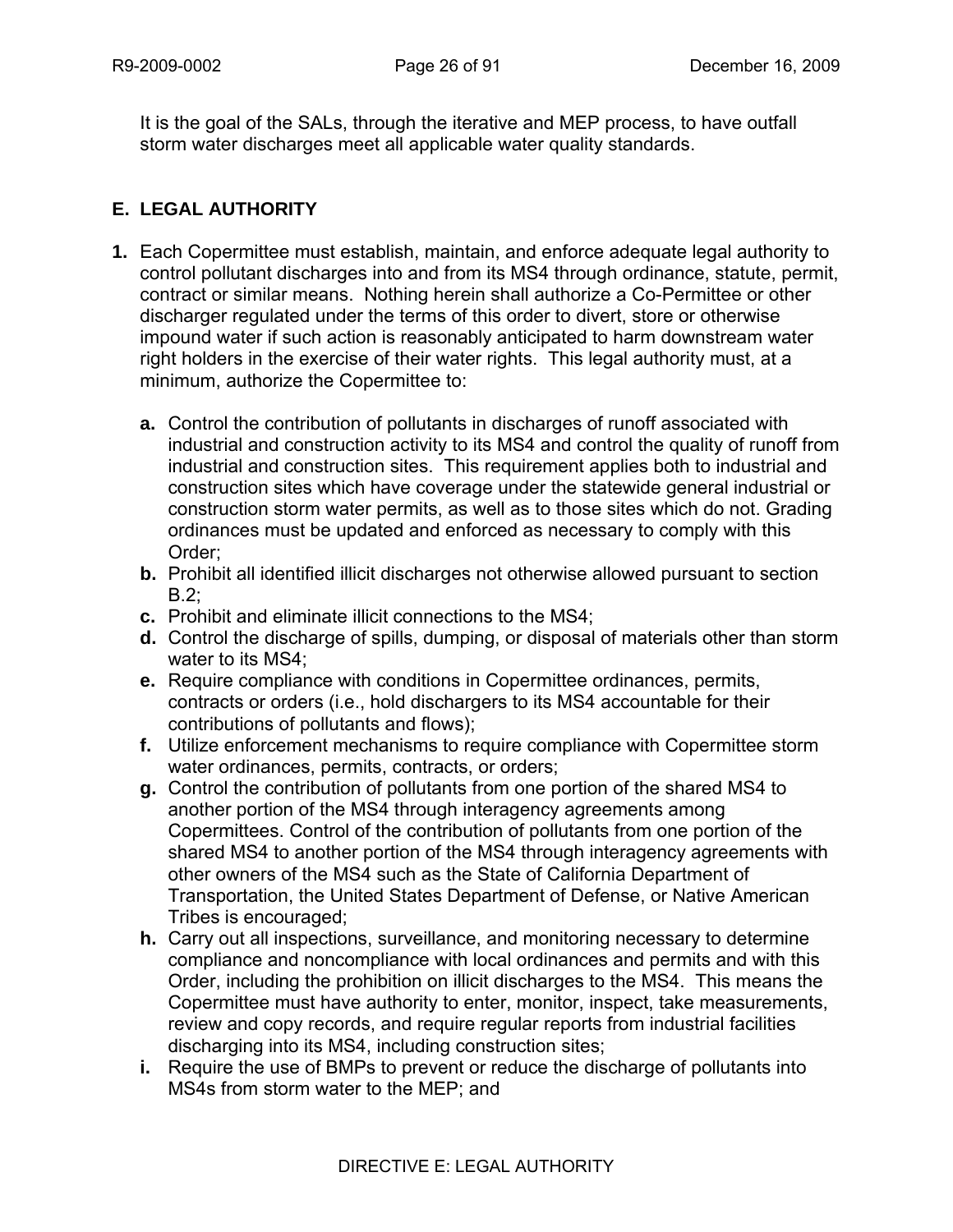- **j.** Require documentation on the effectiveness of BMPs implemented to reduce the discharge of storm water pollutants to the MS4 to the MEP.
- **2.** Each Copermittee must submit within 365 days of adoption of this Order, a statement certified by its chief legal counsel that the Copermittee has taken the necessary steps to obtain and maintain full legal authority to implement and enforce each of the requirements contained in 40 CFR 122.26(d)(2)(i)(A-F) and this Order except for the updated requirements for low impact development and hydromodification in section F.1. Each Copermittee must submit as part of its updated SSMP, a statement certified by its chief legal counsel that the Copermittee has taken the necessary steps to obtain and maintain full legal authority to implement and enforce the low impact development and hydromodification requirements in section F.1. These statements must include:
	- **a.** Identification of all departments within the jurisdiction that conduct runoff related activities, and their roles and responsibilities under this Order. Include an up to date organizational chart specifying these departments and key personnel.
	- **b.** Citation of runoff related ordinances and the reasons they are enforceable;
	- **c.** Identification of the local administrative and legal procedures available to mandate compliance with runoff related ordinances and therefore with the conditions of this Order;
	- **d.** A description of how runoff related ordinances are implemented and appealed; and
	- **e.** Description of whether the municipality can issue administrative orders and injunctions or if it must go through the court system for enforcement actions.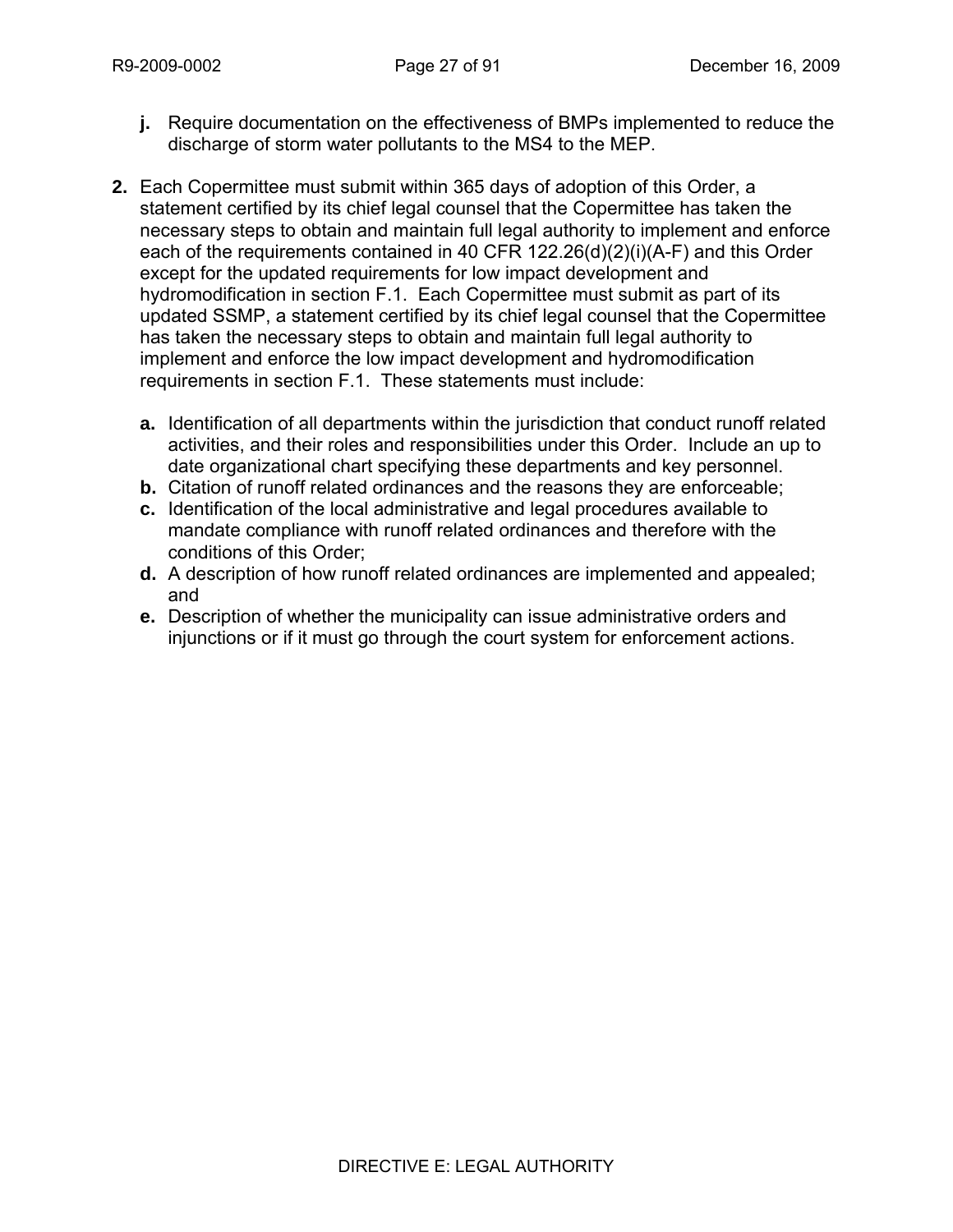### **F. JURISDICTIONAL RUNOFF MANAGEMENT PROGRAM (JRMP)**

Each Copermittee must implement all requirements of section F of this Order no later than 365 days after adoption of the Order, unless otherwise specified in this Order. Prior to 365 days after adoption of the Order, each Copermittee must at a minimum implement its Jurisdictional RMP document, as the document was developed and amended to comply with the requirements of Order No. R9-2002-001. Each Copermittee must develop and implement an updated JRMP for its jurisdiction. Each updated JRMP must meet the requirements of section F of this Order, reduce the discharge of storm water pollutants from the MS4 to the MEP, and prevent runoff discharges from the MS4 from causing or contributing to a violation of water quality standards.

# **1. DEVELOPMENT PLANNING COMPONENT**

Each Copermittee must implement a program which meets the requirements of this section and (1) reduces Development Project discharges of storm water pollutants from the MS4 to the MEP; (2) prevents Development Project discharges from the MS4 from causing or contributing to a violation of water quality standards; (3) prevents illicit discharges into the MS4; and (4) manages increases in runoff discharge rates and durations from Development Projects that are likely to cause increased erosion of stream beds and banks, silt pollutant generation, or other impacts to beneficial uses and stream habitat due to increased erosive force.

#### **a. GENERAL PLAN**

Each Copermittee must revise as needed its General Plan or equivalent plan (e.g., Comprehensive, Master, or Community Plan) for the purpose of providing effective water quality and watershed protection principles and policies that direct land-use decisions and require implementation of consistent water quality protection measures for all development and redevelopment projects.

#### **b. ENVIRONMENTAL REVIEW PROCESS**

Each Copermittee must revise as needed its current environmental review processes to accurately evaluate water quality impacts and cumulative impacts and identify appropriate measures to avoid, minimize and mitigate those impacts for all Development Projects.

#### **c. APPROVAL PROCESS CRITERIA AND REQUIREMENTS FOR ALL DEVELOPMENT PROJECTS**

For all proposed Development Projects, each Copermittee during the planning process, and prior to project approval and issuance of local permits, must prescribe the necessary requirements so that Development Project discharges of storm water pollutants from the MS4 will be reduced to the MEP, will not cause or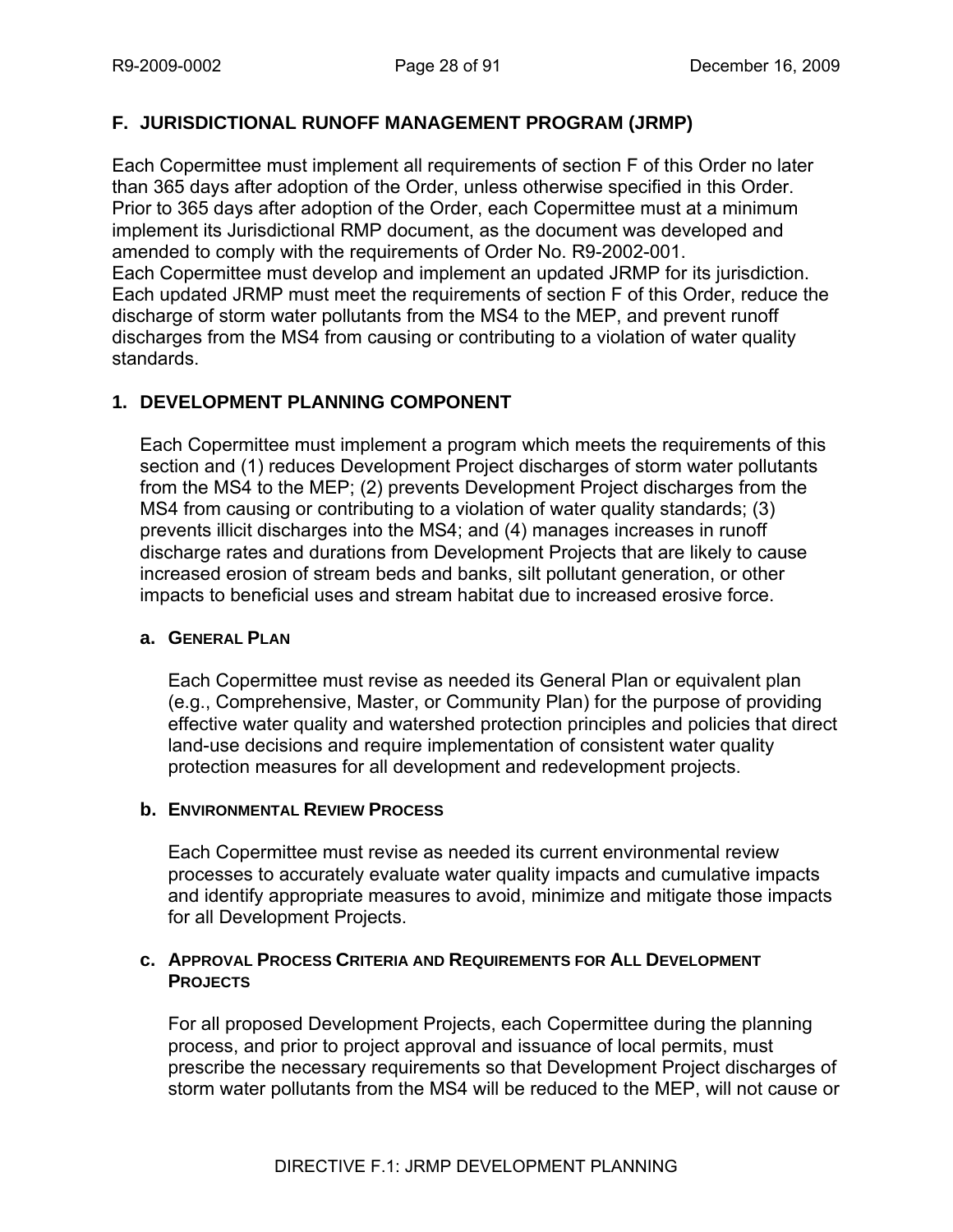contribute to a violation of water quality standards, and will comply with Copermittee's ordinances, permits, plans, and requirements, and with this Order. Performance Criteria: Discharges from each approved development project must be subject to the following management measures:

- (1) Source control BMPs that reduce storm water pollutants of concern in runoff, including prevention of illicit discharges into the MS4; prevention of irrigation runoff; storm drain system stenciling or signage; properly designed outdoor material storage areas; properly designed outdoor work areas; and properly designed trash storage areas;
- (2) The following LID BMPs listed below shall be implemented at all Development Projects where applicable and feasible.
	- (a) Conserve natural areas, including existing trees, other vegetation, and soils.
	- (b) Construct streets, sidewalks, or parking lot aisles to the minimum widths necessary, provided that public safety is not compromised.
	- (c) Minimize the impervious footprint of the project.
	- (d) Minimize soil compaction to landscaped areas.
	- (e) Minimize disturbances to natural drainages (e.g., natural swales, topographic depressions, etc.)
	- (f) Disconnect impervious surfaces through distributed pervious areas.
- (3) Buffer zones for natural water bodies, where feasible. Where buffer zones are infeasible, require project proponent to implement other buffers such as trees, access restrictions, etc;
- (4) Measures necessary so that grading or other construction activities meet the provisions specified in section F.2 of this Order; and
- (5) Submittal of proof of a mechanism under which ongoing long-term maintenance of all structural post-construction BMPs will be conducted.
- (6) Infiltration and Groundwater Protection

To protect groundwater quality, each Copermittee must apply restrictions to the use of treatment control BMPs that are designed to primarily function as centralized infiltration devices (such as large infiltration trenches and infiltration basins). Such restrictions must be designed so that the use of such infiltration treatment control BMPs must not cause or contribute to an exceedance of groundwater quality objectives. At a minimum, each treatment control BMP designed to primarily function as a centralized infiltration device must meet the restrictions below, unless it is demonstrated that a restriction is not necessary to protect groundwater quality. The Copermittees may collectively or individually develop alternative restrictions on the use of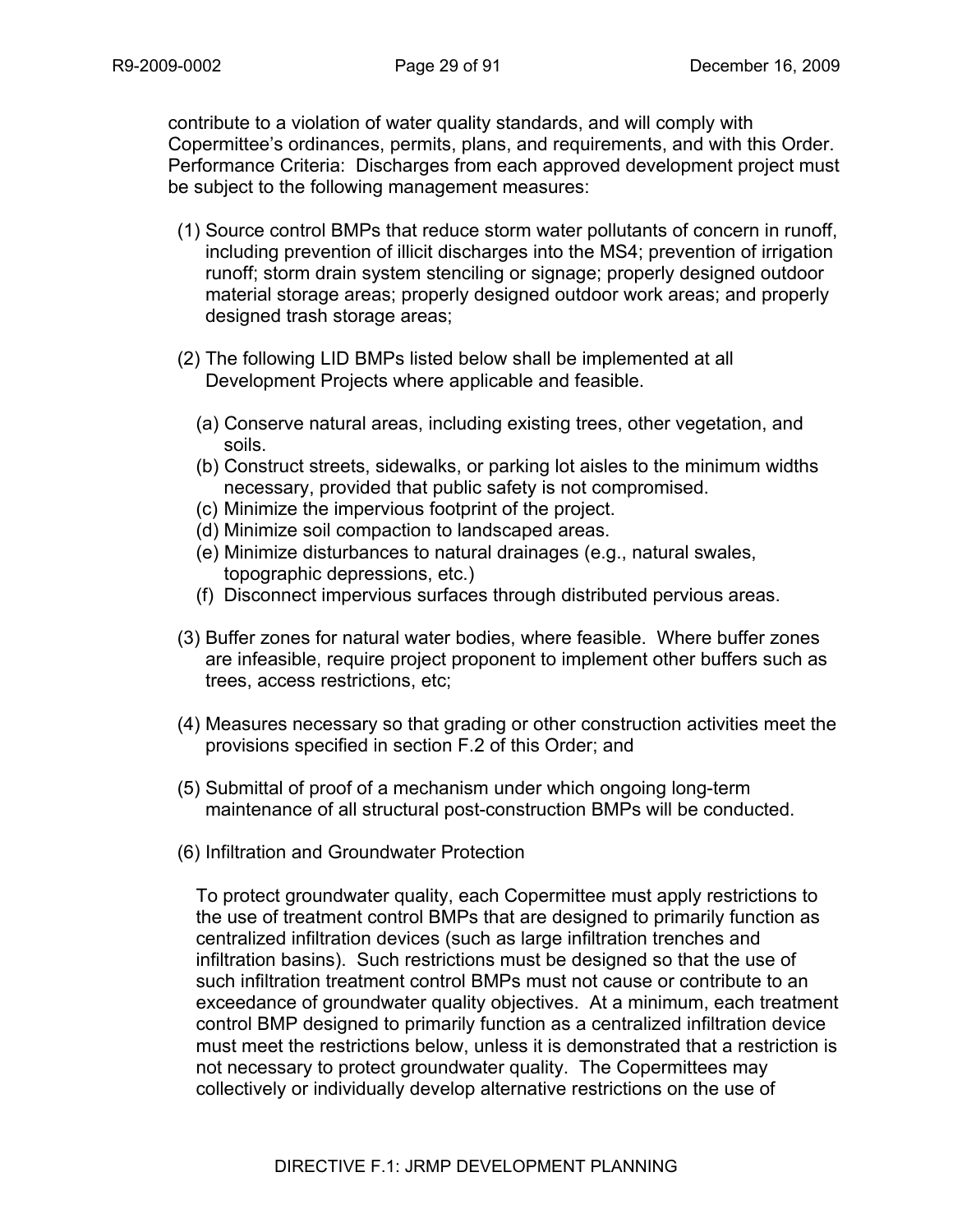treatment control BMPs which are designed to primarily function as centralized infiltration devices. Alternative restrictions developed by the Copermittees can partially or wholly replace the restrictions listed below. The restrictions are not intended to be applied to small infiltration systems dispersed throughout a development project.

- (a) Runoff must undergo pretreatment such as sedimentation or filtration prior to infiltration;
- (b) All dry weather flows containing significant pollutant loads must be diverted from infiltration devices and treated through other BMPs;
- (c) Pollution prevention and source control BMPs must be implemented at a level appropriate to protect groundwater quality at sites where infiltration treatment control BMPs are to be used;
- (d) Infiltration treatment control BMPs must be adequately maintained so that they remove storm water pollutants to the MEP;
- (e) The vertical distance from the base of any infiltration treatment control BMP to the seasonal high groundwater mark must be at least 10 feet. Where groundwater basins do not support beneficial uses, this vertical distance criteria may be reduced, provided groundwater quality is maintained;
- (f) The soil through which infiltration is to occur must have physical and chemical characteristics (such as appropriate cation exchange capacity, organic content, clay content, and infiltration rate) which are adequate for proper infiltration durations and treatment of runoff for the protection of groundwater beneficial uses;
- (g) Infiltration treatment control BMPs must not be used for areas of industrial or light industrial activity; areas subject to high vehicular traffic (25,000 or greater average daily traffic on main roadway or 15,000 or more average daily traffic on any intersecting roadway); automotive repair shops; car washes; fleet storage areas (bus, truck, etc.); nurseries; and other high threat to water quality land uses and activities as designated by each Copermittee unless first treated or filtered to remove pollutants prior to infiltration and a comprehensive site-specific evaluation has been conducted; and
- (h) Infiltration treatment control BMPs must be located a minimum of 100 feet horizontally from any water supply wells.
- (7) Where feasible, landscaping with native or low water species shall be preferred in areas that drain to the MS4 or to waters of the United States.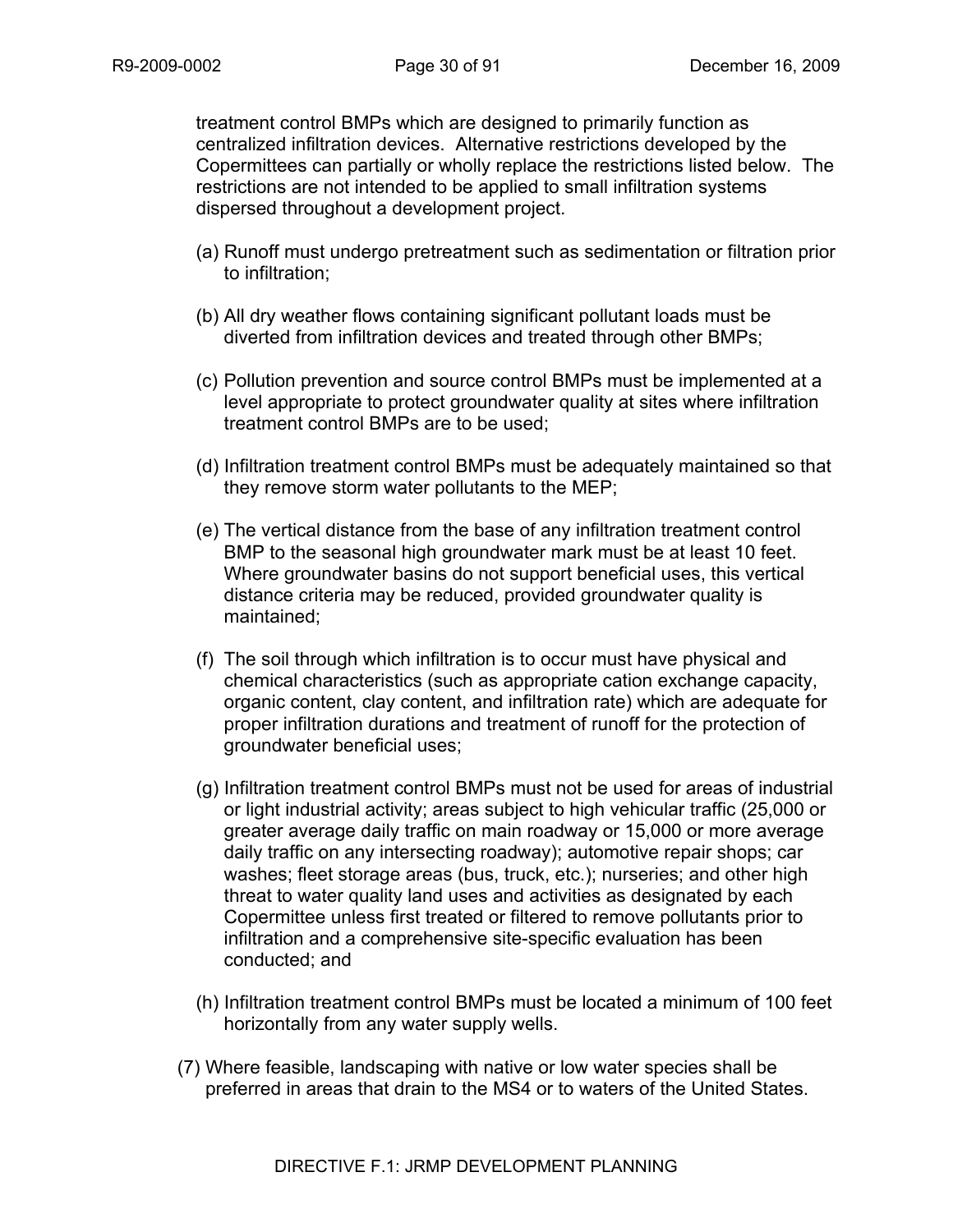#### **d. STANDARD STORM WATER MITIGATION PLANS (SSMPS) – APPROVAL PROCESS CRITERIA AND REQUIREMENTS FOR PRIORITY DEVELOPMENT PROJECTS**

Within two years of adoption of this Order, the Copermittees must submit an updated model SSMP, to the Regional Board's Executive Officer for a 30 day public review and comment period. The Regional Board's Executive Officer has the discretion to determine the necessity of a public hearing. Within 180 days of determination that the Model SSMP is in compliance with this Permit's provisions, each Copermittee must update their own local SSMP, and amended ordinances consistent with the model SSMP, and shall submit both (local SSMP and amended ordinances) to the Regional Board. The model SSMP must meet the requirements of section F.1.d of this Order to (1) reduce Priority Development Project discharges of storm water pollutants from the MS4 to the MEP, and (2) prevent Priority Development Project runoff discharges from the MS4 from causing or contributing to a violation of water quality standards.<sup>12</sup>

#### (1) Definition of Priority Development Project (PDP):

Priority Development Projects are:

- (a) All new Development Projects that fall under the project categories or locations listed in section F.1.d.(2), and
- (b) Those redevelopment projects that create, add, or replace at least 5,000 square feet of impervious surfaces on an already developed site and the existing development and/or the redevelopment project falls under the project categories or locations listed in section F.1.d.(2). Where redevelopment results in an increase of less than fifty percent of the impervious surfaces of a previously existing development, and the existing development was not subject to SSMP requirements, the numeric sizing criteria discussed in section F.1.d.(6) applies only to the addition or replacement, and not to the entire development. Where redevelopment results in an increase of more than fifty percent of the impervious surfaces of a previously existing development, the numeric sizing criteria applies to

 $\overline{a}$  $12$  Updated SSMP and hydromodification requirements must apply to all priority projects or phases of priority projects which have not yet begun grading or construction activities at the time any updated SSMP or hydromodification requirement commences. If lawful prior approval of a project exists, whereby application of an updated SSMP or hydromodification requirement to the project is illegal, the updated SSMP or hydromodification requirement need not apply to the project. Updated Development Planning requirements set forth in Sections F.1. (a) through (h) of this Order must apply to all projects or phases of projects, unless, at the time any updated Development Planning requirement commences, the projects or project phases meet any one of the following conditions: (i) the project or phase has begun grading or construction activities; or (ii) a Copermittee determines that lawful prior approval rights for a project or project phase exist, whereby application of the Updated Development Planning requirement to the project is legally infeasible. Where feasible, the Permittees must utilize the SSMP and hydromodification update periods to ensure that projects undergoing approval processes include application of the updated SSMP and hydromodification requirements in their plans.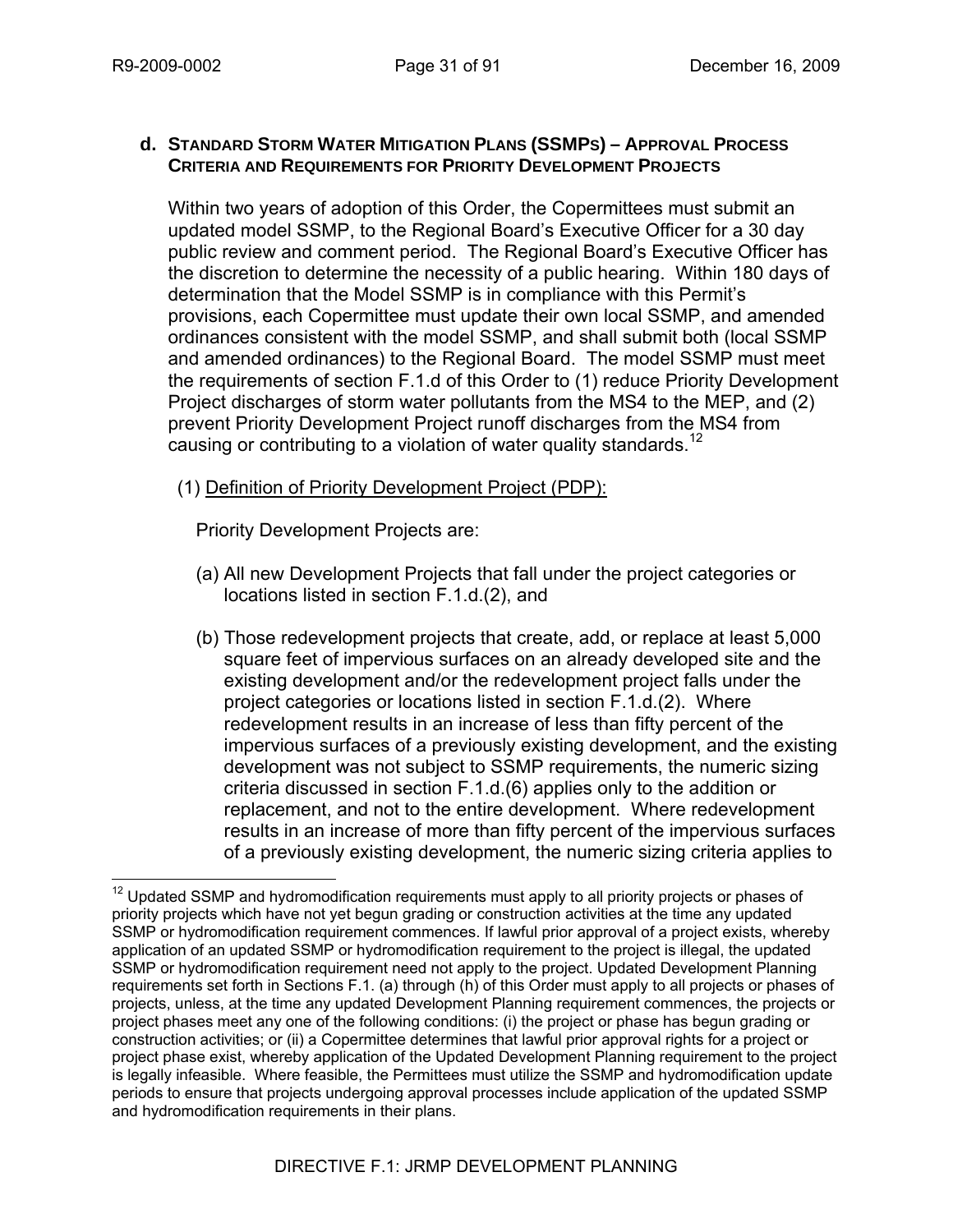$\overline{a}$ 

the entire development.

- (c) One acre threshold: In addition to the Priority Development Project Categories identified in section F.1.d.(2), Priority Development Projects must also include all other pollutant-generating Development Projects that result in the disturbance of one acre or more of land within three years of adoption of this Order.<sup>13</sup> As an alternative to this one-acre threshold, the Copermittees may collectively identify a different threshold, provided the Copermittees' threshold is at least as inclusive of Development Projects as the one-acre threshold.
- (2) Priority Development Project Categories

Where a new Development Project feature, such as a parking lot, falls into a Priority Development Project Category, the entire project footprint is subject to SSMP requirements.

- (a) New development projects that create 10,000 square feet or more of impervious surfaces (collectively over the entire project site) including commercial, industrial, residential, mixed-use, and public projects. This category includes development projects on public or private land which fall under the planning and building authority of the Copermittees.
- (b) Automotive repair shops. This category is defined as a facility that is categorized in any one of the following Standard Industrial Classification (SIC) codes: 5013, 5014, 5541, 7532-7534, or 7536-7539.
- (c) Restaurants. This category is defined as a facility that sells prepared foods and drinks for consumption, including stationary lunch counters and refreshment stands selling prepared foods and drinks for immediate consumption (SIC code 5812), where the land area for development is greater than 5,000 square feet. Restaurants where land development is less than 5,000 square feet must meet all SSMP requirements except for structural treatment BMP and numeric sizing criteria requirement F.1.d.(6) and hydromodification requirement F.1.h.
- (d) All hillside development greater than 5,000 square feet. This category is defined as any development which creates 5,000 square feet of impervious surface which is located in an area with known erosive soil conditions, where the development will grade on any natural slope that is twenty-five percent or greater.
- (e) Environmentally Sensitive Areas (ESAs). All development located within or directly adjacent to or discharging directly to an ESA (where discharges

<sup>&</sup>lt;sup>13</sup> Pollutant generating Development Projects are those projects that generate pollutants at levels greater than natural background levels.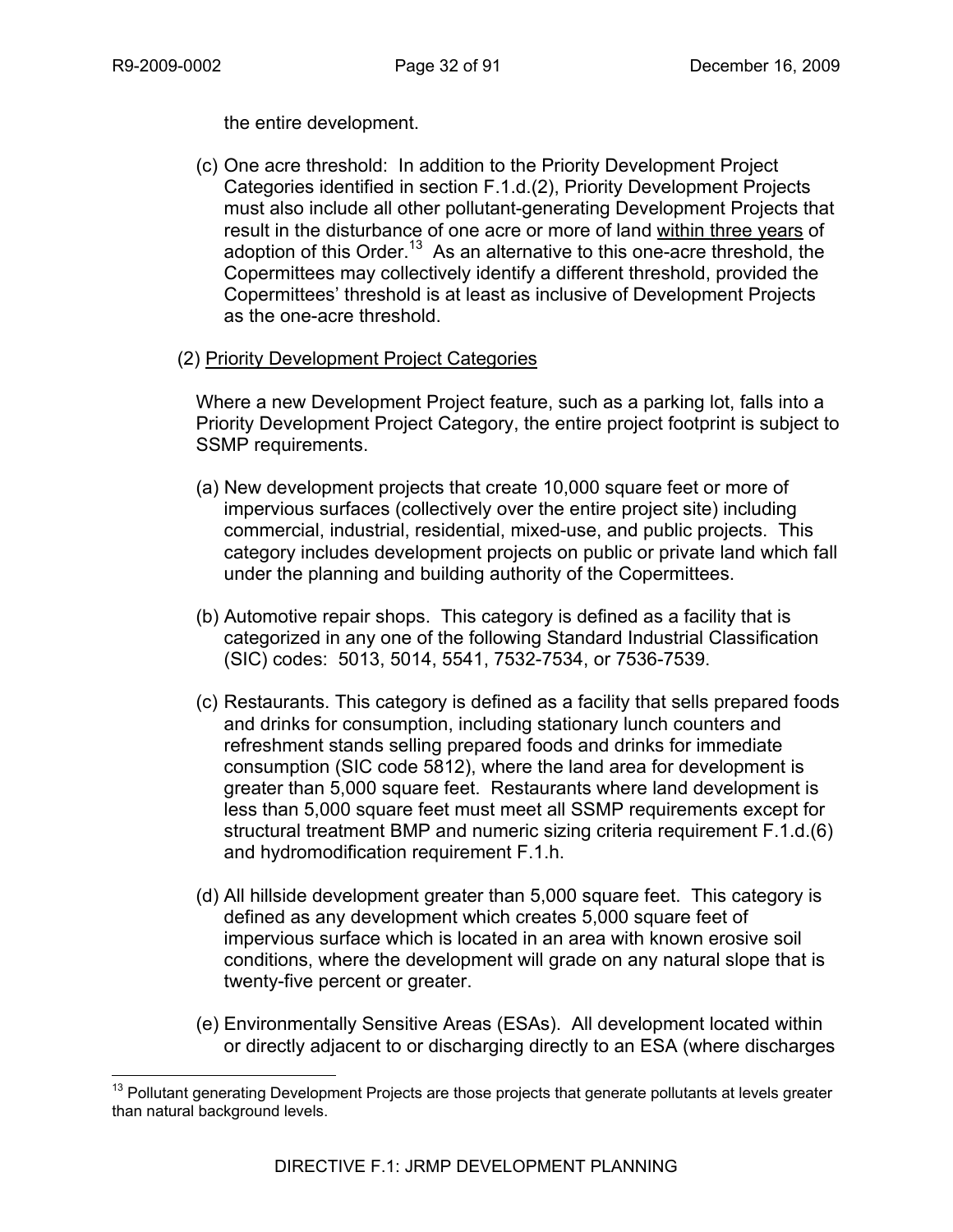from the development or redevelopment will enter receiving waters within the ESA), which either creates 2,500 square feet of impervious surface on a proposed project site or increases the area of imperviousness of a proposed project site to 10 percent or more of its naturally occurring condition. "Directly adjacent" means situated within 200 feet of the ESA. "Discharging directly to" means outflow from a drainage conveyance system that is composed entirely of flows from the subject development or redevelopment site, and not commingled with flows from adjacent lands.

- (f) Parking lots 5,000 square feet or more or with 15 or more parking spaces and potentially exposed to runoff. Parking lot is defined as a land area or facility for the temporary parking or storage of motor vehicles used personally, for business, or for commerce.
- (g) Street, roads, highways, and freeways. This category includes any paved surface that is 5,000 square feet or greater used for the transportation of automobiles, trucks, motorcycles, and other vehicles.
- (h) Retail Gasoline Outlets (RGOs). This category includes RGOs that meet the following criteria: (a) 5,000 square feet or more or (b) a projected Average Daily Traffic (ADT) of 100 or more vehicles per day.

## (3) Pollutants of Concern

As part of its local SSMP, each Copermittee must implement an updated procedure for identifying pollutants of concern for each Priority Development Project. The procedure must address, at a minimum: (1) Receiving water quality (including pollutants for which receiving waters are listed as impaired under CWA section 303(d)); (2) Land-use type of the Development Project and pollutants associated with that land use type; and (3) Pollutants expected to be present on site.

## (4) Low Impact Development BMP Requirements

Each Copermittee must require each Priority Development Project to implement LID BMPs which will collectively minimize directly connected impervious areas, limit loss of existing infiltration capacity, and protect areas that provide important water quality benefits necessary to maintain riparian and aquatic biota, and/or are particularly susceptible to erosion and sediment loss.

- (a) The following LID BMPs must be implemented:
	- (i) Each Copermittee must require LID BMPs or make a finding of infeasibility for each Priority Development Project in accordance with the LID waiver program in Section F.1.d.(8);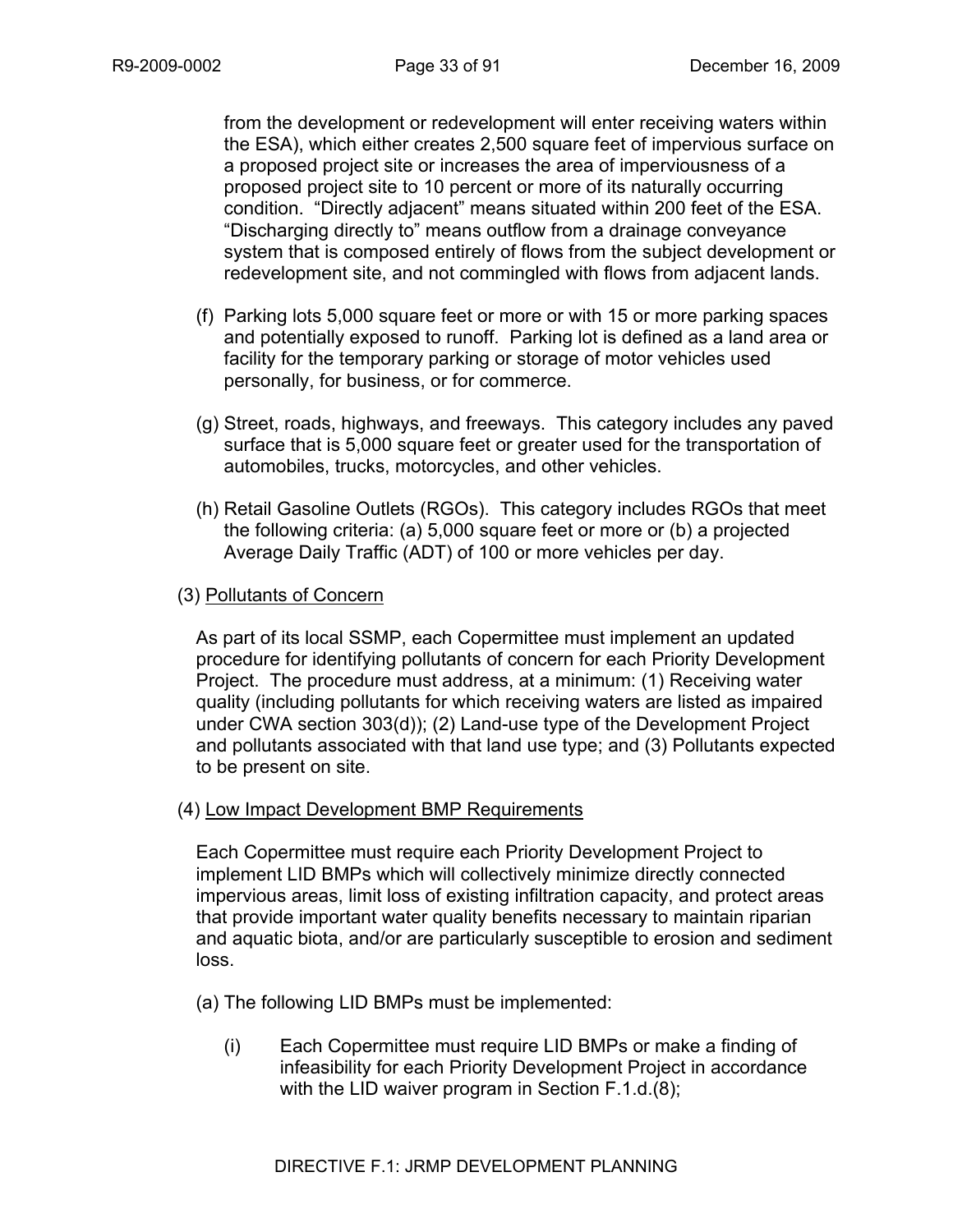- (ii) Each Copermittee must incorporate formalized consideration, such as thorough checklists, ordinances, and/or other means, of LID BMPs into the plan review process for Priority Development Projects:
- (iii) The review of each Priority Development Project must include an assessment of potential collection of storm water for on-site or offsite reuse opportunities;
- (iv) The review of each Priority Development Project must include an assessment of techniques to infiltrate, filter, store, evaporate, or retain runoff close to the source of runoff; and
- (v) Within  $2$  years after adoption of this Order, each Copermittee must review its local codes, policies, and ordinances and identify barriers therein to implementation of LID BMPs. Following the identification of these barriers to LID implementation, where feasible, the Copermittee must take, by the end of the permit cycle, appropriate actions to remove such barriers.
- (b) The following LID BMPs must be implemented at all Priority Development Projects where technically feasible as required below:
	- (i) Maintain or restore natural storage reservoirs and drainage corridors (including depressions, areas of permeable soils, swales, and ephemeral and intermittent streams.
	- (ii) Projects with landscaped or other pervious areas must, where feasible, drain runoff from impervious areas (rooftops, parking lots, sidewalks, walkways, patios, etc) into pervious areas prior to discharge to the MS4. The amount of runoff from impervious areas that is to drain to pervious areas shall not exceed the total capacity of the project's pervious areas to infiltrate or treat runoff, taking into consideration the pervious areas' geologic and soil conditions, slope, and other pertinent factors.
	- (iii) Projects with landscaped or other pervious areas must, where feasible, properly design and construct the pervious areas to effectively receive and infiltrate or treat runoff from impervious areas, prior to discharge to the MS4. Soil compaction for these areas shall be minimized. The amount of the impervious areas that are to drain to pervious areas must be based upon the total size, soil conditions, slope, and other pertinent factors.
	- (iv) Projects with low traffic areas and appropriate soil conditions must construct walkways, trails, overflow parking lots, alleys, or other low-traffic areas with permeable surfaces, such as pervious concrete, porous asphalt, unit pavers, and granular materials.
- (c) To protect ground water resources any infiltration LID BMPs must comply with Section F.1.(c)(6).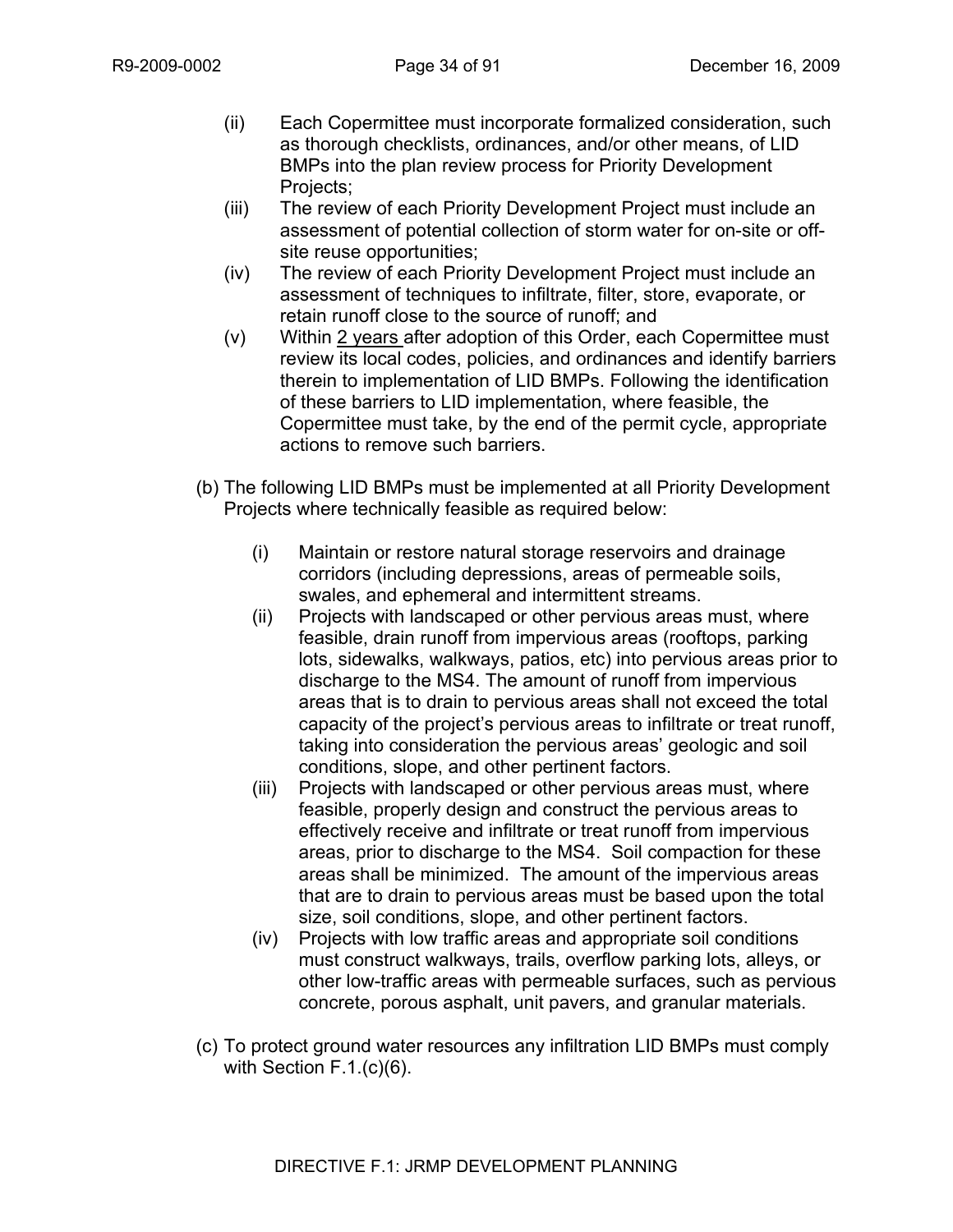(d) LID BMPs sizing criteria:

- (i) LID BMPs shall be sized and designed to ensure onsite retention without runoff, of the volume of runoff produced from a 24-hour  $85<sup>th</sup>$ percentile storm event, as determined from the County of Orange's  $85<sup>th</sup>$  Percentile Precipitation Map<sup>14</sup> ("design capture volume");
- (ii) If onsite retention LID BMPs are technically infeasible per section F.1.d.(7)(b), LID biofiltration BMPs may treat any volume that is not retained onsite by the LID BMPs. The LID biofiltration BMPs must be designed for an appropriate surface loading rate to prevent erosion, scour and channeling within the BMP. Due to the flow through design of biofiltration BMPs, the total volume of the BMP, including pore spaces and prefilter detention volume, must be sized to hold at least 0.75 times the design storm volume that is not retained onsite by LID retention BMPs;
- (iii) If it is shown to be technically infeasible to treat the remaining volume up to and including the design capture volume using LID BMPs (retention or biofiltration), the project must implement conventional treatment control BMPs in accordance with Section F.1.d.(6) below and must participate in the LID waiver program in Section F.1.d.(7).
- (e) All LID BMPs shall be designed and implemented with measures to avoid the creation of nuisance or pollution associated with vectors, such as mosquitoes, rodents, and flies.
- (5) Source Control BMP Requirements

Each Copermittee must require each Priority Development Project to implement source control BMPs. The source control BMPs to be required must:

- (a) Prevent illicit discharges into the MS4;
- (b) Minimize storm water pollutants of concern in runoff;
- (c) Eliminate irrigation runoff;

 $\overline{a}$ 

- (d) Include storm drain system stenciling or signage;
- (e) Include properly designed outdoor material storage areas;
- (f) Include properly designed outdoor work areas;
- (g) Include properly designed trash storage areas;
- (h) Include water quality requirements applicable to individual priority project categories.

 $14$  The isopluvial map is available from the County of Orange. The map can also be found as Figure A-1 Exhibit 7.II in the Model WQMP (September 2003), page 5 of 57 at

http://www.ocwatersheds.com/documents/2003\_DAMP\_Exhibit\_7\_II\_Model\_WQMP\_Attachments.pdf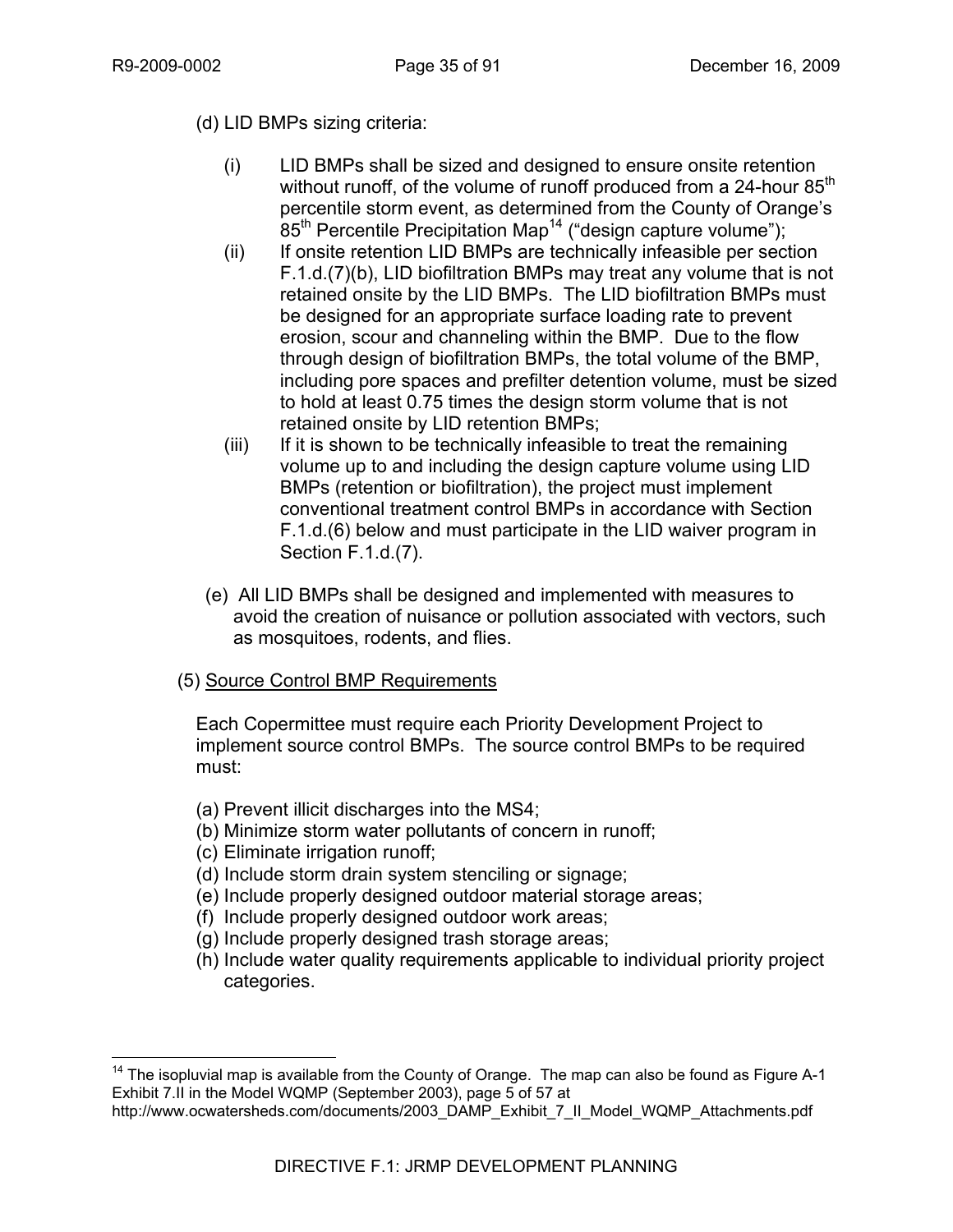$\overline{a}$ 

# (6) Treatment Control BMP Requirements<sup>15</sup>

Each Copermittee must require each Priority Development Project to implement treatment control BMPs that meet the following requirements:

- (a) All treatment control BMPs for a single Priority Development Project must collectively be sized to comply with the following numeric sizing criteria:
	- (i) Volume-based treatment control BMPs must be designed to mitigate (infiltrate, filter, or treat) the volume of runoff produced from a  $24$ -hour  $85<sup>th</sup>$  percentile storm event, as determined from the County of Orange's 85<sup>th</sup> Percentile Precipitation Isopluvial Map<sup>16</sup>; or
	- (ii) Flow-based treatment control BMPs must be designed to mitigate (infiltrate, filter, or treat) either: a) the maximum flow rate of runoff produced from a rainfall intensity of 0.2 inch of rainfall per hour, for each hour of a storm event; or b) the maximum flow rate of runoff produced by the 85<sup>th</sup> percentile hourly rainfall intensity (for each hour of a storm event), as determined from the local historical rainfall record, multiplied by a factor of two.
- (b) Treatment control BMPs for all Priority Development Projects must mitigate (treat through infiltration, settling, filtration or other unit processes) the required volume or flow of runoff from all developed portions of the project, including landscaped areas.
- (c) All treatment control BMPs must be located so as to remove pollutants from runoff prior to its discharge to any waters of the U.S. Multiple Priority Development Projects may use shared treatment control BMPs as long as construction of any shared treatment control BMP is completed prior to the use or occupation of any Priority Development Project from which the treatment control BMP will receive runoff.
- (d) All treatment control BMPs for Priority Development Projects must, at a minimum:
	- (i) Be ranked with high or medium pollutant removal efficiency for the project's most significant pollutants of concern, as the pollutant removal efficiencies are identified in the Copermittees' Model

 $15$  This section only applies to those PDPs not implementing LID capable of meeting the design storm criteria for the entire site and meeting technical infeasibility eligibility. Low-Impact Development (LID) and other site design BMPs that are correctly designed to effectively remove pollutants from runoff are considered treatment control BMPs.

 $16$  The isopluvial map is available from the County of Orange. The map can also be found as Figure A-1 Exhibit 7.II in the Model WQMP (September 2003), page 105 of 157 at

http://www.ocwatersheds.com/StormWater/PDFs/2003\_DAMP/2003\_DAMP\_Section\_7\_New\_Developme nt\_Significant\_Redevelopment.pdf.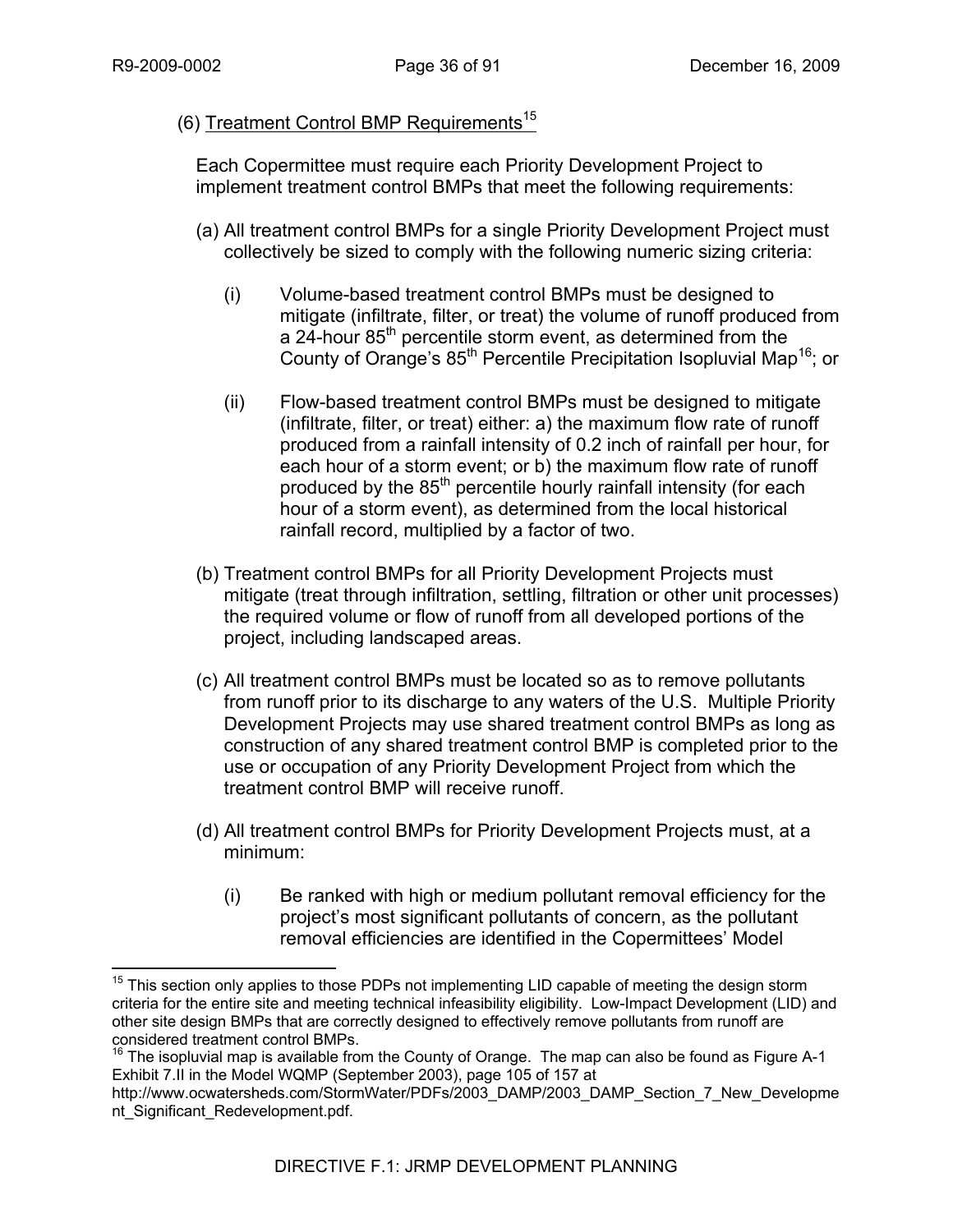SSMP. Treatment control BMPs with a low removal efficiency ranking must only be approved by a Copermittee when a feasibility analysis has been conducted which exhibits that implementation of treatment control BMPs with high or medium removal efficiency rankings are infeasible for a Priority Development Project or portion of a Priority Development Project.

- (ii) Be correctly sized and designed so as to remove storm water pollutants to the MEP.
- (e) Target removal of pollutants of concern from runoff.
- (f) Be implemented close to pollutant sources, and prior to discharging into waters of the U.S.
- (g) Not be constructed within a waters of the U.S. or waters of the State.
- (h) Include proof of a mechanism under which ongoing long-term maintenance will be conducted to ensure proper maintenance for the life of the project. The mechanisms may be provided by the project proponent or Copermittee.
- (i) Be designed and implemented with measures to avoid the creation of nuisance or pollution associated with vectors, such as mosquitoes, rodents, and flies.

## (7) Low Impact Development (LID) BMP Waiver Program

The Copermittees must develop, collectively or individually, a LID waiver program for incorporation into local SSMPs, which would allow a Priority Development Project to substitute implementation of all or a portion of required LID BMPs in section F.1.d(4) with implementation of treatment control BMPs and a mitigation project, payment into an in-lieu funding program, and/or watershed equivalent BMP(s) consistent with Section F.1.d.(11). The Copermittees shall submit the LID waiver program as part of their updated model SSMP. At a minimum, the program must meet the requirements below:

- (a) Prior to implementation, the LID waiver program must clearly exhibit that it will not allow PDPs to result in a net impact (after consideration of any mitigation and in-lieu payments) from pollutant loadings over and above the impact caused by projects meeting LID requirements;
- (b) For each PDP participating, a technical feasibility analysis must be included demonstrating that it is technically infeasible to implement LID BMPs that comply with the requirements of Section F.1.(d)(4). The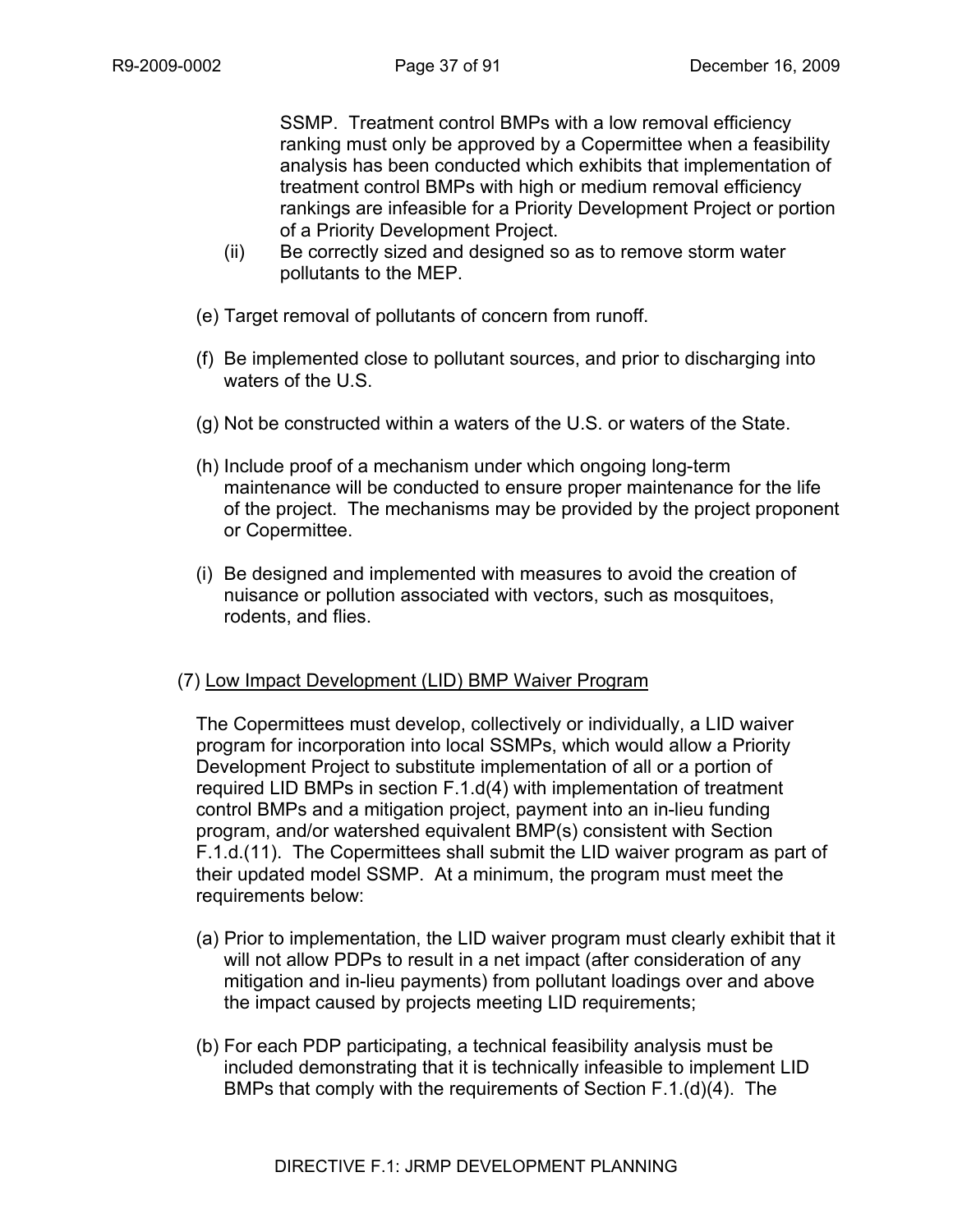Copermittee(s) must develop criteria for the technical feasibility analysis including a cost benefit analysis, examination of LID BMPs considered and alternatives chosen. Each PDP participating must demonstrate that LID BMPs were implemented as much as feasible given the site's unique conditions. Analysis must be made of the pollutant loading for each project participating in the LID substitution program. The estimated impacts from not implementing the required LID BMPs in section F.1.d.(4) must be fully mitigated. Technical infeasibility may result from conditions including, but not limited to:

- (i) Locations that cannot meet the infiltration and groundwater protection requirements in section F.1.c.(6). Where infiltration is technically infeasible, the project must still examine the feasibility of other onsite retention LID BMPs;
- (ii) Smart growth and infill or redevelopment locations where the density and/or nature of the project would create significant difficulty for compliance with the onsite volume retention requirements; and
- (iii) Other site, geologic, soil or implementation constraints identified in the Copermittees updated local SSMP document.
- (c) The LID waiver program must include mechanisms to verify that each Priority Development Project participating in the program is in compliance with all applicable SSMP requirements;
- (d) The LID waiver program must develop and implement a review process verifying that the BMPs to be implemented meet the designated design criteria. The review process must also verify that each Priority Development Project participating in the program is in compliance with all applicable SSMP requirements.
- (e) The LID waiver program must include performance standards for treatment control BMPs specified in compliance with section F.1.(d)(6).
- (f) Each PDP that participates in the LID waiver program must mitigate for the pollutant loads expected to be discharged due to not implementing the LID BMPs in section F.1.d.(4). Mitigation projects must be implemented within the same hydrologic subarea as the PDP. Mitigation projects outside of the hydrologic subarea but within the same hydrologic unit may be approved provided that the project proponent demonstrates that mitigation projects within the same hydrologic subarea are infeasible and that the mitigation project will address similar beneficial use impacts as expected from the PDPs pollutant load types and amount. Offsite mitigation projects may include green streets projects, existing development retrofit projects, retrofit incentive programs, regional BMPs and stream restoration. Project applicants seeking to utilize these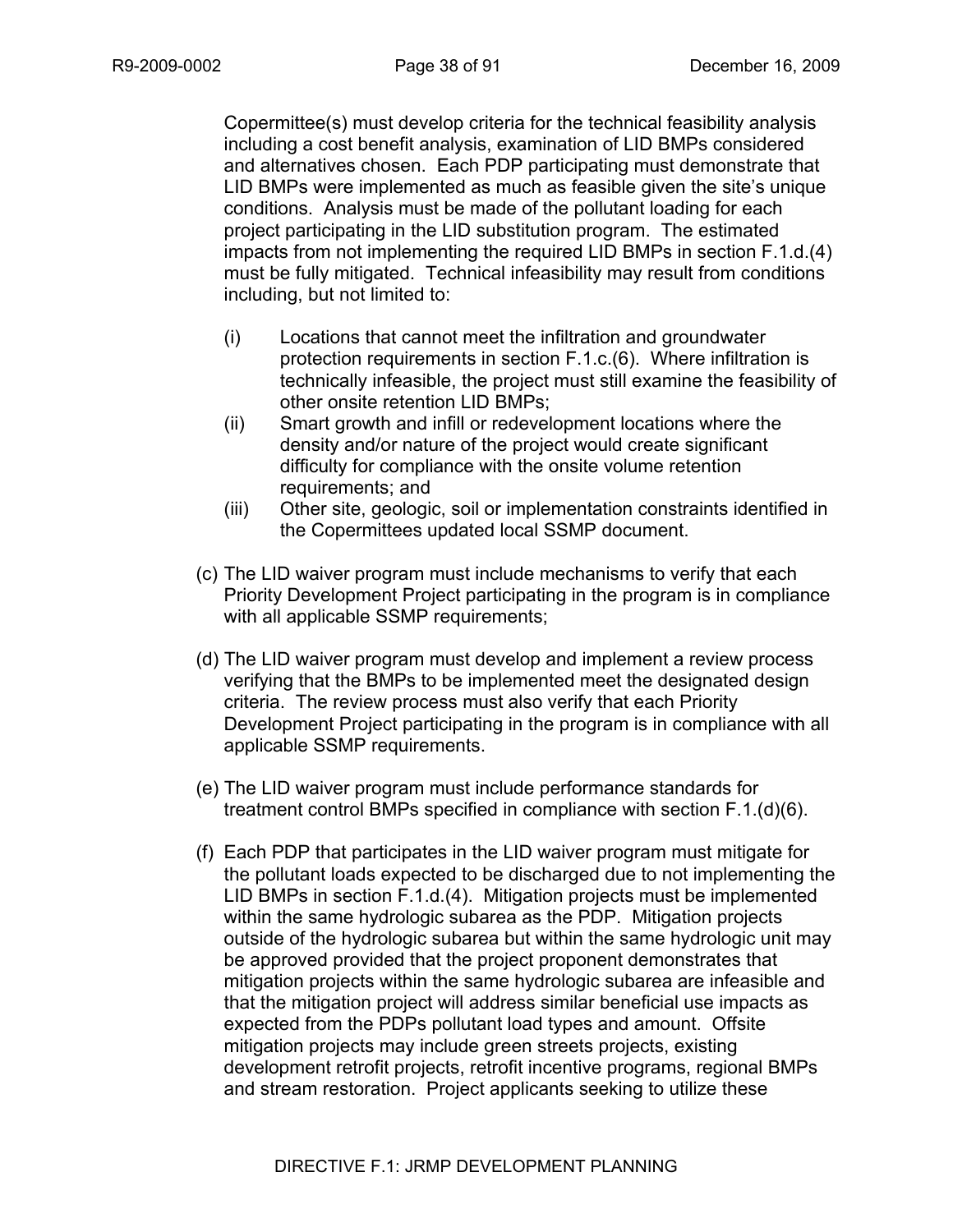alternative compliance provisions may propose other offsite mitigation projects, which the Copermittees may approve if they meet the requirements of this subpart.

- (g) A Copermittee may choose to implement a pollutant credit system as part of the LID waiver program provided that such a credit system clearly exhibits that it will not allow PDPs to result in a net impact from pollutant loadings over and above the impact caused by projects meeting LID requirements. Any credit system that a Copermittee chooses to implement must be submitted to the Executive Officer for review and approval as part of the waiver program.
- (h) The LID waiver program shall include a storm water mitigation fund developed by the Copermittee(s) to be used for water quality improvement projects which may serve in lieu of the PDP's required mitigation in section F.1.d.(8)(e). The LID waiver program's storm water mitigation fund shall, at a minimum, identify;
	- (i) The entity or entities that will manage the storm water mitigation fund (i.e., assume full responsibility);
	- (ii) The range and types of acceptable projects for which storm water mitigation funds may be expended;
	- (iii) The entity or entities that will assume full responsibility for each water quality improvement project, including its successful completion; and
	- (iv) How the dollar amount of storm water mitigation fund contributions will be determined. In-lieu payments must be proportional to the additional pollutant load discharged by not fully implementing LID.
- (i) Each Copermittee must notify the Regional Board in their annual report of each PDP choosing to participate in the LID waiver program. The annual report must include the following information:
	- (i) Name of the developer of the participating PDP;
	- (ii) Site location;
	- (iii) Reason for LID waiver including technical feasibility analysis;
	- (iv) Description of BMPs implemented;
	- (v) Total amount deposited, if any, into the storm water mitigation fund described in section F.1.d.(8)(f);
	- (vi) Water quality improvement project(s) proposed to be funded; and
	- (vii) Timeframe for implementation of water quality improvement projects.

# (8) Site Design and Treatment Control BMP Design Standards

As part of its local SSMP, each Copermittee must develop and require Priority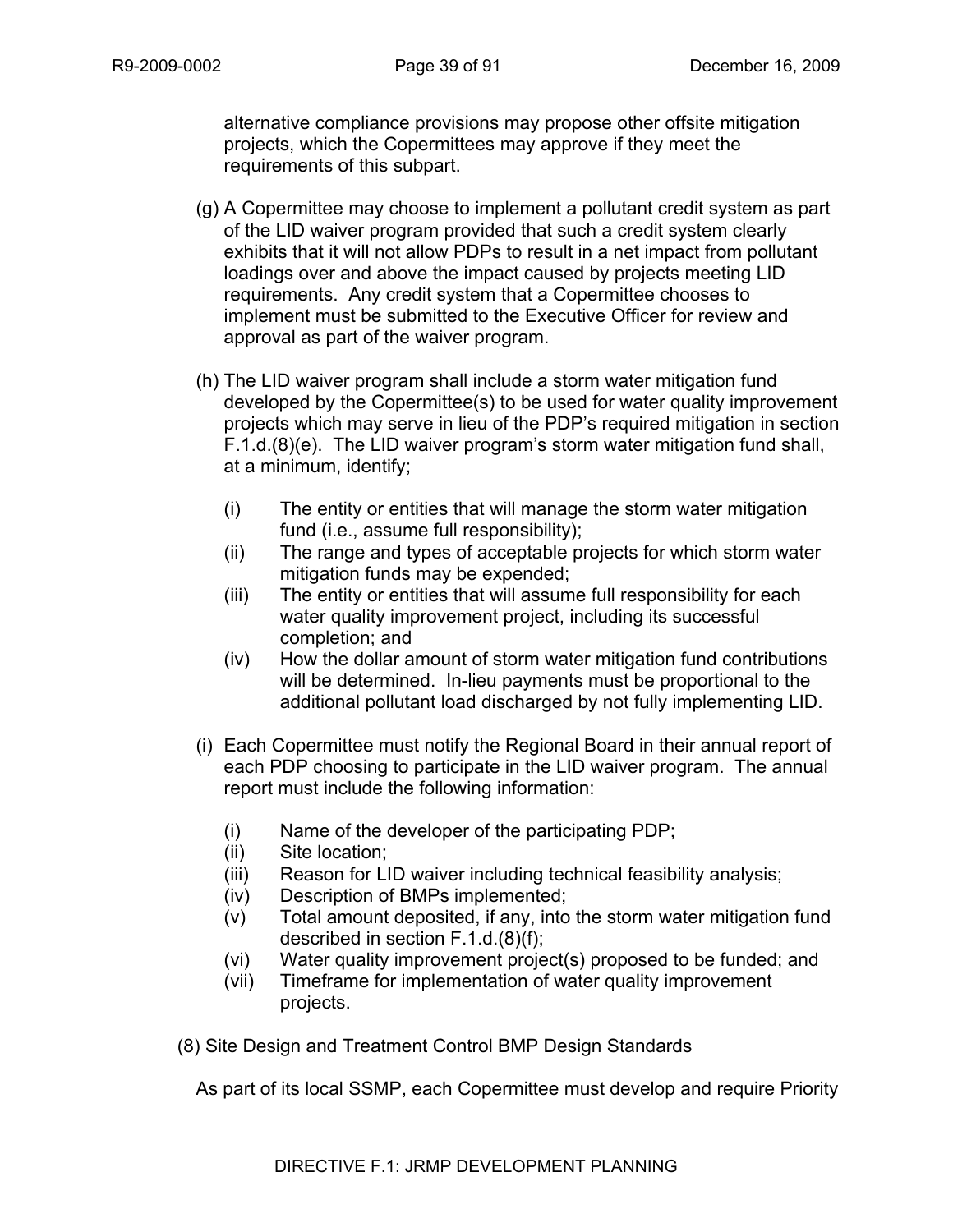Development Projects to implement sitting, design, and maintenance criteria for each site design and treatment control BMP listed in its local SSMP to determine feasibility and applicability and so that implemented site design and treatment control BMPs are constructed correctly and are effective at pollutant removal, runoff control, and vector minimization. LID techniques, such as soil amendments, must be incorporated into the criteria for appropriate treatment control BMPs. Development of BMP design worksheets which can be used by project proponents is encouraged.

## (9) Implementation Process

As part of its local SSMP, each Copermittee must implement a process to verify compliance with SSMP requirements. The process must identify at what point in the planning process Priority Development Projects will be required to meet SSMP requirements and at a minimum, the Priority Development Project must implement the required post-construction BMPs prior to occupancy and/or the intended use of any portion of that project. The process must also include identification of the roles and responsibilities of various municipal departments in implementing the SSMP requirements, as well as any other measures necessary for the implementation of SSMP requirements.

#### (10) Treatment BMP Review

- (a) The Copermittees must review and update the BMPs that are listed in their local SSMPs as options for treatment control during the third year of implementation of this Order. At a minimum, the update must include removal of obsolete or ineffective BMPs and addition of LID BMPs that can be used for treatment, such as bioretention cells, bioretention swales, etc. The update must also add appropriate LID BMPs to any tables or discussions in the local SSMPs addressing pollutant removal efficiencies of treatment control BMPs. In addition, the update must include review and revision where necessary of treatment control BMP pollutant removal efficiencies.
- (b) The update must incorporate findings from BMP effectiveness studies conducted by the Copermittees for projects funded wholly or in part by the State Board or Regional Board.
- (c) Each Copermittee must implement a mechanism for annually incorporating findings from local treatment BMP effectiveness studies (e.g., ones conducted by, or on-behalf of, public agencies in Orange County) into SSMP project reviews and permitting
- (11) Where a development project, greater than 100 acres in total project size or smaller than 100 acres in size yet part of a larger common plan of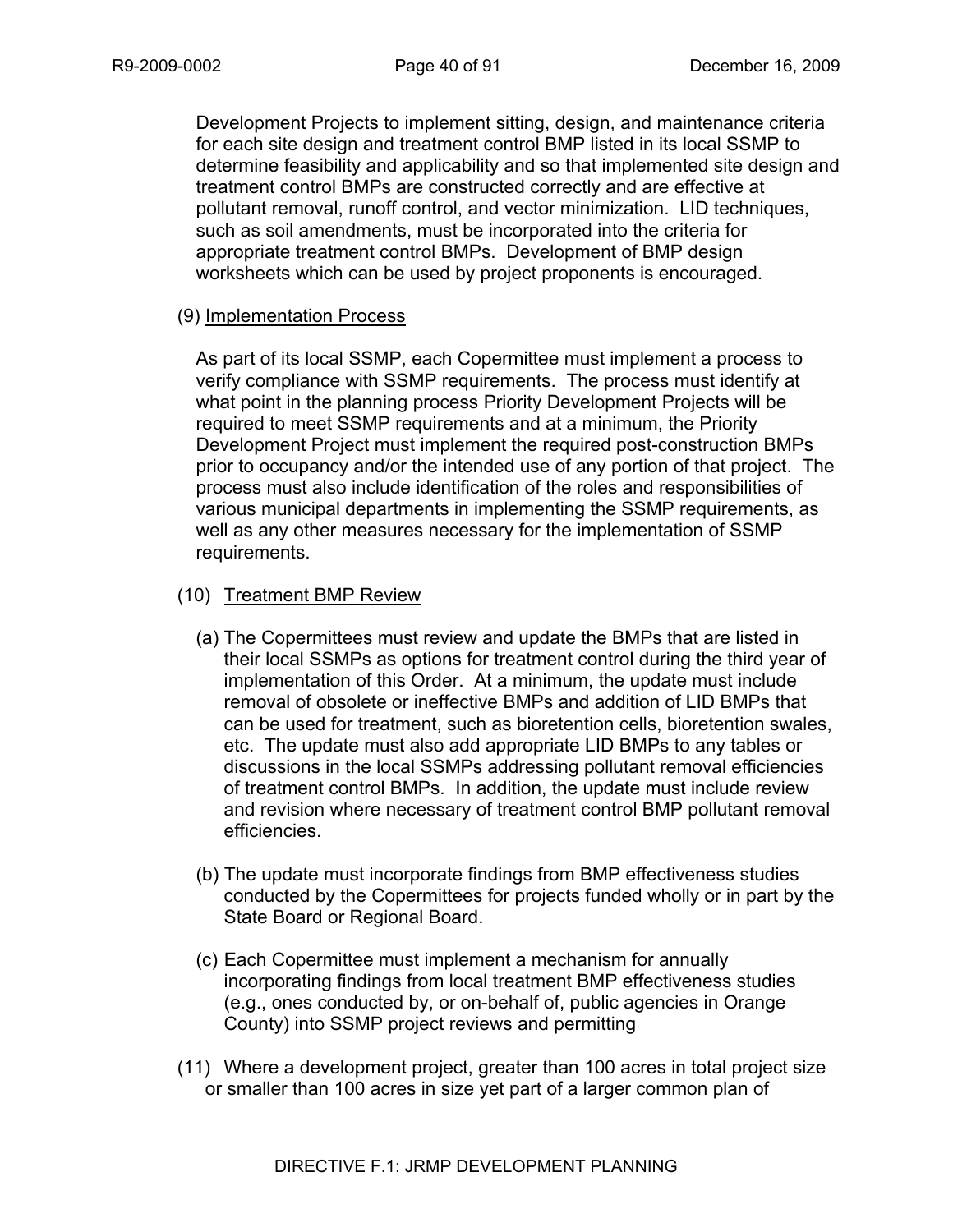development that is over 100 acres, has been prepared using watershed and/or sub-watershed based water quality, hydrologic, and fluvial geomorphologic planning principles that implement regional LID BMPs in accordance with the sizing and location criteria of this Order and acceptable to the Regional Board, such standards shall govern review of projects with respect to Section F.1 of this Order and shall be deemed to satisfy this Order's requirements for LID site design, buffer zone, infiltration and groundwater protection standards, source control, treatment control, and hydromodification control standards. Regional BMPs must clearly exhibit that they will not result in a net impact from pollutant loadings over and above the impact caused by capture and retention of the design storm. Regional BMPs may be used provided that the BMPs capture and retain the volume of runoff produced from the 24-hour 85<sup>th</sup> percentile storm event as defined in section F.1.d.(6)(a)(i) and that such controls are located upstream of receiving waters. Any volume that is not retained by the LID BMPs, up to the design capture volume, must be treated using LID biofiltration. Where regional LID implementation has been shown to be technically infeasible (per section F.1.d.7.b) any volume up to and including the design capture volume, not retained by LID BMPs, nor treated by LID biofiltration, must be treated using conventional treatment control BMPs in accordance with Section F.1.d.(6) and participation in the LID waiver program in Section F.1.d.(7).

## **e. BMP CONSTRUCTION VERIFICATION**

Prior to occupancy and/or intended use of any portion of the Priority Development Project subject to SSMP requirements, each Copermittee must inspect the constructed site design, source control, and treatment control BMPs to verify that they have been constructed and are operating in compliance with all specifications, plans, permits, ordinances, and this Order.

# **f. BMP MAINTENANCE TRACKING**

- (1) Each Copermittee must develop and maintain a watershed-based database to track and inventory all approved post-construction BMPs and BMP maintenance within its jurisdiction since July 2001. LID BMPs implemented on a lot by lot basis at a single family residential home, such as rainbarrels, are not required to be tracked or inventoried. At a minimum, the database must include information on BMP type, location, watershed, date of construction, party responsible for maintenance, maintenance certifications or verifications, inspections, inspection findings, and corrective actions, including whether the site was referred to the Vector Control District.
- (2) Each Copermittee must establish a mechanism not only to track postconstruction BMPs, but also to ensure that appropriate easements and ownerships are properly recorded in public records and the information is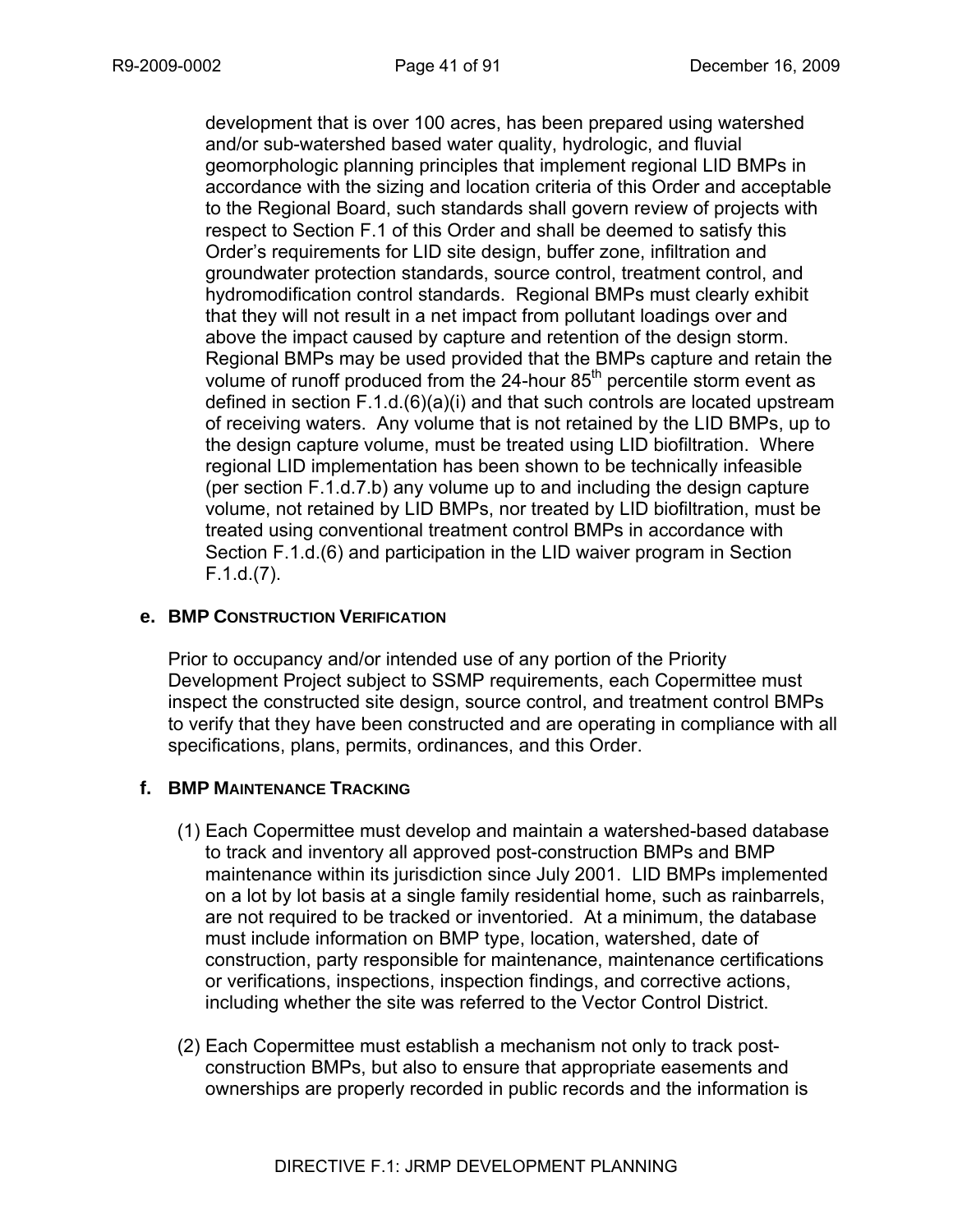conveyed to all appropriate parties when there is a change in project or site ownership.

- (3) Each Copermittee must verify that approved post-construction BMPs are operating effectively and have been adequately maintained by implementing the following measures:
	- (a) An annual inventory of all approved BMPs within the Copermittee's jurisdiction. LID BMPs implemented on a lot by lot basis at a single family residential home, such as rainbarrels, are not required to be tracked or inventoried. The inventory must also include all BMPs approved for Priority Development Projects since July 2001;
	- (b) The designation of high priority BMPs. High-priority designation must include consideration of BMP size, recommended maintenance frequency, likelihood of operational and maintenance issues, location, receiving water quality, and other pertinent factors;
	- (c) Verify implementation, operation, and maintenance of BMPs by inspection, self-certification, surveys, or other equally effective approaches with the following conditions:
		- (i) The implementation, operation, and maintenance of at least 90 percent of approved and inventoried final project public and private SSMPs (a.k.a. WQMPs) must be verified annually. All post-construction BMPs shall be verified within every four year period;
		- (ii) Operation and maintenance verifications must be required prior to each rainy season;
		- (iii) All (100 percent) projects with BMPs that are high priority must be inspected by the Copermittee annually prior to each rainy season;
		- (iv) All (100 percent) public agency projects with BMPs must be inspected by the Copermittee annually;
		- (v) At least 50 percent of projects with drainage insert treatment control BMPs must be inspected by the Copermittee annually;
		- (vi) Appropriate follow-up measures (including re-inspections, enforcement, maintenance, etc.) must be conducted to ensure the treatment BMPs continue to reduce storm water pollutants as originally designed;
		- (vii) All inspections must verify effective operation and maintenance of the treatment control BMPs, as well as compliance with all ordinances, permits, and this Order; and
		- (viii) Inspections must note observations of vector conditions, such as mosquitoes. Where conditions are identified as contributing to mosquito production, the Copermittee must notify the Orange County Vector Control District.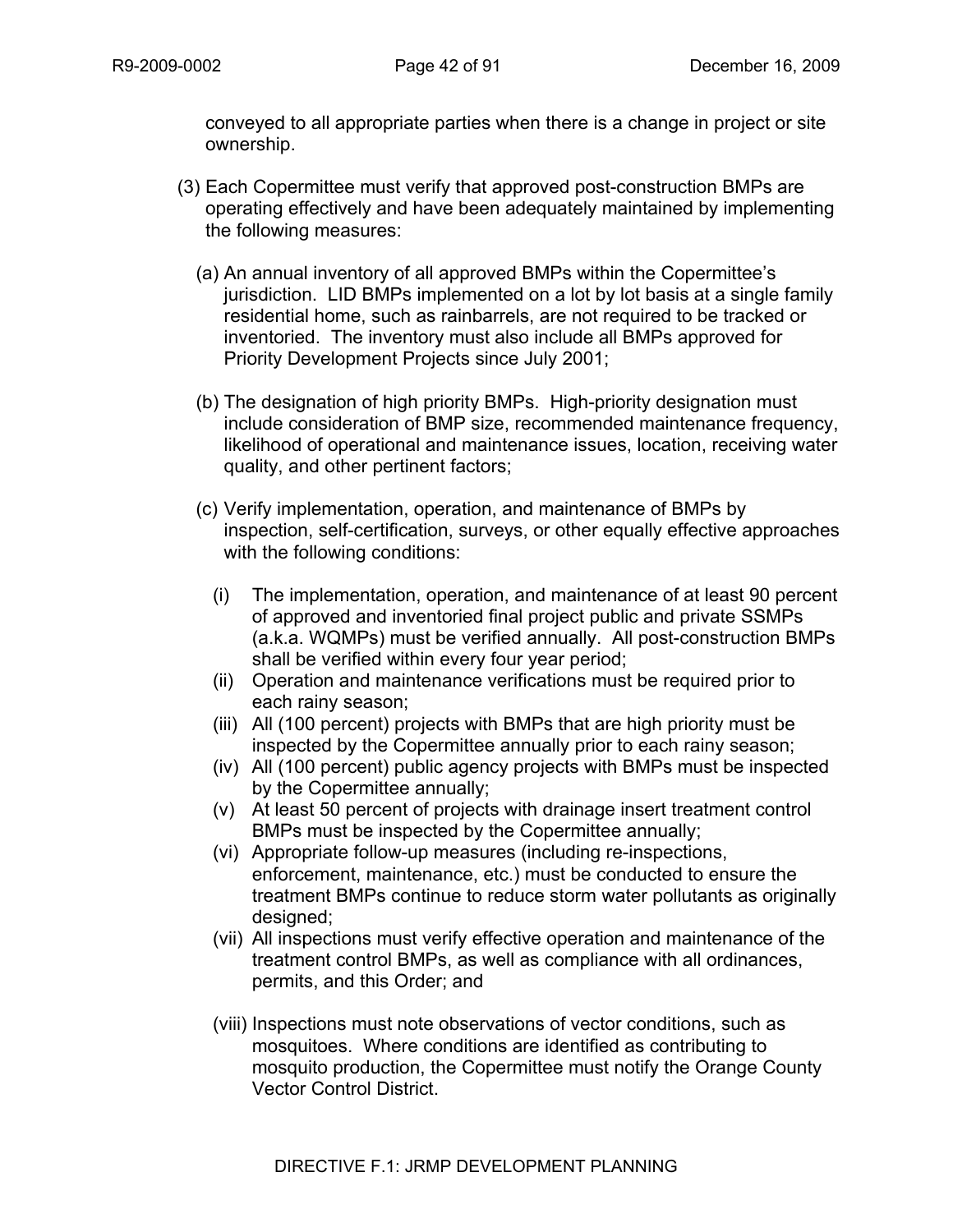## **g. ENFORCEMENT OF DEVELOPMENT SITES**

Each Copermittee must enforce its storm water ordinance for all Development Projects and at all development sites as necessary to maintain compliance with this Order. Copermittee ordinances or other regulatory mechanisms must include appropriate sanctions to achieve compliance. Sanctions must include the following or their equivalent: Non-monetary penalties, fines, bonding requirements, and/or permit or occupancy denials for non-compliance.

### **h. HYDROMODIFICATION – LIMITATIONS ON INCREASES OF RUNOFF DISCHARGE RATES AND DURATIONS<sup>17</sup>**

Each Copermittee shall collaborate with the other Copermittees to develop and implement a Hydromodification Management Plan (HMP) to manage increases in runoff discharge rates and durations from all Priority Development Projects. The HMP shall be incorporated into the local SSMP and implemented by each Copermittee so that estimated post-project runoff discharge rates and durations shall not exceed pre-development discharge rates and durations. Where the proposed project is located on an already developed site, the pre-project discharge rate and duration shall be that of the pre-developed, naturally occurring condition. The HMP shall be submitted to the Executive Officer within 2 years of permit adoption. The HMP will be made available for public review and comment and the Executive Officer will determine the need for a public hearing.

(1) The HMP must:

1

- (a) Identify a method for assessing susceptibility of channel segments which receive runoff discharges from Priority Development Projects. The geomorphic stability within the channel shall be assessed. A performance standard shall be created that ensures that the geomorphic stability within the channel not be compromised as a result of receiving runoff discharges from Priority Development Projects.
- (b) Utilize continuous simulation of the entire rainfall record (or other analytical method proposed by the Copermittees and deemed acceptable

 $17$  Updated SSMP and hydromodification requirements shall apply to all priority projects or phases of priority projects which have not yet begun grading or construction activities at the time any updates SSMP or hydromodification requirement commences. If a Copermittee determines that lawful prior approval of a project exists, whereby application of an updated SSMP or hydromodification requirement to the project is legally infeasible, the updated SSMP or hydromodification requirement need not apply to the project. The Copermittees shall utilize the SSMP and hydromodification update periods to ensure that projects undergoing approval processes include application of the updated SSMP and hydromodification requirements in their plans.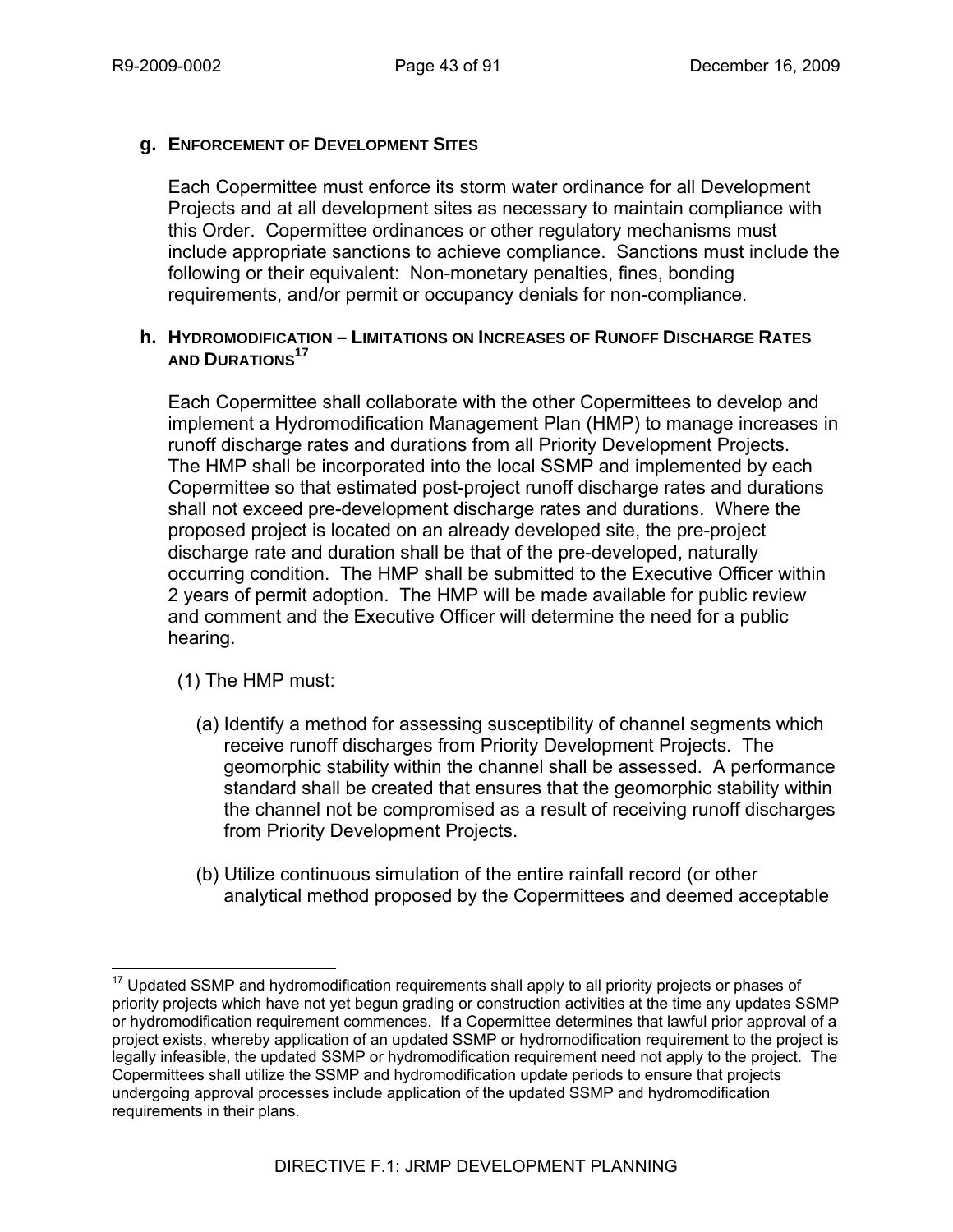by the Regional Board) to identify a range of runoff flows<sup>18</sup> for which priority Development Project post-project runoff flow rates and durations shall not exceed pre-development (naturally occurring) runoff flow rates and durations by more than 10 percent, where the increased flow rates and durations will result in increased potential for erosion or other significant adverse impacts to beneficial uses. In addition, the identified range of runoff flow rates and durations must compensate for the loss of sediment supply due to the development. The lower boundary of the range of runoff flows identified shall correspond with the critical channel flow that produces the critical shear stress that initiates channel bed movement or that erodes the toe of channel banks. The identified range of runoff flows may be different for specific watersheds, channels, or channel reaches. In the case of an artificially hardened (concrete lined, rip rap, etc.) channel, the lower boundary of the range of runoff flows identified shall correspond with the critical channel flow that produces the critical shear stress that initiates channel bed movement or that erodes the toe of channel banks of a comparable soft-bottomed channel.

- (c) Require Priority Development Projects to implement hydrologic control measures so that Priority Development Projects' post-project runoff flow rates and durations (1) do not exceed pre-project (naturally occurring) runoff flow rates and durations by more than 10 percent for the range of runoff flows identified under section F.1.h.(1)(b), where the increased flow rates and durations will result in increased potential for erosion or other significant adverse impacts to beneficial uses; (2) do not result in channel conditions which do not meet the channel standard developed under section F.1.h.(1)(a) for channel segments downstream of Priority Development Project discharge points; and (3) compensate for the loss of sediment supply due to development.
- (d) Include other performance criteria (numeric or otherwise) for Priority Development Projects as necessary to prevent runoff from the projects from increasing and/or continuing unnatural rates of erosion of channel beds and banks, silt pollutants generation, or other impacts to beneficial uses and stream habitat due to increased erosive force.
- (e) Include a review of pertinent literature.
- (f) Identify areas within the San Juan Hydrologic Unit where historic hydromodification has resulted in a negative impact to benthic macroinvertebrate and benthic periphyton by identifying areas with low or very low Index of Biotic Integrity (IBI) scores.

 $\overline{a}$ <sup>18</sup> The identified range of runoff flows to be controlled should be expressed in terms of peak flow rates of rainfall events, such as "10% of the pre-development 2-year runoff event up to the pre-project 10-year runoff event."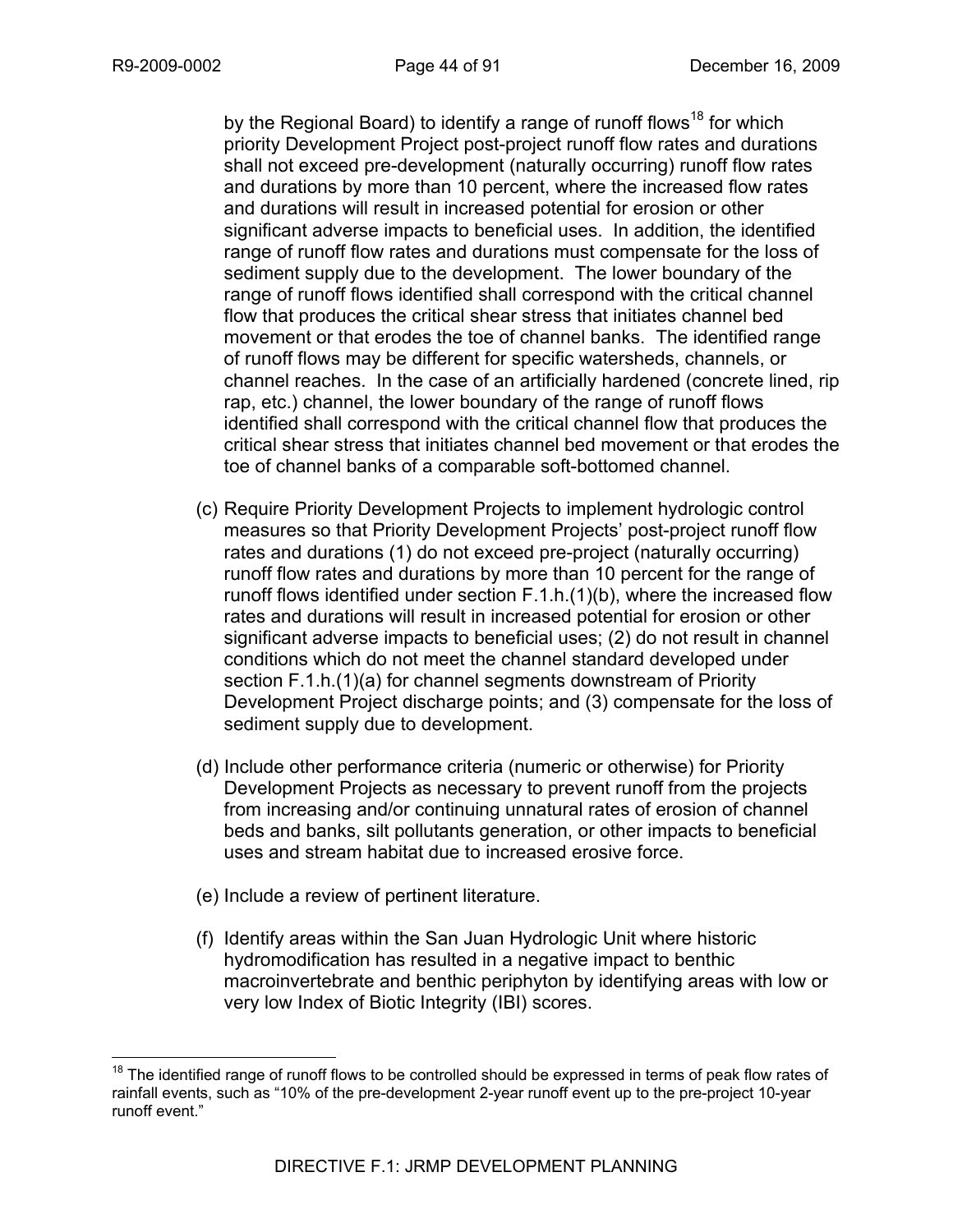- (g) Include a protocol to evaluate potential hydrograph change impacts to downstream watercourses from Priority Development Projects. This protocol must include the use of the IBI score as a metric for assessing impacts and improvements to downstream watercourses.
- (h) Include a description of how the Copermittees will incorporate the HMP requirements into their local approval processes.
- (i) Include criteria on selection and design of management practices and measures (such as detention, retention, and infiltration) to control flow rates and durations and address potential hydromodification impacts.
- (j) Include technical information supporting any standards and criteria proposed.
- (k) Include a description of inspections and maintenance to be conducted for management practices and measures to control flow rates and durations and address potential hydromodification impacts.
- (l) Include a description of pre- and post-project monitoring and other program evaluation, including IBI score, to be conducted to assess the effectiveness of implementation of the HMP.
- (m)Include mechanisms for assessing and addressing cumulative impacts within a watershed on channel morphology.
- (n) Include information on evaluation of channel form and condition, including slope, discharge, vegetation, underlying geology, and other information, as appropriate.
- (2) In addition to the hydrologic control measures that must be implemented per section F.1.h.(1)(c), the HMP must include a suite of management measures to be used on Priority Development Projects to protect and restore downstream beneficial uses and prevent or further prevent adverse physical changes to downstream channels. The measures must be based on a prioritized consideration of the following elements in this order:
	- (a) Hydrologic control measures;
	- (b) On-site management controls;
	- (c) Regional controls located upstream of receiving waters; and
	- (d) In-stream controls.

Where stream channels are adjacent to, or are to be modified as part of a Priority Development Project, management measures must include buffer zones and setbacks. Under no circumstances will in-stream controls include the use of non-naturally occurring hardscape materials such as concrete,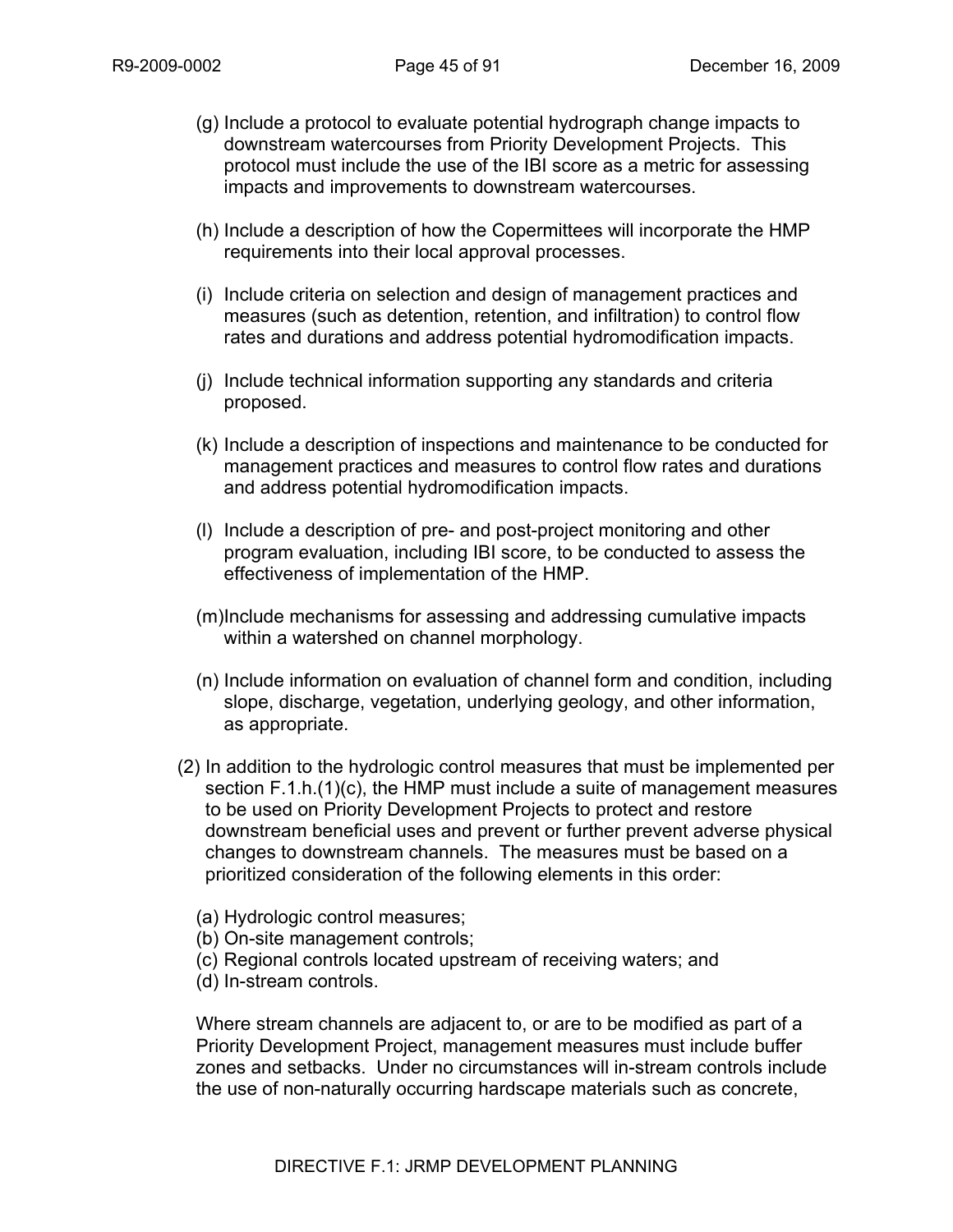riprap, gabions, etc. The suite of management measures shall also include stream restoration as a viable option to achieve the channel standard in section F.1.h.(1)(a).

- (3) Each individual Copermittee has the discretion to not require Section F.1.h. at Priority Development Projects where the project:
	- (a) Discharges storm water runoff into underground storm drains discharging directly to bays or the ocean; or
	- (b) Discharges storm water runoff into conveyance channels whose bed and bank are concrete lined all the way from the point of discharge to ocean waters, enclosed bays, estuaries, or water storage reservoirs and lakes.
- (4) HMP Reporting and Implementation
	- (a) Within 2 years of adoption of the Order, the Copermittees shall submit to the Regional Board a draft HMP that has been reviewed by the public, including the analysis that identifies the appropriate limiting range of flow rates per section F.1.h.(1)(b).
	- (b) Within 180 days of receiving Regional Board comments on the draft HMP, the Copermittees shall submit a final HMP that addressed the Regional Board's comments.
	- (c) Within 90 days of receiving a finding of adequacy from the Executive Officer, each Copermittee shall incorporate and implement the HMP for all Priority Development Projects.
	- (d) Prior to approval of the HMP by the Regional Board, the early implementation measures likely to be included in the HMP shall be encouraged by the Copermittees.
- (5) Interim Hydromodification Criteria

Within one year of adoption of this Order, each Copermittee must ensure that all Priority Development Projects are implementing the following criteria by comparing the pre-development (naturally occurring) and post-project flow rates and durations using a continuous simulation hydrologic model such as US EPA's Hydrograph Simulation Program-Fortran (HSPF):

- (a) For flow rates from 10 percent of the 2-year storm event to the 5 year storm event, the post-project peak flows shall not exceed predevelopment (naturally occurring) peak flows.
- (b) For flow rates from the 5 year storm event to the 10 year storm event the post-project peak flows may exceed pre-development (naturally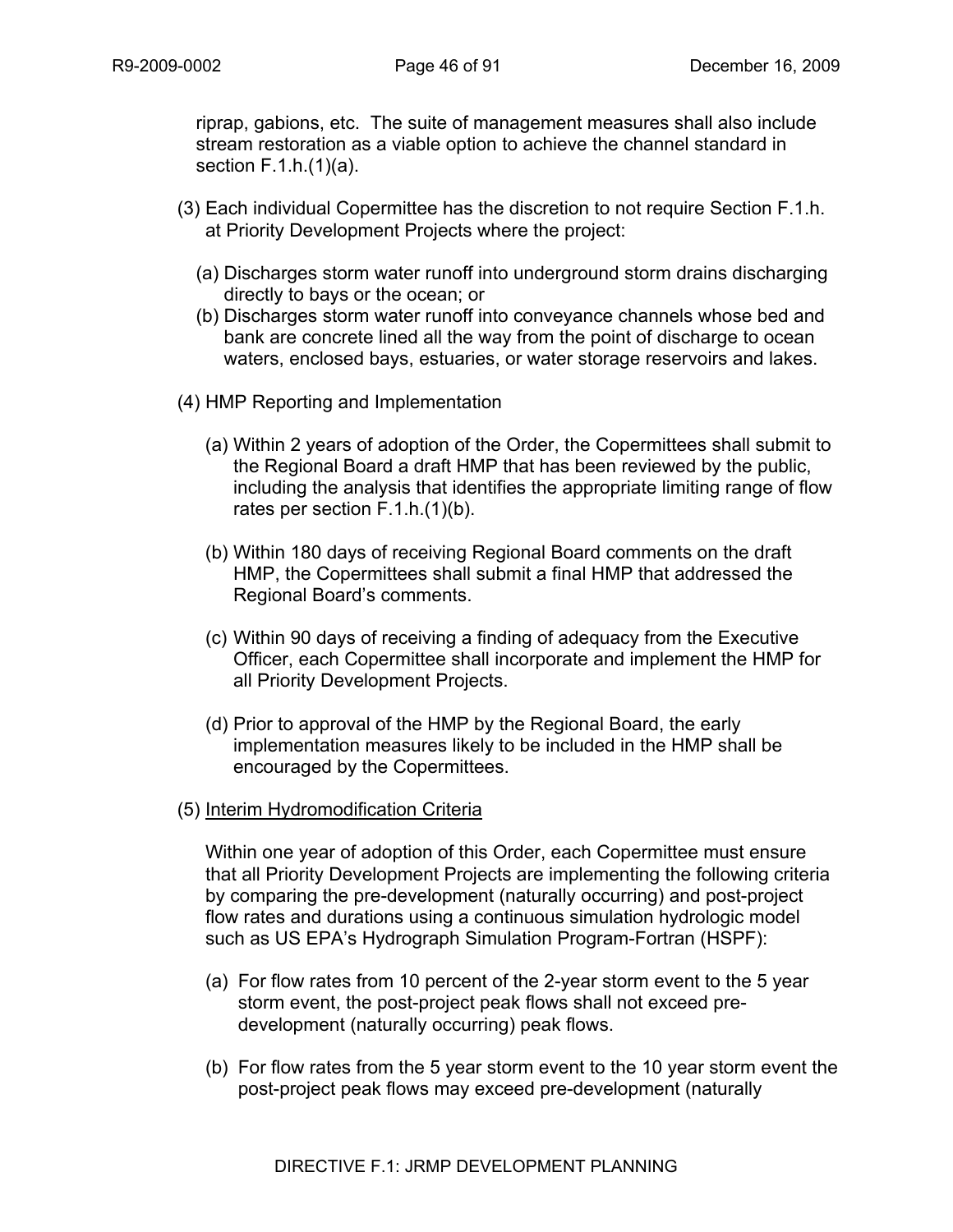occurring) flows by up to 10 percent for a 1-year frequency interval.

The interim hydromodification criteria do not apply to Priority Development Projects where the project discharges (1) storm water runoff into underground storm drains discharging directly to bays or the ocean, or (2) storm water runoff into conveyance channels whose bed and bank are concrete lined all the way from the point of discharge to ocean waters, enclosed bays, estuaries, or water storage reservoirs and lakes.

Within one year of adoption of this Order, each Copermittee must submit a signed, certification statement to the Regional Board verifying implementation of the interim hydromodification criteria.

(6) No part of section F.1.h shall alleviate the Copermittees responsibilities for implementing Low Impact Development BMPs as required under section F.1.d.(4).

## **i. TRAINING AND EDUCATION**

## (1) Municipal Departments and Personnel Education

Municipal Development Planning: Each Copermittee must implement an education program so that its planning and development review staffs and contractors (and Planning Boards and Elected Officials, if applicable) have an understanding of:

- (a) Federal, State, and local water quality laws and regulations applicable to Development Projects;
- (b) The connection between land use decisions and short and long-term water quality impacts (i.e., impacts from land development and urbanization); and
- (c) Methods of minimizing impacts to receiving water quality resulting from development, including:
	- (i) Storm water management plan development and review;
	- (ii) Local sensitive water bodies, including 303(d)-impairments and ESAs;
	- (iii) Methods to control downstream erosion impacts;
	- (iv) Identification of pollutants of concern;
	- (v) Site design BMP techniques;
	- (vi) Source control BMPs;
	- (vii) Selection of the most effective treatment control BMPs for the pollutants of concern; and
	- (viii) Public heath concerns related to storm water management infrastructure.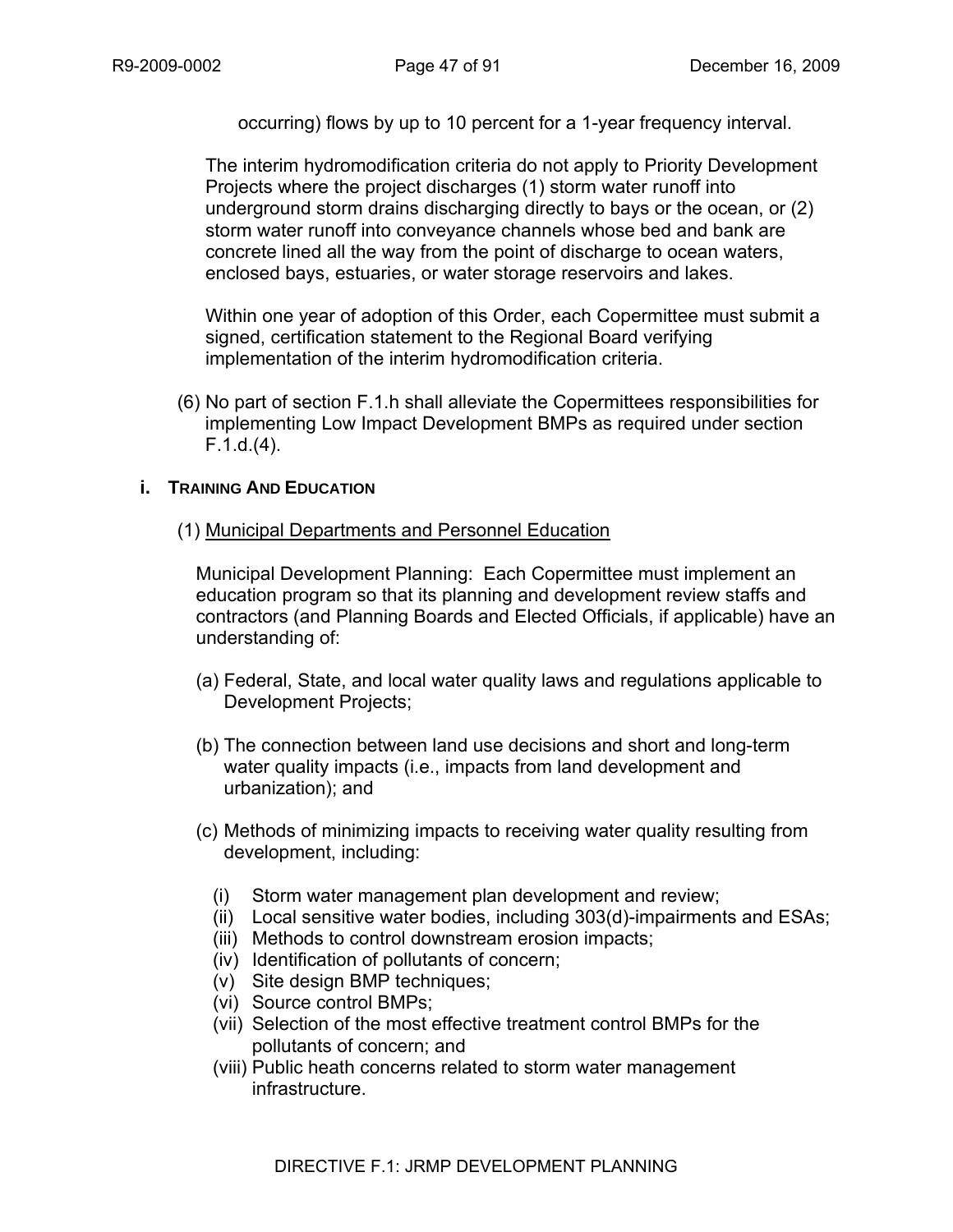## (2) Project Applicants, Developers, Contractors, Property Owners, and other Responsible Parties

- (a) Each Copermittee must implement a New Development / Redevelopment education program using all media as appropriate to:
	- (i) Measurably increase the knowledge of the target communities regarding MS4s, impacts of runoff on receiving waters, and potential BMP solutions for the target audience; and
	- (ii) To measurably change the behavior of target communities and thereby reduce pollutant releases to MS4s and the environment.
- (b) Each Copermittee must educate each target community on the following topics where appropriate:
	- (i) The importance of educating all construction workers in the field about storm water issues and BMPs though formal or informal training;
	- (ii) Federal, State, and local water quality laws and regulations applicable to new development and redevelopment activities;
	- (iii) Site design, source control, pollution prevention, and treatment BMPs;
	- (iv) General runoff concepts; and
	- (v) Other topics of local importance, including local water quality conditions, impaired waterbodies and environmentally sensitive areas.

# **2. CONSTRUCTION COMPONENT**

Each Copermittee must implement a construction program which meets the requirements of this section, prevents illicit discharges into the MS4, implements and maintains structural and non-structural BMPs to reduce pollutants in storm water runoff from construction sites to the MS4, reduces construction site discharges of storm water pollutants from the MS4 to the MEP, and prevents construction site discharges from the MS4 from causing or contributing to a violation of water quality standards.

## **a. ORDINANCE UPDATE**

Within 365 days of adoption of this Order, each Copermittee must review and update its grading ordinances and other ordinances as necessary to achieve full compliance with this Order, including requirements for the implementation of all designated BMPs and other measures.

## **b. SOURCE IDENTIFICATION**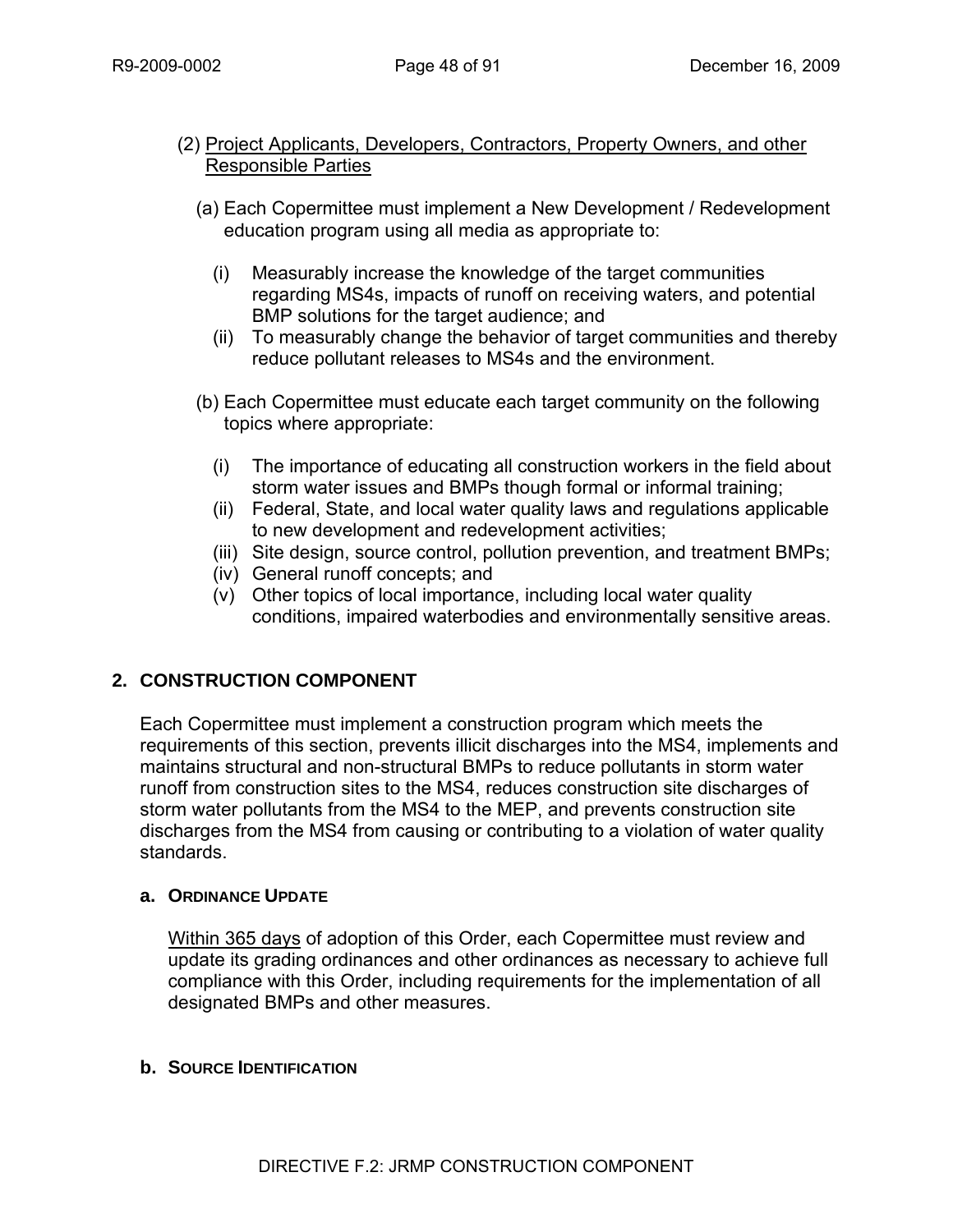Each Copermittee must maintain an updated watershed based inventory of all construction sites within its jurisdiction. The use of an automated database system, such as Geographical Information Systems (GIS) is required.

## **c. SITE PLANNING AND PROJECT APPROVAL PROCESS**

Each Copermittee must incorporate consideration of potential water quality impacts prior to approval and issuance of construction and grading permits.

- (1) Each construction and grading permit must require proposed construction sites to implement designated BMPs and other measures so that illicit discharges into the MS4 are prevented and storm water pollutants discharged from the site will be reduced to the maximum extent practicable and will not cause or contribute to a violation of water quality standards.
- (2) Prior to permit issuance, the project proponent's runoff management plan (or equivalent construction BMP plan) must be required to comply, and reviewed to verify compliance, with the local grading ordinance, other applicable local ordinances, and this Order.
- (3) Prior to permit issuance, each Copermittee must verify that project proponents subject to California's statewide General NPDES Permit for Storm Water Discharges Associated With Construction Activities, (hereinafter General Construction Permit), have existing coverage under the General Construction Permit.

## **d. BMP IMPLEMENTATION**

- (1) Designate BMPs: Each Copermittee must designate a minimum set of BMPs and other measures to be implemented at all construction sites. The designated minimum set of BMPs must include:
	- (a) Management Measures:
		- (i) Pollution prevention, where appropriate;
		- (ii) Development and implementation of a site-specific runoff management plan;
		- (iii) Minimization of areas that are cleared and graded to only the portion of the site that is necessary for construction;
		- (iv) Minimization of exposure time of disturbed soil areas;
		- (v) Minimization of grading during the wet season and correlation of grading with seasonal dry weather periods to the extent feasible;
		- (vi) Limitation of grading to a maximum disturbed area as determined by each Copermittee before either temporary or permanent erosion controls are implemented to prevent storm water pollution. The Copermittee has the option of temporarily increasing the size of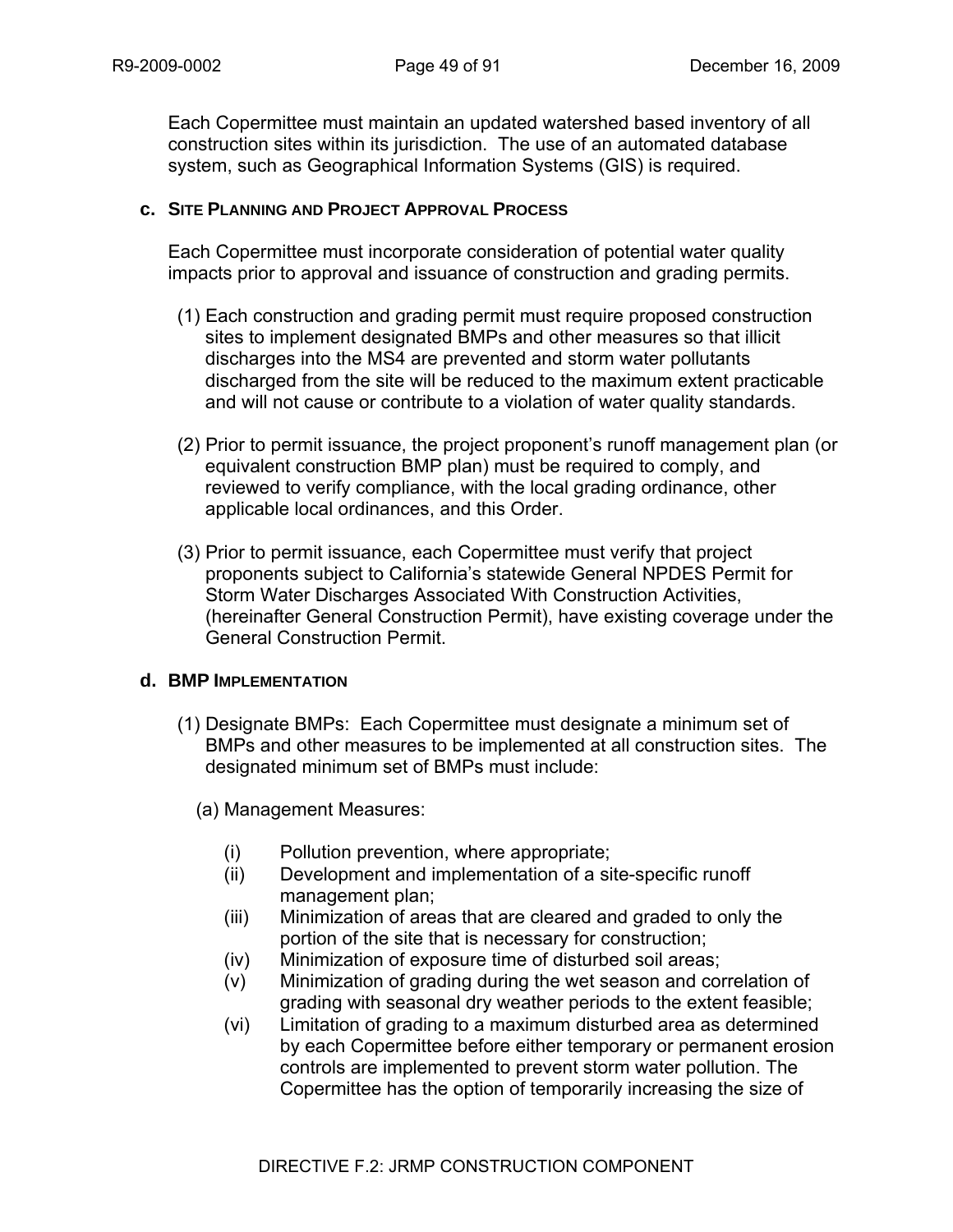disturbed soil areas by a set amount beyond the maximum, if the individual site is in compliance with applicable storm water regulations and the site has adequate control practices implemented to prevent storm water pollution;

- (vii) Temporary stabilization and reseeding of disturbed soil areas as rapidly as feasible;
- (viii) Wind erosion controls;
- (ix) Tracking controls;
- (x) Non-stormwater management measures to prevent illicit discharges and control storm water pollution sources;
- (xi) Waste management measures;
- (xii) Preservation of natural hydrologic features where feasible;
- (xiii) Preservation of riparian buffers and corridors where feasible;
- (xiv) Evaluation and maintenance of all BMPs, until removed; and
- (xv) Retention, reduction, and proper management of all storm water pollutant discharges on site to the MEP standard.
- (b) Erosion and Sediment Controls:
	- (i) Erosion prevention. Erosion prevention is to be used as the most important measure for keeping sediment on site during construction;
	- (ii) Sediment controls. Sediment controls are to be used as a supplement to erosion prevention for keeping sediment on-site during construction;
	- (iii) Slope stabilization must be used on all active slopes during rain events regardless of the season and on all inactive slopes during the rainy season and during rain events in the dry season; and
	- (iv) Permanent revegetation or landscaping as early as feasible.
- (c) Designate enhanced BMPs<sup>19</sup> for 303(d) impairments and ESAs: Each Copermittee must implement, or require implementation of, enhanced measures to address the exceptional threat to water quality posed by all construction sites tributary to CWA section 303(d) water body segments impaired for sediment or turbidity. Each Copermittee must also implement, or require implementation of, enhanced, site-specific measures for construction sites within or adjacent to or discharging directly to coastal lagoons, the ocean, or other receiving waters within environmentally sensitive areas (as defined in Attachment C of this Order).
	- (i) Active Sediment Treatment (AST): Each Copermittee must require implementation of advanced treatment for sediment at construction

<sup>1</sup> <sup>19</sup> Enhanced BMPs are control actions specifically targeted to the pollutant or condition of concern and of higher quality and effectiveness than the minimum control measures otherwise required. Enhanced in this Order means better, not simply more, BMPs.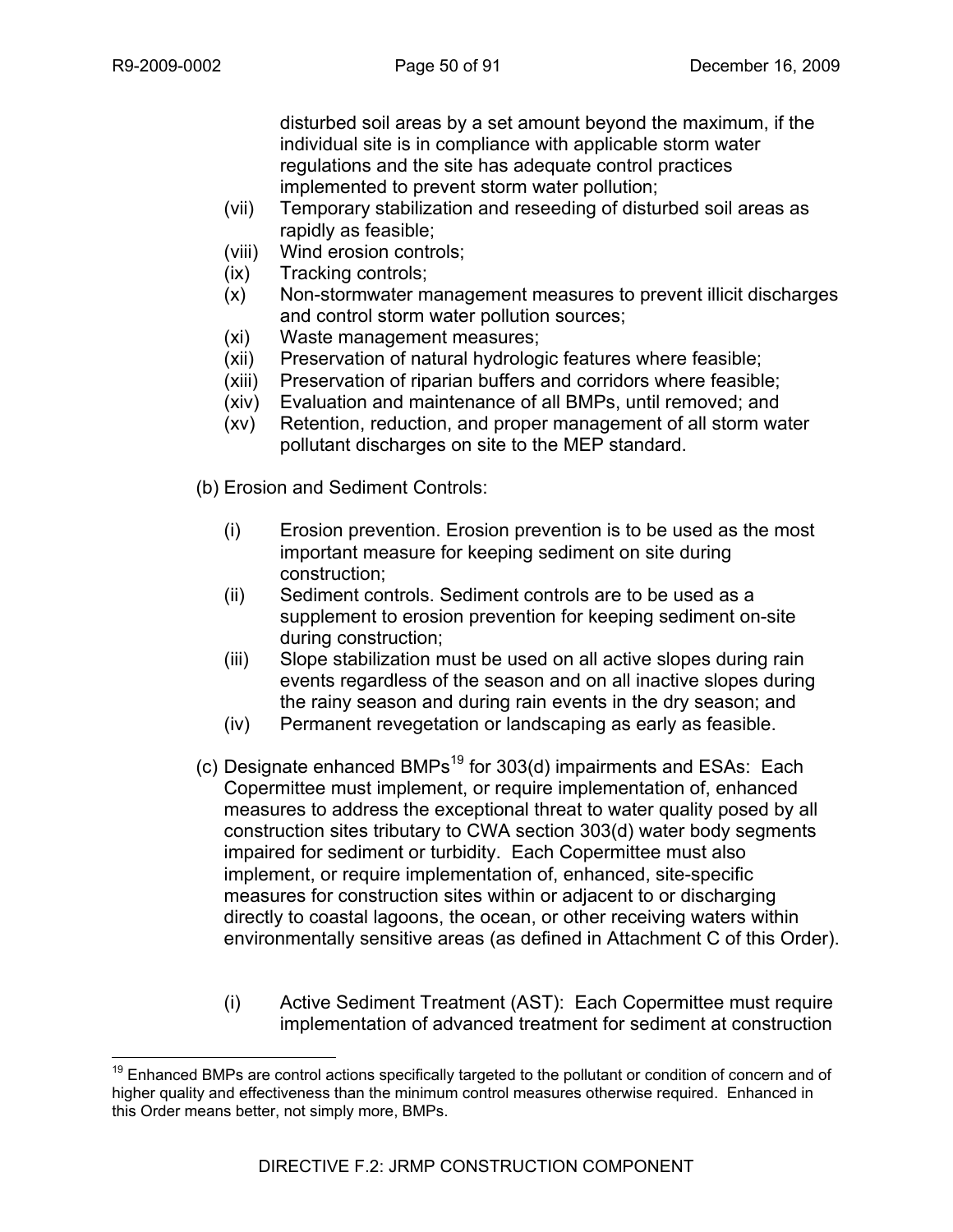sites (or portions thereof) that are determined by the Copermittee to be an exceptional threat to water quality. In evaluating the threat to water quality, the following factors must be considered by the Copermittee:

- [a] Soil erosion potential or soil type;
- [b] The site's slopes;
- [c] Project size and type;
- [d] Sensitivity of receiving water bodies;
- [e] Proximity to receiving water bodies;
- [f] Non-storm water discharges;
- [g] Ineffectiveness of other BMPs;
- [h] Proximity and sensitivity of aquatic threatened and endangered species of concern;
- [i] Known effects of AST chemicals; and
- [j] Any other relevant factors.
- (d) Implement BMPs: Each Copermittee must implement, or require the implementation of, the designated minimum BMPs and any additional measures necessary to comply with this Order at each construction site within its jurisdiction year round. BMP implementation requirements, however, can vary based on wet and dry seasons. Dry season BMP implementation must plan for and address unseasonal rain events that may occur during the dry season (May 1 through September 30).

## **e. INSPECTION OF CONSTRUCTION SITES**

Each Copermittee must conduct construction site inspections for compliance with its ordinances (grading, storm water, etc.), permits (construction, grading, etc.), and this Order. Priorities for inspecting sites must consider the nature and size of the construction activity, topography, and the characteristics of soils and receiving water quality.

- (1) During the wet season, each Copermittee must inspect at least biweekly (every two weeks), all construction sites within its jurisdiction meeting any of the following criteria:
	- (a) All sites 30 acres or more in size with rough grading or active slopes occurring during the wet season;
	- (b) All sites one acre or more, and tributary to a CWA section 303(d) water body segment impaired for sediment or within or directly adjacent to, or discharging directly to, the ocean or a receiving water within an ESA; and
	- (c) Other sites determined by the Copermittees or the Regional Board as a significant threat to water quality. In evaluating threat to water quality, the following factors must be considered: (1) soil erosion potential; (2) site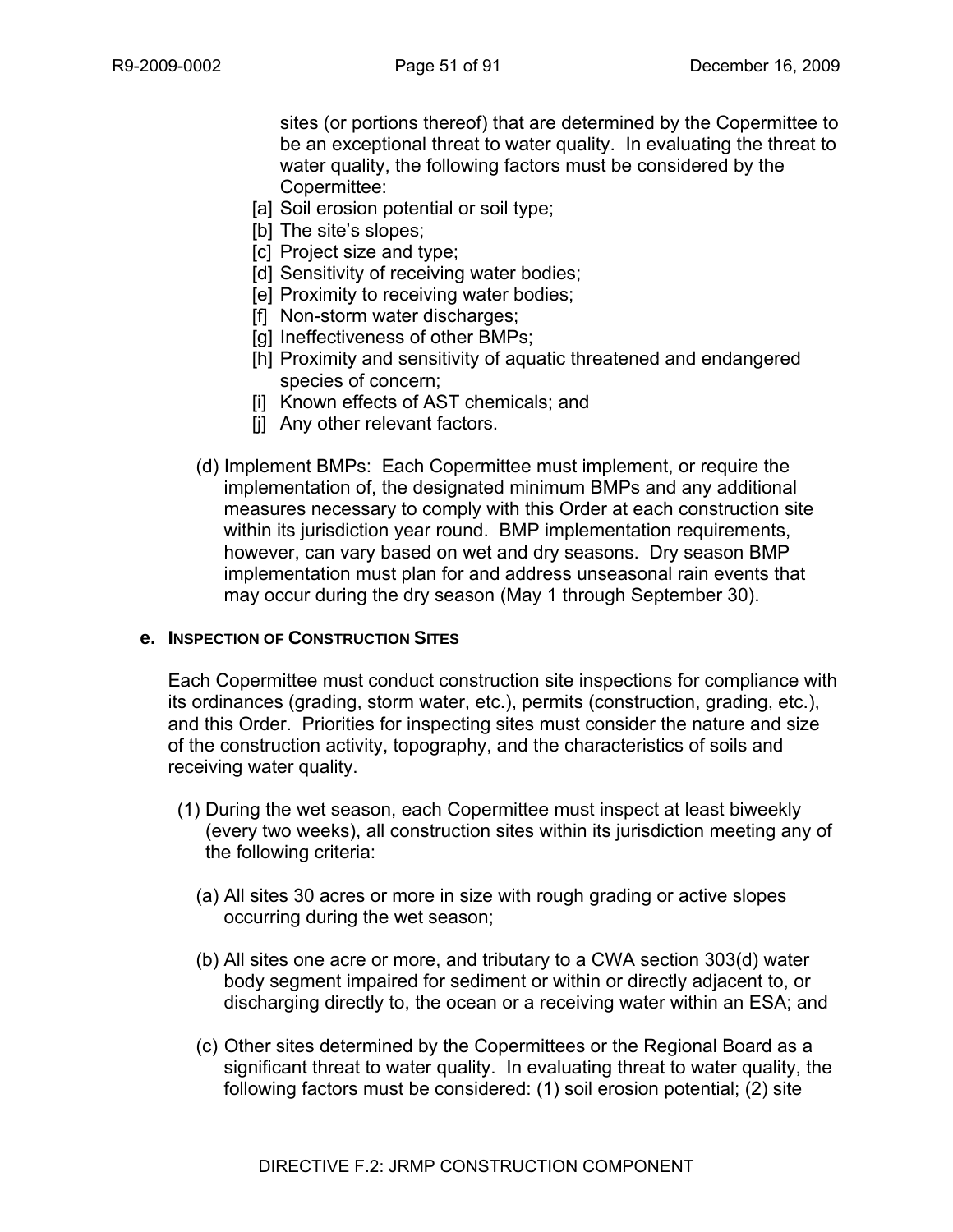slope; (3) project size and type; (4) sensitivity of receiving water bodies; (5) proximity to receiving water bodies; (6) non-storm water discharges; (7) past record of non-compliance by the operators of the construction site; and (8) any other relevant factors.

- (2) During the wet season, each Copermittee must inspect at least monthly, all construction sites with one acre or more of soil disturbance not meeting the criteria specified above in section F.2.e.(1).
- (3) During the wet season, each Copermittee must inspect construction sites less than one acre in size as needed to ensure compliance with its ordinances and this Order.
- (4) Each Copermittee must inspect all construction sites as needed during the dry season. Sites meeting the criteria in section F.2.e.(1) must be inspected at least once in August or September each year.
- (5) Re-inspections: Based upon site inspection findings, each Copermittee must implement all follow-up actions (i.e., re-inspection, enforcement) necessary to comply with this Order. Reinspection frequencies must be determined by each Copermittee based upon the severity of deficiencies, the nature of the construction activity, and the characteristics of soils and receiving water quality.
- (6) Inspections of construction sites must include, but not be limited to:
	- (a) Check for coverage under the General Construction Permit (Notice of Intent (NOI) and/or Waste Discharge Identification No.) during initial inspections;
	- (b) Assessment of compliance with Copermittee ordinances and permits related to runoff, including the implementation and maintenance of designated minimum BMPs;
	- (c) Assessment of BMP effectiveness;
	- (d) Visual observations for non-storm water discharges, potential illicit connections, and potential discharge of pollutants in storm water runoff;
	- (e) Education and outreach on storm water pollution prevention, as needed; and
	- (f) Creation of a written or electronic inspection report.
- (7) The Copermittees must track the number of inspections for each inventoried construction site throughout the reporting period to verify that each site is inspected at the minimum frequencies required.

# **f. ENFORCEMENT OF CONSTRUCTION SITES**

(1) Each Copermittee must develop and implement an escalating enforcement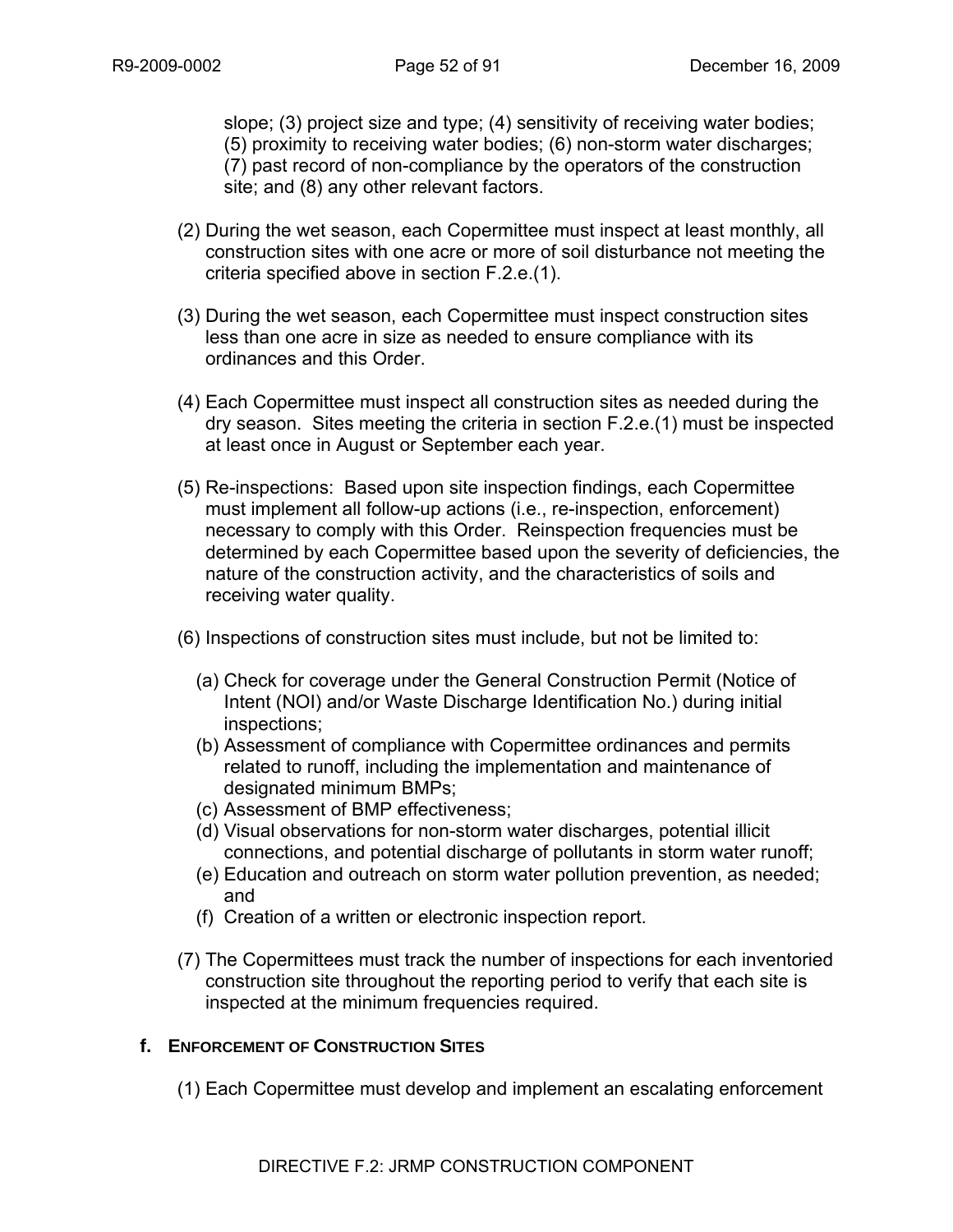process that achieves prompt corrective actions at construction sites for violations of the Copermittee's water quality protection permit requirements and ordinances. This enforcement process must include authorizing the Copermittee's construction site inspectors to take immediate enforcement actions when appropriate and necessary. The enforcement process must include appropriate sanctions such as stop work orders, non-monetary penalties, fines, bonding requirements, and/or permit denials for noncompliance.

(2) Each Copermittee must be able to respond to complaints received from third-parties and to ensure the Regional Board that corrective actions have been implemented.

#### **g. REPORTING OF NON-COMPLIANT SITES**

- (1) In addition to the notification requirements in Attachment B, each Copermittee must notify the Regional Board when the Copermittee issues a stop work order or other high level enforcement to a construction site in its jurisdiction as a result of storm water violations.
- (2) Each Copermittee shall annually notify the Regional Board, prior to the commencement of the wet season, of all construction sites with alleged violations. Information may be provided as part of the JRMP annual report if submitted prior to the rainy season. Information provided shall include, but not be limited to, the following:
	- (a) WDID number if enrolled under the General Construction Permit
	- (b) Site Location, including address
	- (c) Current violations or suspected violations

#### **h. TRAINING AND EDUCATION**

- (1) Municipal Staff and Contractors: Requirements for municipal staff and contractors are described in the Municipal Component section of this Order.
- (2) Construction Site Owner / Operator Responsibilities:

As early in the planning and development process as possible and all through the permitting and construction process, each Copermittee must implement a program to educate project applicants, developers, contractors, property owners, and other responsible parties. The education program must provide an understanding of the topics listed below, as appropriate for the audience being educated.

(a) The importance of educating all construction workers in the field about storm water issues and BMPs though formal or informal training;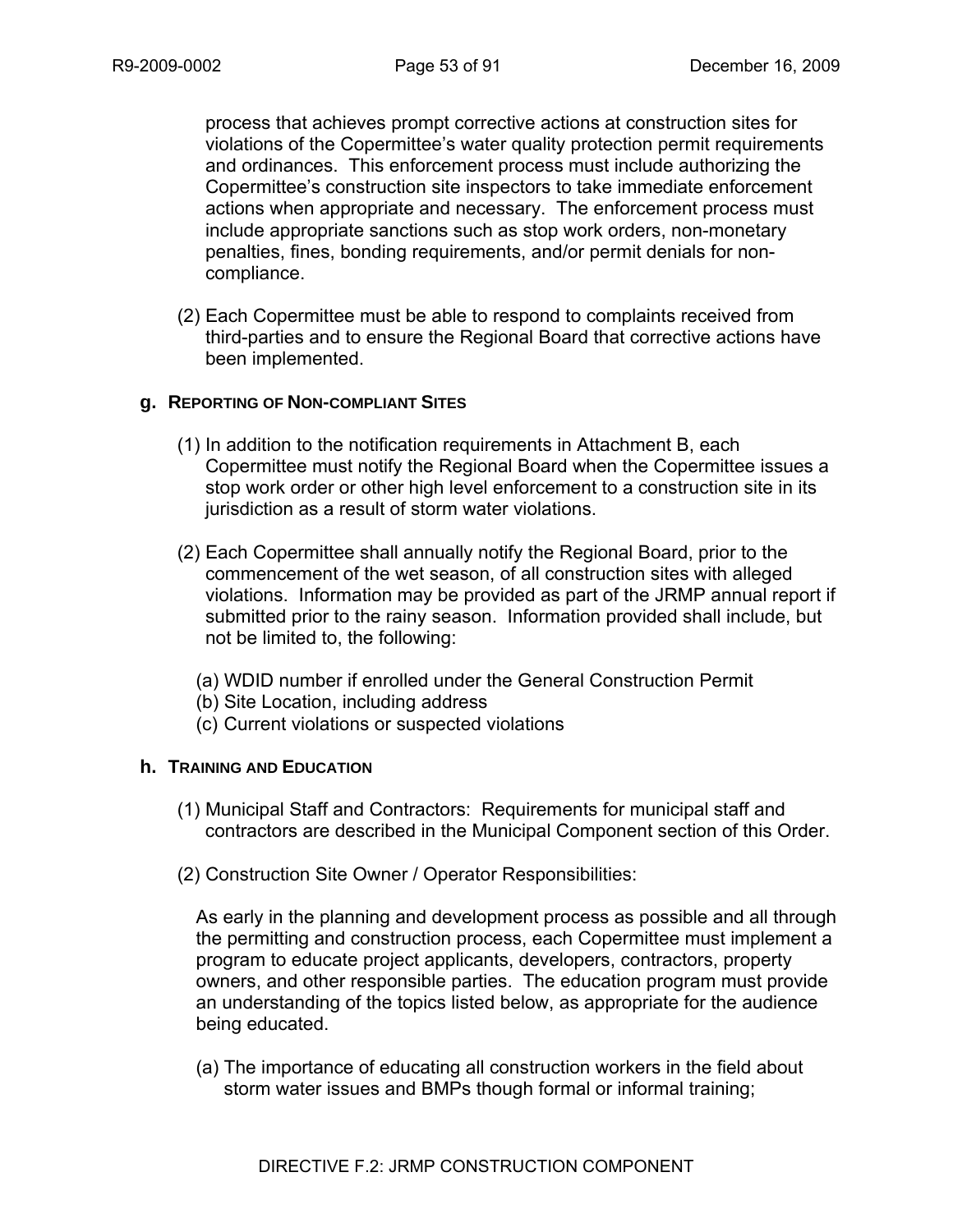- (b) Federal, State, and local water quality laws and regulations applicable to construction and grading activities;
- (c) Site design, source control, pollution prevention, and treatment BMPs;
- (d) General runoff concepts; and
- (e) Other topics of local importance, including local water quality conditions, impaired waterbodies and environmentally sensitive areas.

# **3. EXISTING DEVELOPMENT COMPONENT**

## **a. MUNICIPAL**

Each Copermittee must implement a municipal program which meets the requirements of this section, prevents illicit discharges into the MS4, reduces municipal discharges of storm water pollutants from the MS4 to the MEP, and prevents municipal discharges from the MS4 from causing or contributing to a violation of water quality standards.

## (1) Source Identification / Inventory

Each Copermittee must maintain an updated watershed-based inventory of municipal areas and activities. The inventory must include the name, address (if applicable), and a description of the area/activity; which pollutants are potentially generated by the area/activity; whether the area/activity is adjacent to an ESA; and identification of whether the area/activity is tributary to a CWA section 303(d) water body segment and generates pollutants for which the water body segment is impaired. The use of an automated database system, such as Geographical Information Systems (GIS) is required when applicable.

- (2) General BMP Implementation
	- (a) Pollution Prevention: Each Copermittee must implement pollution prevention methods in its municipal program and must require their use by appropriate municipal departments, personnel, and contractors, where appropriate.
	- (b) Designate Minimum BMPs: Each Copermittee must designate a minimum set of BMPs for all municipal areas and activities. The designated minimum BMPs for municipal areas and activities must be area or activity specific as appropriate. BMPs must be designated for special events that are expected to generate significant trash and litter.
	- (c) Designate BMPs for ESAs and 303(d) Impairments: Each Copermittee must designate enhanced measures for municipal areas and activities tributary to CWA section 303(d) impaired water body segments when an area or activity generates pollutants for which the water body segment is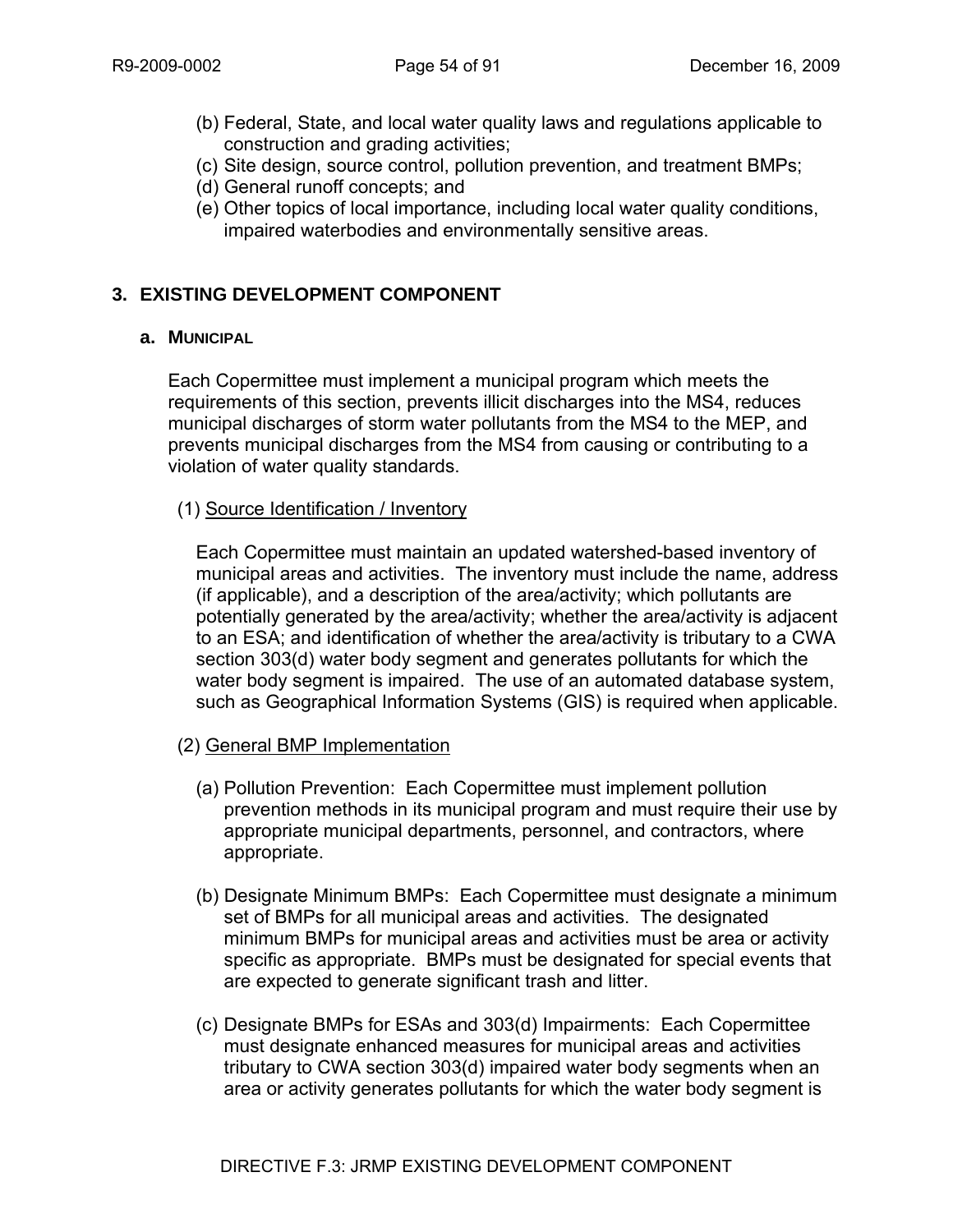impaired. Each Copermittee must also designate additional controls for municipal areas and activities within or directly adjacent to or discharging directly to coastal lagoons, the ocean, or other receiving waters within environmentally sensitive areas (as defined in Attachment C of this Order).

- (d) Implement BMPs: Each Copermittee must implement, or require the implementation of, the designated minimum and enhanced BMPs and any additional measures necessary based on its inventory to comply with this Order for each municipal area or activity within its jurisdiction.
- (3) BMP Implementation for Management of Pesticides, Herbicides, and **Fertilizers**

Each Copermittee must implement BMPs to reduce the contribution of storm water pollutants associated with the application, storage, and disposal of pesticides, herbicides and fertilizers from municipal areas and activities to MS4s and receiving waters. Such BMPs must include, at a minimum:

- (a) Educational activities, permits, certifications and other measures for municipal applicators and distributors;
- (b) Integrated Pest Management (IPM) measures that rely on non-chemical solutions;
- (c) The use of native vegetation;
- (d) Schedules for irrigation and chemical application; and
- (e) The collection and proper disposal of unused pesticides, herbicides, and fertilizers.

## (4) BMP implementation for Flood Control Structures

- (a) Each Copermittee must implement procedures to assure that flood management projects assess the impacts on the water quality of receiving water bodies.
- (b) Each Copermittee must include water quality protection measures, where feasible, when retrofitting existing flood control structural devices.
- (c) Each Copermittee must evaluate its existing flood control devices, identify devices causing or contributing to a condition of pollution, identify measures to reduce or eliminate the structure's effect on pollution, and evaluate the feasibility of retrofitting the structural flood control device. The inventory and evaluation must be completed by and submitted to the Regional Board in the 2<sup>nd</sup> year JRMP Annual Report.
- (5) BMP Implementation for Sweeping of Municipal Areas

Where municipal area sweeping is implemented as an MS4 BMP for municipal roads, streets, highways, and parking facilities, each Copermittee must design and implement the program based on the following criteria: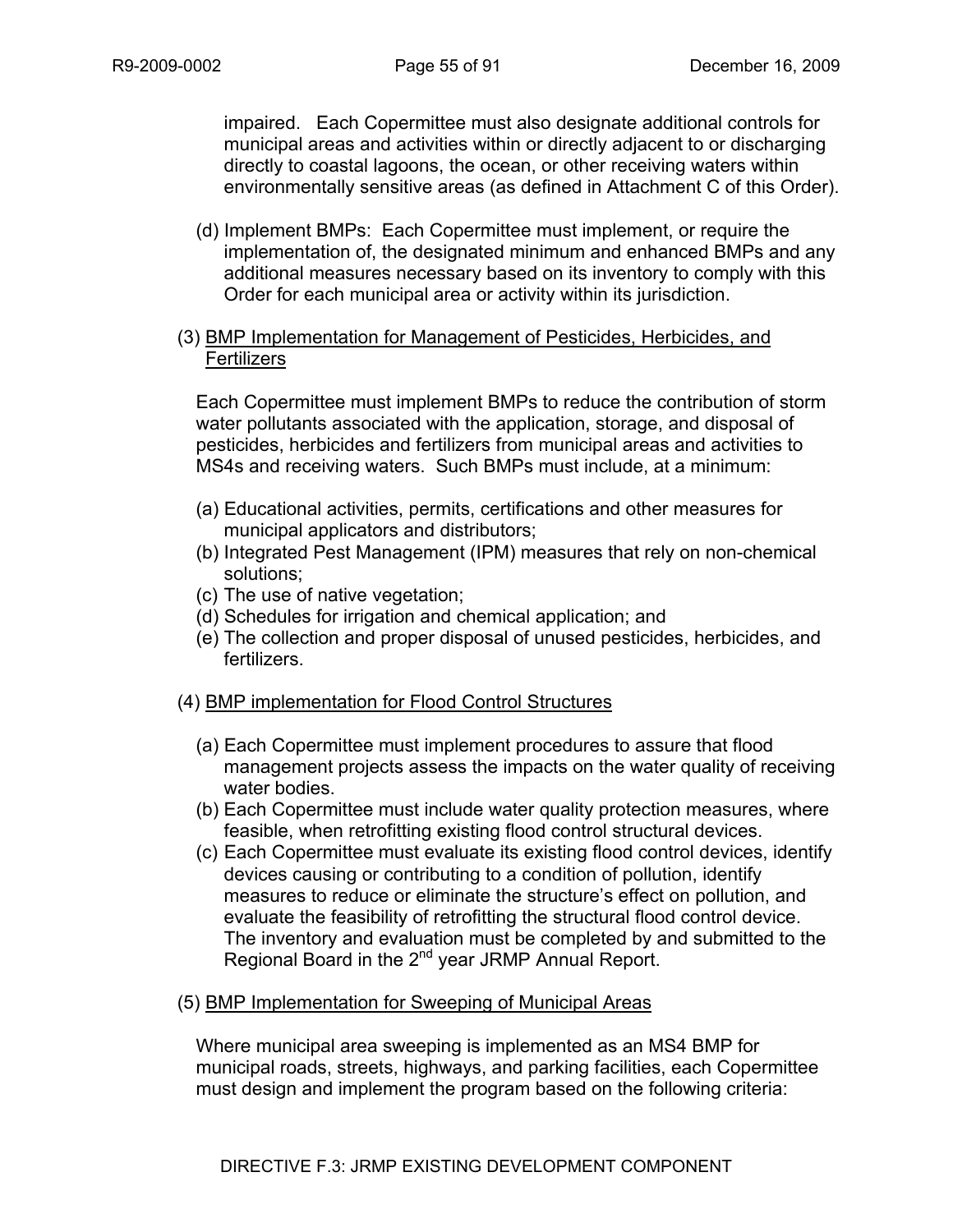(a) Optimize pickup of trash and debris based on land uses, trash collection schedules, seasonal factors (e.g., special events, tourism, etc.) and inspections of municipal areas/activities.

## (6) Operation and Maintenance of Municipal Separate Storm Sewer System (MS4) and Structural Controls

- (a) Treatment Controls: Each Copermittee must implement a schedule of inspection and maintenance activities to verify proper operation of all municipal structural treatment controls designed to reduce storm water pollutant discharges to or from its MS4s and related drainage structures.
- (b) MS4 and Facilities: Each Copermittee must implement a schedule of maintenance activities for the MS4 and MS4 facilities (catch basins, storm drain inlets, open channels, etc). The maintenance activities must, at a minimum, include:
	- (i) Inspection and removal of accumulated waste at least once a year between May 1 and September 30 of each year for all MS4 facilities;
	- (ii) Additional cleaning as necessary between October 1 and April 30 of each year for facilities that receive or collect high volumes of trash and debris;
	- (iii) Following two years of inspections, any MS4 facility that requires inspection and cleaning less than annually may be inspected as needed, but not less that every other year;
	- (iv) Open channels must be cleaned of observed anthropogenic litter in a timely manner;
	- (v) Record keeping of the maintenance and cleaning activities including the overall quantity of waste removed;
	- (vi) Proper disposal of waste removed pursuant to applicable laws; and
	- (vii) Measures to eliminate waste discharges during MS4 maintenance and cleaning activities.

## (7) Infiltration From Sanitary Sewer to MS4/Provide Preventive Maintenance of Both

(a) Each Copermittee must implement controls and measures to prevent and eliminate infiltration of seepage from municipal sanitary sewers to MS4s through thorough, routine preventive maintenance of the MS4. Each Copermittee that operates both a municipal sanitary sewer system and a MS4 must implement controls and measures to prevent and eliminate infiltration of seepage from the municipal sanitary sewers to the MS4s that must include overall sanitary sewer and MS4 surveys and thorough, routine preventive maintenance of both.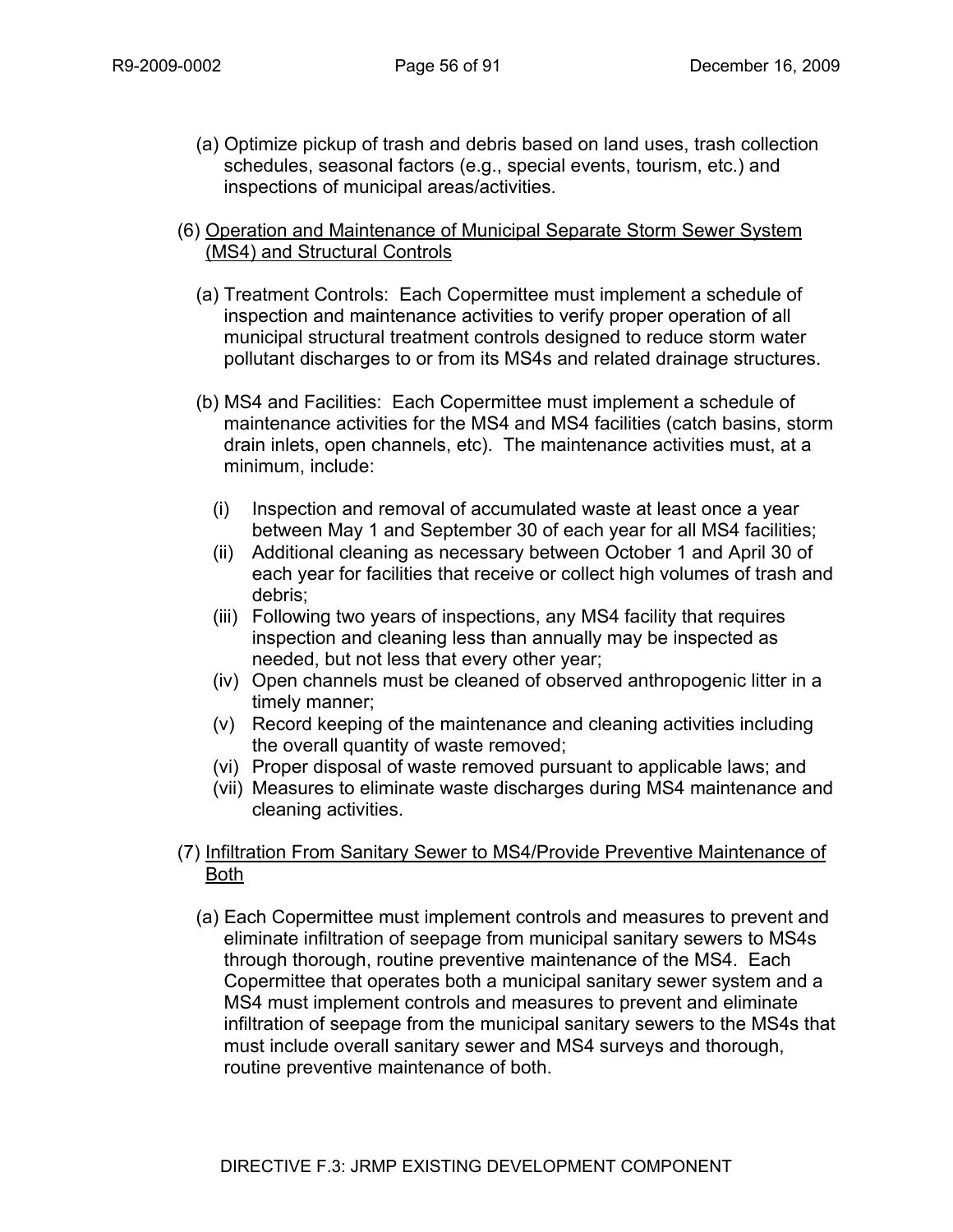- (b) Each Copermittee must implement controls to limit infiltration of seepage from municipal sanitary sewers to municipal separate storm sewer systems where necessary. Such controls must include:
	- (i) Adequate plan checking for construction and new development,
	- (ii) Incident response training for municipal employees that identify sanitary sewer spills;
	- (iii) Code enforcement inspections;
	- (iv) MS4 maintenance and inspections;
	- (v) Interagency coordination with sewer agencies; and
	- (vi) Proper education of municipal staff and contractors conducting field operations on the MS4 or municipal sanitary sewer (if applicable).
- (8) Inspection of Municipal Areas and Activities
	- (a) At a minimum, each Copermittee must inspect the following high priority municipal areas and activities annually:
		- (i) Roads, Streets, Highways, and Parking Facilities;
		- (ii) Flood Management Projects and Flood Control Devices;
		- (iii) Areas and activities tributary to a CWA section 303(d) impaired water body segment, where an area or activity generates pollutants for which the water body segment is impaired.
		- (iv) Areas and activities within or adjacent to or discharging directly to coastal lagoons, the ocean, or other receiving waters within environmentally sensitive areas (as defined in Attachment C of this Order);
		- (v) Municipal Facilities:
			- [a] Active or closed municipal landfills;
			- [b] Publicly owned treatment works (including water and wastewater treatment plants) and sanitary sewage collection systems;
			- [c] Solid waste transfer facilities;
			- [d] Land application sites;
			- [e] Corporate yards including maintenance and storage yards for materials, waste, equipment and vehicles; and
			- [f] Household hazardous waste collection facilities.
		- (vi) Municipal airfields;
		- (vii) Parks and recreation facilities;
		- (viii) Special event venues following special events (festivals, sporting events, etc.);
		- (ix) Power washing; and
		- (x) Other municipal areas and activities that the Copermittee determines may contribute a significant pollutant load to the MS4.
	- (b) Other municipal areas and activities must be inspected as needed and in response to water quality data, valid public complaints, and findings from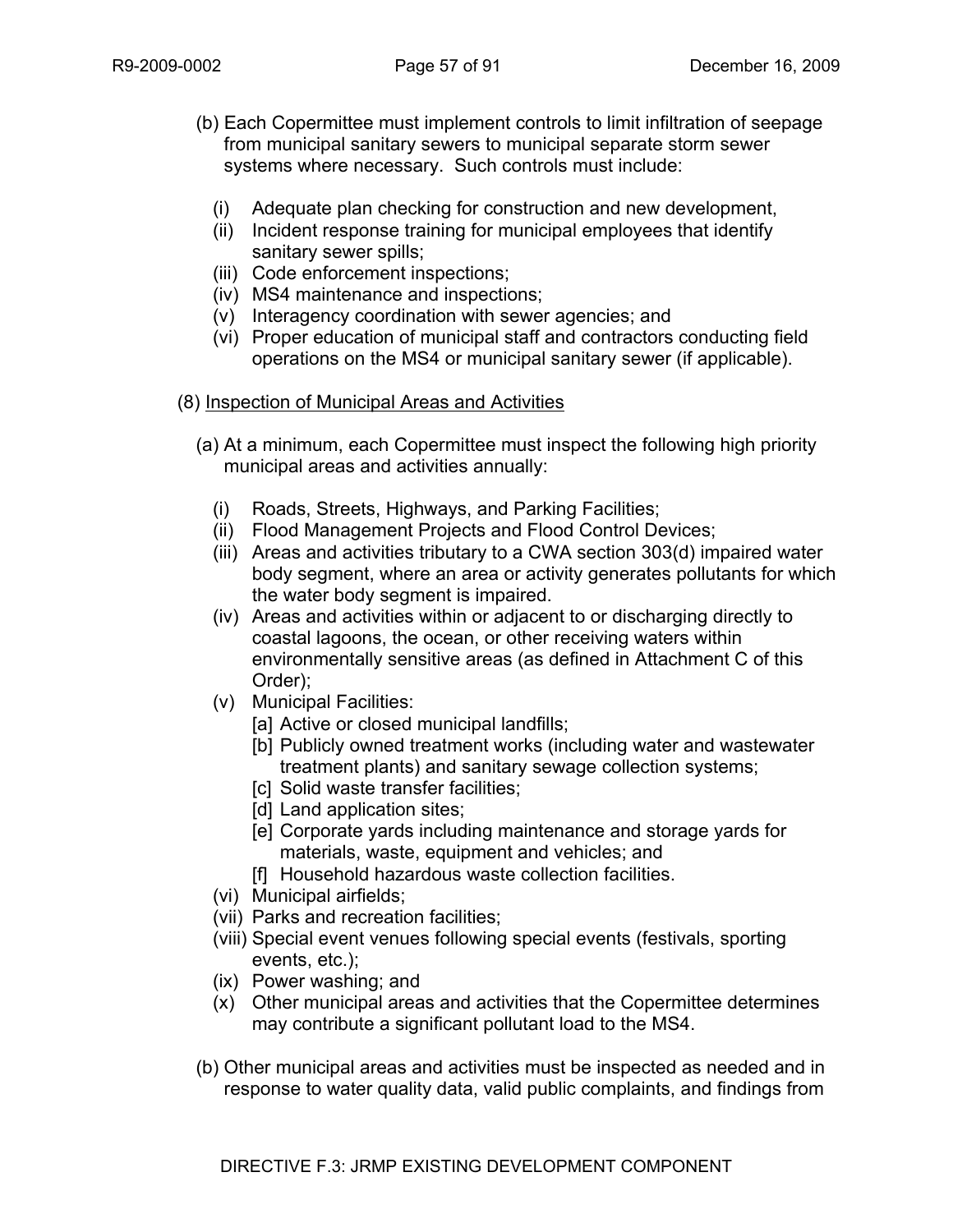municipal or contract staff.

(c) Based upon site inspection findings, each Copermittee must implement all follow-up actions necessary to comply with this Order.

## (9) Enforcement of Municipal Areas and Activities

Each Copermittee must enforce its storm water ordinance for all municipal areas and activities as necessary to maintain compliance with this Order.

## (10) Training and Education

Each Copermittee must ensure that all municipal personnel and contractors that have responsibilities for selecting, implementing, and evaluating BMPs for municipal areas and activities are adequately trained and educated to perform such tasks.

(a) Municipal Departments and Personnel Education

- (i) Municipal Construction Activities: Each Copermittee must implement an education program that includes annual training prior to the rainy season so that its construction, building, code enforcement, and grading review staffs, inspectors, and other responsible construction staff have, at a minimum, an understanding of the following topics, as appropriate for the target audience:
	- [a] Federal, State, and local water quality laws and regulations applicable to construction and grading activities;
	- [b] The connection between construction activities and water quality impacts (i.e., impacts from land development and urbanization and impacts from construction material such as sediment);
	- [c] Proper implementation of erosion and sediment control and other BMPs to minimize the impacts to receiving water quality resulting from construction activities;
	- [d] The Copermittee's inspection, plan review, and enforcement policies and procedures to verify consistent application;
	- [e] Current advancements in BMP technologies;
	- [f] SSMP Requirements including treatment options, site design, source control, and applicable tracking mechanisms; and
	- [g] Other topics of local importance, including local water quality conditions, impaired water bodies, environmentally sensitive areas, and public health and disease vector issues associated with runoff.
- (ii) Municipal Industrial/Commercial Activities: Each Copermittee must train staff responsible for conducting storm water compliance inspections and enforcement of industrial and commercial facilities at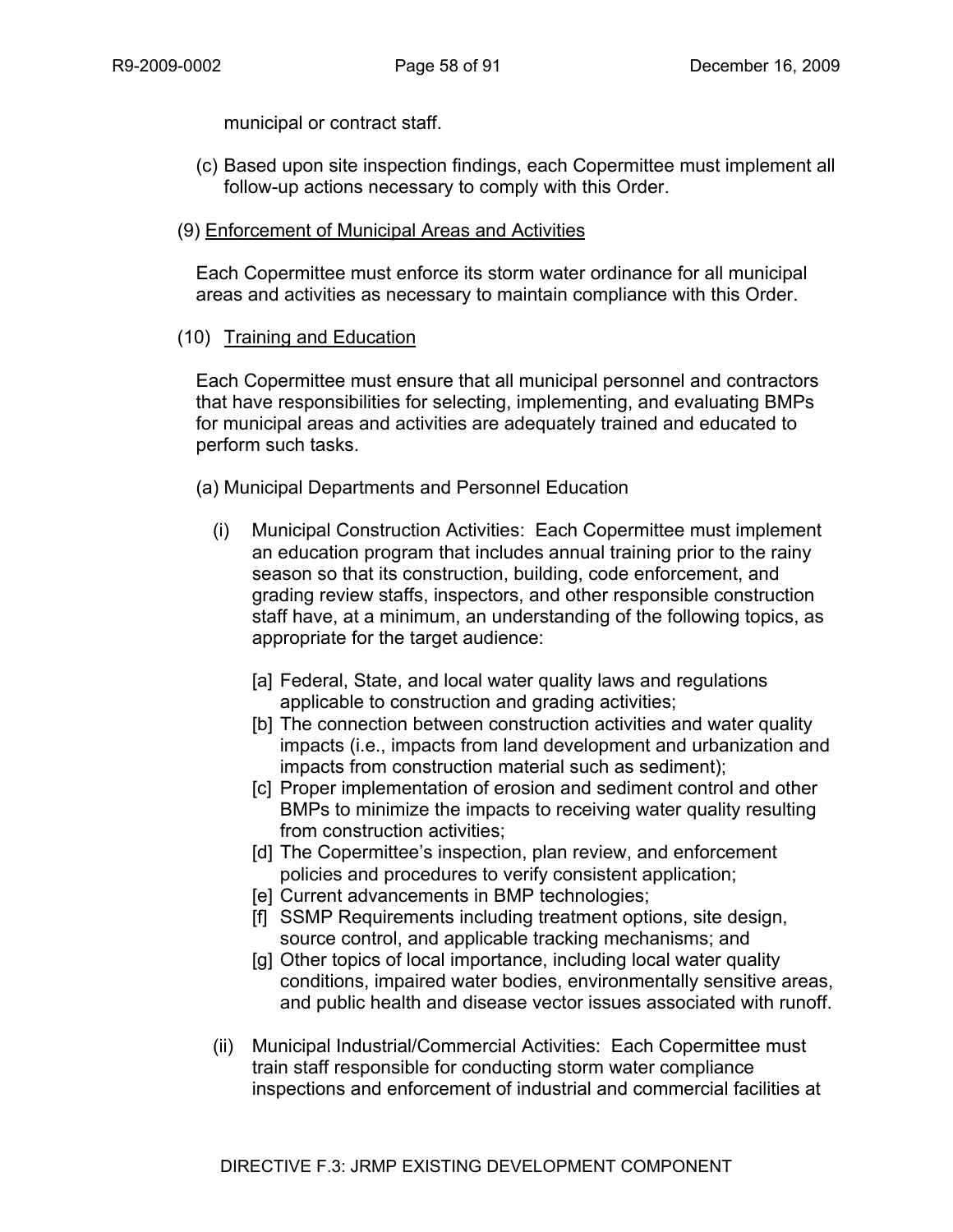least once a year. Training must cover inspection and enforcement procedures, BMP implementation, and review of monitoring data

(iii) Municipal Other Activities: Each Copermittee must implement an education program so that municipal personnel and contractors performing activities which generate pollutants have an understanding of the activity specific BMPs for each activity to be performed.

## **b. COMMERCIAL / INDUSTRIAL**

Each Copermittee must implement a commercial / industrial program that meets the requirements of this section, prevents illicit discharges into the MS4, reduces commercial / industrial discharges of storm water pollutants from the MS4 to the MEP, and prevents commercial / industrial discharges from the MS4 from causing or contributing to a violation of water quality standards.

## (1) Source Identification

(a) Each Copermittee must maintain an updated watershed-based inventory of all industrial and commercial sites/sources within its jurisdiction (regardless of ownership) that could contribute a significant pollutant load to the MS4. The inventory must include the following minimum information for each industrial and commercial site/source: name; address; pollutants potentially generated by the site/source; and identification of whether the site/source is tributary to a Clean Water Act section 303(d) water body segment and generates pollutants for which the water body segment is impaired; and a narrative description including SIC codes which best reflects the principal products or services provided by each facility.

At a minimum, the following sites/sources must be included in the inventory:

- (i) Commercial Sites/Sources:
	- [a] Automobile repair, maintenance, fueling, or cleaning;
	- [b] Airplane repair, maintenance, fueling, or cleaning;
	- [c] Boat repair, maintenance, fueling, or cleaning;
	- [d] Equipment repair, maintenance, fueling, or cleaning;
	- [e] Automobile and other vehicle body repair or painting;
	- [f] Mobile automobile or other vehicle washing;
	- [g] Automobile (or other vehicle) parking lots and storage facilities;
	- [h] Retail or wholesale fueling;
	- [i] Pest control services;
	- [j] Eating or drinking establishments, including food markets;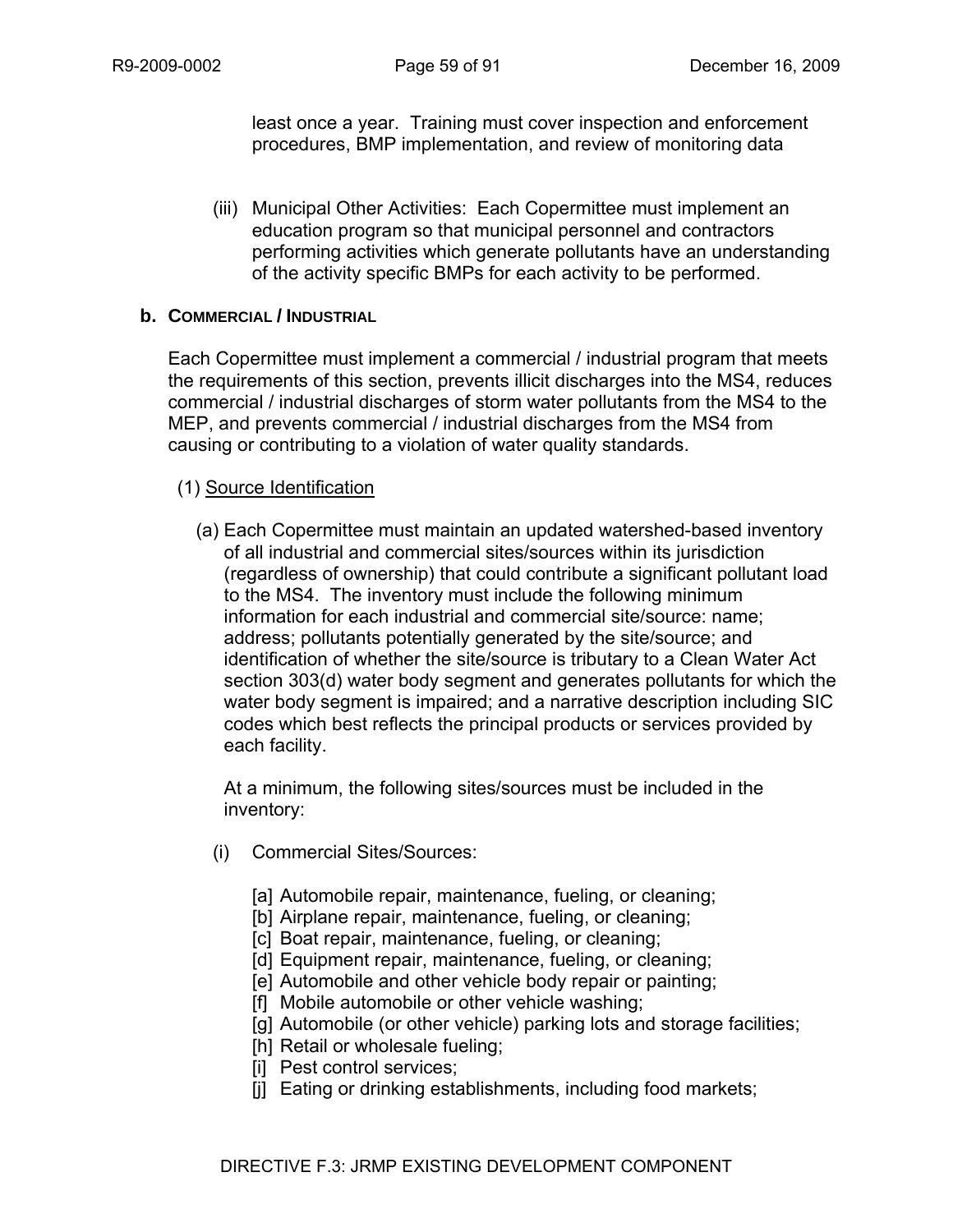- [k] Mobile carpet, drape or furniture cleaning;
- [l] Cement mixing or cutting;
- [m] Masonry;
- [n] Painting and coating;
- [o] Botanical or zoological gardens and exhibits;
- [p] Landscaping;
- [q] Nurseries and greenhouses;
- [r] Golf courses, parks and other recreational areas/facilities;
- [s] Cemeteries:
- [t] Pool and fountain cleaning;
- [u] Marinas;
- [v] Portable sanitary services;
- [w] Building material retailers and storage;
- [x] Animal facilities;
- [v] Mobile pet services;
- [z] Power washing services; and
- [aa] Other sites and sources with a history of un-authorized discharges to the MS4.
- (ii) Industrial Sites/Sources:
	- [a] Industrial Facilities, as defined at 40 CFR § 122.26(b)(14), including those subject to the General Industrial Permit or other individual NPDES permit;
	- [b] Operating and closed landfills;
	- [c] Facilities subject to SARA Title III; and
	- [d] Hazardous waste treatment, disposal, storage and recovery facilities.
- (iii) ESAs and 303(d) Listed Waterbodies: All other commercial or industrial sites/sources tributary to a CWA Section 303(d) impaired water body segment, where the site/source generates pollutants for which the water body segment is impaired. All other commercial or industrial sites/sources within or directly adjacent to or discharging directly to coastal lagoons, the ocean, or other receiving waters within environmentally sensitive areas (as defined in Attachment C of this Order).
- (iv) All other commercial or industrial sites/sources that the Copermittee determines may contribute a significant pollutant load to the MS4.

# (2) General BMP Implementation

(a) Pollution Prevention: Each Copermittee must require the use of pollution prevention methods by industrial and commercial sites/sources.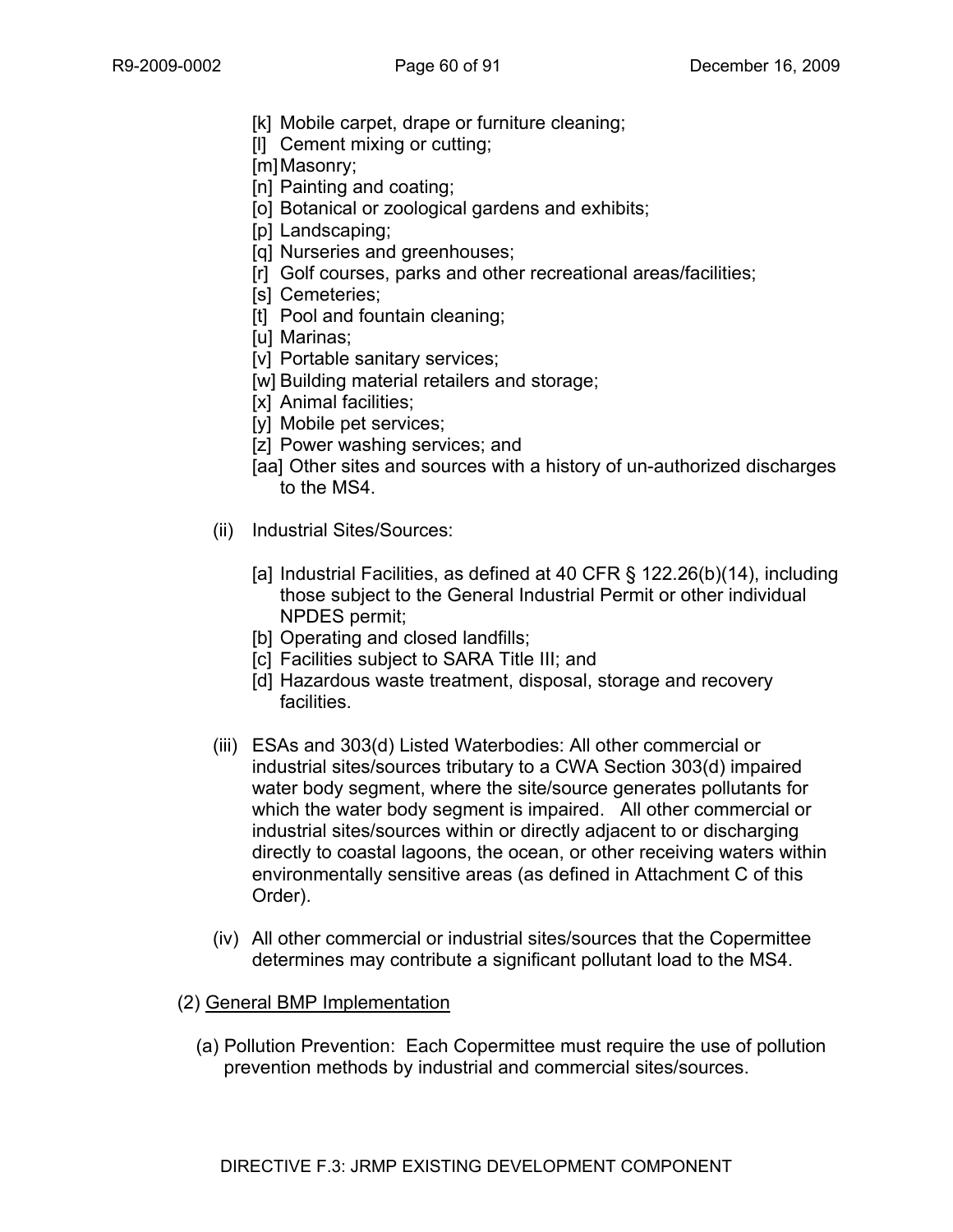- (b) Designate / Update Minimum BMPs: Each Copermittee must designate a minimum set of BMPs for all industrial and commercial sites/sources. Where BMPs have already been designated, each Copermittee must review its existing BMPs for adequacy. The designated minimum BMPs must be specific to facility types and pollutant-generating activities, as appropriate.
- (c) Designate Enhanced BMPs for ESAs and 303(d) Impairments: Each Copermittee must designate enhanced measures for industrial and commercial sites/sources tributary to CWA section 303(d) impaired water body segments (where a site/source generates pollutants for which the water body segment is impaired). Each Copermittee must also designate additional controls for industrial and commercial sites/sources within or directly adjacent to or discharging directly to coastal lagoons, the ocean, or other receiving waters within environmentally sensitive areas (as defined in Attachment C of this Order).
- (d) Implement BMPs: Each Copermittee must implement, or require the implementation of, the designated minimum and enhanced BMPs and any additional measures necessary based on inspections, incident responses, and water quality data to comply with this Order at each industrial and commercial site/source within its jurisdiction.
- (3) BMP Implementation for Mobile Businesses
	- (a) Each Copermittee must develop and implement a program to reduce the discharge of storm water pollutants from mobile businesses to the MEP and to prohibit non-storm water discharges pursuant to Section B of this Order. Each Copermittee must keep as part of their commercial source inventory a listing of mobile businesses known to operate within its jurisdiction. The program must include:
		- (i) Development and implementation of minimum standards and BMPs to be required for each of the various types of mobile businesses;
		- (ii) Development and implementation of an enforcement strategy which specifically addresses the unique characteristics of mobile businesses;
		- (iii) Notification of those mobile businesses known to operate within the Copermittee's jurisdiction of the minimum standards and BMP requirements and local ordinances;
		- (iv) Development and implementation of an outreach and education strategy; and
		- (v) Inspection of mobile businesses as needed to implement the program.
	- (b) If they choose to, the Copermittees may cooperate in developing and implementing their programs for mobile businesses, including sharing of mobile business inventories, BMP requirements, enforcement action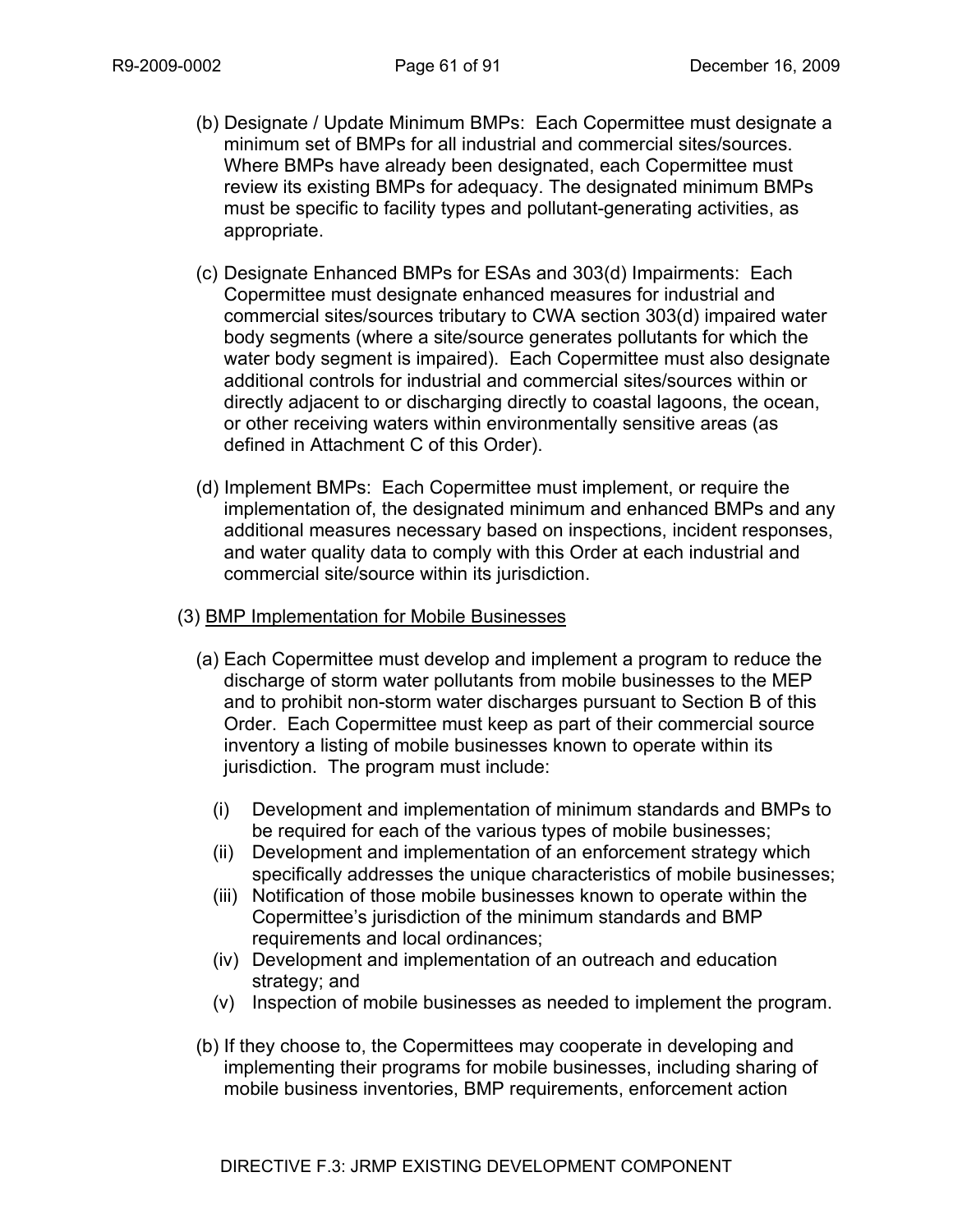information, and education.

## (4) Inspection of Industrial and Commercial Sites/Sources

Each Copermittee must conduct industrial and commercial site inspections for compliance with its ordinances, permits, and this Order.

(a) Inspection Procedures: Inspections must include but not be limited to:

- (i) Review of BMP implementation plans, if the site uses or is required to use such a plan;
- (ii) Review of facility monitoring data, if the site monitors its runoff;
- (iii) Check for coverage under the General Industrial Permit (Notice of Intent (NOI) and/or Waste Discharge Identification Number), if applicable;
- (iv) Assessment of compliance with Copermittee ordinances and permits related to runoff;
- (v) Assessment of BMP implementation, maintenance and effectiveness;
- (vi) Visual observations for non-storm water discharges, potential illicit connections, and potential discharge of pollutants in storm water runoff; and
- (vii) Education and training on storm water pollution prevention, as conditions warrant.
- (b) Each Copermittee shall annually notify the Regional Board, prior to the commencement of the wet season, of all Industrial Sites and Industrial Facilities subject to the General Industrial Permit or other individual NPDES permit with alleged violations. Information may be provided as part of the JRMP annual report if submitted prior to the rainy season. Information provided shall include, but not be limited to, the following:
	- (i) WDID number if enrolled under the General Industrial Permit;
	- (ii) Site Location, including address;
	- (iii) Current violations or suspected violations; and
	- (iv) Past Violation history.
- (c) Frequencies: At a minimum, 20 percent of the sites inventoried as required in section F.3.b.(1) above (excluding mobile sources and food facilities) must be inspected each year. Mobile businesses must be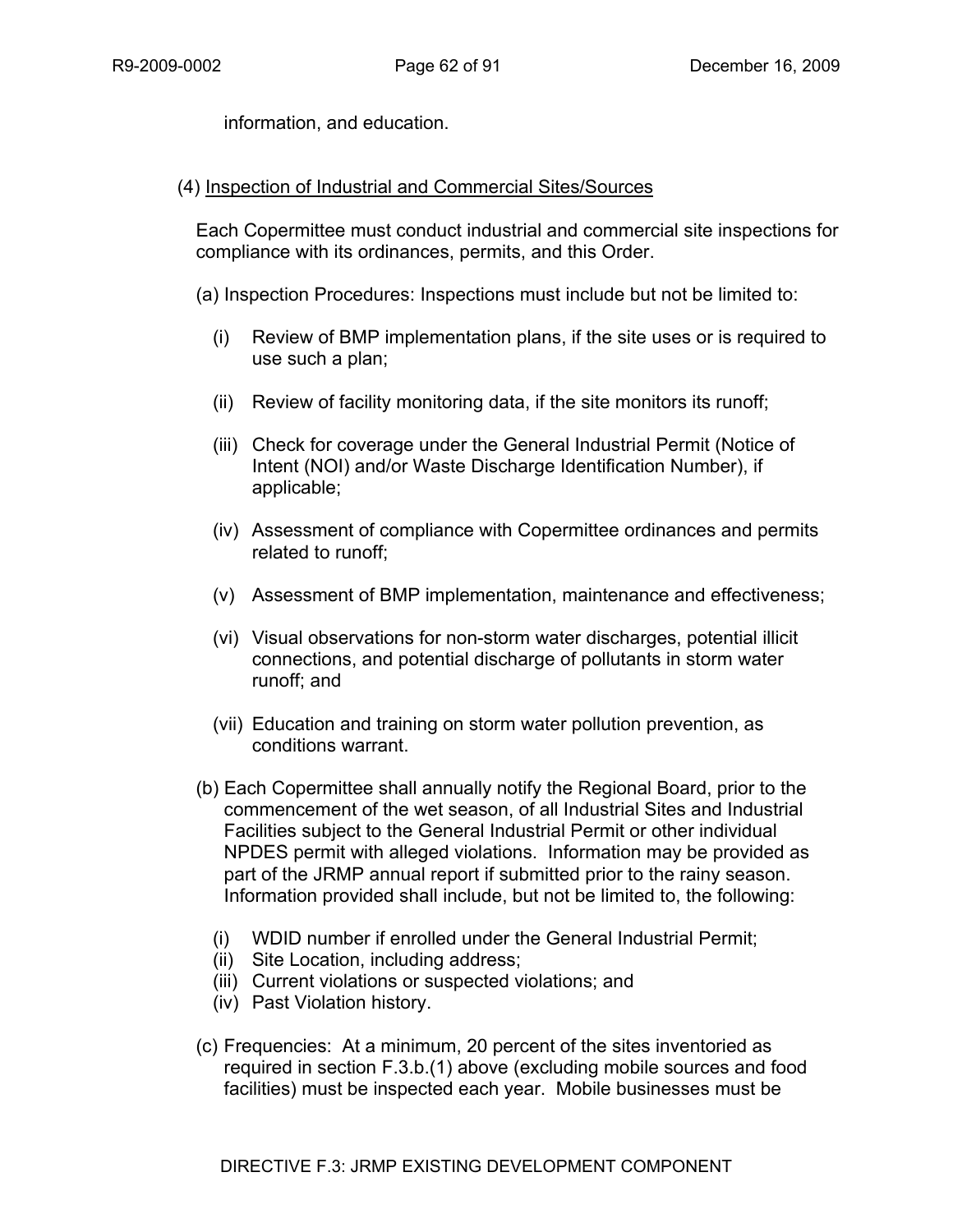inspected pursuant to the enforcement strategy developed pursuant to section F.3.b.(3). Other inspection frequencies must be based upon findings of the Copermittee's existing program and the following factors:

- (i) Type of activity (SIC code);
- (ii) Materials used at the facility;
- (iii) Wastes generated;
- (iv) Pollutant discharge potential;
- (v) Non-storm water discharges;
- (vi) Size of facility;
- (vii) Proximity to receiving water bodies;
- (viii) Sensitivity of receiving water bodies;
- (ix) Whether the facility is subject to the General Industrial Permit or an individual NPDES permit;
- (x) Whether the facility has filed a No Exposure Certification/Notice of Non-Applicability;
- (xi) Facility design;
- (xii) Total area of the site, area of the site where industrial or commercial activities occur, and area of the site exposed to rainfall and runoff;
- (xiii) The facility's compliance history; and
- (xiv) Any other relevant factors.
- (d) Food Facilities: Each food facility must be inspected annually for compliance with the Copermittee's water quality ordinances and this Order. Each inspection of a food facility must, at a minimum, address the following concerns:
	- (i) Trash storage and disposal;
	- (ii) Grease storage and disposal;
	- (iii) Washwater discharges to the MS4 (e.g., from floor mats, driveways, sidewalks, etc.);
	- (iv) Identification of outdoor sewer and MS4 connections; and
	- (v) Education of property managers when grease and/or trash facilities are shared by multiple facilities.
- (e) Third-Party Inspections: Each Copermittee may develop and implement a third party inspection program for verifying industrial and commercial site/source compliance with its ordinances, permits, and this Order. To the extent that third party inspections are conducted to fulfill the requirements of this Order, the Copermittee will be responsible for conducting and documenting quality assurance and quality control of the third-party inspections.
	- (i) Each inspection conducted by a third-party must, at a minimum, result in the following: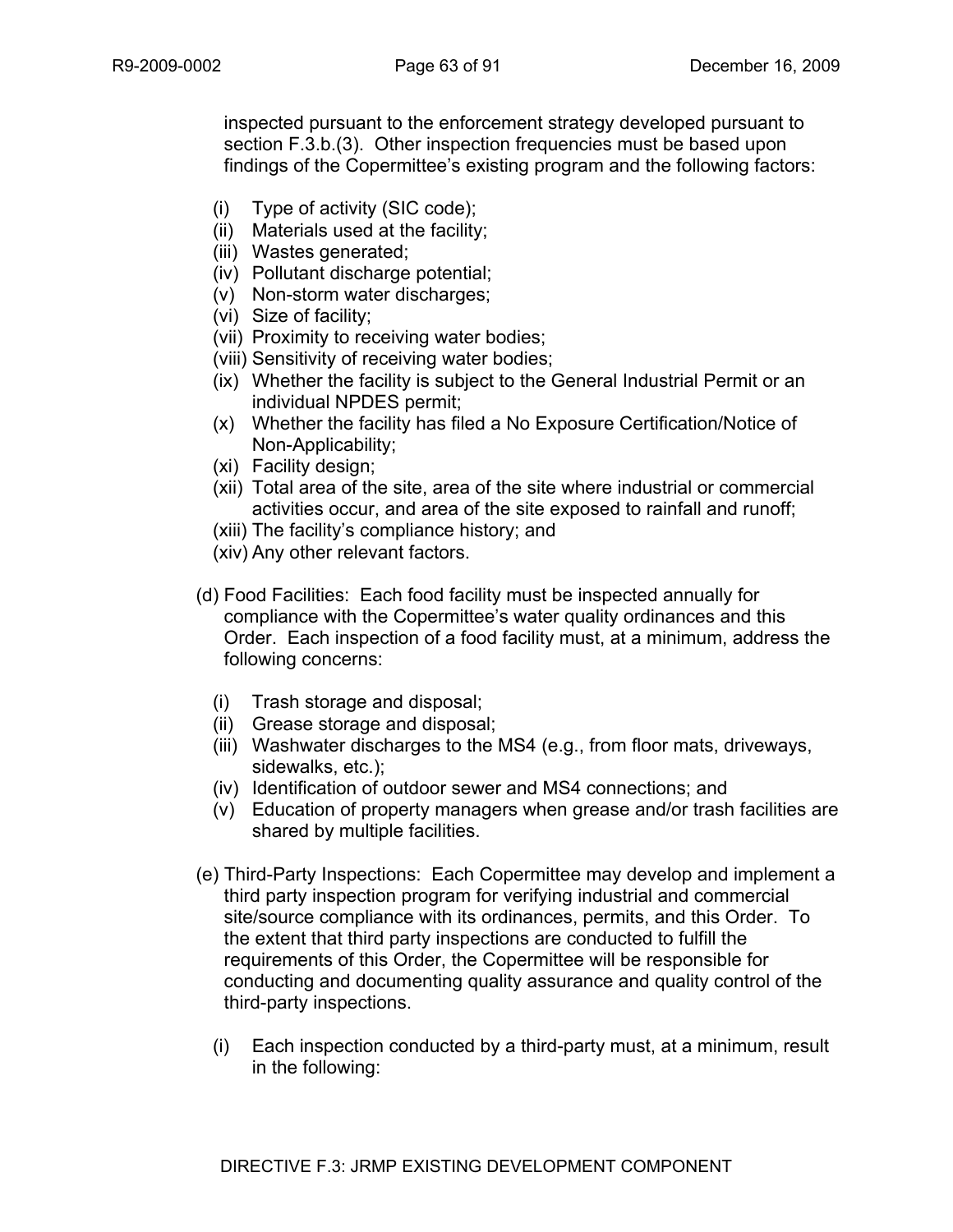- [a] Photo documentation of potential storm water violations identified during the third party inspection;
- [b] Reporting to the Copermittee of identified significant potential violations, including imminent or observed illegal discharges, within 24 hours of the third party inspection;
- [c] Reporting to the Copermittee of all inspection findings within one week of the inspection being conducted; and
- [d] Copermittee follow-up and/or enforcement actions for identified potential storm water violations within two business days of the inspection or potential violation report receipt.
- (f) Based upon site inspection findings, each Copermittee must implement all follow-up actions and enforcement necessary to comply with this Order.
- (g) To the extent that the Regional Board has conducted an inspection of an industrial site during a particular year, the requirement for the responsible Copermittee to inspect this facility during the same year will be satisfied.
- (h) The Copermittees must track the number of inspections for the inventoried industrial and commercial sites/sources throughout the reporting period to verify that the sites/sources are inspected at the minimum frequencies listed in this Order.
- (5) Enforcement of Industrial and Commercial Sites/Sources

Each Copermittee must enforce its storm water ordinance for all industrial and commercial sites/sources as necessary to maintain compliance with this Order. Copermittee ordinances or other regulatory mechanisms must include appropriate sanctions to achieve compliance. Sanctions must include the following or their equivalent: Non-monetary penalties, fines, bonding requirements, and/or permit denials for non-compliance.

#### (6) Training and Education for Owners and Operators of Commercial and Industrial Activities

- (a) Each Copermittee must implement an education program using all media as appropriate to (1) measurably increase the knowledge of owners and operators of commercial and industrial activities regarding MS4s, impacts of runoff on receiving waters, and potential BMP solutions for the target audience; and (2) to measurably change the behavior of target communities and thereby reduce storm water pollutant releases and eliminate prohibited non-storm water discharges to MS4s and the environment. At a minimum, the education program must meet the requirements of this section and address the following issues:
	- (i) Laws, regulations, permits, & requirements;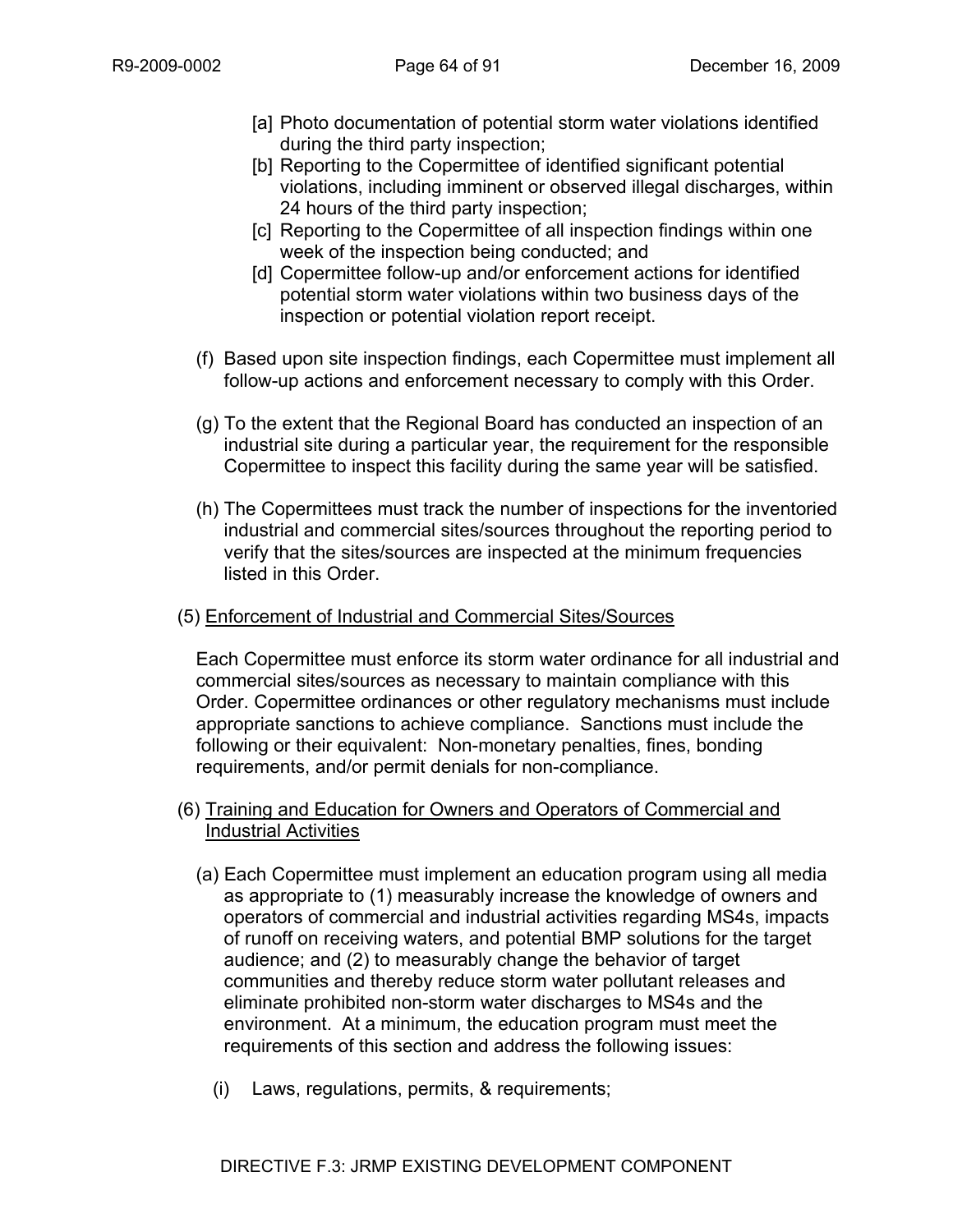- (ii) Best management practices;
- (iii) General runoff concepts; and
- (iv) Other topics, including public reporting mechanisms, water conservation, low-impact development techniques.
- (b) BMP Notification: At least twice during the five-year period of this Order, each Copermittee must notify the owner/operator of each inventoried industrial and commercial site/source of the BMP requirements applicable to the site/source.

## **c. RESIDENTIAL**

Each Copermittee must implement a residential program which meets the requirements of this section, prevents illicit discharges into the MS4, reduces residential discharges of storm water pollutants from the MS4 to the MEP, and prevents residential discharges from the MS4 from causing or contributing to a violation of water quality standards.

## (1) Threat to Water Quality Prioritization

Each Copermittee must identify residential areas and activities that pose a high threat to water quality. At a minimum, these must include:

- (a) Automobile repair, maintenance, washing, and parking;
- (b) Home and garden care activities and product use (pesticides, herbicides, and fertilizers);
- (c) Disposal of trash, pet waste, green waste, and household hazardous waste (e.g., paints, cleaning products);
- (d) Any other residential source that the Copermittee determines may contribute a significant pollutant load to the MS4;
- (e) Any residential areas tributary to a CWA section 303(d) impaired water body, where the residence generates pollutants for which the water body is impaired; and
- (f) Any residential areas within or directly adjacent to or discharging directly to a coastal lagoon, the ocean, or other receiving waters within an environmentally sensitive area (as defined in Attachment C of this Order).

(2) BMP Implementation

- (a) Pollution Prevention: Each Copermittee must actively encourage the use of pollution prevention methods by residents.
- (b) Designate BMPs: Each Copermittee must designate minimum BMPs for high-threat-to-water quality residential areas and activities. The designated minimum BMPs for high-threat-to-water quality residential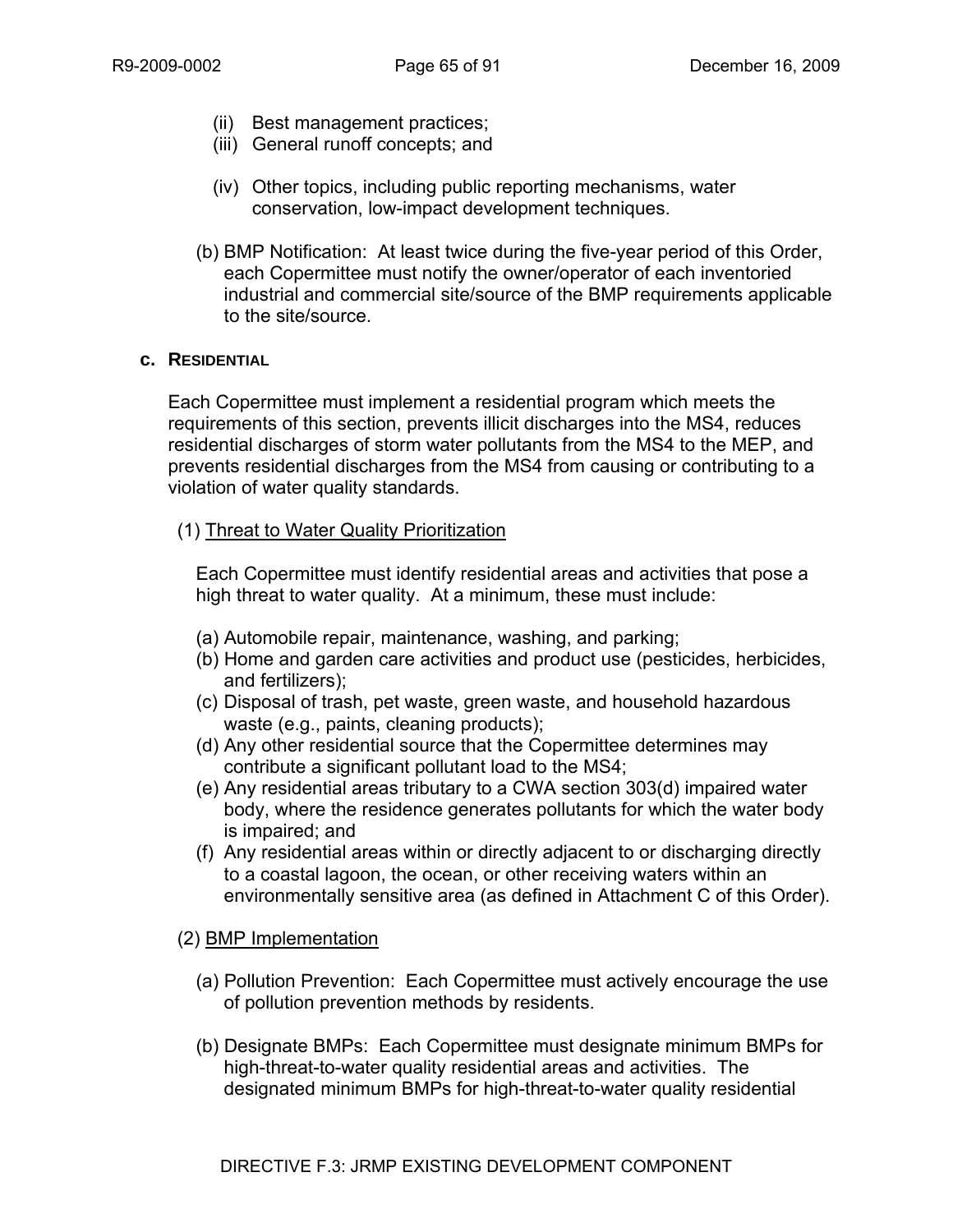areas and activities must be area or activity specific.

- (c) Hazardous Waste BMPs: Each Copermittee must facilitate the proper management and disposal of used oil, toxic materials, and other household hazardous wastes. Such facilitation must include educational activities, public information activities, and establishment of collection sites operated by the Copermittee or a private entity. Curbside collection of household hazardous wastes is encouraged.
- (d) Implement BMPs: Each Copermittee must implement, or require implementation of, the designated minimum BMPs and any additional measures necessary to comply with Sections A and B of this Order.
- (e) Each Copermittee must implement, or require implementation of, BMPs for residential areas and activities that have not been designated a high threat to water quality, as necessary.
- (3) Enforcement of Residential Areas and Activities

Each Copermittee must enforce its storm water ordinance for all residential areas and activities as necessary to maintain compliance with this Order.

#### (4) Evaluation of Oversight of Residential Areas and Activities

Each Copermittee must annually review the effectiveness of efforts to reduce residential discharges of storm water pollutants from the MS4 and eliminate illicit residential discharges into the MS4. The evaluation must consider findings from monitoring data, municipal employee comments, inspections, complaints, and other appropriate sources.

#### (5) Common Interest Areas (CIA) / Home Owner Association (HOA) Areas

Each Copermittee must implement measures specifically to ensure that runoff within common interest developments, including areas managed by associations, meets the objectives of this section and Order.

- (a) BMP Implementation: Each Copermittee must implement management measures based on a review of pertinent factors, including:
	- (i) Current maintenance duties and procedures used by CIA/HOA maintenance associations within its jurisdiction;
	- (ii) Whether streets and storm drains are publicly or privately owned within the CIA/HOA;
	- (iii) Whether the CIA/HOA area has been identified as a high priority residential area;
	- (iv) Proximity to 303(d)-listed waterbodies, the ocean, environmentally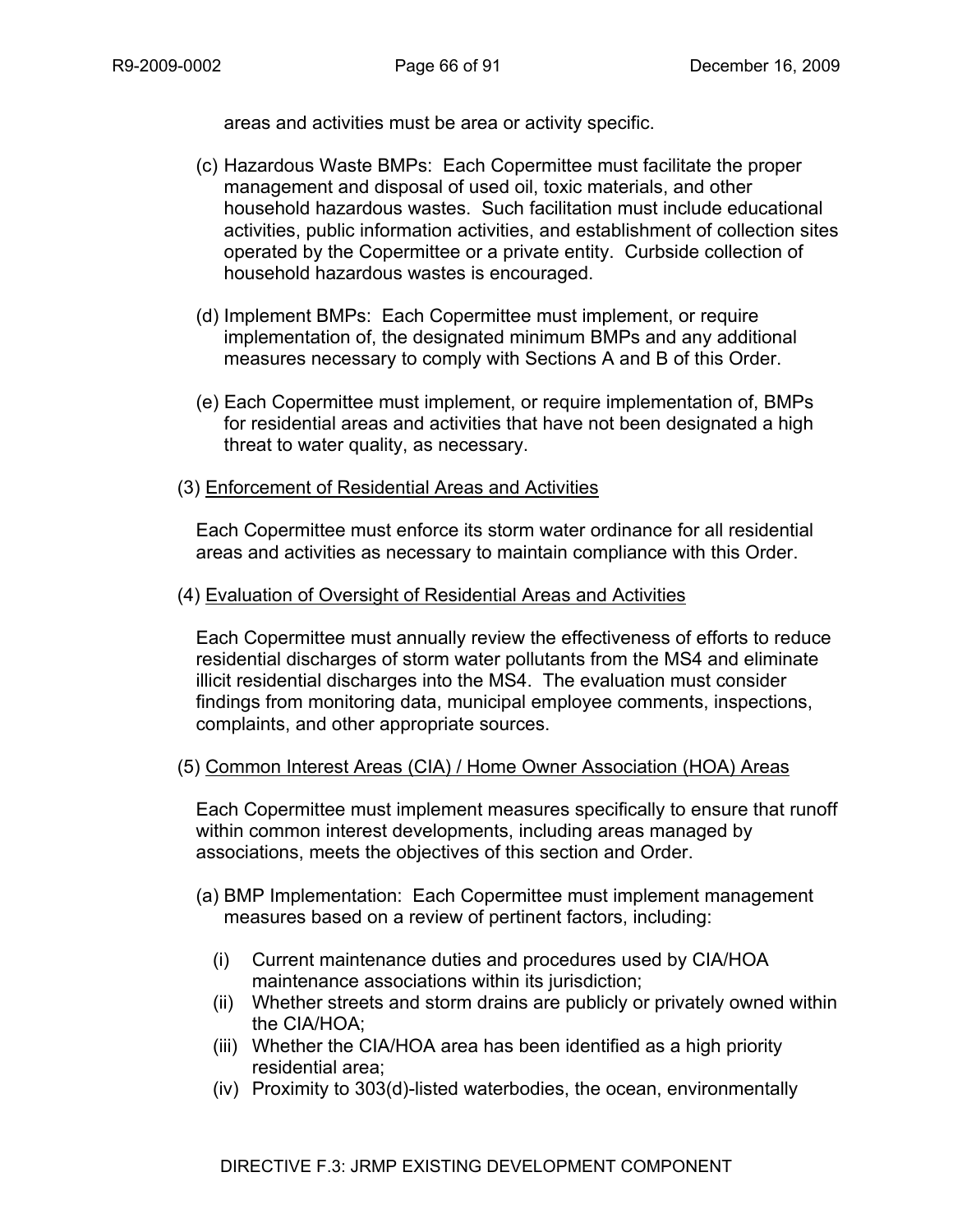sensitive areas;

- (v) Evaluation of water quality monitoring data;
- (vi) Evaluation of existing illegal discharge/illicit connection activities;
- (vii) Other activities conducted or authorized by the HOA that may pose a significant risk to inland or coastal receiving waters.
- (b) Legal Authority and Enforcement: Within one year of adoption of this Order, each Copermittee must review its Municipal Code to determine the most appropriate method to implement and enforce runoff management measures within CIA/HOA areas.
- (6) Residential Education Program
	- (a) Each Copermittee must implement a Residential Education Program using all media as appropriate to (1) measurably increase the knowledge regarding MS4s, impacts of runoff on receiving waters, and potential BMP solutions for the target audience; and (2) to measurably change the behavior of target communities and thereby reduce storm water and eliminate prohibited non-storm water pollutant releases to MS4s and the environment.
	- (b) Copermittee educational programs must emphasize underserved target audiences, residents and managers of CIA/HOA areas, high-risk behaviors, and "allowable" behaviors and discharges. At a minimum, the education program must meet the requirements of this section and address the following issues:
		- (i) Laws, regulations, permits, and requirements;
		- (ii) Best management practices;
		- (iii) General runoff concepts;
		- (iv) Existing water quality, including local water quality conditions, impaired waterbodies and environmentally sensitive areas; and
		- (v) Other topics, including public reporting mechanisms, water conservation, low-impact development techniques, and public health and disease vector issues associated with runoff.

# **d. Retrofitting Existing Development**

Each Copermittee must develop and implement a retrofitting program which meets the requirements of this section. The goals of the existing development retrofitting program are to reduce impacts from hydromodification, promote LID, support riparian and aquatic habitat restoration, reduce the discharges of storm water pollutants from the MS4 to the MEP, and prevent discharges from the MS4 from causing or contributing to a violation of water quality standards. Where feasible, at the discretion of the Copermittee, the existing development retrofitting program may be coordinated with flood control projects and infrastructure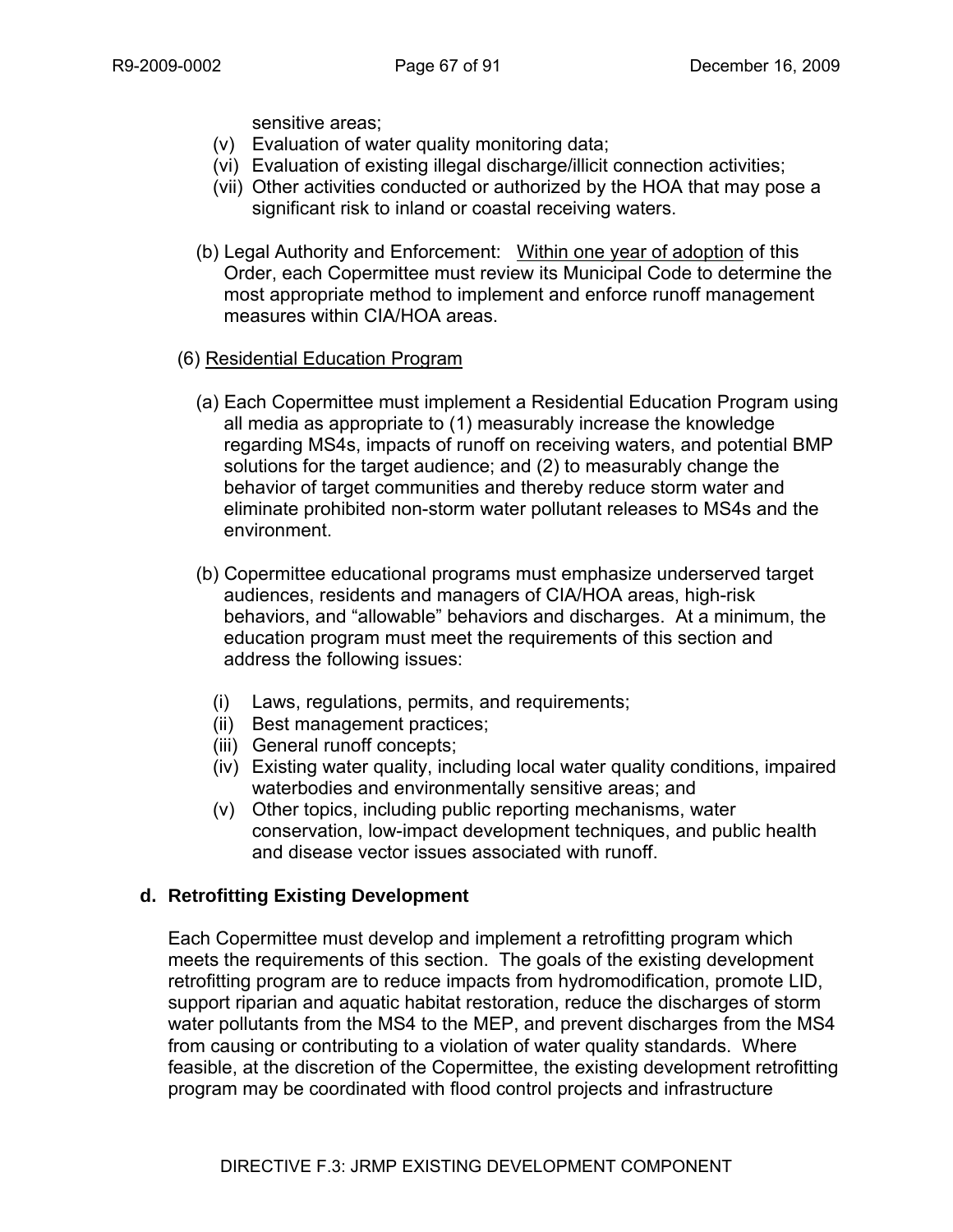improvement programs.

(1) Source Identification

The Copermittee must identify and inventory existing developments (i.e. municipal, industrial, commercial, residential) as candidates for retrofitting. Potential retrofitting candidates must include but are not limited to:

- (a) Development that contributes pollutants of concern to a TMDL or a ESA;
- (b) Receiving waters channelized or otherwise hardened;
- (c) Development tributary to receiving waters that are channelized or otherwise hardened;
- (d) Developments tributary to receiving waters that are significantly eroded;
- (e) Developments tributary to an ASBS or SWQPA; and
- (f) Development that causes hydraulic constriction.
- (2) Each Copermittee shall evaluate and rank the inventoried existing developments to prioritize retrofitting. Criteria for evaluation must include but is not limited to:
	- (a) Feasibility;
	- (b) Cost effectiveness;
	- (c) Pollutant removal effectiveness;
	- (d) Impervious area potentially treated;
	- (e) Maintenance requirements;
	- (f) Landowner cooperation;
	- (g) Neighborhood acceptance;
	- (h) Aesthetic qualities; and
	- (i) Efficacy at addressing concern.
- (3) Each Copermittee must consider the results of the evaluation in prioritizing work plans for the following year. Highly feasible projects expected to benefit water quality should be given a high priority to implement source control and treatment control BMPs. Where feasible, the retrofit projects should be designed in accordance with the SSMP requirements within sections F.1.d.(3) through F.1.d.(8). In addition, the Copermittee shall encourage retrofit projects to implement where feasible the Hydromodification requirements in Section F.1.h.
- (4) When requiring retrofitting on existing development, the Copermittees will cooperate with private landowners to encourage retrofitting projects. The Copermittee may consider the following practices in cooperating and encouraging private landowners to retrofit their existing development:
	- (a) Demonstration retrofit projects;
	- (b) Retrofits on public land and easements;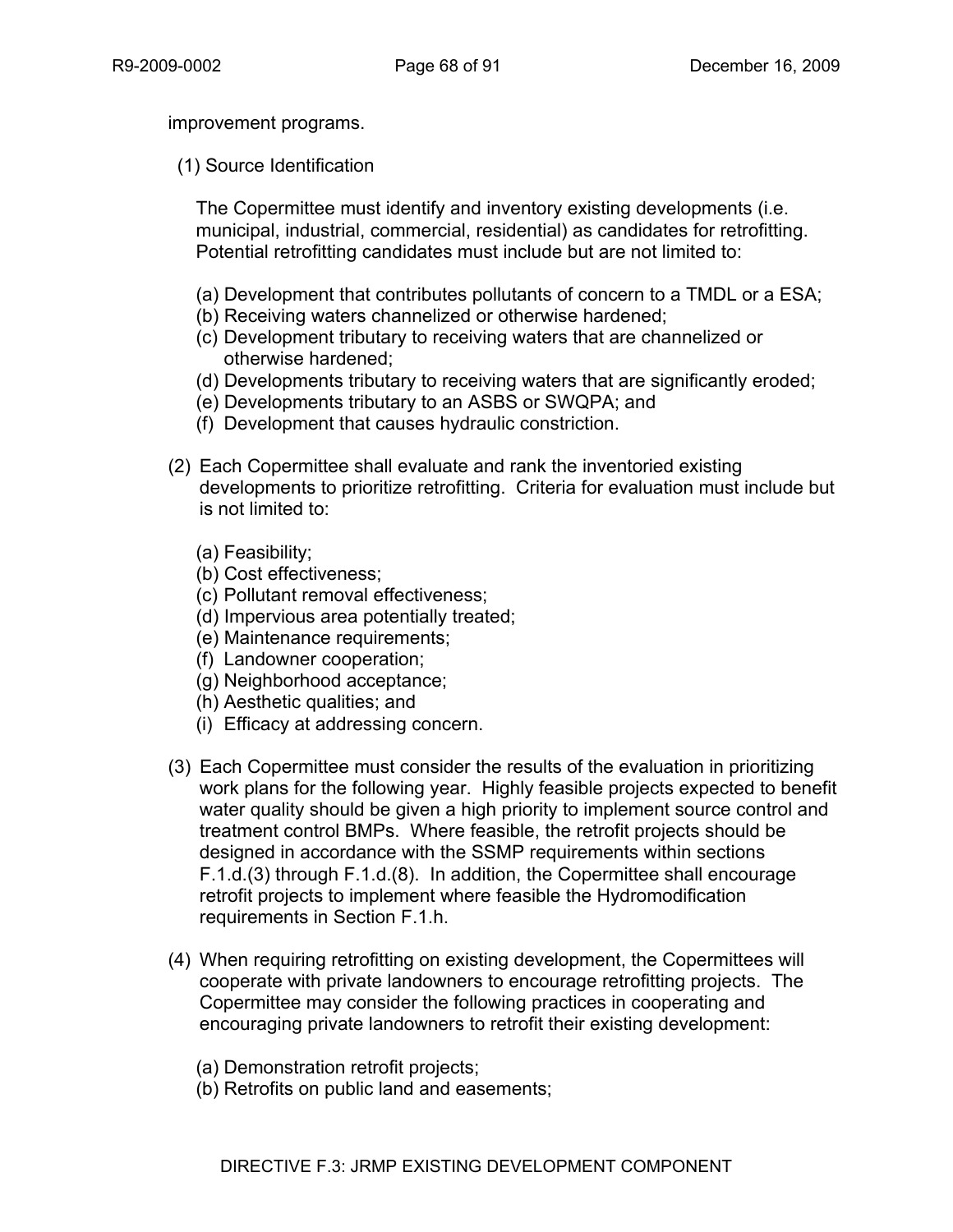- (c) Education and outreach;
- (d) Subsidies for retrofit projects;
- (e) Requiring retrofit projects as mitigation or ordinance compliance;
- (f) Public and private partnerships; and
- (g) Fees for existing discharges to the MS4.
- (5) The completed retrofit BMPs shall be tracked and inspected in accordance with section F.1.f.
- (6) Where constraints on retrofitting preclude effective BMP deployment on existing developments at locations critical to protect receiving waters, a Copermittee may propose a regional mitigation project to improve water quality. Such regional projects may include but are not limited to:
	- (a) Regional water quality treatment BMPs;
	- (b) Urban creek or wetlands restoration and preservation;
	- (c) Daylighting and restoring underground creeks;
	- (d) Localized rainfall storage and reuse to the extent such projects are fully protective of downstream water rights;
	- (e) Hydromodification project; and
	- (f) Removal of invasive plant species.
- (7) A retrofit project or regional mitigation project may qualify as a Watershed Water Quality Activity provided it meets the requirements in section G. Watershed Runoff Management Program.

# **4. ILLICIT DISCHARGE DETECTION AND ELIMINATION**

Each Copermittee must implement a program which meets the requirements of this section to actively detect and eliminate illicit discharges and disposal into the MS4. The program must address all types of illicit discharges and connections excluding those non-storm water discharges not prohibited by the Copermittee in accordance with section B of this Order.

## **a. PREVENT AND DETECT ILLICIT DISCHARGES AND CONNECTIONS**

Each Copermittee must implement measures to prevent and detect illicit discharges to the MS4.

- (1) Legal Authority: Each Copermittee must retain legal authority to prevent and eliminate illicit discharges and connections to the MS4.
- (2) Inspections: Each Copermittee must include use of appropriate municipal personnel and contractors to assist in identifying illicit discharges and connections during their daily activities.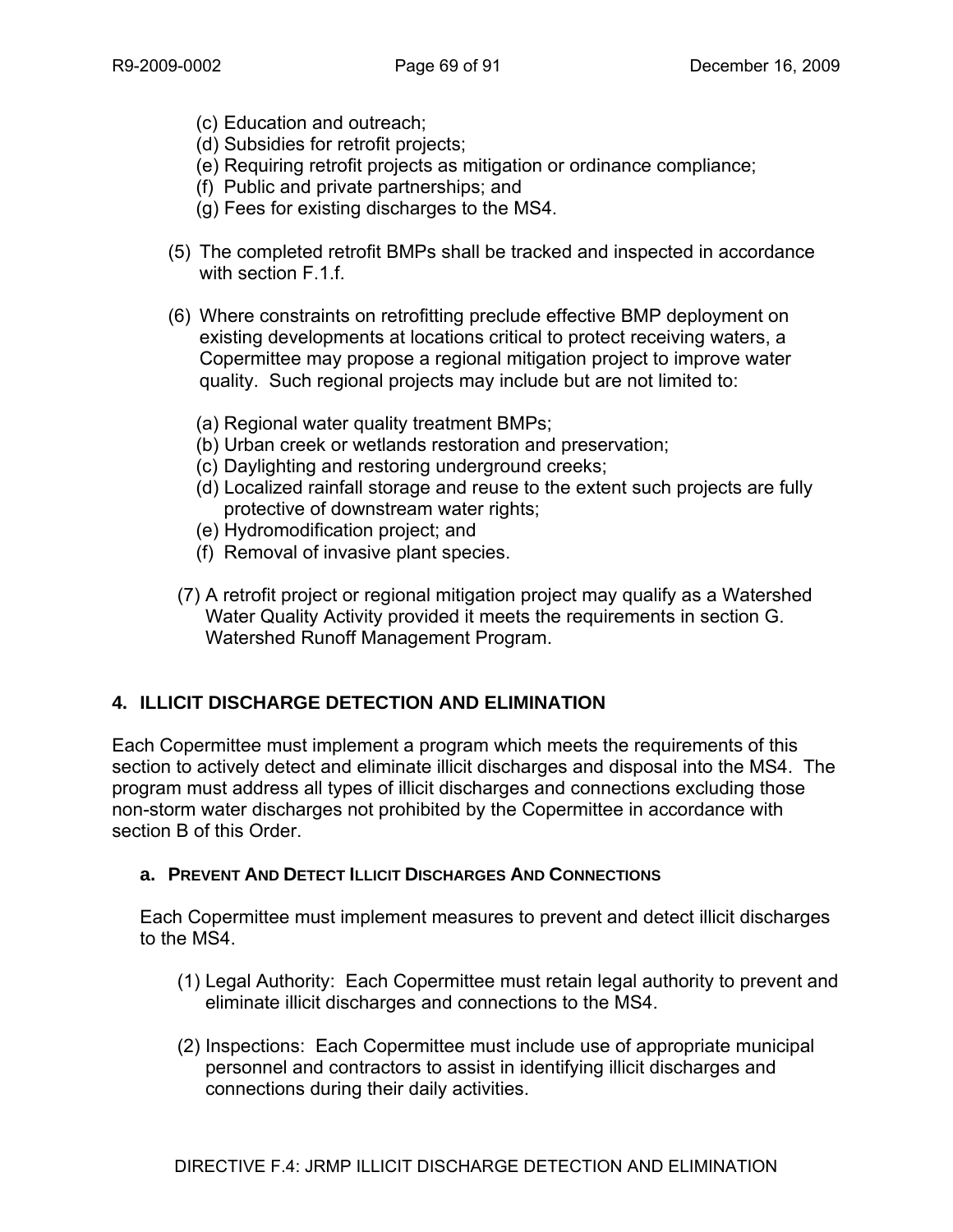- (a) Inspections for illegal discharges and connections must be conducted during routine maintenance of all MS4 facilities.
- (b) Municipal staff and contractors conducting non-MS4 field operations must be trained to report suspected illegal discharges and connections to proper municipal staff.

## **b. MAINTAIN MS4 MAP**

Each Copermittee must maintain an updated map of its entire MS4 and the corresponding drainage areas within its jurisdiction. The use of GIS is required. The accuracy of the MS4 map must be confirmed during dry weather field screening and analytical monitoring and must be updated at least annually. The GIS layers of the MS4 map must be submitted with the updated Jurisdictional Runoff Management Plan within 365 days after adoption of this Order.

#### **c. FACILITATE PUBLIC REPORTING OF ILLICIT DISCHARGES AND CONNECTIONS - PUBLIC HOTLINE**

Each Copermittee must promote, publicize and facilitate public reporting of illicit discharges or water quality impacts associated with discharges into or from MS4s. Each Copermittee must facilitate public reporting through development and operation of a public hotline. Public hotlines can be Copermittee-specific or shared by Copermittees. All storm water hotlines must be capable of receiving reports in both English and Spanish 24 hours per day and seven days per week.

## **d. DRY WEATHER FIELD SCREENING AND ANALYTICAL MONITORING**

Each Copermittee must conduct dry weather field screening and analytical monitoring of MS4 outfalls and other portions of its MS4 within its jurisdiction to detect illicit discharges and connections in accordance with Receiving Waters and MS4 Discharge Monitoring and Reporting Program No. R9-2009-0002 in Attachment E of this Order.

## **e. INVESTIGATION / INSPECTION AND FOLLOW-UP**

Each Copermittee must implement procedures to investigate and inspect portions of the MS4 that, based on the results of field screening, analytical monitoring, or other appropriate information, indicate a reasonable potential of containing illicit discharges, illicit connections, or other sources of pollutants in non-storm water.

(1) Develop response criteria for data: Each Copermittee must develop, update, and use numeric criteria action levels (or other actions level criteria where appropriate) to determine when follow-up investigations will be performed in response to water quality monitoring. The criteria must include required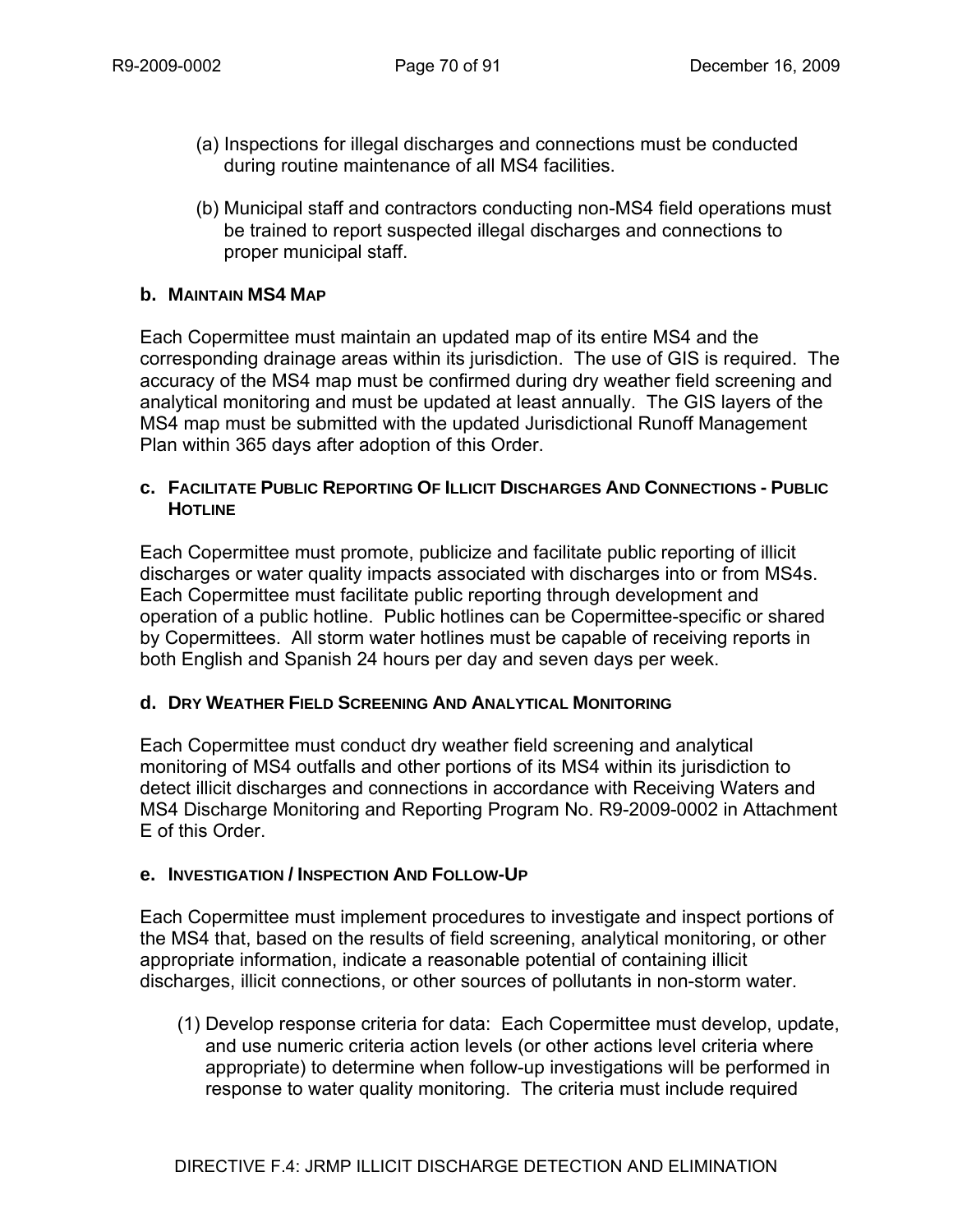non-storm water action levels (see Section C) and a consideration of 303(d) listed waterbodies and environmentally sensitive areas (ESAs) as defined in Attachment C.

- (2) Respond to data: Each Copermittee must investigate portions of the MS4 for which water quality data or conditions indicates a potential illegal discharge or connection.
	- (a) Obvious illicit discharges (i.e. color, odor, or significant exceedances of action levels) must be investigated immediately.
	- (b) Field screen data: Within two business days of receiving dry weather field screening results that exceed action levels, the Copermittees must either initiate an investigation to identify the source of the discharge or document the rationale for why the discharge does not pose a threat to water quality and does not need further investigation. This documentation shall be included in the Annual Report.
	- (c) Analytical data: Within five business days of receiving analytical laboratory results that exceed action levels, the Copermittees must either initiate an investigation to identify the source of the discharge or document the rationale for why the discharge does not pose a threat to water quality and does not need further investigation. This documentation shall be included in the Annual Report.
- (3) Respond to notifications: Each Copermittee must respond to and resolve each reported incident (e.g., public hotline, staff notification, etc.) in a timely manner. Criteria may be developed to assess the validity of, and prioritize the response to, each report.

#### **f. ELIMINATION OF ILLICIT DISCHARGES AND CONNECTIONS**

Each Copermittee must take immediate action to initiate steps necessary to eliminate all detected illicit discharges, illicit discharge sources, and illicit connections after detection. Elimination measures may include an escalating series of enforcement actions for those illicit discharges that are not a serious threat to public health or the environment. Illicit discharges that pose a serious threat to the public's health or the environment must be eliminated immediately.

#### **g. ENFORCE ORDINANCES**

Each Copermittee must implement and enforce its ordinances, orders, or other legal authority to prevent illicit discharges and connections to its MS4 and to eliminate detected illicit discharges and connections to it's MS4.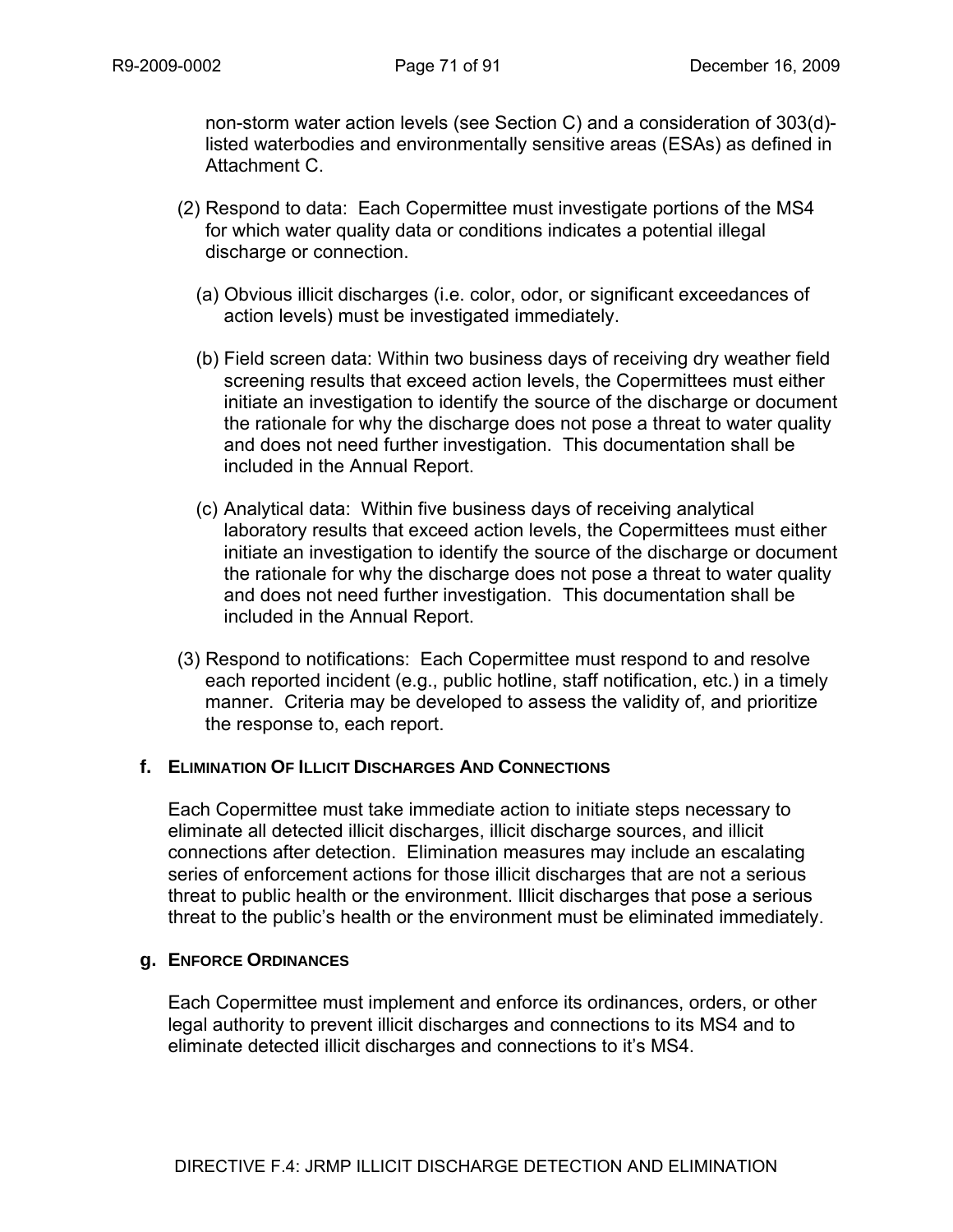#### **h. PREVENT AND RESPOND TO SEWAGE SPILLS (INCLUDING FROM PRIVATE LATERALS AND FAILING SEPTIC SYSTEMS) AND OTHER SPILLS**

- (1) Each Copermittee must implement management measures and procedures to prevent, respond to, contain and clean up all sewage (see below) and other spills that may discharge into its MS4 from any source (including private laterals and failing septic systems). Copermittees must coordinate with spill response teams to prevent entry of spills into the MS4 and contamination of surface water, ground water and soil. Each Copermittee must coordinate spill prevention, containment and response activities throughout all appropriate departments, programs and agencies so that maximum water quality protection is available at all times.
- (2) Each Copermittee must develop and implement a mechanism whereby it is notified of all sewage spills from private laterals and failing septic systems into its MS4. Each Copermittee must implement management measures and procedures to prevent, respond to, and coordinate a response to contain and clean up sewage from any such notification.

#### **i. EDUCATION AND TRAINING**

Each Copermittee must implement educational activities, public information activities, and other appropriate activities to facilitate the proper management and disposal of used oil and toxic materials.

## **5. PUBLIC PARTICIPATION COMPONENT**

Each Copermittee must incorporate a mechanism for public participation in the updating, development, and implementation of the Jurisdictional Runoff Management Program.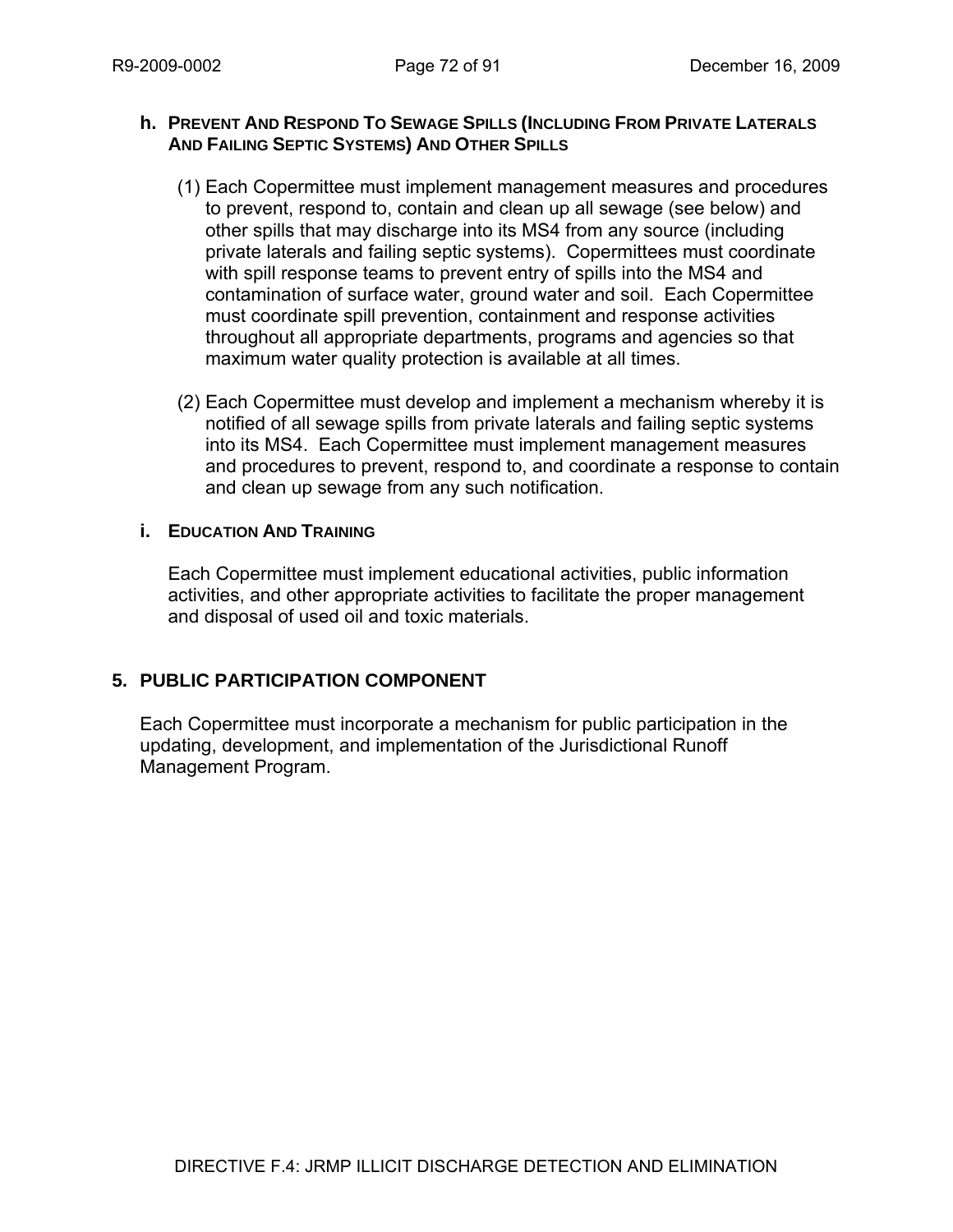## **G. WATERSHED RUNOFF MANAGEMENT PROGRAM**

#### **1. Lead Watershed Copermittee Identification**

Watershed Copermittees shall identify the Lead Watershed Copermittee for their Watershed Management Area (WMA). The Lead Watershed Copermittees shall serve as liaisons between the Permittees and Regional Board, where appropriate.

## **2. Watershed Water Quality Workplan (Watershed Workplan)**

The Watershed Workplan shall describe the Permittees' development and implementation of a collective watershed strategy to assess and prioritize the water quality problems within the watershed's receiving waters, identify and model sources of the highest priority water quality problem(s), develop a watershed-wide BMP implementation strategy to abate highest priority water quality problems, and a monitoring strategy to evaluate BMP effectiveness and changing water quality prioritization in the WMA.

The work plan shall, at a minimum:

- **a.** Characterize the receiving water quality in the WMA. Characterization shall include use of regularly collected water quality data, reports, monitoring and analysis generated in accordance with the requirements of the Receiving Waters Monitoring and Reporting Program, as well as applicable information available from other public and private organizations.
- **b.** Identify the highest priority water quality problem(s), in terms of constituents by location, in the WMA's receiving waters. Identified water quality problem(s) shall, at a minimum, give consideration to; TMDLs, receiving waters listed on the CWA section 303(d) list, waters with persistent violations of water quality standards, toxicity, or impacts to beneficial uses, and other pertinent conditions.
- **c.** Identify the sources of the highest water quality problem(s) within the WMA. Efforts to determine such sources shall include, but not be limited to: use of information from the construction, industrial/commercial, municipal, and residential source identification programs required within the Jurisdictional Runoff Program (JRMP) of this Order; specific actions to model pollutant transport to receiving waters for the sake of identifying the source(s) point(s) of origin; water quality monitoring data collected as part of the Receiving Water Monitoring and Reporting Program required by this Order, and additional focused water quality monitoring to identify specific sources within the watershed.
- **d.** Develop a watershed BMP implementation strategy to attain receiving water quality objectives in the identified highest priority water quality problem(s). The BMP implementation strategy shall include a schedule for implementation of the BMP projects to abate specific receiving water quality problems. BMPs not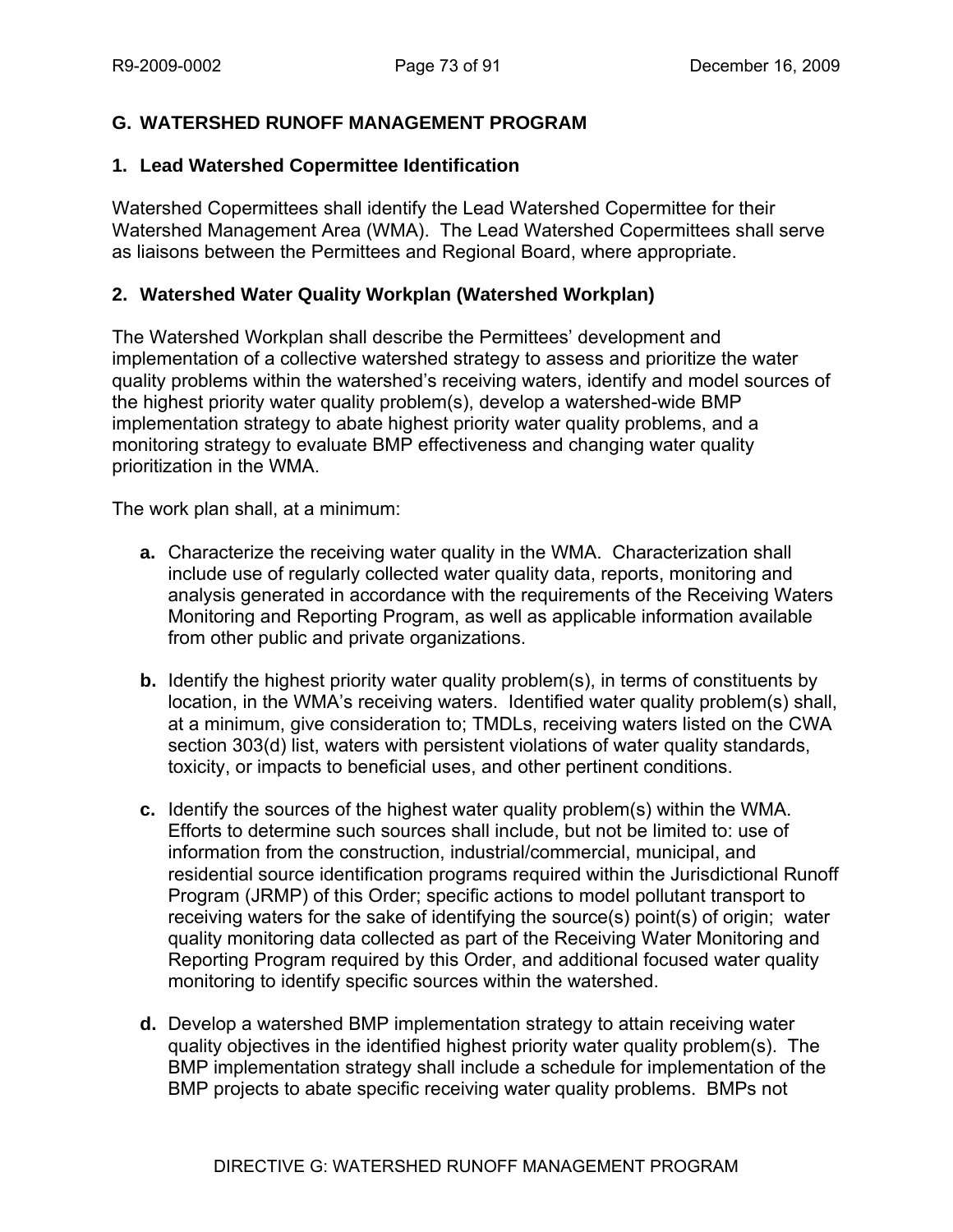contributing to measured pollutant reductions or improvements to water quality must be removed and replaced with alternative BMPs. Identified watershed water quality problems may be the result of jurisdictional discharges that will need to be addressed with BMPs applied in a specific jurisdiction in order to generate a benefit to the watershed.

- **e.** Develop a strategy to model and monitor improvements in receiving water quality directly resulting from implementation of the BMPs described in the Watershed Workplan. The modeling and monitoring strategy shall generate the necessary data to report on the measured pollutant reduction that results from proper BMP implementation. Monitoring shall, at a minimum, be conducted in the receiving water to demonstrate reduction in pollutant concentrations and progression towards attainment of receiving water quality objectives.
- **f.** Establish a schedule for development and implementation of the Watershed strategy outlined in the Workplan. The schedule shall, at a minimum, include forecasted dates of planned actions to address Provisions E.2(a) through E.2(e) and dates for watershed review meetings through the remaining portion of this Permit cycle. Annual watershed workplan review meetings must be open to the public and appropriately publically noticed such that interested parties may come and provide comments on the watershed program.
- **3. Watershed Workplan Implementation** Watershed Copermittee's shall begin implementing the Watershed Workplan within 60-days of acceptance by the Regional Board Executive Officer. If within 30 days of submittal, the Regional Board has not taken an action, the Workplan shall be deemed acceptable.
- **4. Copermittee Collaboration** Watershed Copermittees shall collaborate to develop and implement the Watershed Workplan. Watershed Copermittee collaboration shall include frequent regularly scheduled meetings.
- **5. Public Participation** Watershed Copermittees shall implement a watershedspecific public participation mechanism within each watershed. A required component of the watershed-specific public participation shall be a minimum 30-day public review of the Watershed Workplan prior to submittal for acceptance by the Regional Board Execuive Officer. Opportunity for the public to review and comment on the Watershed Workplan must occur before the workplan is implemented.
- **6. Watershed Workplan Review and Updates** Watershed Copermittees shall review and update the Watershed Workplan annually to identify needed changes to the prioritized water quality problem(s) listed in the workplan. All updates to the Watershed Workplan shall be presented during an Annual Watershed Review Meeting. Annual Watershed Review Meetings shall occur once every calendar year and be conducted by the Watershed Copermittees. Annual Watershed Review Meetings shall be open to the public and adequately noticed. Individual Watershed Copermittees shall also review and modify their jurisdictional programs and JRMP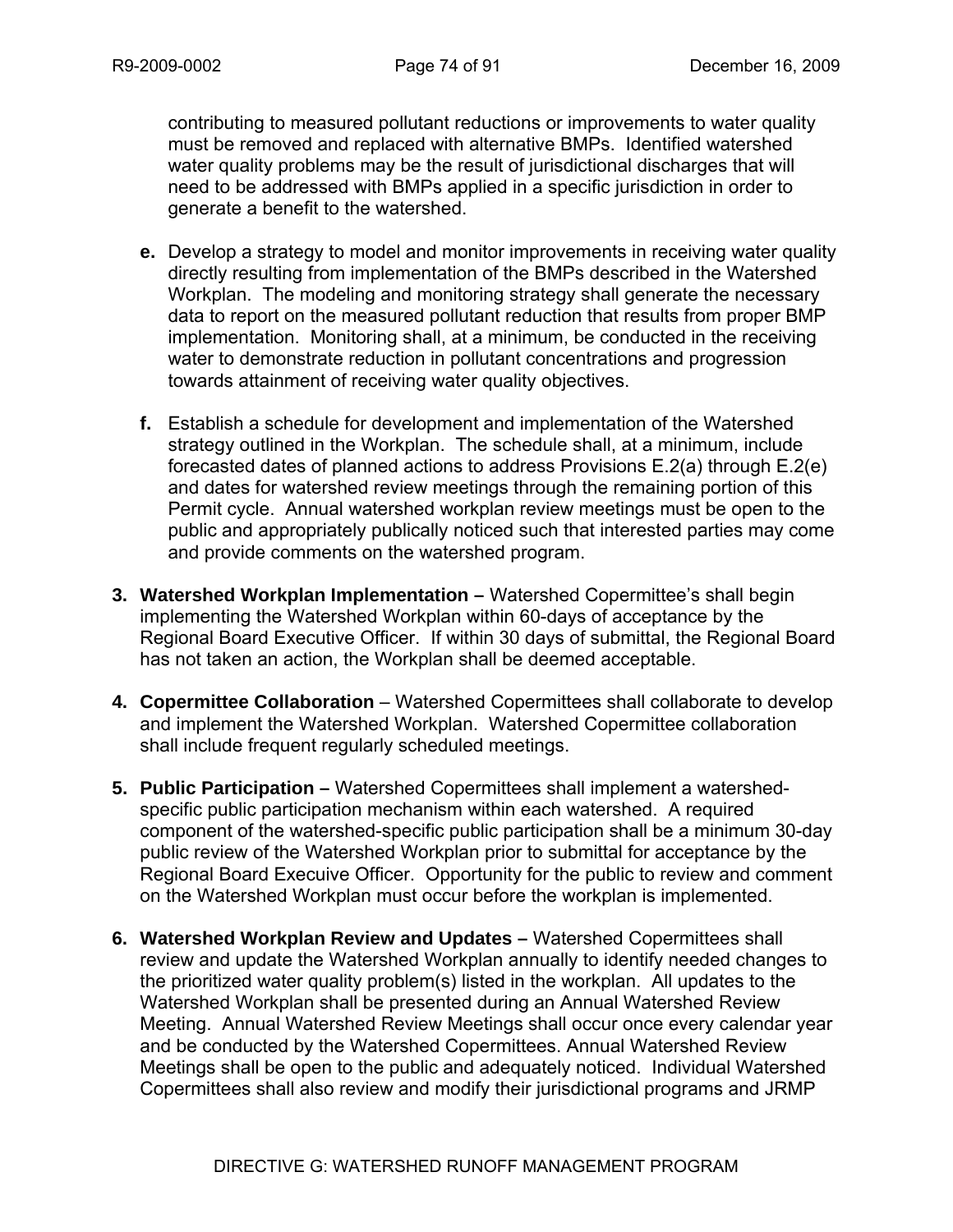$\overline{a}$ 

Annual Reports, as necessary, so that they are consistent with the updated Watershed Workplan.

## **7. Aliso Creek Watershed Runoff Management Plan (WRMP) Provisions**

The following provisions apply to the Aliso Creek WRMP. Requirements in this subsection must supersede requirements prescribed by the Regional Board on October 18, 2005.<sup>20</sup>

- **a.** Each Copermittee within the Aliso Creek Watershed must implement the monitoring and reporting program described in *Aliso Creek 13325 Directive, Revised Monitoring Program Design – Integration with NPDES Program*, December 2004 (Revised Aliso Creek Program).
- **b.** Each Copermittee must provide annual reports by March 1 of each year beginning in 2011 for the preceding annual period of January through December. The annual reports must contain the following information:
	- (1) Water quality data and assessment from the Revised Aliso Creek Program. Each municipality must implement the monitoring and reporting program described in the Revised Aliso Creek Program. All information submitted in the report must conform to a SWAMP-Compatible Quality Assurance Project Plan<sup>21</sup>. The report must contain an assessment of compliance with applicable water quality standards for each monitoring station. The report must include data in tabular and graphical form, and electronic data must be submitted to the Regional Board.
	- (2) Program Assessment. A description and assessment of each municipality's program implemented within the high-priority storm drain locations (as identified Revised Aliso Creek Program) to reduce discharges of indicator fecal bacteria/pathogens. Monitoring alone is not sufficient to assess progress of the municipal programs. Municipalities must demonstrate each year that their programs are effective and resulting in a reduction of bacteria sources.
		- (i) For structural and nonstructural management practices implemented, the assessment must contain a description of the

 $20$  On October 12, 2005, the Regional Board accepted proposed changes to the bacteria monitoring program that had been conducted since spring 2001 pursuant to an Investigative Order from the Regional Board's executive officer. The October 18, 2005, letter from the Regional Board's executive officer revised the Investigative Order and instituted the new monitoring and reporting requirements. revised the Investigative Order and instituted the new monography monography and reporting and reporting  $21$  The State Water Resource Control Board (State Board) has prepared an electronic template for Quality Assurance Project Plans (QAPP) to assist in QAPP development, to provide a common format that will allow for review to be expedited, and to provide information on Surface Water Ambient Monitoring (SWAMP) consistency. Additional information and the template are available on-line at http://www.waterboards.ca.gov/swamp/qapp.html.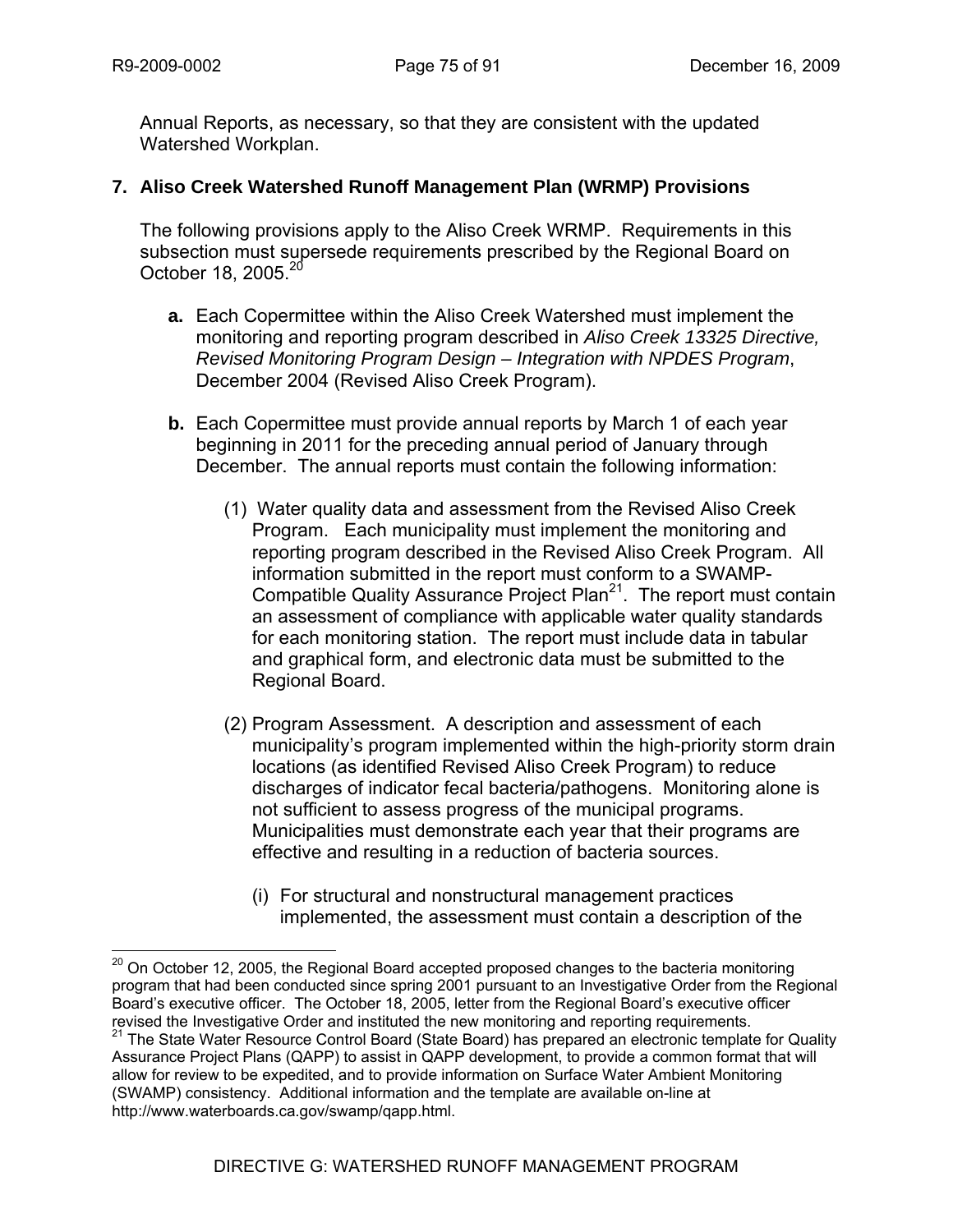practice, capital and maintenance costs, expectations for effectiveness, date implemented, and any observed results.

- (ii) For structural and nonstructural management practices evaluated, the assessment must contain a description of the practice(s), conclusions from the evaluation, and whether and when the practice is planned for implementation by the municipality or group of municipalities.
- (3) Status Reports. Updates on high-priority storm drain areas. Status reports must be provided by each municipality that discuss the causes of impairment and subsequent management activities implemented within the reporting period in the high priority areas and the planned activities for the next reporting period.
- (4) Certification Statement. The technical reports submitted to the Regional Board must include the following certification statement signed by either the principal executive officer, ranking elected official, or duly authorized representative of that person:

*I certify under penalty of law that this document and all attachments were prepared under my direction or supervision in accordance with a system designed to assure that qualified personnel properly gather and evaluate the information submitted. Based on my inquiry of the person(s) directly responsible for gathering the information, the information is, to the best of my knowledge and belief, true, accurate, and complete. I am aware that there are significant penalties for submitting false information, including the possibility of fine and imprisonment for knowing violations.* 

- **c.** The annual reports must be submitted until the Regional Board determines they are no longer warranted. If requested by a municipality, the monitoring program may be modified or reduced by the Regional Board. The monitoring program and annual reporting may be modified in response to adopted TMDLs and additional Clean Water Act 303(d) listings for impairment.
- **d.** Municipalities must continue meeting on a quarterly basis to discuss efforts to reduce bacteria in the Aliso Creek watershed.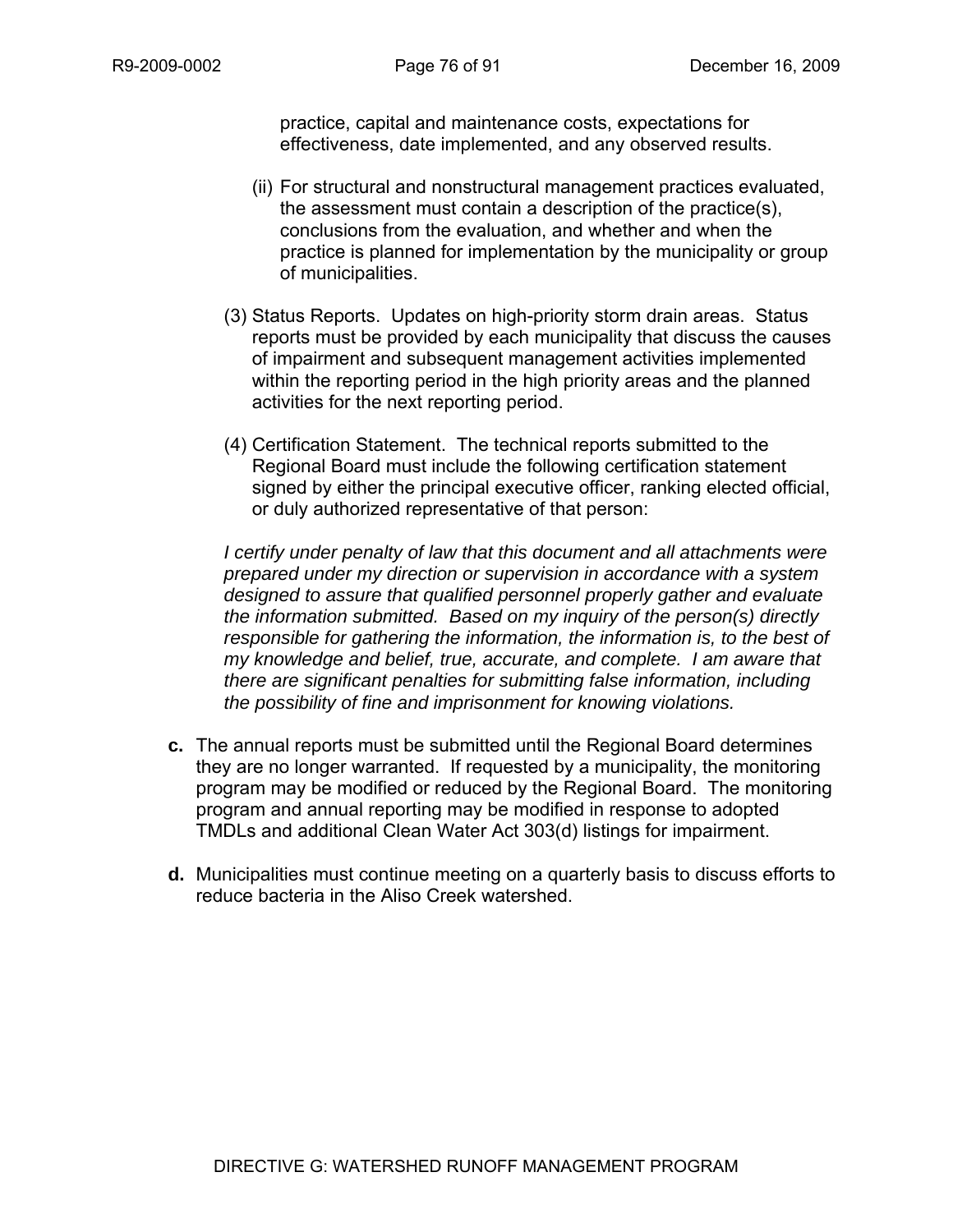## **H. FISCAL ANALYSIS**

- **1.** Secure Resources: Each Copermittee must secure the resources necessary to meet all requirements of this Order.
- **2.** Annual Analysis: Each Copermittee must conduct an annual fiscal analysis of the necessary capital and operation and maintenance expenditures necessary to accomplish the activities of the programs required by this Order. The analysis must include estimated expenditures for the reporting period, the preceding period, and the next reporting period.
	- **a.** Each analysis must include a description of the source of funds that are proposed to meet the necessary expenditures, including legal restrictions on the use of such funds.
	- **b.** Each analysis must include a narrative description of circumstances resulting in a 25 percent or greater annual change for any budget line items.
- **3.** Annual Reporting: Each Copermittee must submit its annual fiscal analysis with the annual JRMP report.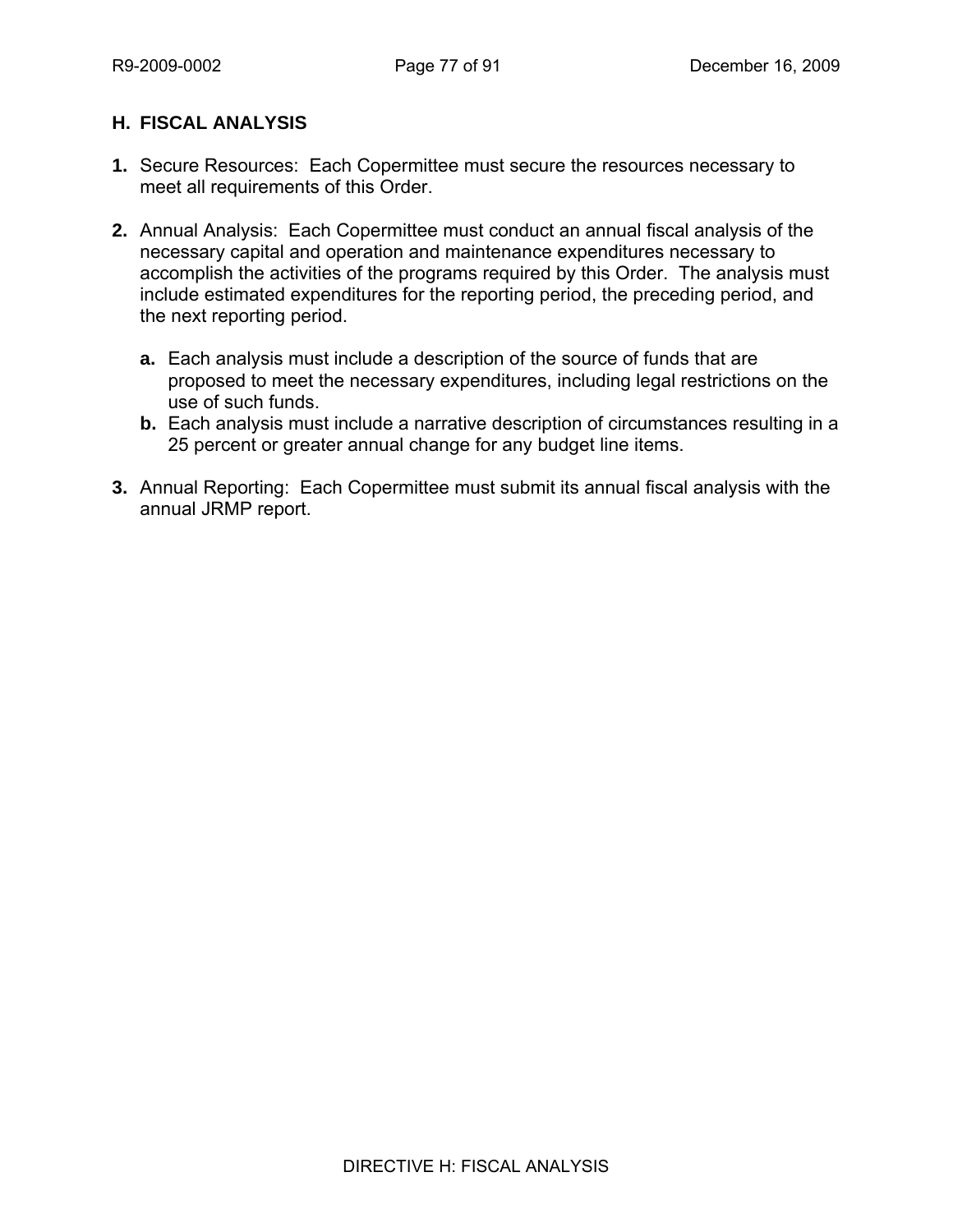## **I. TOTAL MAXIMUM DAILY LOADS**

The waste load allocations (WLAs) of fully approved and adopted TMDLs are incorporated as Water Quality Based Effluent Limitations on a pollutant by pollutant, watershed by watershed basis. Early TMDL requirements, including monitoring, may be required and inserted into this Order pursuant to Finding E.10

- **1.** Baby Beach Bacterial Indicator TMDL Water Quality Based Effluent Limitations
	- **a.** The Copermittees in the Baby Beach watershed shall implement BMPs capable of achieving the interim and final Bacterial Indicator Waste Load Allocations (WLAs) in discharges to Baby Beach as described in Table 6.

## Table 6: TMDL Waste Load Reduction Milestones

| Action                         | Date                                          |
|--------------------------------|-----------------------------------------------|
| Meet 50% wasteload reductions  | 3 years after effective date for dry weather  |
|                                | 7 years after effective date for wet weather  |
| Meet 100% wasteload reductions | 5 years after effective date for dry weather  |
|                                | 10 years after effective date for wet weather |

- **b.** The Copermittees shall conduct necessary monitoring, as described in Attachment A to Resolution No. R9-2008-0027, and submit annual progress reports as part of their yearly reports.
- **c.** The following WLAs (Table 7) are to be met in Baby Beach receiving water by the end of the year 2019 for wet weather and 2014 for dry weather:

| Table 7: Final Bacterial Indicator Waste Load Allocations for Baby Beach |  |
|--------------------------------------------------------------------------|--|
|--------------------------------------------------------------------------|--|

|                            | <b>Waste Load Allocation</b> |                        |
|----------------------------|------------------------------|------------------------|
|                            | Dry Weather                  | Wet Weather            |
| <b>Bacterial Indicator</b> | (Billion MPN / Day)          | Billion MPN / 30 Days) |
| <b>Total Coliform</b>      | 0.86                         | 3,254                  |
| <b>Fecal Coliform</b>      | 0.17                         | 112                    |
| Enterococcus               | 0.03                         | 114                    |

MPN: Most Probable Number

**d.** The Copermittees must meet the following Numeric Targets (Table 8) in Baby Beach receiving waters in order to meet the underlying assumptions of the TMDL. The Numeric Targets are to be met once 100 percent of the WLA reductions have been achieved (see Table 7 above).

#### Table 8: Final Bacterial Indicator Numeric Targets for Baby Beach

|                            | 30-day geo mean  | Single Sample Max   |
|----------------------------|------------------|---------------------|
| <b>Bacterial Indicator</b> | (MPN / 100mL)    | (MPN / 100mL)       |
|                            | Dry Weather only | Dry and Wet Weather |
| <b>Total Coliform</b>      | 1,000            | 10,000              |
| <b>Fecal Coliform</b>      | 200              | 400                 |
| Enterococcus               | 35               | 104                 |

MPN: Most Probable Number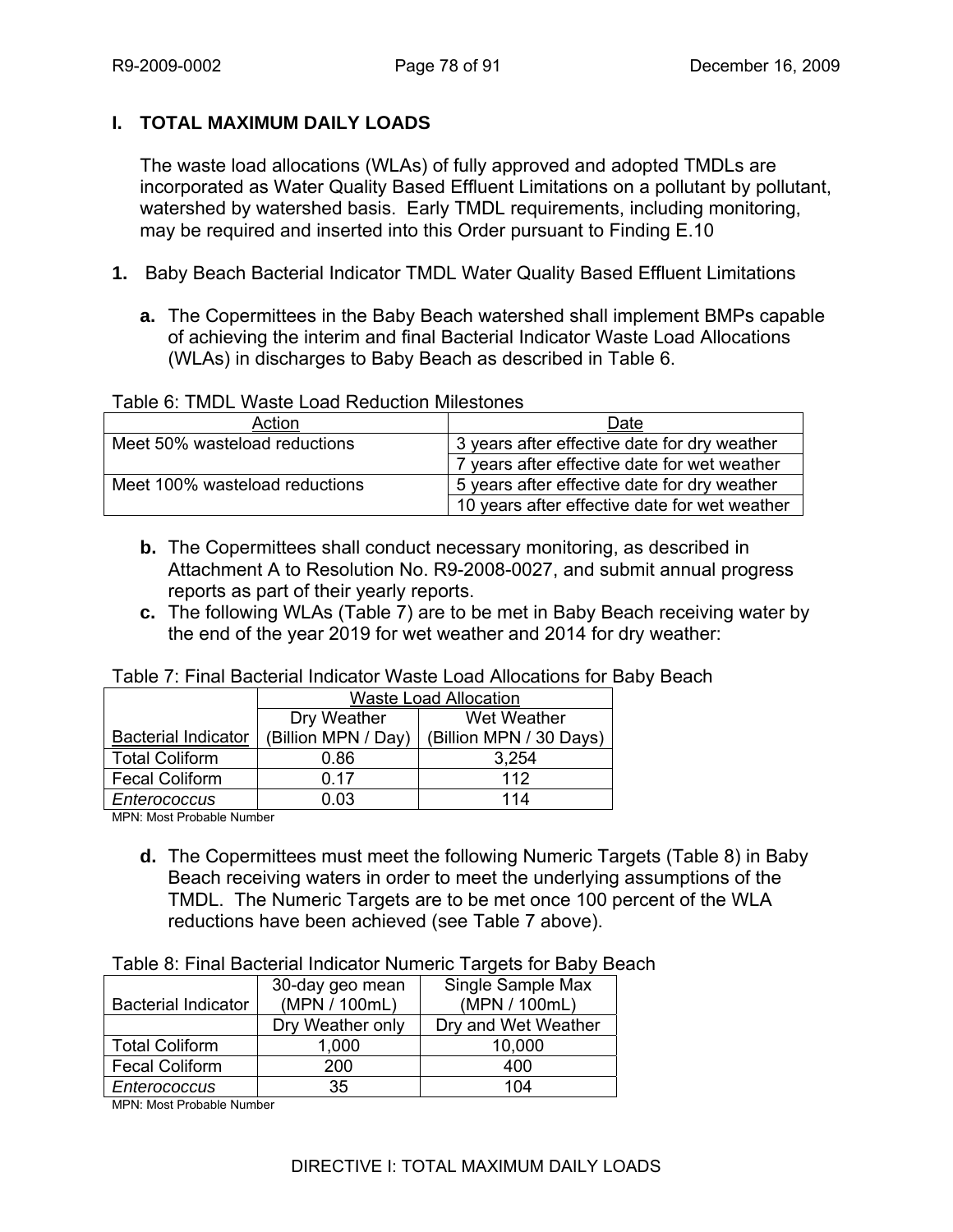## **J. PROGRAM EFFECTIVENESS ASSESSMENT AND REPORTING**

#### **1. Jurisdictional Program Effectiveness Assessments**

#### **a. OBJECTIVES OF EFFECTIVENESS ASSESSMENTS**

Beginning with the Annual Report due in 2011, each Copermittee must annually assess the effectiveness of its Jurisdictional Runoff Management Program (JRMP) implementation at meeting the following objectives:

#### (1) Objective for 303(d) Waterbodies: Reduce storm water pollutant loadings.

- (a) Each Copermittee must establish annual assessment measures or methods specifically for reducing discharges of storm water pollutants from its MS4 into each downstream 303(d)-listed water body for which that waterbody is impaired. Assessment measures must be developed for each of the six outcome levels described by CASQA.<sup>22</sup>
- (b) Each Copermittee must annually conduct each established assessment measure or method and evaluate the outcome. Each outcome must then be used to assess the effectiveness of implemented management measures toward reducing MS4 discharges of the specific pollutants causing or contributing to conditions of impairment.
- (c) The assessment measures must target both water quality outcomes and the results of municipal enforcement activities.
- (2) Objective for Environmentally-Sensitive Areas: Prevent storm water MS4 discharges from causing or contributing to conditions of pollution, nuisance, or contamination.
	- (a) Each Copermittee must establish annual measures or methods specifically for assessing the effectiveness of its management measures for protecting downstream ESAs from adverse effects caused by discharges from its MS4. Assessment measures must be developed for each of the six outcome levels described by CASQA.
	- (b) Each Copermittee must annually implement each established assessment measure or method and evaluate the outcome. Each outcome must be used to assess the effectiveness of implemented management measures toward reducing MS4 discharges of the specific pollutants causing or contributing to conditions of impairment.
	- (c) The assessment measures must target both water quality outcomes and the results of municipal enforcement activities.
- (3) Objectives for major program component outcomes: Determined by Each

 $\overline{a}$  $22$  Effectiveness assessment outcome levels as defined by CASQA are defined in Attachment C of this Order. See "*Municipal Stormwater Program Effectiveness Assessment Guidance"* (CASQA, May 2007) for guidance for assessing program activities at the various outcome levels.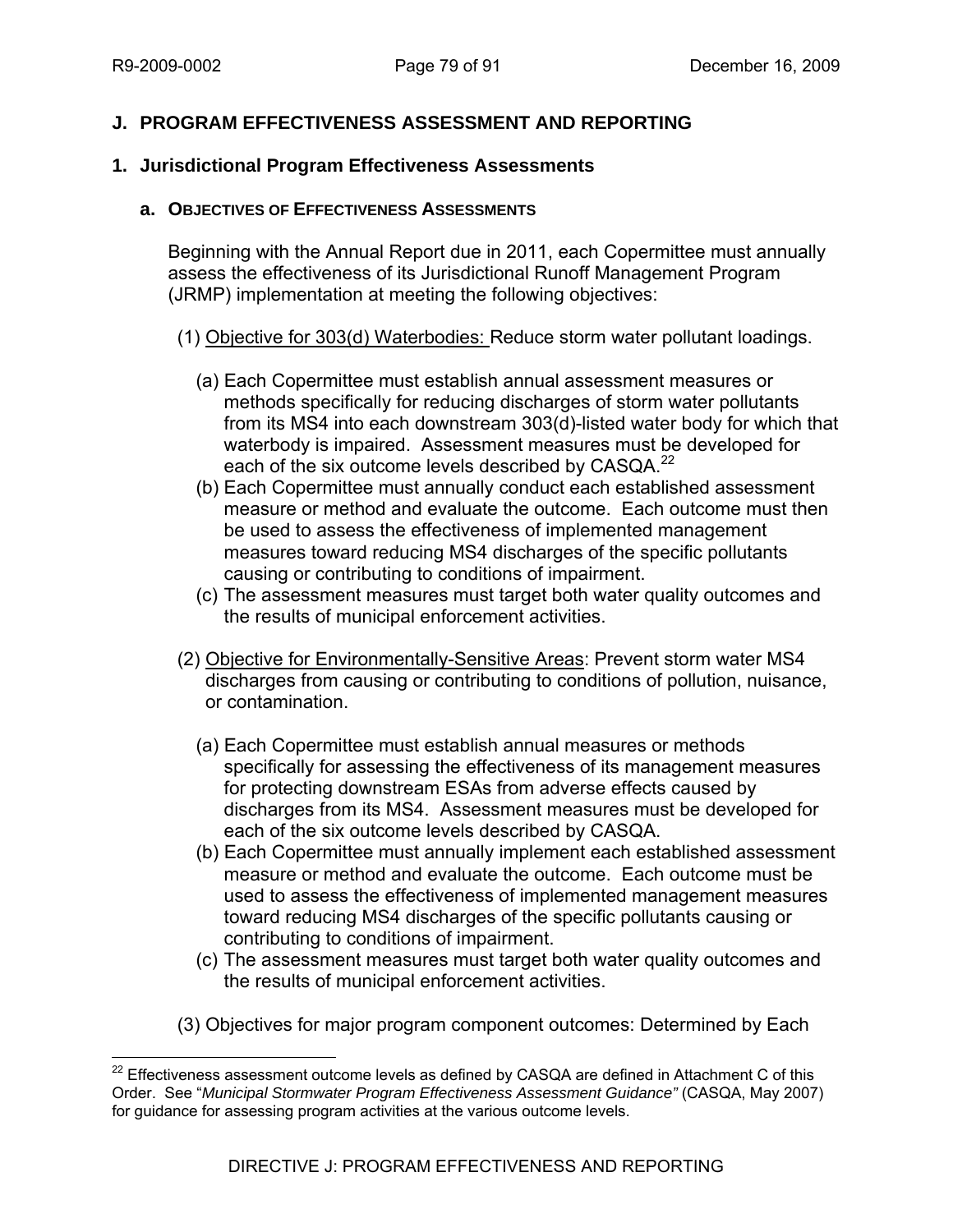Copermittee.

- (a) Each Copermittee must annually develop objectives for each program component in Section F and the overall JRMP. The objectives must be established as appropriate in response to program implementation and evaluation of water quality and management practices.
- (b) Assessment approaches for program implementation must include a mix of specific activities, general program components, and water quality data.
- (c) The assessment measures must target both water quality outcomes and the results of municipal enforcement activities.
- (4) Objectives for actions taken to protect receiving water limitations in accordance with this Order.
	- (a) Each Copermittee must develop and implement an effectiveness assessment strategy for each measure conducted in response to a determination to implement the "iterative" approach to prevent or reduce any storm water pollutants that are causing or contributing to the exceedance of water quality standards as outlined in this Order

## **b. ASSESSMENT REVIEW**

- (1) Based on the results of the effectiveness assessments, each Copermittee must annually review its jurisdictional activities and BMPs to identify modifications and improvements needed to maximize JRMP effectiveness, as necessary to achieve compliance with this Order.
- (2) Each Copermittee must develop and annually conduct an Integrated Assessment<sup>23</sup> of each effectiveness assessment objective above (Section J.1.a) and the overall JRMP using a combination of outcomes as appropriate to the objectives.<sup>24</sup>

# **2. Program Modifications**

- **a.** Each Copermittee must develop and implement a plan and schedule to address program modifications and improvements identified during annual effectiveness assessments.
- **b.** Jurisdictional activities/BMPs that are ineffective or less effective than other comparable jurisdictional activities/BMPs must be replaced or improved upon by implementation of more effective jurisdictional activities/BMPs. Where monitoring data exhibits persistent water quality problems that are caused or

<sup>1</sup>  $^{23}$  Integrated assessment is defined in Attachment C. It is the process of evaluating whether program implementation is resulting in the protection or improvement of water quality. Integrated assessment combines assessments of program implementation and water quality.

 $24$  Not all program components need be addressed at each of the six outcome levels.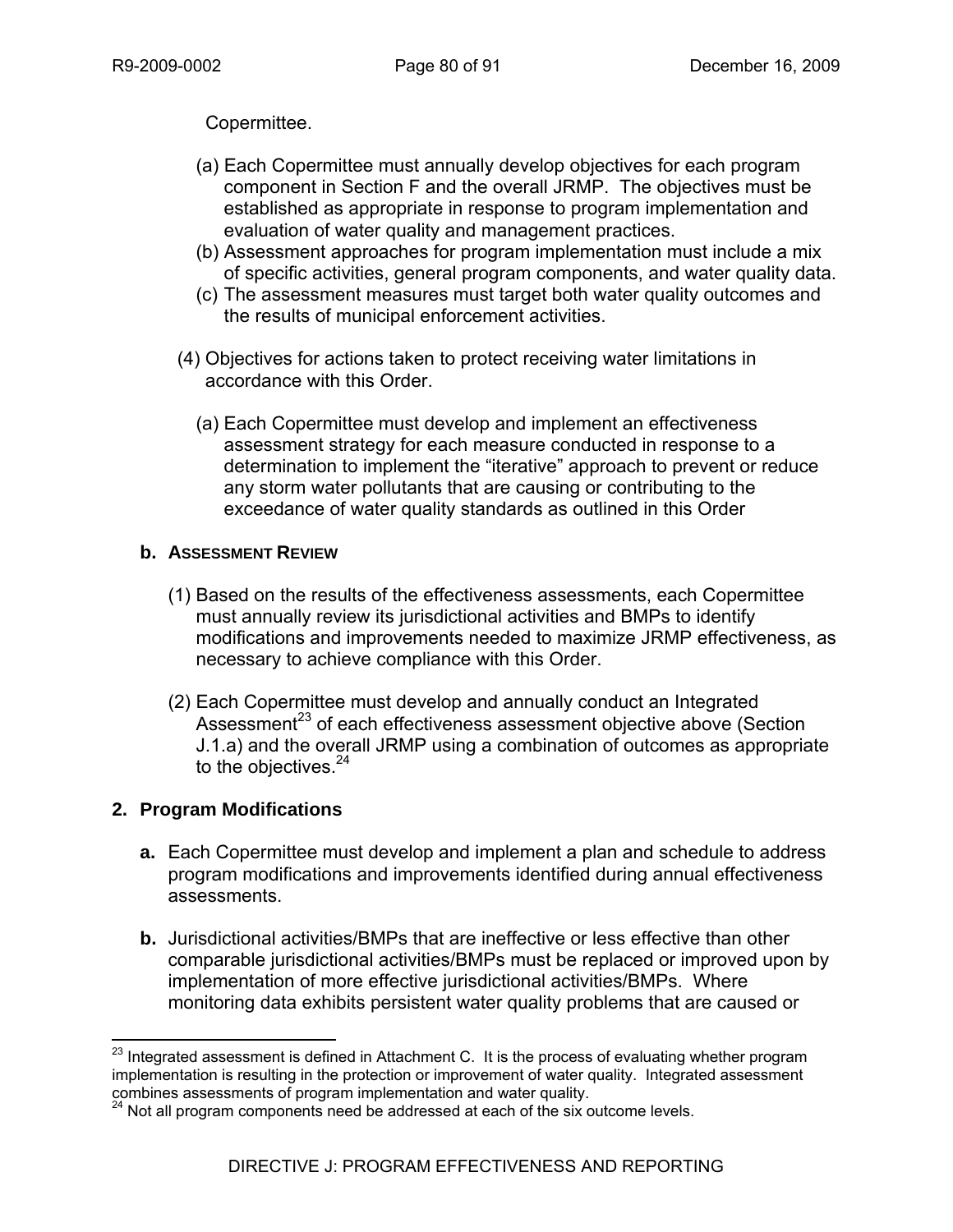contributed to by MS4 discharges, jurisdictional activities or BMPs applicable to the water quality problems must be modified and improved to correct the water quality problems.

## **3. Effectiveness Assessment and Program Response Reporting**

- **a.** Each Copermittee must include a description and summary of its annual and long-term effectiveness assessments within each Annual Report. Beginning with the Annual Report due in 2011, the Program Effectiveness reporting must include:
	- (1) 303(d) waterbodies: A description and results of the annual assessment measures or methods specifically for reducing discharges of storm water pollutants from its MS4 into each 303(d)-listed waterbody;
	- (2) ESAs: A description and results of the annual assessment measures or methods specifically for managing discharges of pollutants from its MS4 into each downstream ESA;
	- (3) Other Program Components: A description of the objectives and corresponding assessment measures and results used to evaluate the effectiveness of each general program component. The results must include findings from both program implementation and water quality assessment where applicable;
	- (4) Receiving water protection: A description and results of the annual assessment measures or methods employed specifically for actions taken to protect receiving water limitations in accordance with Section A.3 of this Order;
	- (5) A description of the steps taken to use dry-weather and wet-weather monitoring data to assess the effectiveness of the programs for 303(d) impairments, ESAs, and general program components;
	- (6) A description of activities conducted in response to investigations of illicit discharge and illicit connection activities, including how each investigation was resolved and the pollutant(s) involved;
	- (7) Responses to effectiveness assessments: A description of each program modification, made in response to the results of effectiveness assessments conducted pursuant to Section J.1.a, and the basis for determining (pursuant to Section J.2.b.) that each modified activity and/or BMP represents an improvement with respect to reducing the discharge of storm water pollutants from the MS4.
	- (8) A description of the steps that will be taken to improve the Copermittee's ability to assess program effectiveness using measurable targeted outcomes, assessment measures, assessment methods, and outcome levels 1-6. Include a time schedule for when improvement will occur; and
	- (9) A description of the steps that will be taken to identify aspects of the Copermittee's Jurisdictional Runoff Management Program that will be changed based on the results of the effectiveness assessment.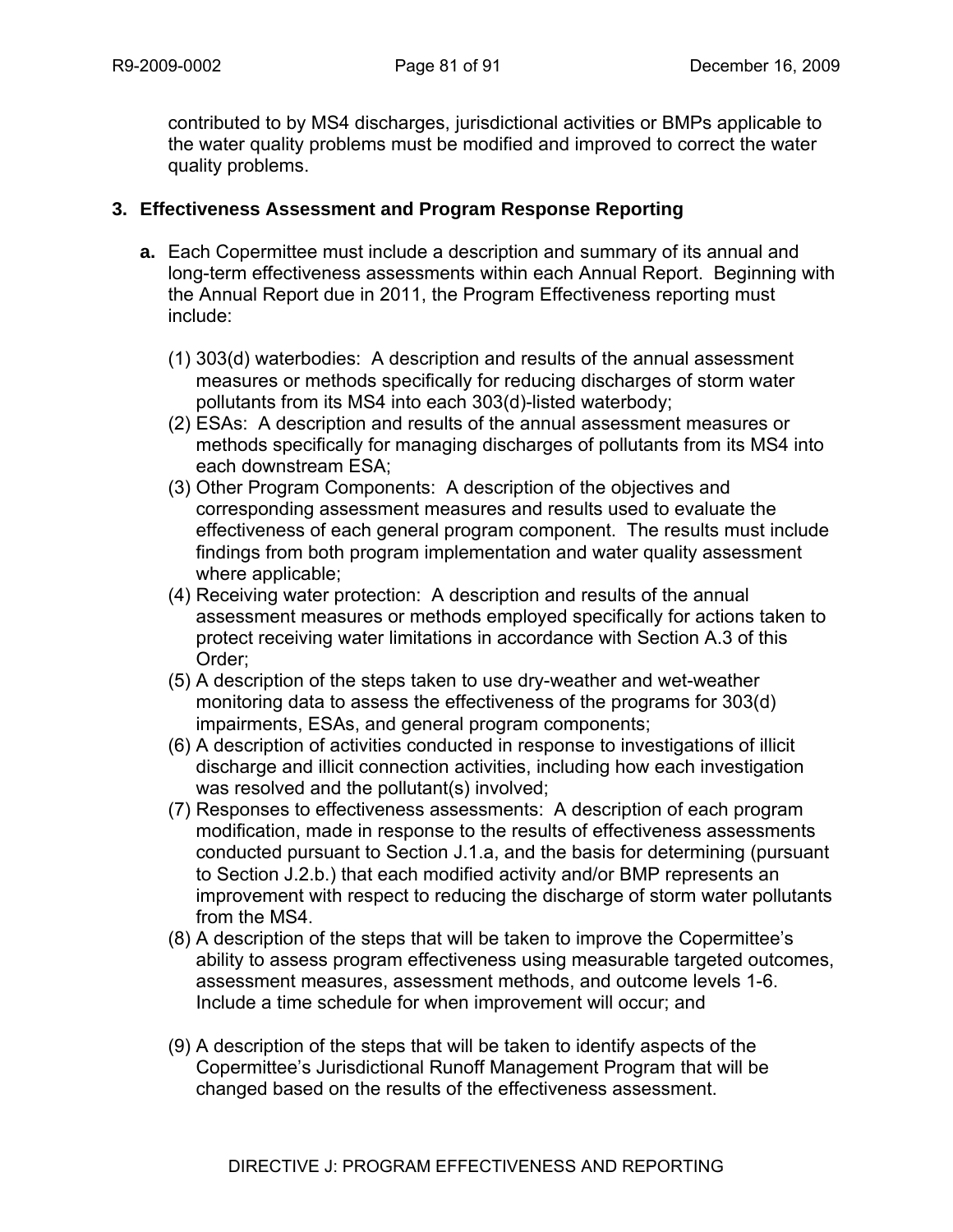# **4. Work Plan**

Each Copermittee must develop a work plan to address their high priority water quality problems in an iterative manner over the life of the permit. The goal of the work plan is to demonstrate a responsive and adaptive approach for the judicious and effective use of available resources to attack the highest priority problems. The work plan shall include, at a minimum, the following:

- **a.** The problems and priorities identified during the assessment;
- **b.** A list of priority pollutants and known or suspected sources;
- **c.** A brief description of the strategy employed to reduce, eliminate or mitigate the negative impacts;
- **d.** A description and schedule for new and/or modified BMPs. The schedule is to include dates for significant milestones;
- **e.** A description of how the selected activities will address an identified high priority problem. This will include a description of the expected effectiveness and benefits of the new and/or modified BMPs;
- **f.** A description of implementation effectiveness metrics;
- **g.** A description of how efficacy results will be used to modify priorities and implementation; and
- **h.** A review of past activities implemented, progress in meeting water quality standards, and planned program adjustments.

The Copermittee shall submit the work plan to the Regional Board within 365 days of adoption of the Order. Annual updates are also required and shall be included with the annual JRMP report. The Regional Board will assess the work plan for compliance with the specific and overall requirements of the Order. To increase effectiveness and efficiencies, Copermittees may combine their implementation efforts and work plans within a hydrologic area or sub area. Each Copermittee, however, maintains individual responsibility for developing and implementing an acceptable work plan.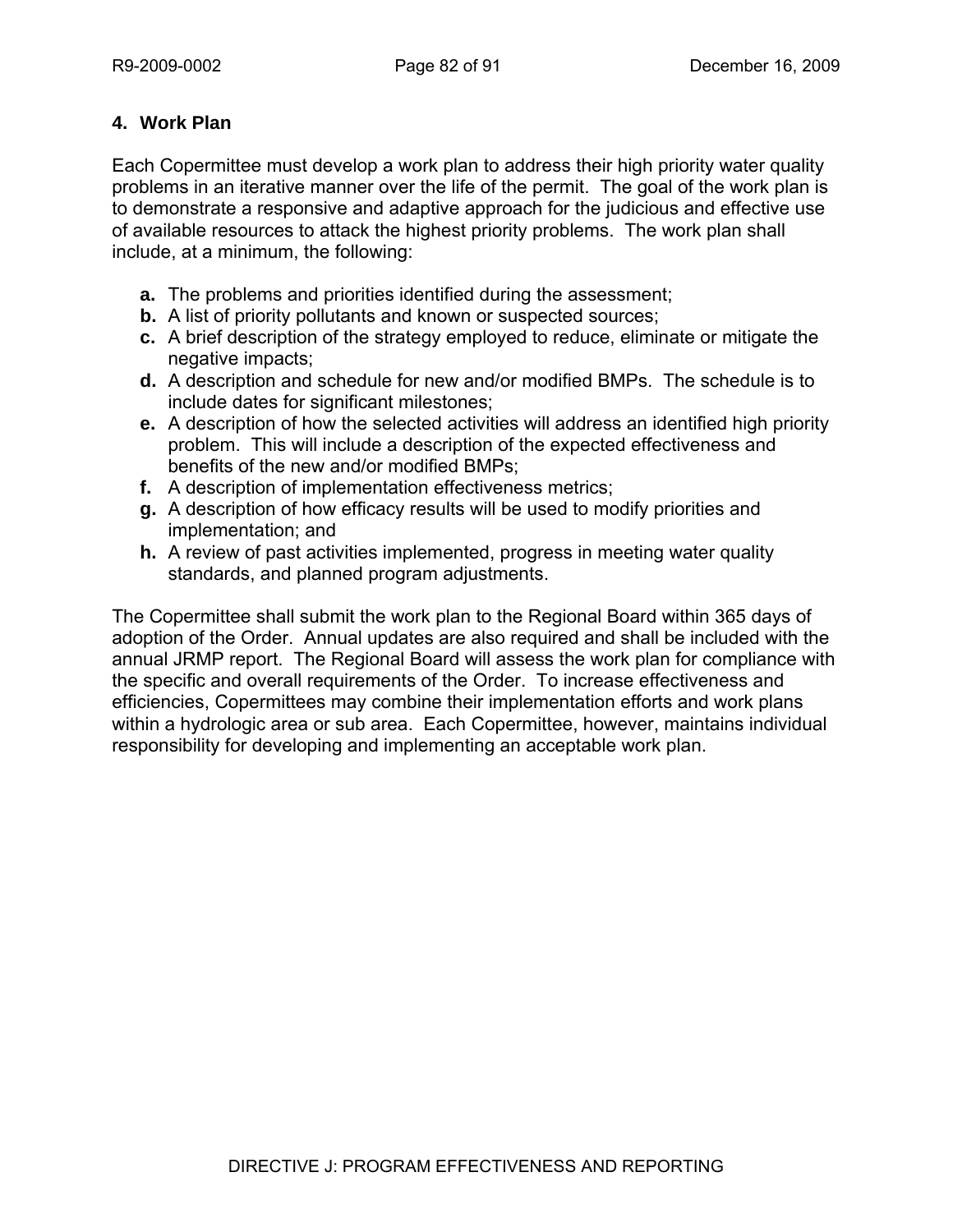## **K. REPORTING**

The Copermittees may propose alternate reporting criteria and schedules, as part of their updated JRMP, for the Executive Officer's acceptance. The Copermittees shall submit the updated JRMP within 365 days after adoption of this Order.

## **1. Runoff Management Plans**

## **a. JURISDICTIONAL RUNOFF MANAGEMENT PLANS**

- (1) Copermittees: The written account of the overall program to be conducted by each Copermittee to meet the jurisdictional requirements of section F of this Order is referred to as the Jurisdictional Runoff Management Plan (JRMP). Each Copermittee must revise and update its existing JRMP so that it describes all activities the Copermittee will undertake to implement the requirements of this Order. Each Copermittee must submit its updated and revised JRMP to the Regional Board 365 days after adoption of this Order.
- (2) At a minimum, each Copermittee's JRMP must be updated and revised to demonstrate compliance with each applicable section of this Order.

## **b. WATERSHED WORKPLANS**

- (1) Copermittees: The written account of the program conducted by each watershed group of Copermittees is referred to as the Watershed Workplan. Copermittees within each watershed shall be responsible for updating and revising each Watershed Workplan. Each Watershed Workplan shall be updated and revised to describe any changes in water quality problems or priorities in the WMAs, and any necessary change to actions Copermittees will take to implement jurisdictional or watershed BMPs to address those identified.
- (2) Lead Watershed Copermittee: Each Lead Watershed Permittee shall be responsible for coordinating the production of the Watershed Workplan, as well as coordinating Annual Watershed Review Meetings and public participation/public noticing in accordance with the requirements of this Order. The Lead Watershed Permittee shall submit the Watershed Workplan to the Principal.
- (3) Principal Copermittee: The Principal Permittee shall assemble and submit the Watershed Workplan to the Regional Board no later than 365 days after adoption of this Order, and shall be prepared to implement the workplan within 60 days of the Regional Board Executive Officer deeming the workplan acceptable.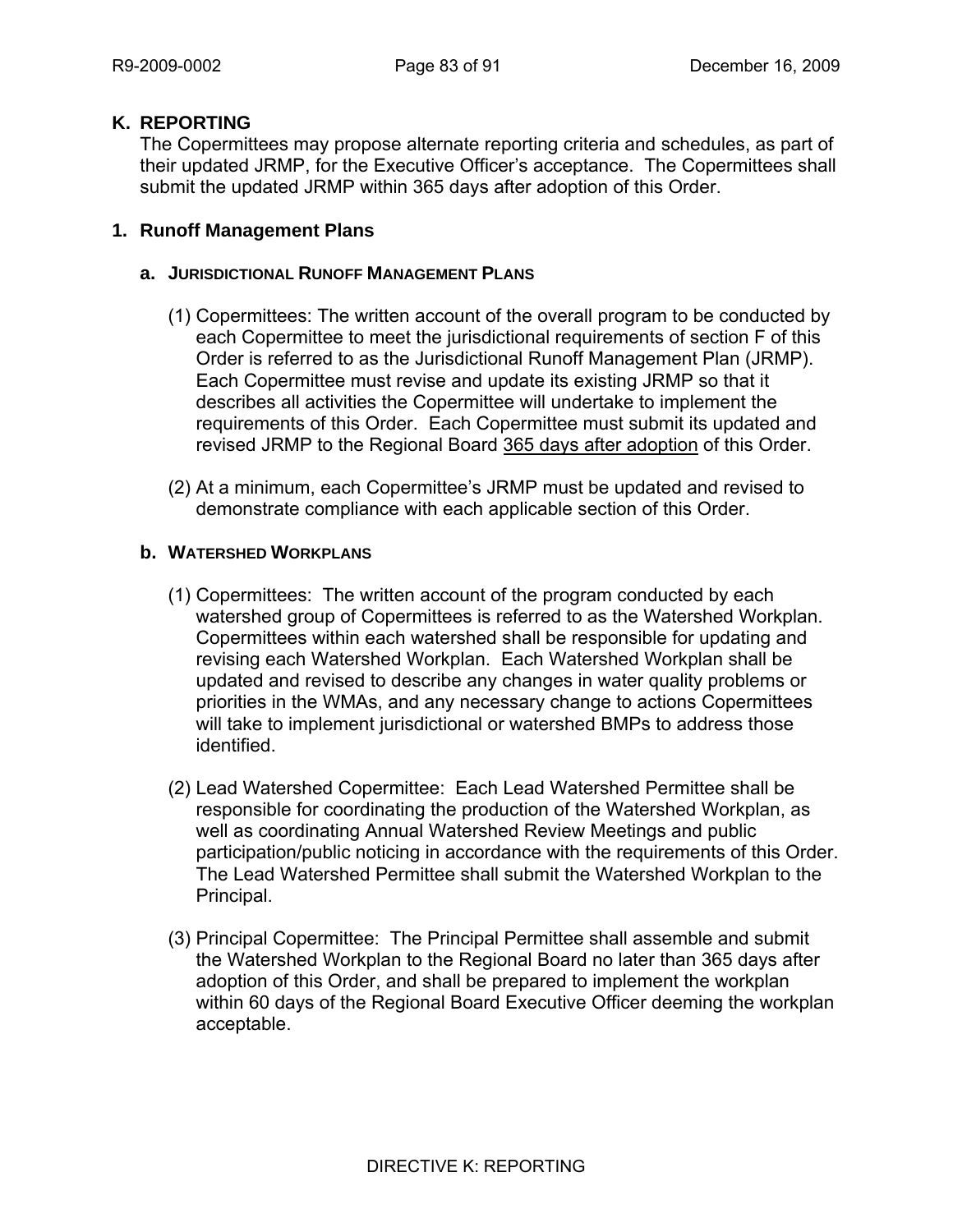- (4) Each Watershed Workplan shall, at a minimum, include:
	- (a) Identification of the Lead Watershed Permittee for the watershed.
	- (b) An updated watershed map.
	- (c) Identification and description of all applicable water quality data, reports, analyses, and other information to be used to assess receiving water quality.
	- (d) Assessment and analysis of the watershed's water quality data, reports, analyses, and other information, used during identification and prioritization of the watershed's water quality problems.
	- (e) A prioritized list of water quality problems within the WMA including rationale explaining the method/logic used to determine prioritization.
	- (f) Identification of the likely sources, pollutant discharges, and/or other factors causing the high priority water quality problems within the WMA.
	- (g) A description of the strategy to be used to guide Copermittee implementation of BMPs either jurisdictionally or on a watershed-wide basis to abate the highest water quality problems
	- (h) A list of criteria used to evaluate BMP effectiveness and how it was applied.
	- (i) A GIS map of BMPs implemented and BMPs scheduled for implementation.
	- (j) A description of the public participation mechanisms to be used and the parties anticipated to be involved during the development and implementation of the Watershed Workplan.
	- (k) A description of Copermittee collaboration to accomplish development of the Watershed Workplan, including a schedule for Watershed meetings.
	- (l) A description of how TMDLs and 303(d)-listed water bodies were considered during prioritization of watershed water quality problems
	- (m)A description of the strategy to model and monitor improvement in receiving water quality directly resulting from implementation of the BMPs described in the Watershed Workplan.
	- (n) A scheduled annual Watershed Workplan Review Meeting once every calendar year. This meeting shall be open to the public.

# **2. Other Required Reports and Plans**

## **a. SSMP UPDATES**

- (1) Copermittees must submit their updated model SSMP in accordance with the applicable requirements of section F.1 with the JRMP two years after adoption of this Order.
- (2) Within 180 days of determination that the Model SSMP is in compliance with this Permit's provisions, each Copermittee must update their own local SSMP, and amended ordinances consistent with the model SSMP, and shall submit both (local SSMP and amended ordinances) to the Regional Board.
- (3) For SSMP-related requirements of Section F.1 with subsequent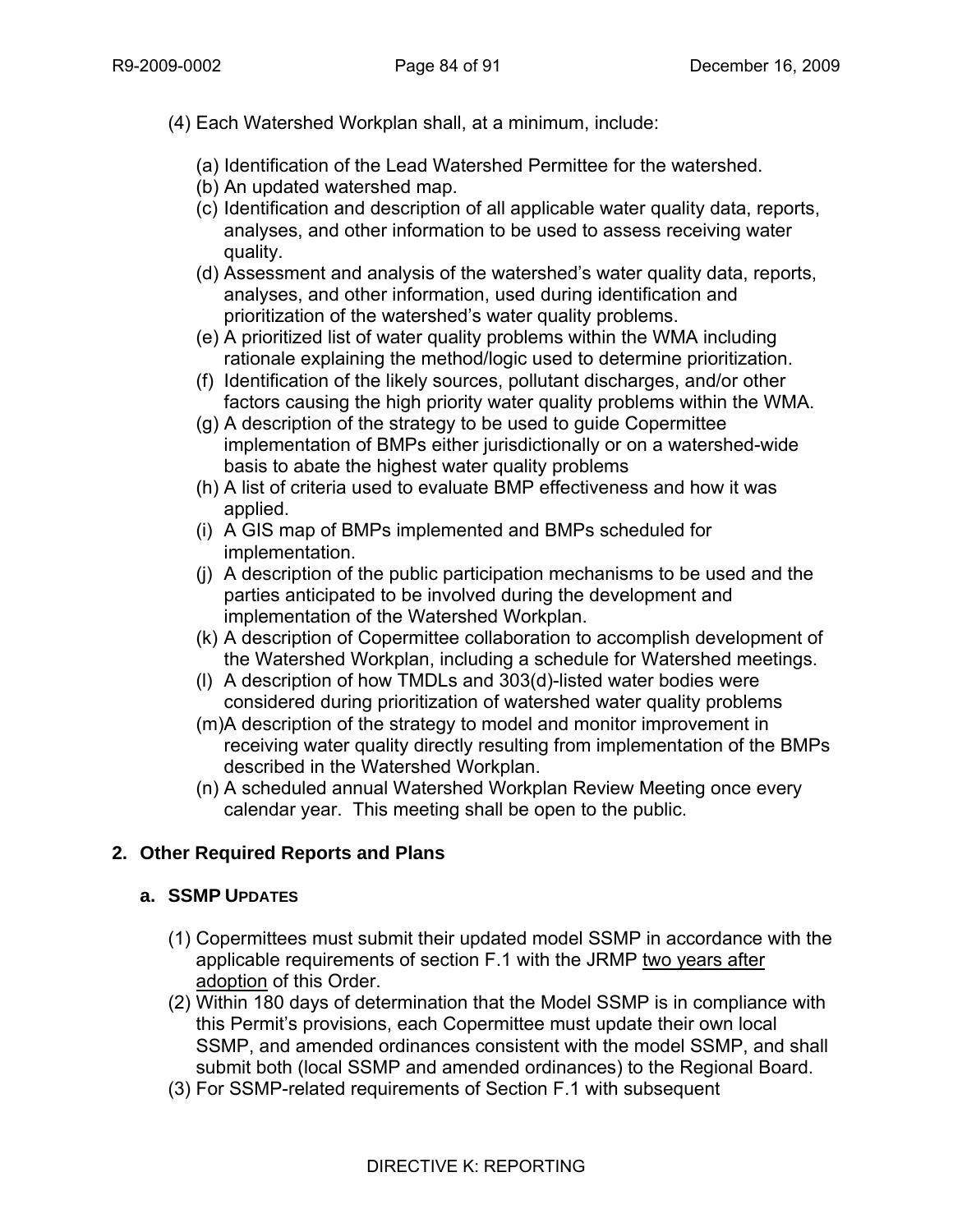implementation due dates, updated SSMPs must be submitted with the JRMP annual report covering the applicable reporting period.

#### **b. REPORT OF WASTE DISCHARGE**

The Principal Copermittee must submit to the Regional Board, no later than 210 days in advance of the expiration date of this Order, a Report of Waste Discharge (ROWD) as an application for issuance of new waste discharge requirements. The fourth annual report for this Order may serve as the ROWD, provided it contains the minimum information below.

At a minimum, the ROWD must include the following: (1) Proposed changes to the Copermittees' runoff management programs; (2) Proposed changes to monitoring programs; (3) Justification for proposed changes; (4) Name and mailing addresses of the Copermittees; (5) Names and titles of primary contacts of the Copermittees; and (6) Any other information necessary for the reissuance of this Order.

#### **3. Annual Reports**

#### **a. JURISDICTIONAL RUNOFF MANAGEMENT PROGRAM (JRMP) ANNUAL REPORTS**

- (1) Copermittees: Each Copermittee must generate individual JRMP Annual Reports which cover implementation of its jurisdictional activities during the past annual reporting period. Each Annual Report must verify and document compliance with this Order as directed in this section. Each Copermittee must retain records through 2015, available for review, that document compliance with each requirement of this Order. Each Copermittee must submit to the Principal Copermittee its individual JRMP Annual Report by the date specified by the Principal Copermittee. The reporting period for these annual reports must be the previous fiscal year. For example, the report submitted September 30, 2010 must cover the reporting period July 1, 2009 to June 30, 2010.
- (2) Principal Copermittee: The Principal Copermittee is responsible for collecting and assembling each Copermittee's individual JRMP Annual Report. The Principal Copermittee must submit Unified JRMP Annual Reports to the Regional Board by September 30 of each year, beginning on September 30, 2011. The Unified JRMP Annual Report must contain the 13 individual JRMP Annual Reports.
- (3) Each JRMP Annual Report must contain, at a minimum, the following information:
	- (a) Information required to be reported annually in Section H (Fiscal Analysis) of this Order;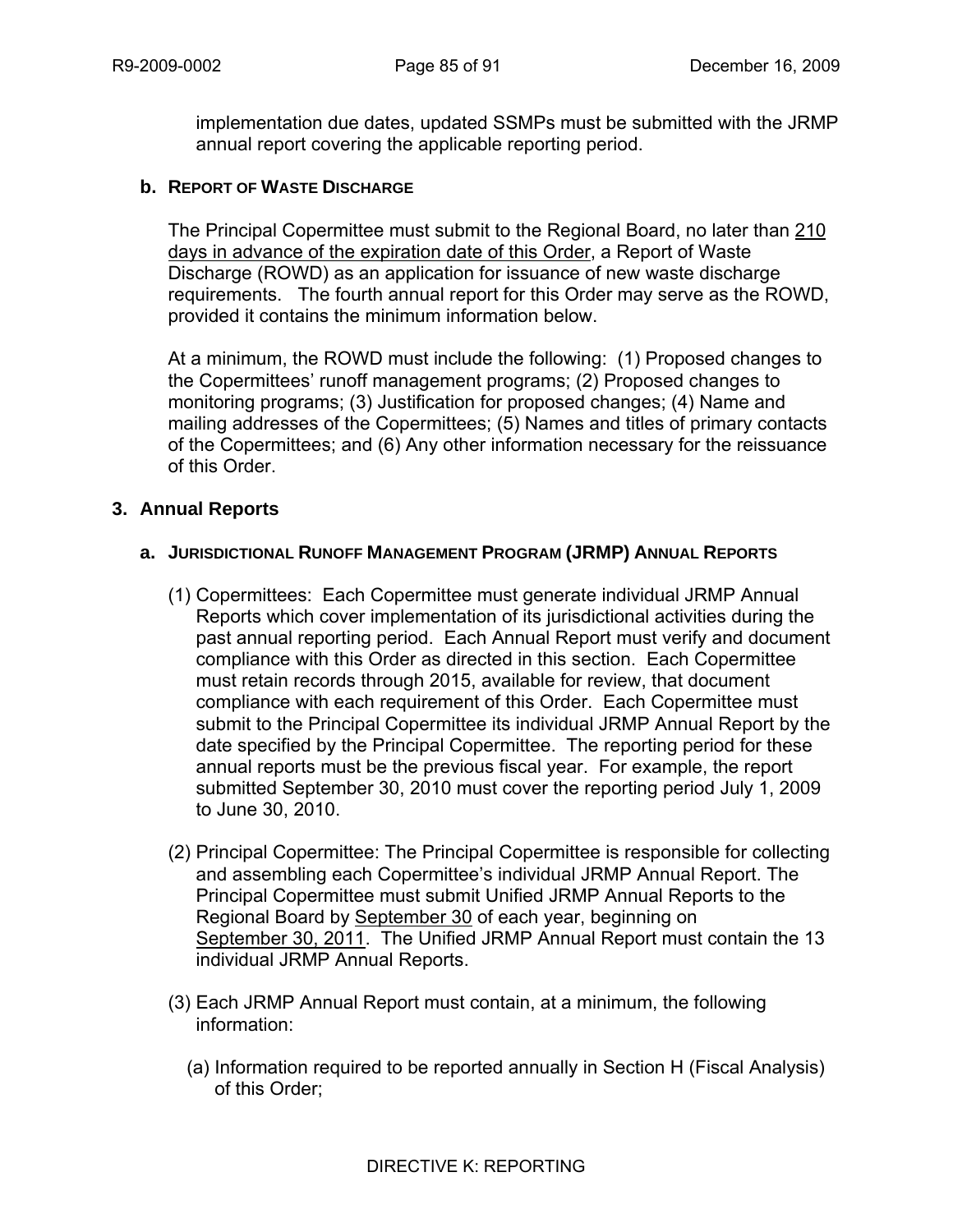- (b) Information required to be reported annually in Section J (Program Effectiveness) of this Order;
- (c) The completed Reporting Checklist found in Attachment D, and
- (d) Information for each program component by watershed as described in the following Table 9:

| Table 9. Annual Reporting Requirements |
|----------------------------------------|
|----------------------------------------|

| Program<br><b>Component</b> | <b>Reporting Requirement</b>                                                                                                                                                                                                                                                                                                                                                                          |
|-----------------------------|-------------------------------------------------------------------------------------------------------------------------------------------------------------------------------------------------------------------------------------------------------------------------------------------------------------------------------------------------------------------------------------------------------|
| <b>New Development</b>      | 1. Updated relevant sections of the General Plan and<br>environmental review process and a description of planned<br>updates within the next annual reporting period, if applicable                                                                                                                                                                                                                   |
|                             | 2. Revisions to the local SSMP, including where applicable:<br>(a) Identification and summary of where the SSMP fails to<br>meet the requirements of this Order;<br>(b) Updated procedures for identifying pollutants of concern<br>for each Priority Development Project;<br>(c) Updated treatment BMP ranking matrix; and<br>(d) Updated site design and treatment control BMP design<br>standards; |
|                             | 3. Verification that site design, source control, and treatment<br>BMPs were required on all applicable Priority Development<br>Projects;                                                                                                                                                                                                                                                             |
|                             | 4. Description of the application of LID and site design BMPs in<br>the planning and approval process;                                                                                                                                                                                                                                                                                                |
|                             | 5. Description of projects subject to the local waiver provision for<br>numeric sizing of treatment control BMP requirements;                                                                                                                                                                                                                                                                         |
|                             | 6. Description and summary of the LID site design BMP<br>substitution program, if applicable;                                                                                                                                                                                                                                                                                                         |
|                             | 7. Description and summary of the process to verify compliance<br>with SSMP requirements;                                                                                                                                                                                                                                                                                                             |
|                             | 8. Updates to the BMPs that are listed in the local SSMP as<br>options for treatment control;                                                                                                                                                                                                                                                                                                         |
|                             | 9. Description of the treatment control maintenance tracking<br>process and verification that the requirements of this Order were<br>met during the reporting period;<br>(a) Updated watershed-based database of approved                                                                                                                                                                             |
|                             | treatment control BMPs and treatment control BMP<br>maintenance within its jurisdiction, including updates to the list<br>of high-priority treatment BMPs;                                                                                                                                                                                                                                            |
|                             | 10. Description of the process for identifying and evaluating<br>hvdrologic conditions of concern and requiring a suite of<br>management measures within all Priority Development Projects to<br>protect downstream beneficial uses and prevent adverse physical<br>changes to downstream stream channels;                                                                                            |
|                             | 11. Description of enforcement activities applicable to the new<br>development and redevelopment component and a summary of<br>the effectiveness of those activities;                                                                                                                                                                                                                                 |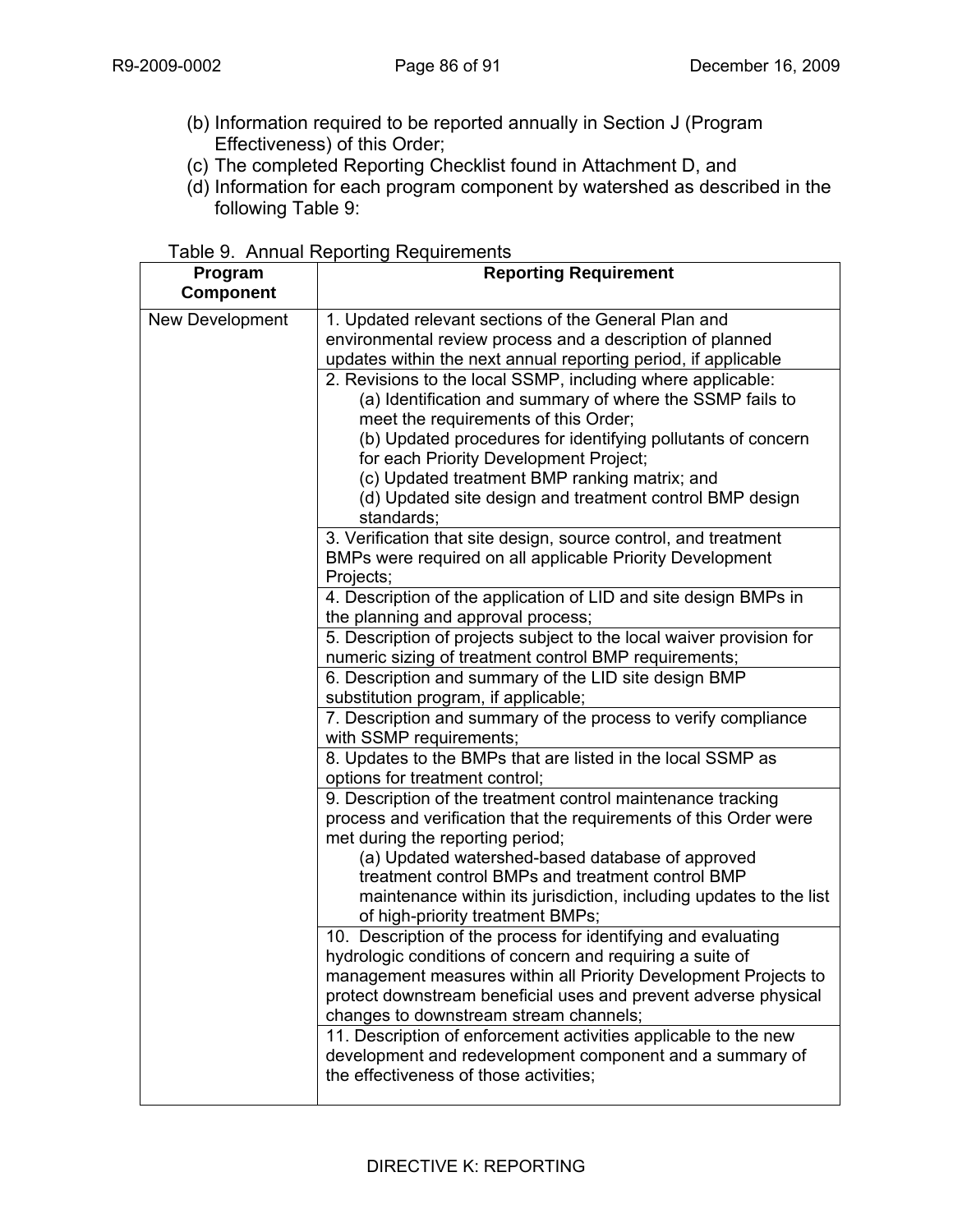| Program<br><b>Component</b> | <b>Reporting Requirement</b>                                                                                                                                      |
|-----------------------------|-------------------------------------------------------------------------------------------------------------------------------------------------------------------|
| Construction                | 1. Updated relevant ordinances and description of planned<br>ordinance updates within the next annual reporting period, if<br>applicable;                         |
|                             | 2. A description of procedures used for identifying priorities for                                                                                                |
|                             | inspecting sites and enforcing control measures which consider                                                                                                    |
|                             | the nature of the construction activity, topography, and the                                                                                                      |
|                             | characteristics of soils and receiving water quality;                                                                                                             |
|                             | 3. Designated minimum and enhanced BMPs;                                                                                                                          |
|                             | 4. Summary of the inspection program, including the following<br>information:                                                                                     |
|                             | (a) Number and date of inspections conducted at each facility,<br>including the facility address;                                                                 |
|                             | (b) Number of facilities lacking adequate BMPs;                                                                                                                   |
|                             | (c) The BMP violations identified during the inspection by<br>facility;                                                                                           |
|                             | (d) Number, date, and types of enforcement actions by facility;                                                                                                   |
|                             | (e) Narrative description of inspection findings and follow-up<br>activities for each facility;                                                                   |
| Municipal                   | 1. Updated source inventory;                                                                                                                                      |
|                             | 2. Changes to the designated municipal BMPs;                                                                                                                      |
|                             | 3. Descriptions of procedures to assure that flood management<br>projects assess the impacts on the water quality of receiving water<br>bodies;                   |
|                             | 4. Summary and assessment of BMPs implemented at retrofitted<br>flood control structures, including:                                                              |
|                             | (a) List of projects with BMP retrofits; and                                                                                                                      |
|                             | (b) List and description of structures retrofitted without BMPs;                                                                                                  |
|                             | 5. Description and assessment of the municipal structural                                                                                                         |
|                             | treatment control operations and maintenance activities, including:<br>(a) Number of inspections and types of facilities; and<br>(b) Summary of findings;         |
|                             | 6. Description of the municipal areas/facilities operations and<br>maintenance activities, including:                                                             |
|                             | (a) Number and types of facilities maintained;<br>(b) Amount of material removed and how that material was                                                        |
|                             | disposed; and<br>(c) List of facilities planned for bi-annual inspections and the<br>justification;                                                               |
|                             | 7. Description of the municipal areas/programs inspection                                                                                                         |
|                             | activities, including:                                                                                                                                            |
|                             | (a) Number and date of inspections conducted at each facility;<br>(b) Number of facilities lacking adequate BMPs;                                                 |
|                             | (c) The BMP violations identified during the inspection by<br>facility;                                                                                           |
|                             | (d) Number, date and types of enforcement actions by facility;<br>(e) Narrative description of inspection findings and follow-up<br>activities for each facility; |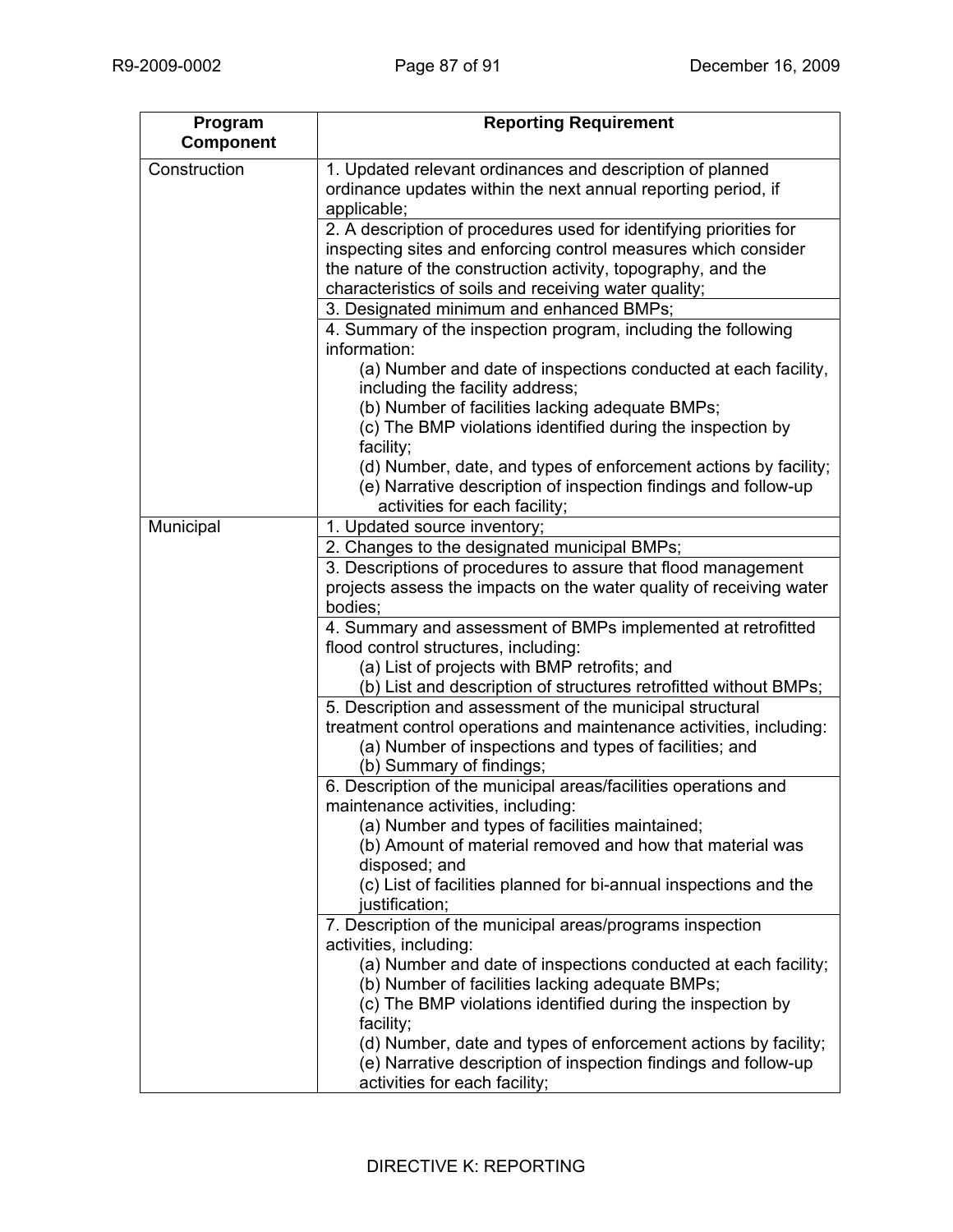| Program                  | <b>Reporting Requirement</b>                                                                                                         |
|--------------------------|--------------------------------------------------------------------------------------------------------------------------------------|
| <b>Component</b>         |                                                                                                                                      |
|                          | 8. Description of activities implemented to address sewage                                                                           |
|                          | infiltration into the MS4;                                                                                                           |
| Commercial /             | 1. Annual inventory of commercial / industrial sources;                                                                              |
| Industrial               | 2. Summary of the inspection program, including the following                                                                        |
|                          | information:                                                                                                                         |
|                          | (a) Number and date of inspections conducted at each facility                                                                        |
|                          | including the facility address;                                                                                                      |
|                          | (b) Number of facilities lacking adequate BMPs;                                                                                      |
|                          | (c) The BMP violations identified during the inspection by                                                                           |
|                          | facility;                                                                                                                            |
|                          | (d) Number, date, and types of enforcement actions by facility;                                                                      |
|                          | (e) Narrative description of inspection findings and follow-up<br>activities for each facility;                                      |
|                          | 3. Changes to designated minimum and enhanced BMPs;                                                                                  |
|                          | 4. A list of industrial sites, including each name, address, and SIC                                                                 |
|                          | code, that the Copermittee suspects may require coverage under                                                                       |
|                          | the General Industrial Permit, but has not submitted an NOI;                                                                         |
| Residential              | 1. Updated minimum BMPs required for residential areas and                                                                           |
|                          | activities;                                                                                                                          |
|                          | 2. Quantification and summary of applicable runoff and storm                                                                         |
|                          | water enforcement actions within residential areas and activities;                                                                   |
|                          | 3. Description of efforts to manage runoff and storm water                                                                           |
|                          | pollution in common interest areas;                                                                                                  |
| <b>Illicit Discharge</b> | 1. Changes to the legal authority to implement Illicit Discharge                                                                     |
| Detection and            | Detection and Elimination activities;                                                                                                |
| Elimination              | 2. Changes to the established investigation procedures;                                                                              |
|                          | 3. Public reporting mechanisms, including phone numbers and                                                                          |
|                          | web pages;                                                                                                                           |
|                          | 4. All data and assessments from the Dry Weather Effluent                                                                            |
|                          | Analytical Monitoring activities;                                                                                                    |
|                          | 5. Response criteria developed for water quality data and                                                                            |
|                          | notifications;                                                                                                                       |
|                          | 6. Summaries of illicit discharges (including spills and water quality                                                               |
|                          | data events) and how each significant case was resolved;                                                                             |
|                          | 7. A description of instances when field screening and analytical<br>data exceeded action levels, but for which no investigation was |
|                          | conducted;                                                                                                                           |
|                          | 8. A description of enforcement actions taken in response to                                                                         |
|                          | investigations of illicit discharges and a description of the                                                                        |
|                          | effectiveness of those enforcement measures;                                                                                         |
|                          | 9. A description of controls to prevent infiltration of seepage from                                                                 |
|                          | municipal sanitary sewers to municipal separate storm sewer                                                                          |
|                          | systems;                                                                                                                             |
| Work Plan                | Priorities, strategy, implementation schedule and effectiveness                                                                      |
|                          | evaluation;                                                                                                                          |
|                          |                                                                                                                                      |

(4) Each JRMP Annual Report must also include the following information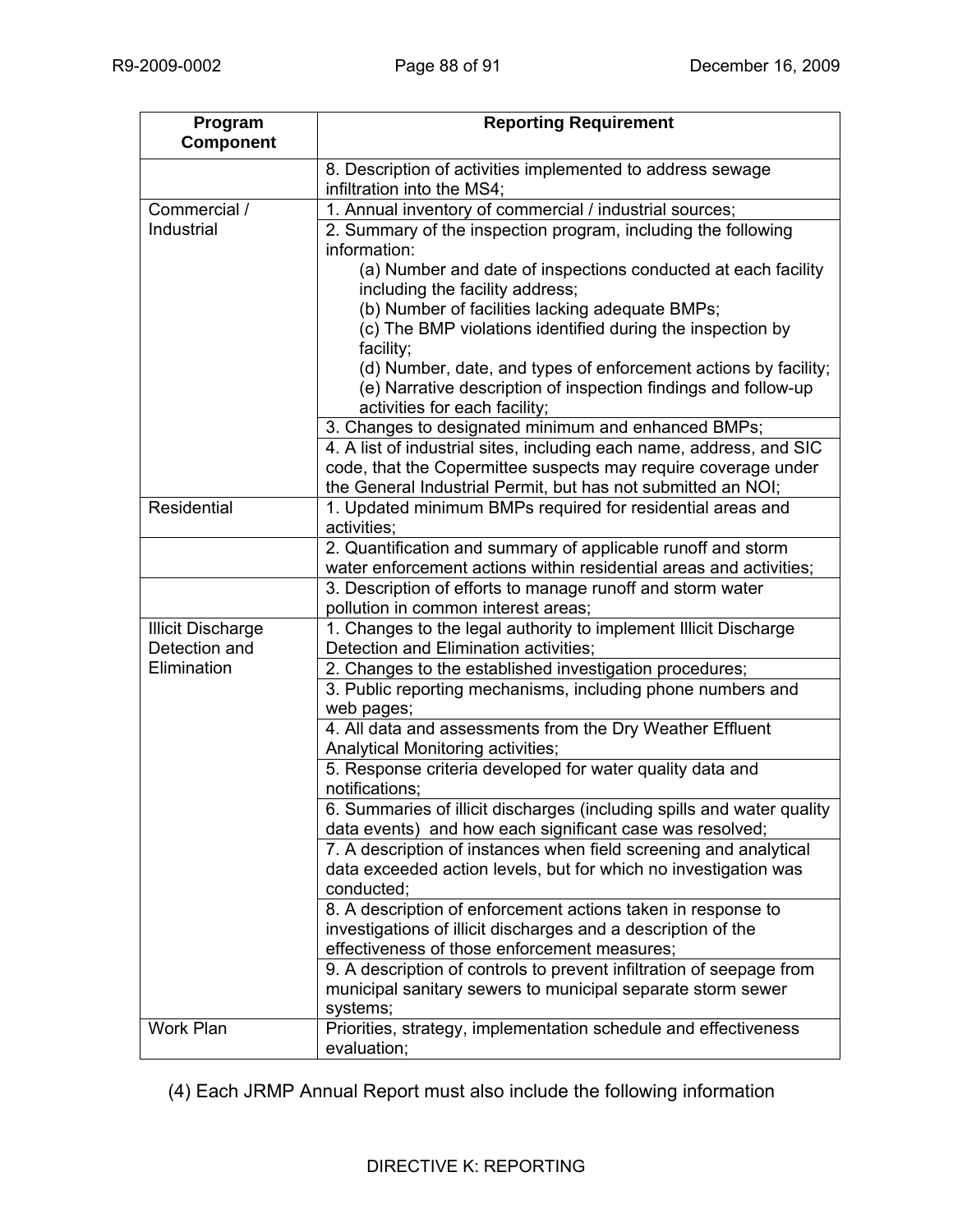regarding non-storm water discharges (see Section B.2. of this Order):

- (a) Identification of non-storm water discharge categories identified as a source of pollutants to waters of the U.S;
- (b) A description of ordinances, orders, or similar means to prohibit non-storm water discharge categories identified under section B.2 above ;
- (c) Identification of any control measures to be required and implemented for non-storm water discharge categories identified as needing said controls by the Regional Board; and
- (d) A description of a program to address pollutants from non-emergency fire fighting flows identified by the Copermittee to be significant sources of pollutants.

## **4. Interim Reporting Requirements**

For the July 2009-June 2010 reporting period, the Jurisdictional RMP must be submitted on January 31, 2011. Each Jurisdictional RMP Annual Report submitted for this reporting period must, at a minimum, include comprehensive descriptions of all activities conducted to fully implement the Copermittees' Jurisdictional RMP documents, as those documents were developed to comply with the requirements of Order No. 2002-01. The Principal Copermittee must submit these documents in a unified manner, consistent with the unified reporting requirements of Order No. 2002-01.

## **5. Universal Reporting Requirements**

All submittals must include an executive summary, introduction, conclusion, recommendations, and signed certified statement. Each Copermittee must submit a signed certified statement covering its responsibilities for each applicable submittal. The Principal Copermittee must submit a signed certified statement covering its responsibilities for each applicable submittal and the sections of the submittals for which it is responsible.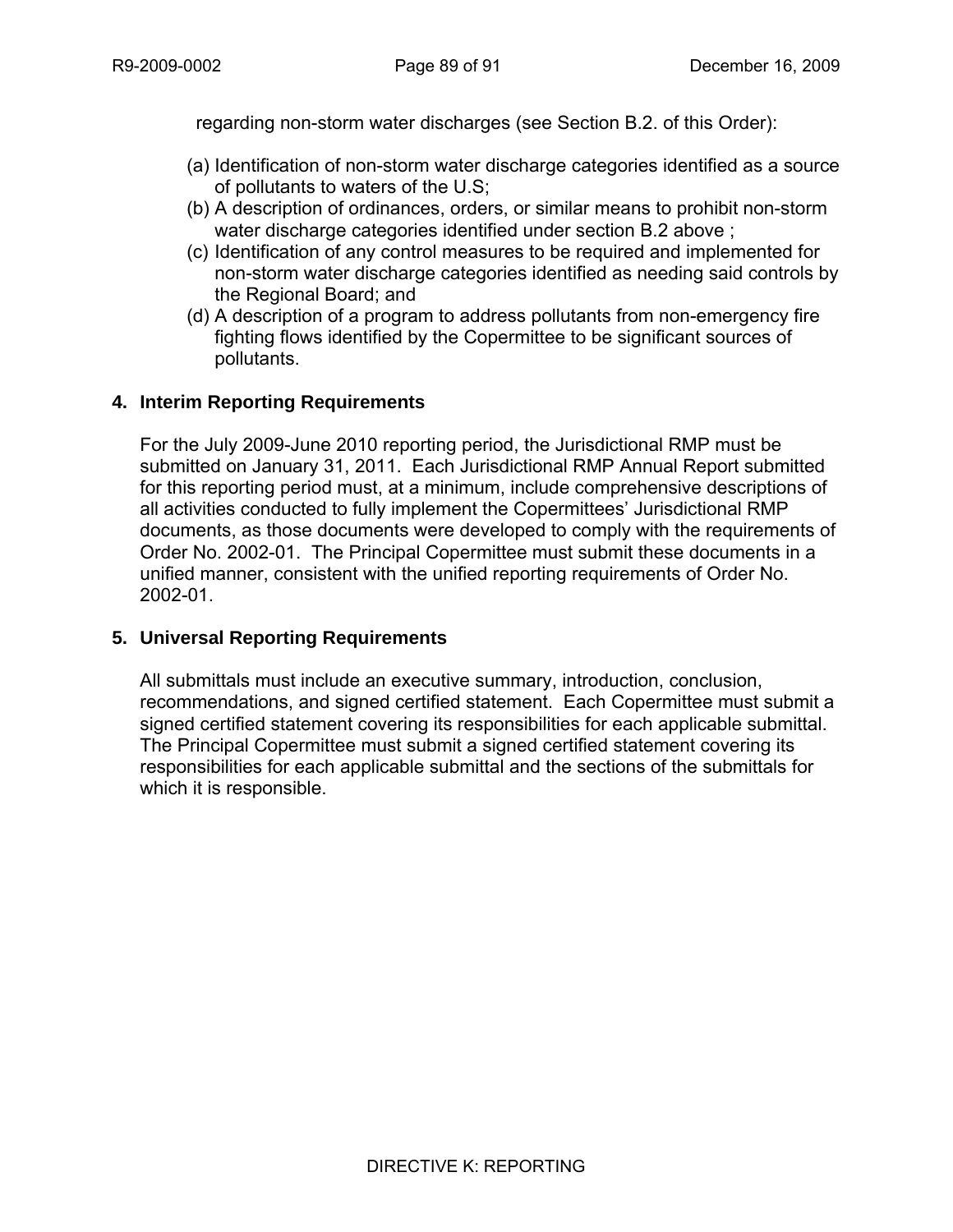## **L. MODIFICATION OF PROGRAMS**

Modifications of Jurisdictional Runoff Management Programs and/or Watershed Runoff Management Programs may be initiated by the Executive Officer of the Regional Board or by the Copermittees. Requests by Copermittees must be made to the Executive Officer, and must be submitted during the annual review process. Requests for modifications should be incorporated, as appropriate, into the Annual Reports or other deliverables required or allowed under this Order.

- **1.** Minor Modifications: Minor modifications to Jurisdictional Runoff Management Programs, and/or Watershed Runoff Management Programs, may be accepted by the Executive Officer where the Executive Officer finds the proposed modification complies with all discharge prohibitions, receiving water limitations, and other requirements of this Order.
- **2.** Modifications Requiring an Amendment to this Order: Proposed modifications that are not minor require amendment of this Order in accordance with this Order's rules, policies, and procedures.

# **M. PRINCIPAL COPERMITTEE RESPONSIBILITIES**

Within 180 days of adoption of this Order, the Copermittees must designate the Principal Copermittee and notify the Regional Board of the name of the Principal Copermittee. The Principal Copermittee must, at a minimum:

- **1.** Serve as liaison between the Copermittees and the Regional Board on general permit issues, and when necessary and appropriate, represent the Copermittees before the Regional Board.
- **2.** Coordinate permit activities among the Copermittees and facilitate collaboration on the development and implementation of programs required under this Order.
- **3.** Integrate individual Copermittee documents and reports into single unified documents and reports for submittal to the Regional Board as required under this Order.
- **4.** Produce and submit documents and reports as required by section K of this Order and Receiving Waters and MS4 Discharge Monitoring and Reporting Program No. R9-2009-0002 in Attachment E of this Order.

# **N. RECEIVING WATERS AND MS4 DISCHARGE MONITORING AND REPORTING PROGRAM**

Pursuant to CWC section 13267, the Copermittees must comply with all the requirements contained in Receiving Waters and MS4 Discharge Monitoring and Reporting Program No. R9-2009-0002 in Attachment E of this Order.

> DIRECTIVE L: MODIFICATION OF PROGRAMS DIRECTIVE M: PRINCIPLE COPERMITTEE RESPONSIBILITIES DIRECTIVE N: MONITORING AND REPORTING PROGRAM